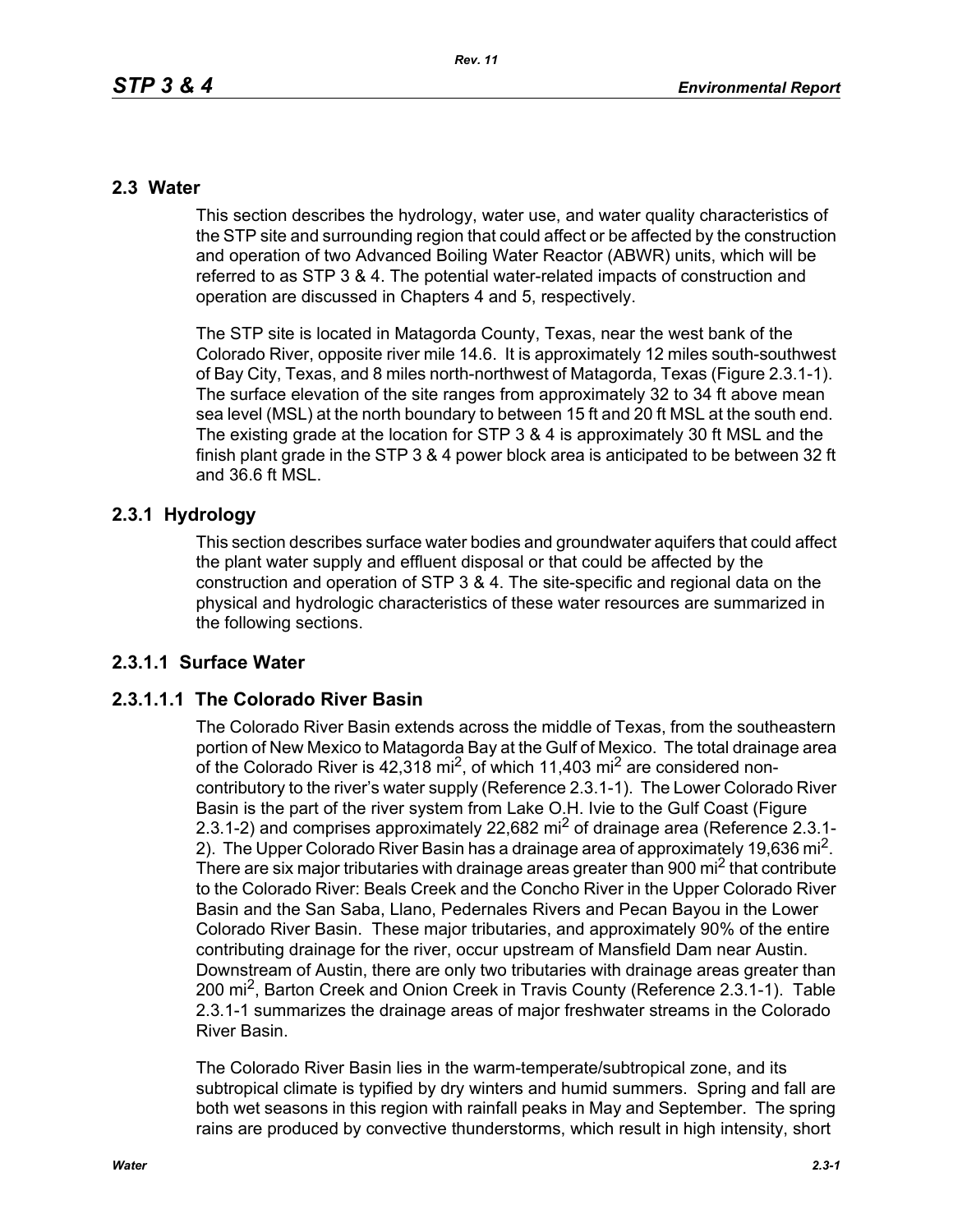duration precipitation events with rapid runoff. The fall rains are primarily governed by tropical storms and hurricanes that originate in the Caribbean Sea or the Gulf of Mexico. These rains pose flooding risks to the Gulf Coast from Louisiana to Mexico. The spatial rainfall distribution in this region varies from an annual amount of 44 inches at the coast to 24 inches in the northwestern portion of the region (Reference 2.3.1-1). The Colorado River Basin is located in a semi-arid region, and its hydrologic characteristics are closely linked to the weather in this area, which has been described as a "continuous drought periodically interrupted by floods" (Reference 2.3.1-3).

Stream flow gauging data collected in the Colorado River since the early 1900s show that there has been a major drought in almost every decade of the twentieth century, with severe droughts occurring every 20 to 40 years. Major droughts in the basin cause stock ponds and small reservoirs to go dry and large reservoirs, such as Lake Travis, to significantly drop their storage levels, to as much as one third of their storage capacity. During the 30-year time period from 1941 to 1970, there were three major statewide droughts; from 1947 to 1948, from 1950 to 1957, and from 1960 to 1967. The most severe of these droughts occurred from 1950 to 1957, when 94% of the counties in the state were declared disaster areas (Reference 2.3.1-1).

A drought cycle is often followed by one or more flooding events. Due to very limited vegetative cover, rocky terrain, and steep channels, runoff in the Upper Colorado River Basin is high and rapid, producing fast moving and high-peak floods. The terrain in the Lower Colorado River Basin is flatter with greater vegetative cover and wider floodplains, which reduces the velocity of floods. The Hill Country watershed of the Lower Colorado River has been characterized as "Flash Flood Alley," meaning that the Lower Colorado River Basin is one of the regions that are most prone to flash flood damage. The susceptibility to flash flooding occurs because the thin soils and steep slopes in the Upper Colorado River Basin promote rapid runoff from the watershed during heavy rain events. Also, the large drainage area of the Hill Country watershed can contribute runoff from hundreds of miles away, transforming heavy rains into flood waters with destructive potential. More than 80 floods have been recorded in this region since the mid-1800s. During these events, water levels exceed the river flood stage and inundate dry lands. The most intense localized flash flood in the Lower Colorado region in recent history occurred in May 1981 in Austin (Reference 2.3.1-1).

Major reservoirs in the Colorado River Basin are summarized in Table 2.3.1-2 (Reference 2.3.1-4 sorted in order of descending storage capacity. The locations of some major dams are shown in Figure 2.3.1-3. Because of the high risk of flooding in the Lower Colorado River Basin, a system of dams and reservoirs has been developed along the river primarily to manage floodwaters, and to conserve and convey water supplies. The Lower Colorado River Authority (LCRA) operates six dams on the Lower Colorado River: Buchanan, Roy Inks, Alvin Wirtz, Max Starcke, Mansfield, and Tom Miller (Figure 2.3.1-4). These dams form the six Highland Lakes; Buchanan, Inks, LBJ, Marble Falls, Travis, and Austin (Reference 2.3.1-5).

Approximately 28 miles upstream from Austin is Mansfield Dam, which forms Lake Travis, the largest reservoir on the Colorado River. Mansfield Dam is the most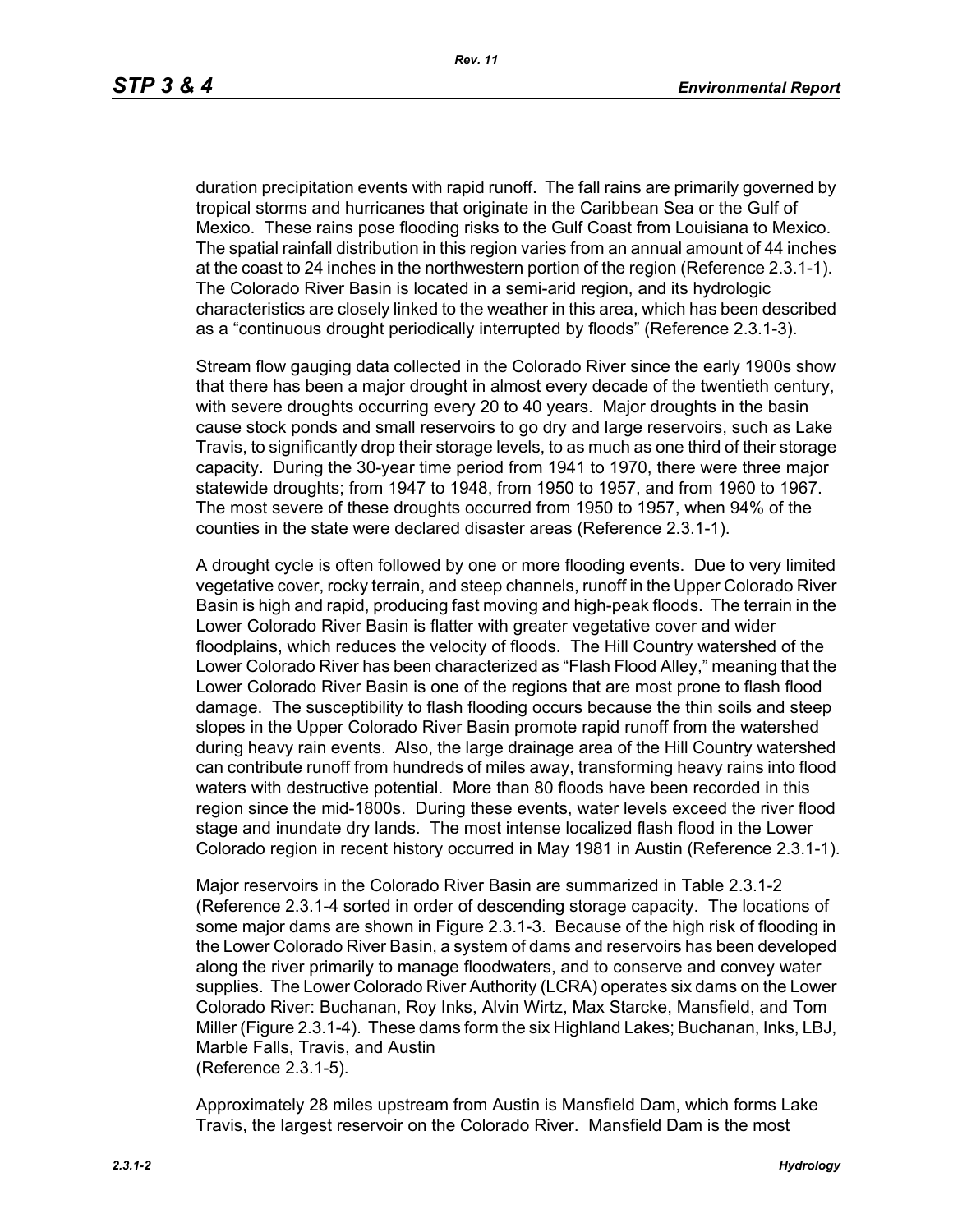downstream existing major control structure on the Colorado River. With the completion of the Simon Freese Dam in 1989, normal flows and flood flows in the Colorado River upstream of Mansfield Dam are regulated by a total of 27 major reservoirs, which includes Lake Travis, with Mansfield Dam providing most of the floodwater storage capacity and precludes short-duration flow fluctuation downstream.

The storage capacities of the remaining upstream reservoirs are relatively small compared to Lake Travis and Lake Buchanan formed by the Buchanan Dam, and are of lesser importance to flood control. Tom Miller Dam at Austin, downstream of Lake Travis, impounds a portion of the Colorado River known as Lake Austin, but because of the small storage capacity of its reservoir, it affords no major control of flood flows.

Lake Travis and Lake Buchanan also serve as water supply reservoirs. With a combined capacity of approximately 4.2 million acre-feet, they store water for communities, industry, and aquatic life along the river, and they supply irrigation water for the agricultural industry near the Gulf Coast.

The Lower Colorado River near the STP site has a relatively shallow gradient and broad floodplain. The average gradient of the river downstream of Austin varies from 1.0 ft/mile to 2.1 ft/mile. The main channel of the Colorado River has the capacity to contain flows ranging from a 6-year to a 21-year return interval from Austin to the Gulf of Mexico. Thus, in any given year there is a 5 to 16% chance that river flows will encroach upon the floodplains. The Lower Colorado River floodplain below Columbus varies from 4 to 8 miles in width with side slopes averaging between 0.009% and 0.028%. In this area, no discernible valley exists, and the floodwaters can spill over beyond the basin divide causing interbasin spillage. As mentioned above, the susceptibility of the Lower Colorado River area to the flash flooding results from regional weather patterns and its geographic proximity to the Gulf of Mexico, which induces very high intensity rainfalls frequently in the summer. Historically, the most severe floods often occurred in May to September as a result of high rainfall intensities (Reference 2.3.1-3), and the area of floodplain extends correspondingly. As the dry season approaches, some floodplains will shrink or even dry up completely.

Table 2.3.1-3 presents pertinent data for seven U.S. Geological Survey (USGS) maintained stream-flow gauge stations downstream of the Mansfield Dam, including location, drainage area, mean, maximum, and minimum average annual flow for the period of record. The locations of these gauges are shown on Figure 2.3.1-5 (Reference 2.3.1-6). The Bay City streamflow gauging station (Gauge 08162500) is the nearest to the STP site, being located approximately 16 miles upstream of the STP site, approximately 2.8 miles west of Bay City, at river mile 32.5 on the Colorado River. Records of water elevation at this station have been collected since the gauge was installed in April 1948. Based on the historical data for the water years 1948 to 2004, the maximum annual average stream flow at this station is 14,270 cubic feet per second (cfs), the minimum annual average flow is 375 cfs, and the mean annual average flow is approximately 2628 cfs.

In order to facilitate the evaluation of the water supply characteristics at the STP site, a number of flow data statistics are presented for the Colorado River at Bay City. Table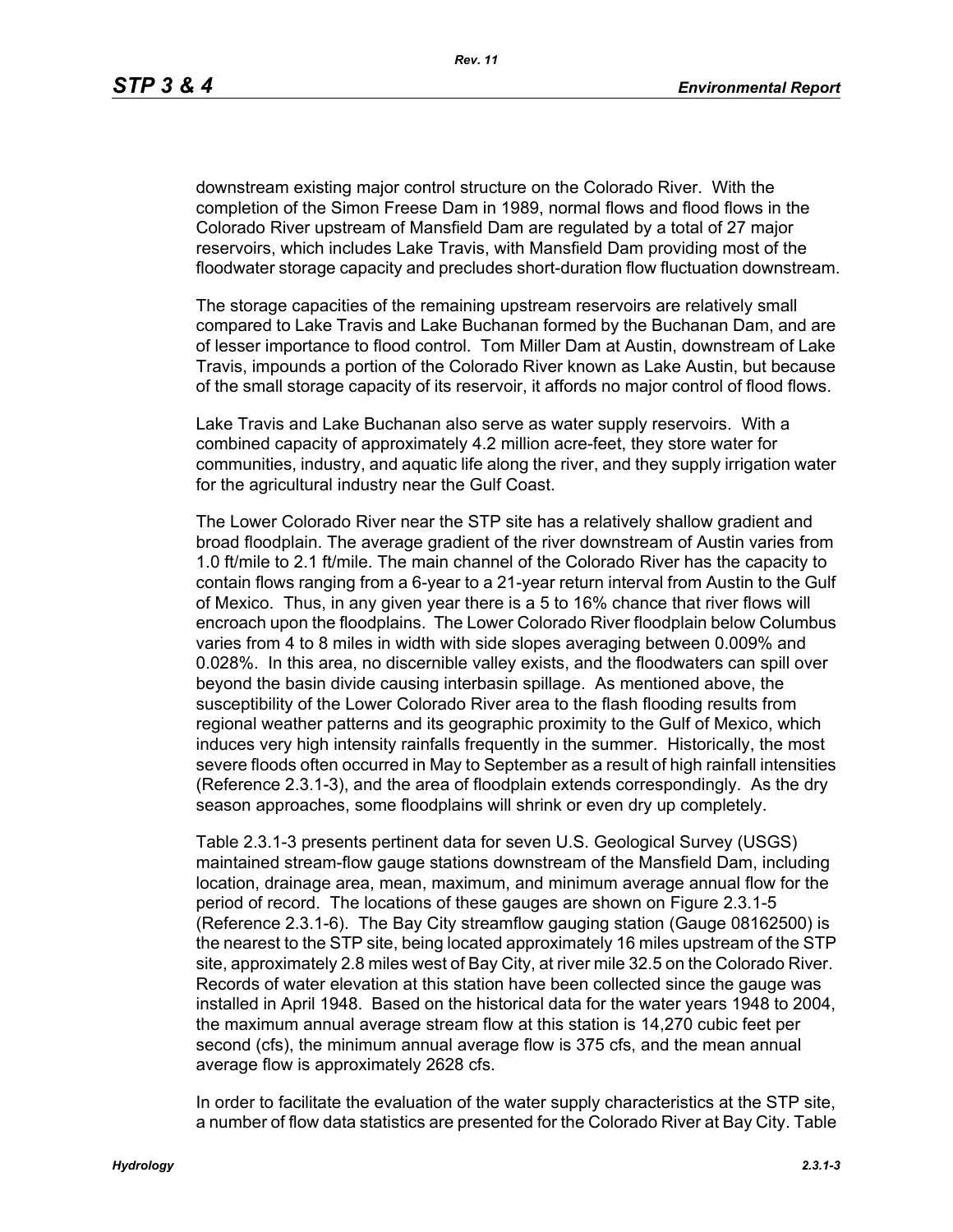2.3.1-4 presents the mean daily flow rate for each day of the May 1948 to September 2006 period of record (Reference 2.3.1-7). Table 2.3.1-5 presents the mean monthly flow rate for the same period of record (Reference 2.3.1-7). Table 2.3.1-6 gives the minimum daily flow and Table 2.3.1-7 gives the maximum daily flow for each month of the period of record.

Table 2.3.1-8 presents the flood frequency distribution for the Colorado River at Wharton for regulated conditions estimated in Reference 2.3.1-8, Chapter 4: "The basis for the regulated peak discharge frequency curves are the regulated daily flows for the period of record generated by a reservoir system regulation model that takes into account the current system of reservoirs, conservation pool demands and the flood control regulation rules" (Reference 2.3.1-9, Chapter 2, page 1).

Table 2.3.1-9 presents the minimum daily flow at Bay City for the years 1948 to 2006. Table 2.3.1-10 presents the 7-day minimum flow for the same period based on data from Reference 2.3.1-10. The minimum 7-day flow for the period 1948 to 2006 is approximately 0.5 cfs. The minimum daily and minimum 7-day low flows for the years 1948-2006 are also shown in Figure 2.3.1-6. Plotting the low flow data using the Weibull plotting position formula on normal distribution paper and fitting a straight line through the data, the 7-day low flow with a 10-year return period was estimated to be 4.3 cfs.

# **2.3.1.1.2 Local Hydrologic Features**

A major feature of the site is the Main Cooling Reservoir (MCR), which is formed by a 12.4-mile-long earthfill embankment constructed above the natural ground surface. The MCR was developed solely for the industrial use of dissipating heat from STP units as an engineered cooling pond. The MCR has a surface area of 7000 acres with a normal maximum operating level of El. 49 ft MSL (Reference 2.3.1-9). The MCR makeup water is withdrawn from the Colorado River adjacent to the site, and provides reservoir storage to account for dry periods during the year. A smaller separate cooling pond, referred to as the Essential Cooling Pond (ECP), serves as the Ultimate Heat Sink (UHS) for STP 1 & 2. The surface area of the ECP is 46 acres.

The MCR was originally sized for four nuclear units similar in size to the existing two units. Therefore, there will be no significant changes to the existing MCR due to the construction of new units, except the addition, on the north dike, of the STP 3 & 4 Circulating Water (CW) pump intake and the STP 3 & 4 outfall west of the existing STP 1 & 2 outfall. To maintain sufficient MCR water inventory to offset evaporation, seepage and blowdown, STP is entitled to divert 55% of the river flow in excess of 300 cfs at the Reservoir Makeup Pumping Facility (RMPF) as MCR makeup, with the annual flow diversion in any given year limited to 102,000 acre-ft (Reference 2.3.1-11). In the event of a repeat of the Lower Colorado River's Drought of Record (DOR) from 1947 to 1957, the LCRA would be required, by contract, to make available an additional 40,000 acre-ft per year of firm water. This firm water will be made available, without restriction on river flow, for MCR makeup when the water level in MCR is below 35 ft MSL. These arrangements are expected to be adequate to maintain sufficient water in the MCR for continuous operation of all four units. This assessment is also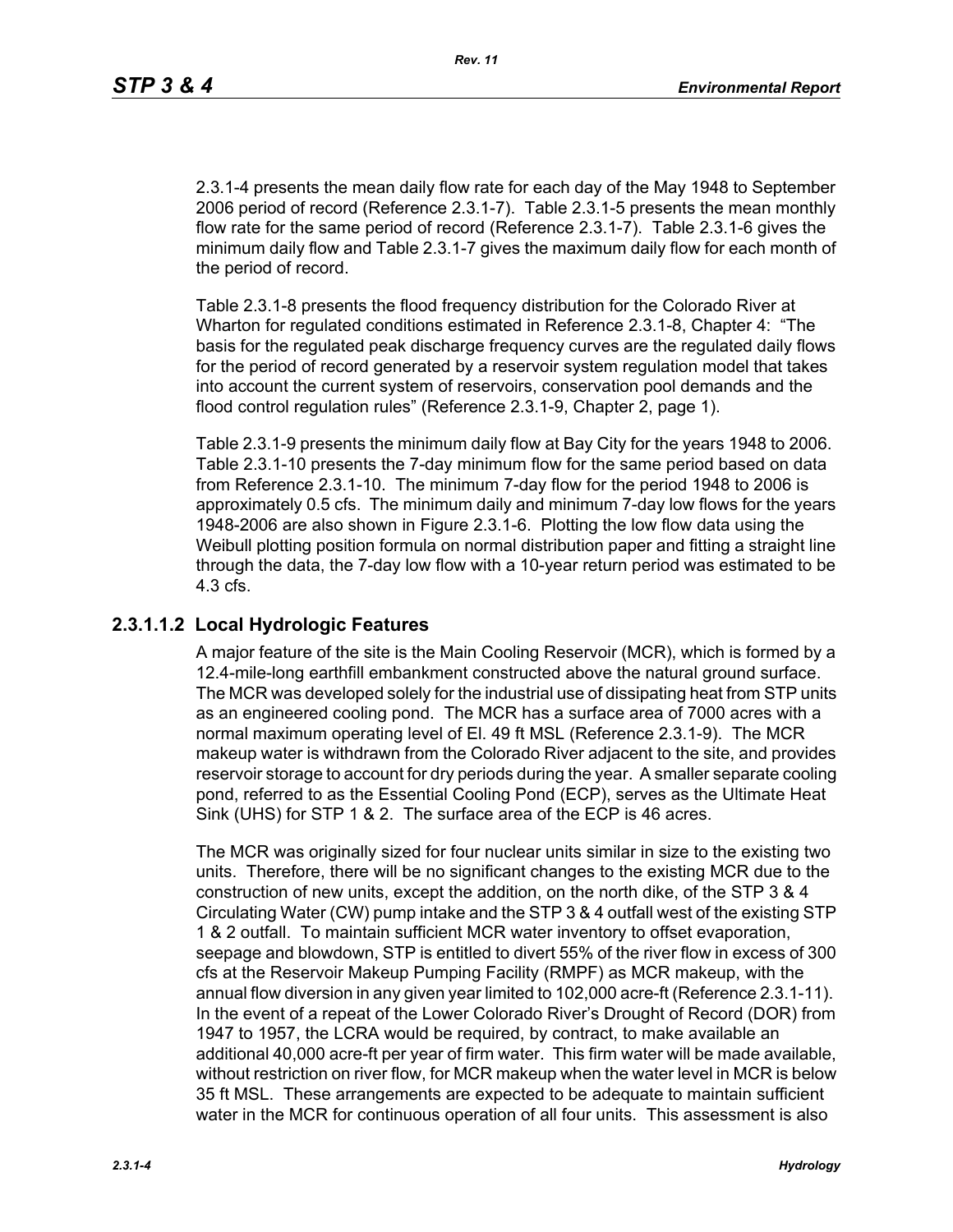supported by the water management plan for the Lower Colorado River (Reference 2.3.1-12).

A significant hydrologic feature near the STP site is Little Robbins Slough. It is an intermittent stream located 9 miles northwest of Matagorda in southwestern Matagorda County and runs south for 6.5 miles to the point where it joins Robbins Slough, a brackish marsh, which meanders for four more miles to the Gulf Intracoastal Waterway (GIWW). During the construction of the MCR for STP 1 & 2, the water course of Little Robbins Slough within the boundary of the STP site was relocated to a channel on the west side of the west embankment of the reservoir, and rejoined its natural course approximately one mile east of the southwest corner of the MCR.

The Design-Basis Flood (DBF) for STP 3 & 4 is based on the potential breach of the dike containing the MCR. The DBF elevation is 40.0 ft MSL.

#### **2.3.1.1.2.1 Seepage from the MCR**

As discussed above, the existing 7000-acre MCR would provide cooling water for STP 3 & 4. The maximum operating level elevation of the MCR is 49 ft above MSL, imposing a hydraulic head of up to 20 ft above the reservoir floor. The capacity of the MCR at this elevation is approximately 202,600 acre-ft. The MCR embankment dike and associated features are designed to lower the hydraulic gradient across the embankment to the extent that the potentiometric levels of the soil layers in the site area stay below the ground surface. This is accomplished through the use of low permeability clay (compacted fill), relief wells, and sand drainage blankets. The relief well system consists of 770 wells that have been installed in the Upper Shallow Aquifer at the toe of the embankment around the reservoir to relieve excess hydrostatic pressure.

The purposes of MCR seepage controls provided by the relief wells are as follows (Reference 2.3.1-9):

- To minimize seepage through the embankment section and prevent detrimental discharge on downstream slopes.
- To minimize underseepage beneath the embankment and control its exit in order to prevent detrimental uplift and discharge at the downstream toe.
- To limit the maximum piezometric level at the relief well line to El. 27.0 MSL opposite the power block structures.

The 7000-acre MCR is unlined, allowing seepage of water from the MCR through the reservoir floor. This seepage acts as a local recharge source to the Shallow Aquifer at the site. During the design stage, total seepage from the MCR, based on a maximum operating water level of 49 feet above MSL, was estimated to be 3530 gpm, or approximately 5700 acre-ft/yr (Reference 2.3.1-9). Seepage discharge from the MCR has two flow paths: (a) part of the seepage is collected by the relief well system, which is installed in the sands of the Upper Shallow Aquifer, and is then discharged to surface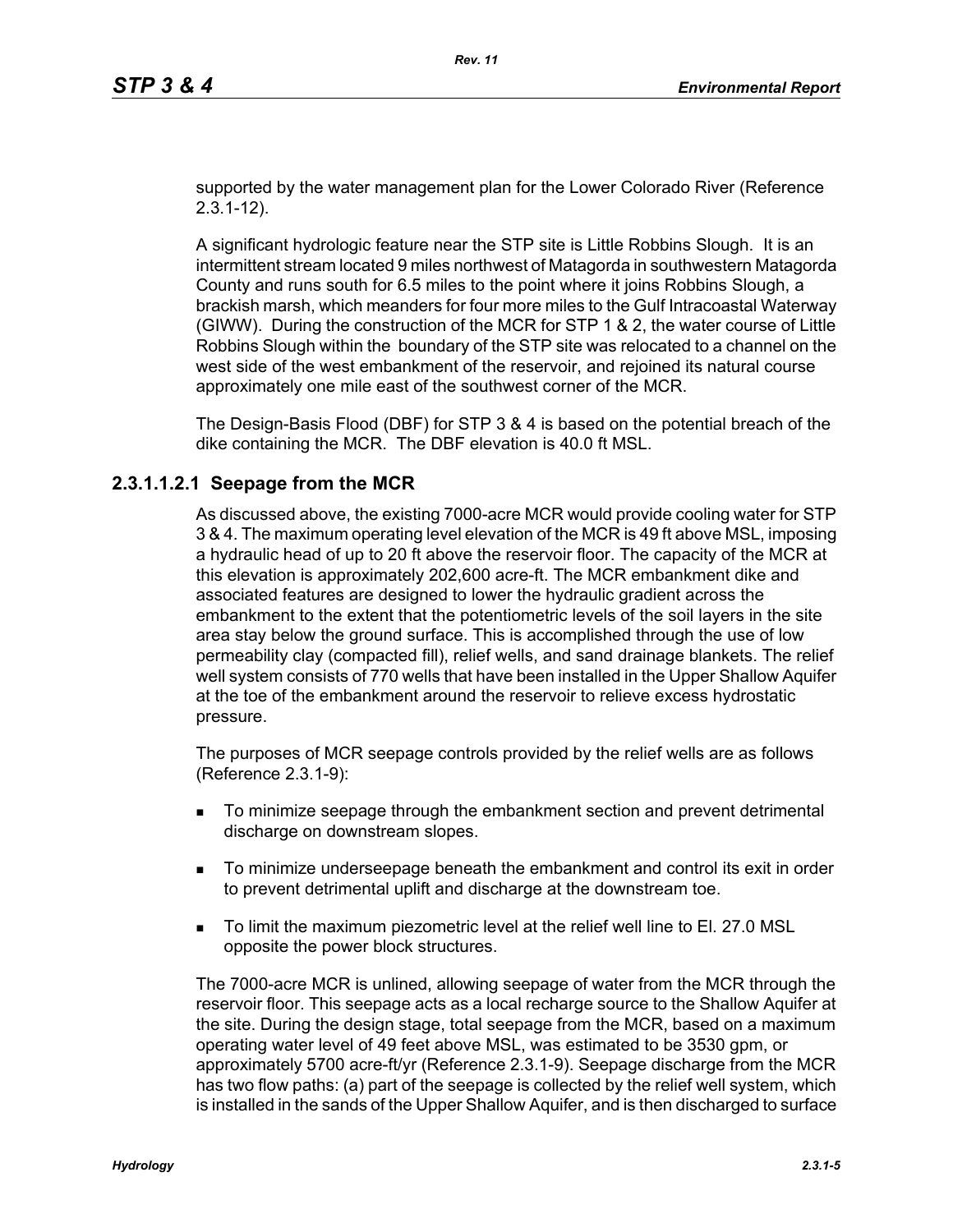waters; and (b) part of the seepage bypasses the relief wells and continues in the Upper Shallow Aquifer in a southeasterly direction to the Colorado River.

Approximately 68%, or 3850 acre-ft/yr, of the total expected MCR seepage would be discharged through the relief wells (Reference 2.3.1-9) and into surface waters. The distribution of relief well surface water discharge results in approximately 28% being returned to the Colorado River, 53% to Little Robbins Slough, 18% to the East Fork of Little Robbins Slough and <1% being returned to the West Branch of the Colorado River (Reference 2.3.1-42). These discharges were originally authorized under NPDES Permit No. TX0064947, and currently are authorized under TPDES Permit No. WQ0001908000.

# **2.3.1.1.3 Adjacent Drainage Basins**

To the west of the Lower Colorado River Basin is the Colorado-Lavaca River Basin, shown on Figure 2.3.1-7. This basin includes the Tres Palacios River, which is not tributary to either of those rivers. The Colorado-Lavaca River Basin drains into Tres Palacios Bay, northwest of Matagorda Bay. In the event of inter-basin spillage, flood waters from the Colorado River Basin flow into Caney Creek near Wharton, as in the case of the 1913 flood, into the San Bernard Coastal Basin on the east edge of the Colorado River Basin, or into the Colorado-Lavaca River Basin to the west.

## **2.3.1.1.4 Wetlands**

The STP site is located in the mid-coast region of the Gulf-Atlantic Coastal Flats, which are characterized by large bay and estuary systems supplied by freshwater inflow from rivers and covered with extensive coastal prairies inland (Figure 2.3.1-8, Reference 2.3.1-13). A study conducted by the Texas General Land Office determined that wetlands and aquatic habitats on Matagorda Island, Matagorda Peninsula, and Colorado River delta are dominated by estuarine emergent wetlands (salt and brackish marshes), which represent 67% of the vegetated wetland and aquatic classes in this area (Reference 2.3.1-14). Among other mapped classes, seagrass beds are most abundant, followed by tidal flats, Gulf beaches, palustrine marshes, and mangroves.

Wetlands in the vicinity of the STP site are mainly associated with the Colorado River and its tributaries. Wetlands within a 6 mile radius of the site are delineated on Figure 2.3.1-9. Wetland inventory data was provided by the U.S. Fish and Wildlife Service (Reference 2.3.1-15). Freshwater emergent wetlands have been identified as the predominant class in this region, encompassing an area of approximately 262 acres in a 6-mile radius from the STP site. Other wetland types found in this region include freshwater forested/shrub wetland and freshwater pond, which cover areas of 13 acres and 1 acre, respectively in the same radius from the site (See Section 2.4). Because wetlands near the site are primarily classified as freshwater types, the area of wetlands covered by water generally reduces in the dry season and expands in the wet season.

## **2.3.1.1.5 Erosion and Sedimentation**

Most of the sediment data for the Colorado River have been collected from two USGS daily suspended sediment stations; one near San Saba at river mile 474.3 and the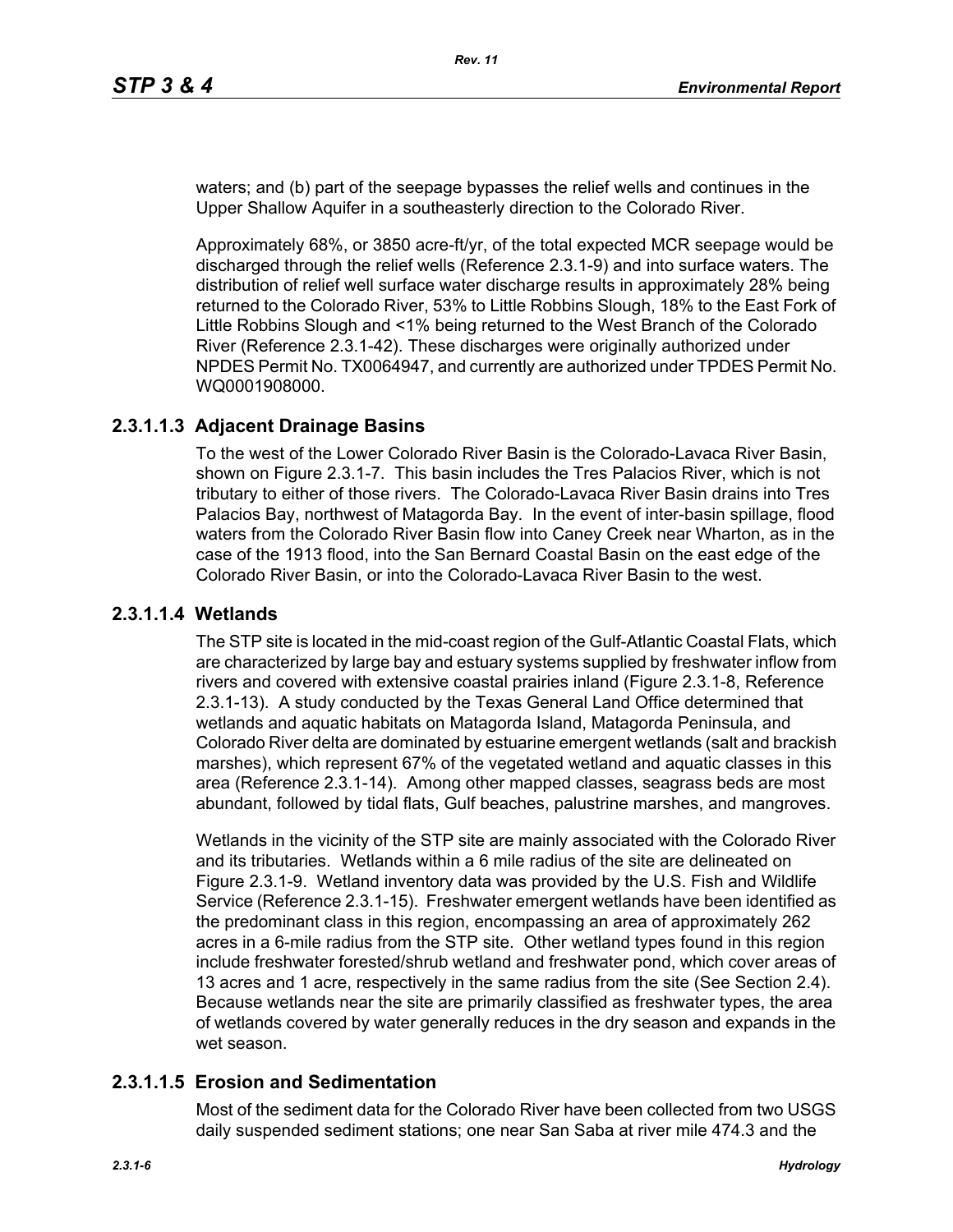other at the eastern edge of Columbus at river mile 135.1. Because the Columbus gauging station is the closest to the STP site, its sediment records were examined to characterize the suspended sediment loads for the Colorado River. Figure 2.3.1-10 shows in histogram form the annual sediment load based on data collected at this station from March 1957 to September 1973 (Reference 2.3.1-16). Each bar of the histogram is divided into the suspended load discharged in 1% of the year (3.65 days), 10% of the year (36.5 days), and the rest of the year. These frequencies are generated by ranking the sediment load for each day of the year. The data summarized in Figure 2.3.1-10 indicate that the annual sediment load at the Columbus gauging station has declined over time. This decline is likely associated with the creation of impoundments over the same period, which serve as sediment traps in the Colorado River Basin. The data also indicate that major fractions (80-90%) of the total sediment load in individual years are produced by infrequent large storms.

No bed load sediment transport measurements have been reported for any reach of the Colorado River and cannot be easily estimated as a fraction of the suspended load because the portion of sediment that moves as bed load varies widely between rivers and on the same river over time (Reference 2.3.1-17). However, to get an order of magnitude estimate, the globally averaged ratio of suspended load to bed load sediment flux for rivers of 9:1, reported in Reference 2.3.1-18 can be used.

#### **2.3.1.1.6 Shore Regions**

The STP site is located 10.5 miles inland from Matagorda Bay and 16.9 miles inland from the Gulf of Mexico. It is approximately 75 miles from the Continental Shelf. The shoreline of Matagorda Peninsula along the Gulf of Mexico changes constantly, retreating landward or advancing seaward as the result of a combination of hydrologic and meteorological processes, climatic factors as well as engineering activities.

Matagorda Peninsula is a classic microtidal, wave-dominated coast with a mean diurnal tide range of approximately 2.1 ft. An evaluation of 20 years of data shows that the mean significant wave height near the Colorado River entrance is approximately 3.3 ft, with a variation of 1.3 ft during the year (Reference 2.3.1-19). This shore region is also greatly affected by waves generated by tropical storms and hurricanes.

The hydrologic features of the shore region are also altered by a series of engineering interventions. After the removal of a log jam on the Colorado River in 1929, a channel was dredged across the Matagorda Peninsula to allow the river to directly discharge to the Gulf of Mexico in 1936. In the 1990s, the U.S. Army Corps of Engineers (USACE) constructed jetties on each side of the river entrance and dredged an entrance channel. In 1993, USACE constructed a diversion channel that directs the flow of the Colorado River into East Matagorda Bay. The former river channel is now a navigation channel connected to the GIWW.

Studies conducted recently to calculate the average annual rate of shoreline changes show that the shoreline segment of Matagorda Peninsula 1.6 miles southwest of the Colorado River is retreating at a rate of 1.6 to 6.4 ft/yr (Reference 2.3.1-19). Up north toward the mouth of the Colorado River, the shoreline displays long-term advance, which is related to the sediment supplies from the river, sand bypassing across the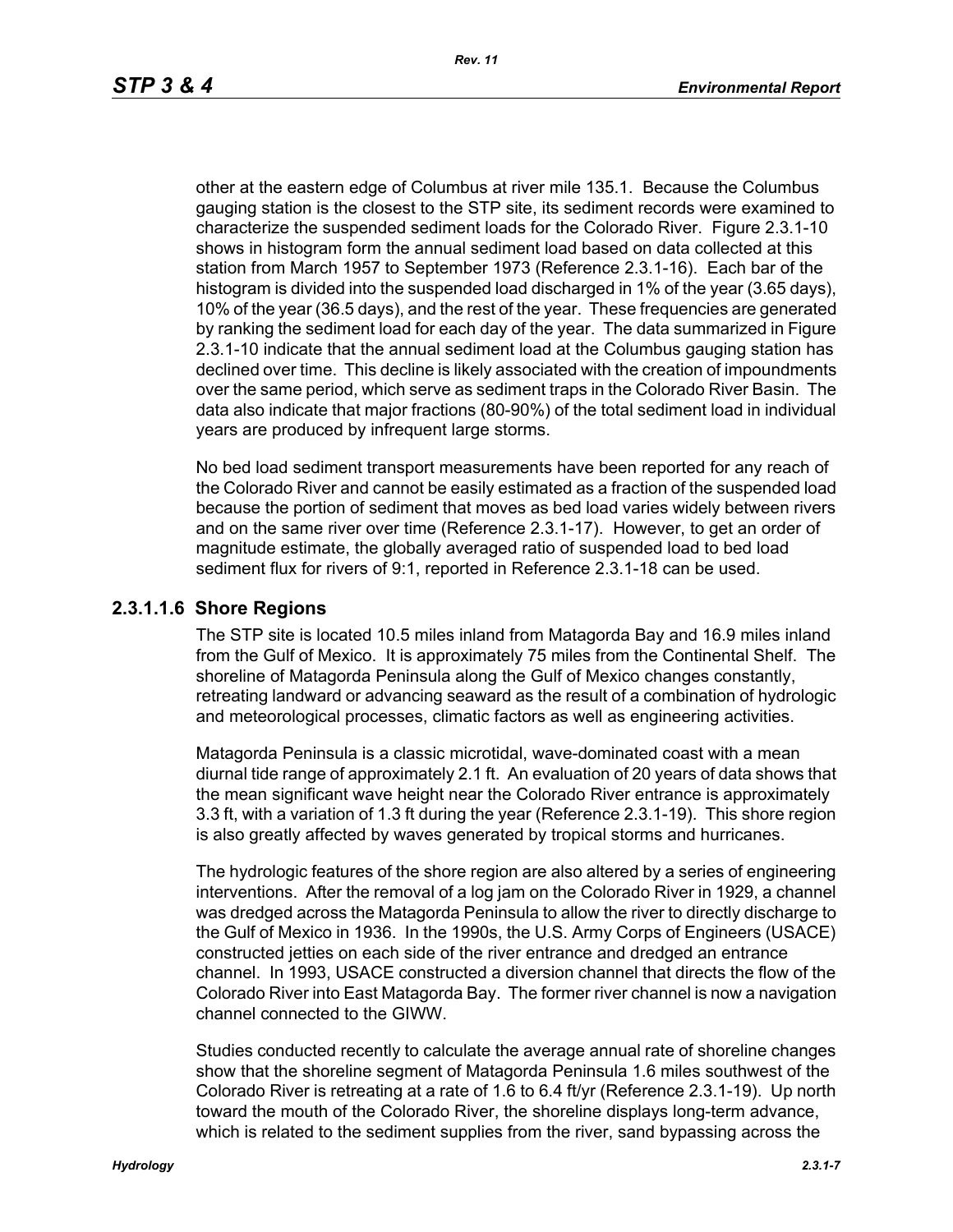entrance jetties, and wave sheltering by the jetties (Reference 2.3.1-19). The shoreline northeast of the Colorado River is relatively stable and shows slight longterm advance in an area 8 miles to the northeast of the river mouth (Reference 2.3.1- 19).

# **2.3.1.1.7 Hydrologic Characteristics of the Intake Structure Area**

STP 3 & 4 will use the MCR for normal plant cooling. The Colorado River is the source of water to make up water losses in the MCR due to evaporation and seepage. For this purpose, STP 3 & 4 will use the existing RMPF on the Colorado River.

Makeup water demands are described in Section 3.3, while the RMPF is discussed in Section 3.4. Based on the dimensions of the RMPF, the total length of the intake is 406 ft, and the depth below normal water surface elevation in front of the intake is 10 ft. The Figure 2.3.1-11 shows a cross section of the Colorado River channel near the RMPF. As can be seen in the figure, the bottom of the river channel is at elevation approximately -14 ft NAVD88. NAVD 88, North America Vertical Datum 88, is the new vertical (elevation) reference system adopted in North America. It is adjusted based on field work prior to 1929 as well as surveys as recent as 1988. Based on the makeup demands described in Section 3.3 and dimensions of the intake presented in Section 3.4, the average water velocity in front of the intake for maximum flow conditions (1200 cfs) would be approximately 0.3 ft/s considering a cross section of approximately 4060 ft<sup>2</sup>.

## **2.3.1.2 Groundwater Resources**

The regional and site-specific data on the physical and hydrologic characteristics of the groundwater resources are summarized in this section to provide the basic data for an evaluation of impacts on the aquifers of the area.

The STP site covers an area of approximately 12,220 acres and is located on the coastal plain of southeastern Texas in Matagorda County (Reference 2.3.1-9). The STP site lies approximately 10 mi north of Matagorda Bay. Nearby communities include Palacios, approximately 10 mi to the southwest, and Bay City, approximately 12 mi to the northeast (Figure 2.3.1-12). The closest major metropolitan center is Houston, approximately 90 mi to the northeast.

The 7000-acre MCR is the predominant feature at the STP site, as shown in Figure 2.3.1-13. The MCR is fully enclosed with a compacted earth embankment and encompasses most of the southern and central portions of the site. The existing STP 1 & 2 facilities are located just outside of the MCR northern embankment. Further north of the embankment and to the northwest of STP 1 & 2 is the proposed area for STP 3 & 4.

The STP site, in general, has less than 15 ft of natural relief in the 4.5 mi distance from the northern to southern boundary. The northern section is at an elevation of approximately 30 ft MSL. The southeastern section is at an elevation of approximately 15 ft above MSL. The Colorado River flows along the southeastern site boundary.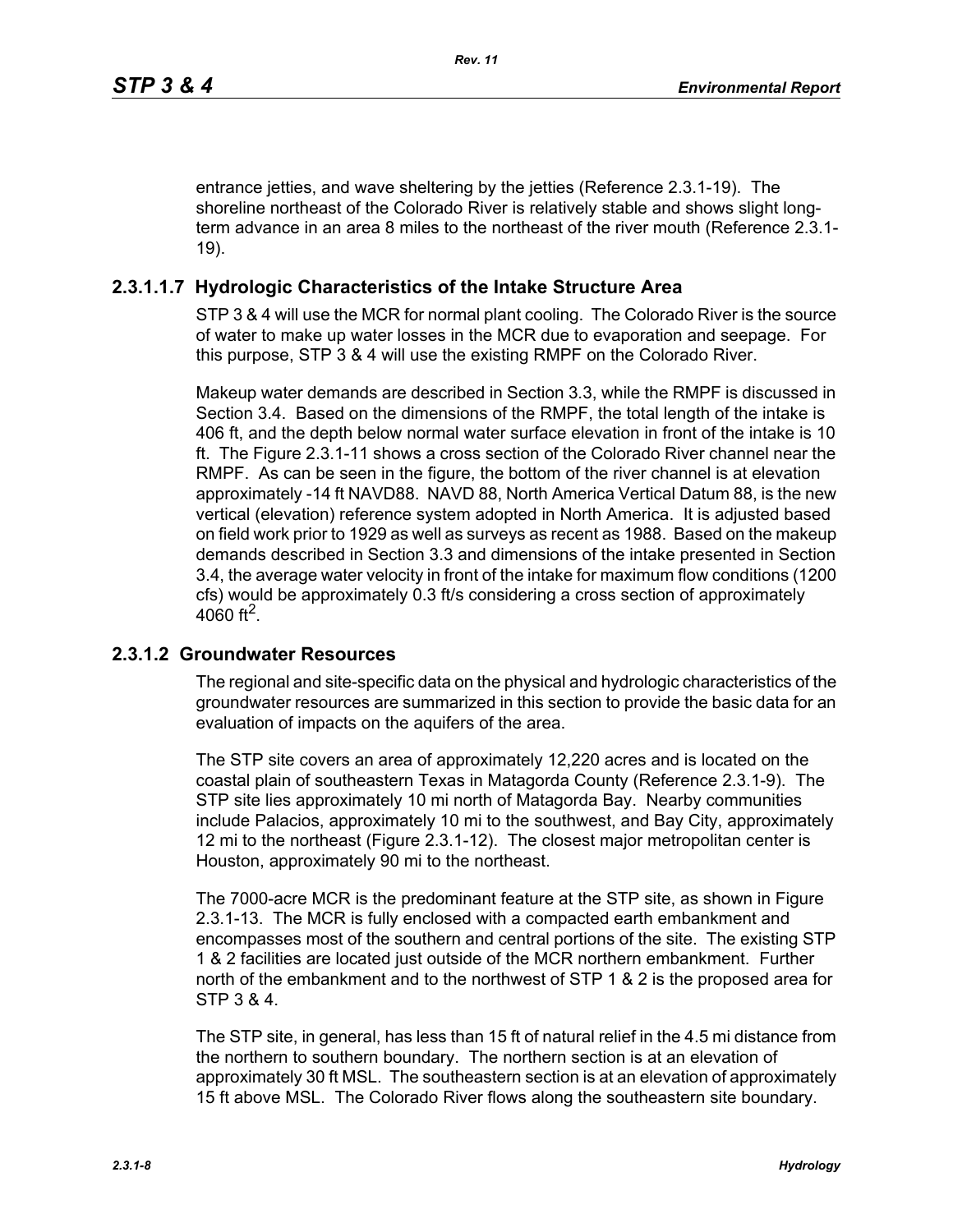There are also several unnamed drainages in the site boundaries, one of which feeds Kelly Lake.

# **2.3.1.2.1 Hydrogeologic Setting**

The STP site lies in the Gulf Coastal Plains physiographic province in the Coastal Prairies sub-province, which extends as a broad band parallel to the Texas Gulf Coast, as shown in Figure 2.3.1-14 (Reference 2.3.1-20). The Coastal Prairies sub-province is characterized by relatively flat topography with land elevation ranging from sea level along the coast to 300 ft above sea level along the northern and western boundaries. The geologic materials underlying the Coastal Prairies sub-province consist of deltaic deposits.

The STP site is underlain by a thick wedge of southeasterly dipping, sedimentary deposits of Holocene through Oligocene age. The site overlies what has been referred to as the Coastal Lowlands Aquifer System (Figure 2.3.1-15). This aquifer system contains numerous local aquifers in a thick sequence of mostly unconsolidated Coastal Plain sediments of alternating and interfingering beds of clay, silt, sand, and gravel. The sediments reach thicknesses of thousands of feet and contain groundwater that ranges from fresh to saline. Large amounts of groundwater are withdrawn from the aquifer system for municipal, industrial, and irrigation needs (Reference 2.3.1-21).

The lithology of the aquifer system reflects three depositional environments: continental (alluvial plain), transitional (delta, lagoon, and beach), and marine (continental shelf). The depositional basin thickens towards the Gulf of Mexico, resulting in a wedge-shaped configuration of hydrogeologic units. Numerous oscillations of ancient shorelines resulted in a complex, overlapping mixture of sand, silt, and clay (Reference 2.3.1-21).

As part of the USGS Regional Aquifer-System Analysis (RASA) program, the Coastal Lowlands Aquifer System was subdivided into five permeable zones and two confining units. The term "Gulf Coast Aquifer" is generally used in Texas to describe the Coastal Lowlands Aquifer System. A comparison of the USGS aquifer system nomenclature to that used in Texas is shown in Figure 2.3.1-16. A cross-sectional representation is shown in Figure 2.3.1-17 (Reference 2.3.1-21).

The Texas nomenclature is used to describe the Gulf Coast Aquifer beneath the site. The hydrogeologic units commonly used to describe the aquifer system (from shallow to deep) are as follows (Figure 2.3.1-16):

- **Chicot Aquifer**
- Evangeline Aquifer
- **Burkeville Confining Unit**
- Jasper Aquifer
- Catahoula Confining Unit (restricted to where present in the Jasper Aquifer)

*Hydrology 2.3.1-9*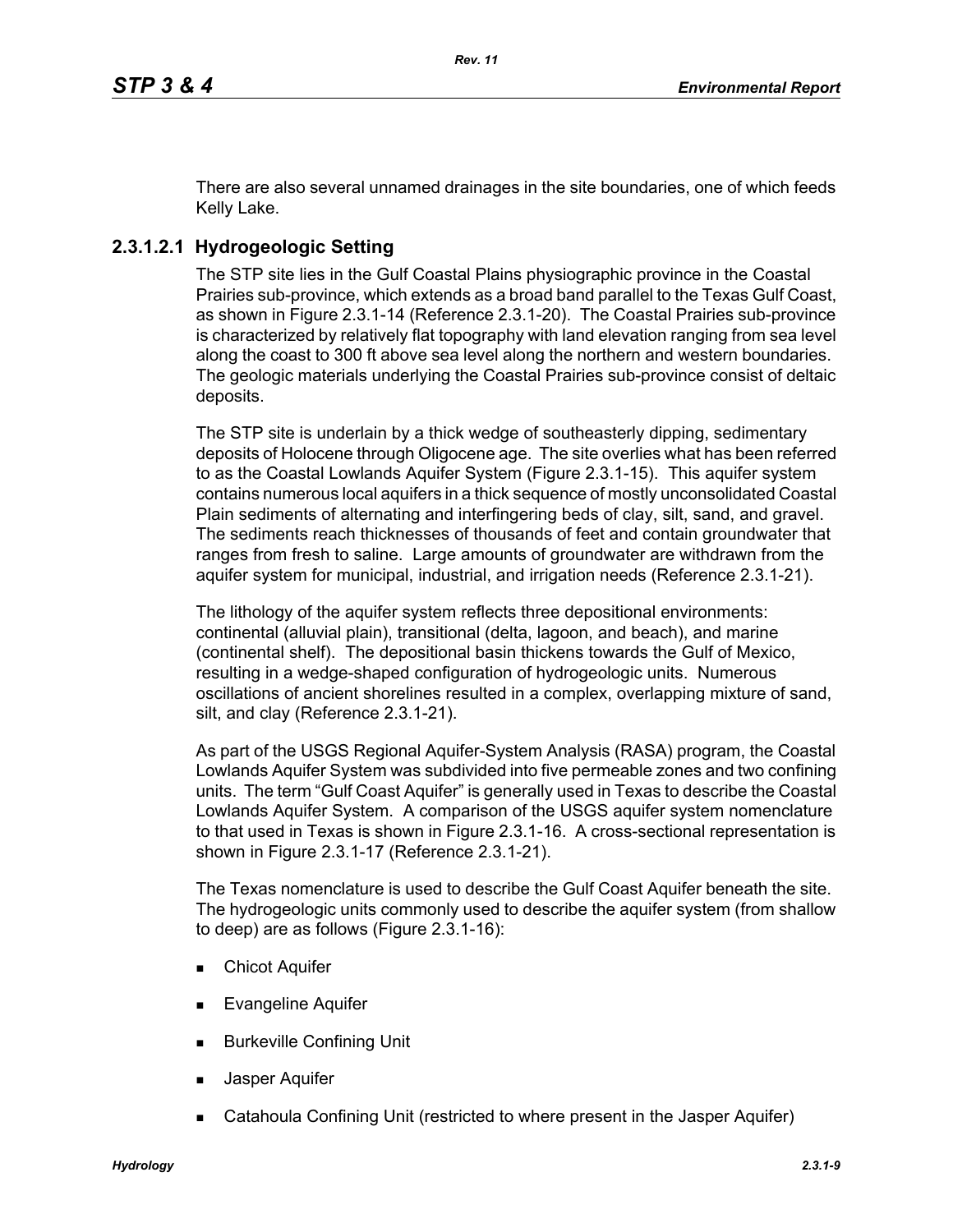■ Vicksburg-Jackson Confining Unit

The base of the Gulf Coast Aquifer is identified as either its contact with the top of the Vicksburg-Jackson Confining Unit or the approximate depth where groundwater has a total dissolved solids concentration of more than 10,000 milligrams per liter (mg/l). The aquifer system is recharged by the infiltration of precipitation that falls on aquifer outcrop areas in the northern and western portion of the province. Discharge occurs by evapotranspiration, loss of water to streams and rivers as base flow, upward leakage to shallow aquifers in low lying coastal areas or to the Gulf of Mexico, and pumping.

With the exception of the shallow zones in the vicinity of the outcrops, the water in the Gulf Coast Aquifer is under confined conditions. In the shallow zones, the specific yield for sandy deposits generally ranges between 10 and 30%. For the confined aquifer, the storage coefficient is estimated to range between 1 x  $10^{-4}$  and 1 x  $10^{-3}$ . The productivity of the aquifer system is directly related to the thickness of the sands in the aquifer system that contain freshwater. The aggregated sand thickness ranges from 0 ft at the up dip limit of the aquifer system to as much as 2000 ft in the east. Estimated values of transmissivity are reported to range from 5000 ft<sup>2</sup>/day to nearly 35,000 ft<sup>2</sup>/day (Reference 2.3.1-21).

The hydrogeologic conceptual model presented herein was developed from multiple conceptual hydrogeologic models that vary in scale and hydrostratigraphic framework. Consideration of the scale and framework were not mutual exclusive, but were intertwined during a series of steps designed to develop a tenable site hydrogeologic conceptual model. Four steps were involved in the development of the scaledependent conceptual models, and include:

- A regional "desktop" study based on published state, federal and other sources;
- A review of documentation addressing STP Units 1 & 2;
- A site-specific geotechnical, geologic, and hydrogeologic field study conducted for proposed Units 3 & 4; and
- An evaluation of site-specific data in conjunction with regional and local information.

The first step of site model conceptualization involved formulating an understanding of the hydrogeologic conditions in Southern Texas and Matagorda County by reviewing regional geologic and hydrogeologic information available from the USGS and Texas. Research indicates that the USGS and the State of Texas developed separate regional hydrogeologic conceptual models to describe the Coastal Lowlands Aquifer System, with the Texas model being the more widely used. Although nomenclature between the two conceptual models varies significantly, the frameworks are largely comparable (Table 2.3.1-16).

The second step involved a review of documentation addressing local hydrogeologic conditions, such as the STP Units 1 & 2 UFSAR and the Annual Environmental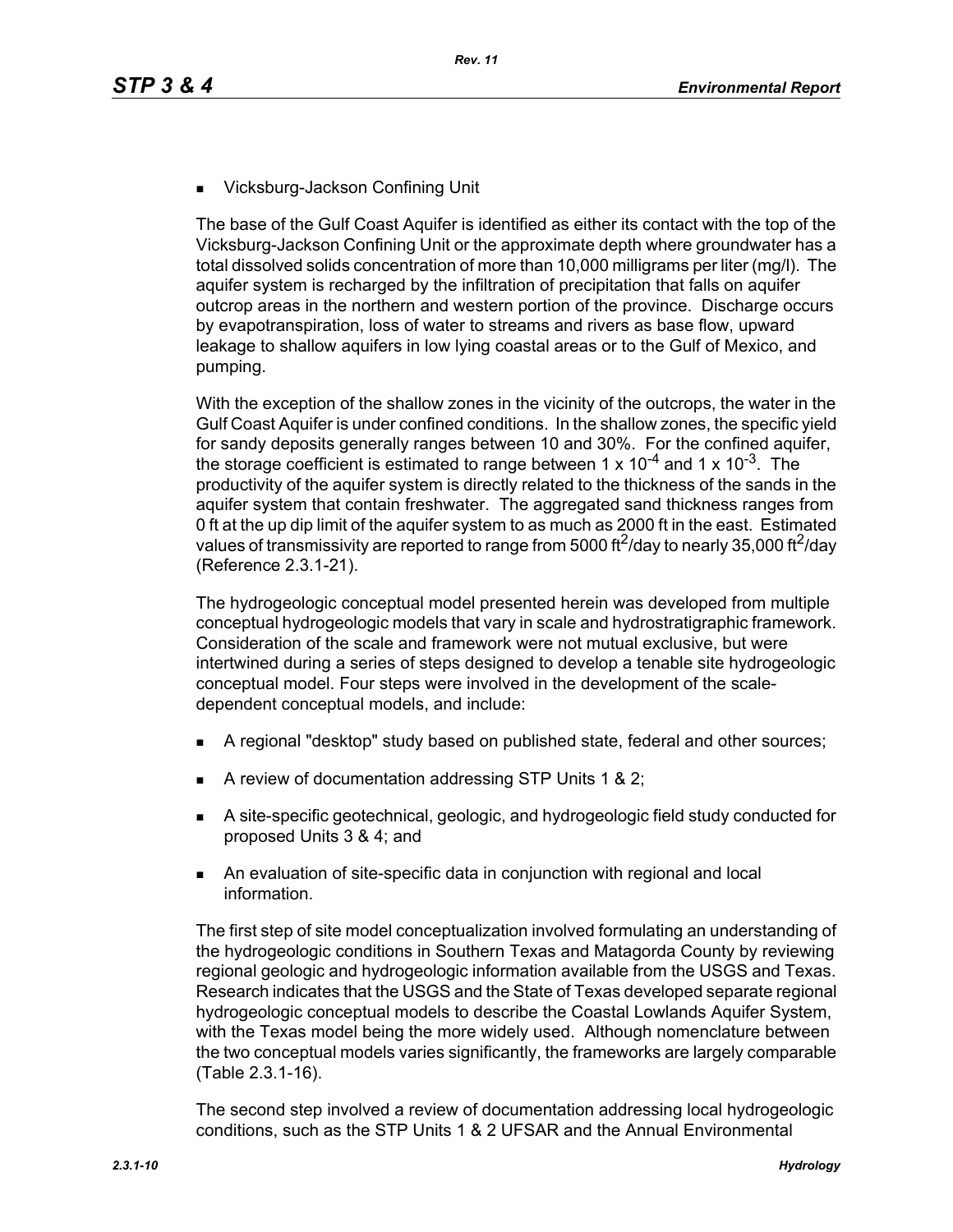Operating Report, to resolve the temporal and localized unknowns. Incorporating the conceptual site model with regional concepts, the Chicot aquifer was subdivided into two distinct confined aquifers - the "Deep Aquifer" and the "Shallow Aquifer".

During the third step, a site-specific subsurface site investigation (SI) was implemented at the proposed Units 3 & 4 site area, concentrated within the STP northern site boundaries and the proposed Units 3 & 4 facility footprint.

The fourth step involved evaluation of the SI field data with the regional and local STP information. This included evaluation of:

- **regional & local groundwater movement;**
- vertical gradients between the aquifers;
- site-specific slug test results and local and regional pumping test results; and
- natural and manmade (i.e., MCR) impacts on water levels in the Shallow Aquifer.

From this effort, site-specific data was integrated with existing STP Units 1 & 2 information and regional information to formulate the conceptual site model described in the following section.

#### **2.3.1.2.2 Regional Hydrogeologic Conceptual Model**

The STP site is located over the Gulf Coast Aquifer System, as shown on Figure 2.3.1- 18 (Reference 2.3.1-22). The boundary of the regional area surrounding the STP site is defined as the extent of Matagorda County. The principal aquifer used in Matagorda County is the Chicot Aquifer, which extends to a depth of greater than 1000 ft in the vicinity of the STP site, as shown on Figure 2.3.1-19. The Chicot Aquifer is the shallowest aquifer in the Gulf Coast Aquifer System, and it is comprised of Holocene alluvium in river valleys and the Pleistocene age Beaumont, Montgomery, and Bentley Formations, and the Willis Sand (Reference 2.3.1-23). Groundwater flow beneath Matagorda County is, in general, southeasterly from the recharge areas north and west of the county, to the Gulf of Mexico. Numerous river systems and creeks flow south and southeasterly through Matagorda County. River channel incisions can act as localized areas of recharge and discharge for the underlying aquifer system resulting in localized hydraulic sources and sinks.

The Chicot Aquifer geologic units used for groundwater supply in Matagorda County are the Beaumont Formation and the more localized Holocene alluvium that is associated with the Colorado River floodplain. The following sections describe the pertinent details of these units.

#### **2.3.1.2.2.1 Beaumont Formation**

The Beaumont Formation consists of fine-grained mixtures of sand, silt, and clay deposited in alluvial and deltaic environments. In the upper portion of the Beaumont Formation, sands occur as sinuous bodies, representing laterally discontinuous channel deposits, while the clays and silts tend to be more laterally continuous,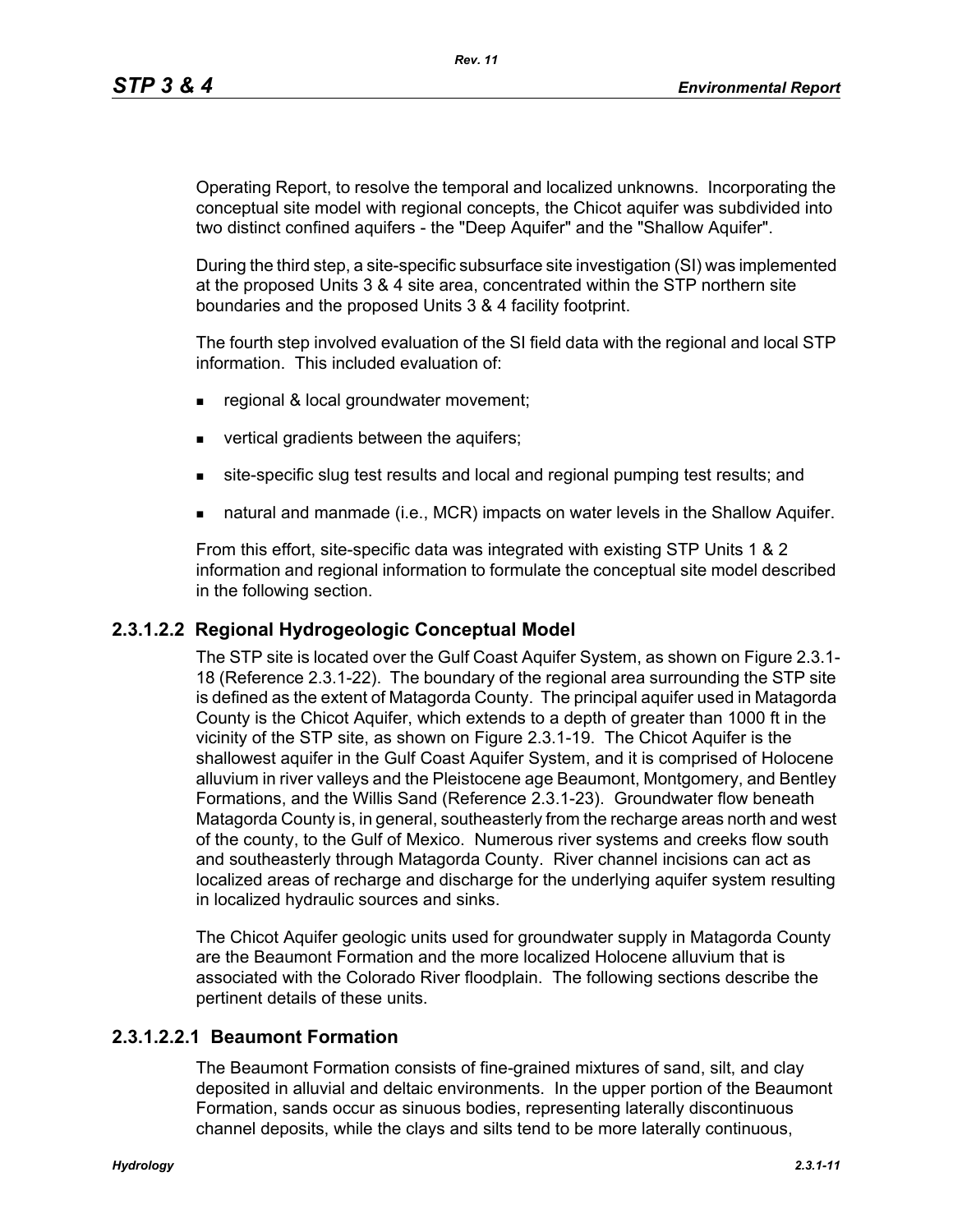representing their deposition as natural levees and flood deposits. The deeper portion of the unit, or the Deep Aquifer, is greater than 250 ft below ground surface in the vicinity of the STP site and has thicker and more continuous sands. This portion of the Beaumont Formation is the primary groundwater production zone for most of Matagorda County. Well yields in this interval are typically between 500 and 1500 gallons per minute (gpm), with yields of up to 3500 gpm reported (Reference 2.3.1-24). Groundwater occurs in this zone under confined conditions.

#### **2.3.1.2.2.2 Holocene Alluvium**

Holocene alluvium of the Colorado River floodplain occurs in a relatively narrow band that parallels the river. The alluvial deposits are typically coarser-grained than the materials found in the Beaumont Formation. The alluvium consists of silt, clay, fine- to coarse-grained sand, and gravel along with wood debris and logs (Reference 2.3.1- 24). Because the alluvial materials are deposited in a channel incised into the Beaumont Formation, it is likely that the alluvium is in contact with shallow aquifer units in the Beaumont Formation.

The thickness of the alluvium influences the amount of groundwater that can be withdrawn for use. In the vicinity of the STP site, the alluvium is considered too thin to be a significant source of groundwater.

#### **2.3.1.2.3 Local and Site Specific Hydrogeologic Conceptual Model**

The Beaumont Formation in the Chicot Aquifer (and to the lesser extent, the Holocene alluvium associated with the Colorado River floodplain) is the principal water-bearing unit used for groundwater supply in the vicinity of STP. The following sections describe the local and site specific characteristics of these water-bearing units, including groundwater sources and sinks. Discussions include groundwater flow directions and hydraulic gradients, temporal groundwater trends, aquifer properties, and hydrogeochemical characteristics.

#### **2.3.1.2.3.1 Local Hydrogeologic Conditions**

The local hydrogeologic system is identified as the STP site area and includes areas of groundwater-surface water interactions within a few miles of the site. In this area, the Chicot Aquifer is divided into two aquifer units, the Shallow Aquifer and the Deep Aquifer. The base of the Shallow Aquifer is approximately 90 to 150 ft below ground surface. The Shallow Aquifer has limited production capability, and it is used for livestock watering and occasional domestic use. Potentiometric heads are generally within 15 ft of ground surface. The Deep Aquifer is the primary groundwater production zone and lies below depths of 250 to 300 ft. A zone of predominately clay materials, usually greater than 150 ft thick, separates the Shallow and Deep Aquifers (Reference 2.3.1-9).

Recharge to the Shallow Aquifer is considered to be within a few miles north of the STP site. Discharge is to the Colorado River alluvial material east of the site. Recharge to the Deep Aquifer is further north in Wharton County, where the aquifer outcrops. Discharge from the Deep Aquifer is to Matagorda Bay and the Colorado River estuary,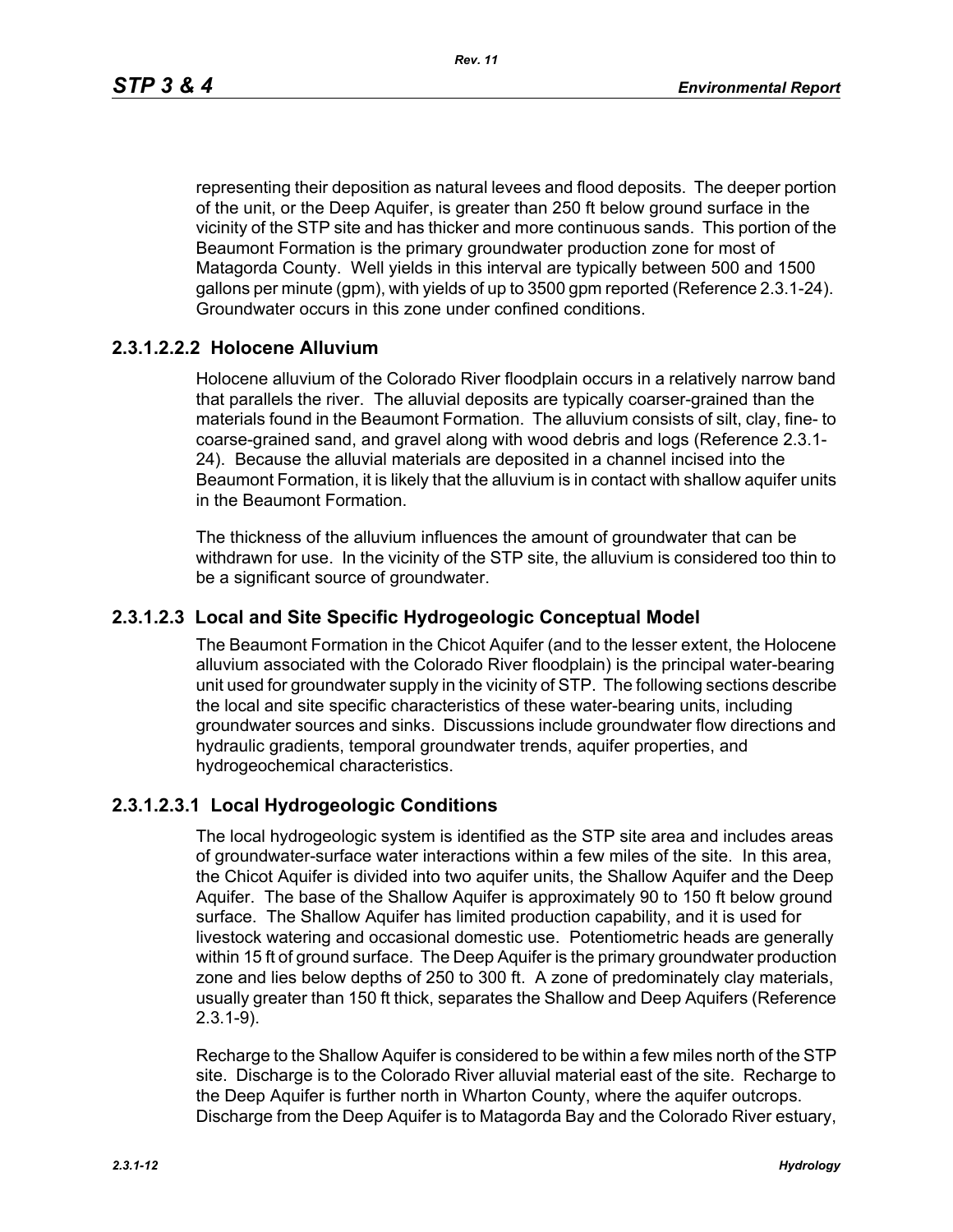approximately 5 mi southeast of the STP site. Shallow Aquifer groundwater quality is generally inferior to that of the Deep Aquifer.

The Shallow Aquifer has been subdivided into Upper and Lower zones. Both zones respond to pumping as confined or semi-confined aquifers with somewhat different potentiometric heads. The Upper Shallow Aquifer is comprised of interbedded sand layers to depths of approximately 50 ft below ground surface. The Lower Shallow Aquifer consists of interbedded sand layers between depths of approximately 50 to 150 ft below ground surface.

Aquifer pumping tests performed in the Shallow Aquifer at the site in support of STP 1 & 2 indicate well yields from 10 to 300 gpm. These tests also indicate a variable degree of hydraulic connection between the Upper Shallow Aquifer and Lower Shallow Aquifer (Reference

2.3.1-9).

#### **2.3.1.2.3.2 Site Specific Hydrogeologic Conditions**

The STP 3 & 4 geotechnical and hydrogeological investigation provided information to depths of 600 ft below ground surface. Subsurface information was collected from more than 150 geotechnical borings and cone penetrometer tests (CPTs). A detailed description of the geotechnical subsurface investigation, including the locations of these borings and CPTs is provided in COLA Part 2.

Twenty-eight (28) groundwater observation wells were installed in the vicinity of STP 3 & 4 and completed in the Upper and Lower Shallow Aquifer between October and December 2006. An additional 26 wells were installed in July and August 2008 along the north perimeter of the MCR and the site boundary, and around Kelly Lake. The wells were located to supplement the existing STP site piezometer network in order to provide (a) an adequate distribution for determining groundwater flow directions and (b) hydraulic gradients in the vicinity of STP 3 & 4. Well pairs were installed at all but two locations to determine vertical hydraulic gradients. Field hydraulic conductivity tests (slug tests) were conducted in each observation well. Monthly water level measurements from the first 28 STP 3 & 4 groundwater observation wells were collected from December 2006 through December 2007. Measurements were conducted quarterly during 2008. The September and December 2008 quarterly measurement events are included from all 54 observation wells. Figure 2.3.1-20 shows the locations of observation wells and piezometers at the STP site.

The subsurface data collected in 2006, 2007 and 2008 as part of the STP 3 & 4 subsurface investigation confirmed the aquifer conditions described for STP 1 & 2. The top of the upper sand layer in the Upper Shallow Aquifer is encountered at approximately depth of about 15 to 30 ft below ground surface. The groundwater potentiometric level is approximately 5 to 10 ft below ground surface. The unit is comprised of sand and silty sand, approximately 15 to 20 ft thick.

Multiple sandy units separated by silts and clays define the Lower Shallow Aquifer. The groundwater potentiometric level for these sands intervals is approximately 10 to 15 ft below ground surface in the vicinity of STP 3 & 4.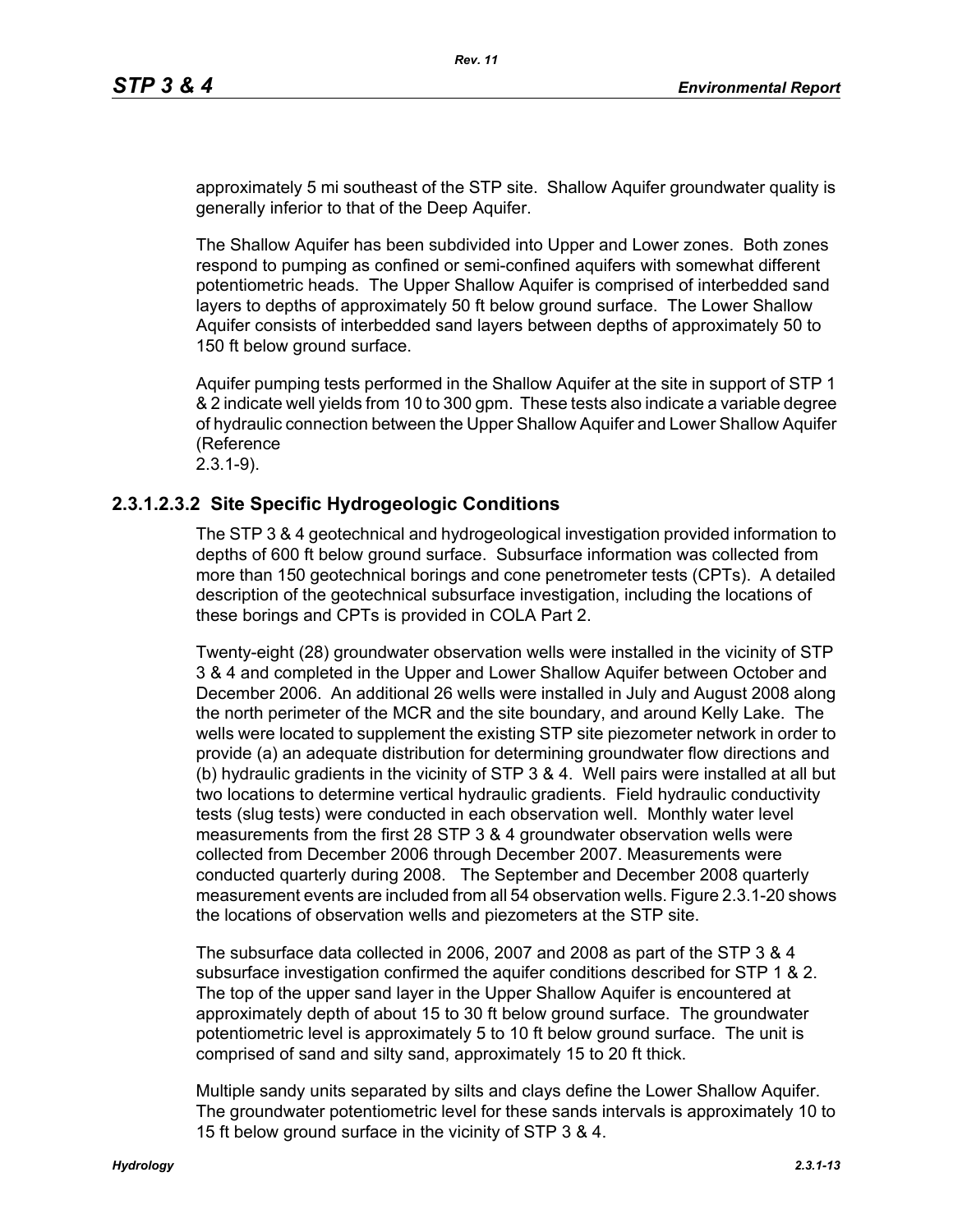# **2.3.1.2.3.3 Groundwater Sources and Sinks**

The natural regional flow pattern in the Beaumont Formation (Chicot Aquifer) is from recharge areas, where the sand layers outcrop at the surface, to discharge areas, which are either at the Gulf of Mexico or to the Colorado River Valley alluvium. The outcrop areas for the Beaumont Formation sands are in northern Matagorda County (Shallow Aquifer) and Wharton County (Deep Aquifer), to the north of Matagorda County. In the outcrop areas, precipitation falling on the ground surface can infiltrate directly into the sands and recharge the aquifer. Groundwater flow, in general, is towards the Gulf of Mexico. Superimposed on this generalized flow pattern is the influence of heavy pumping in the aquifer. Concentrated pumping areas can either alter or reverse the regional flow patterns.

The Holocene alluvium receives recharge from infiltration of precipitation and groundwater flow from the Shallow Aquifer in the Beaumont Formation. In the site area, flow paths in the alluvium are short due to the limited surface area. Discharge from the Holocene alluvium contributes to the base flow of the Colorado River. During certain times of the year the only sources of water to the Colorado River below Bay City are irrigation tail water releases and base flow created by seepage from the Holocene alluvium. Because there are no flow-gauging stations downstream of Bay City, the amount of base flow contributed by seepage is not known (Reference 2.3.1-24).

Groundwater from five production wells is currently used to support STP 1 & 2 plant operations. Water use from these wells includes: makeup water for the ECP, makeup of demineralized water, the potable and sanitary water system, and the plant fire protection system (Reference 2.3.1-25). The groundwater is pumped from the Deep Aquifer. Groundwater is projected to be the main source of makeup water for the STP 3 & 4 UHS, condensate makeup, radwaste and fire protection systems and the source of potable water for STP 3 & 4. The water level within the MCR will remain within the original design levels and therefore, large changes with the MCR seepage rate are not expected. Regional groundwater use trends and future plant groundwater demand projections are discussed in Subsection 2.3.1.2.4.

## **2.3.1.2.3.4 Groundwater Flow Directions and Subsurface Pathways**

A regional potentiometric surface map for the Deep Aquifer in Matagorda County in 1967 is presented on Figure 2.3.1-21 (Reference 2.3.1-24). Figure 2.3.1-22 presents a potentiometric surface map for the Gulf Coast Aquifer from data collected between 2001 and 2005 (Reference 2.3.1-26). Comparison of the figures suggests that the regional flow direction of northwest to southeast is represented on both figures with localized flow disturbances caused by pumping. Comparison of the figures also suggests that groundwater elevations have increased in some parts of Matagorda County. In 1967, groundwater elevations above mean sea level were primarily located in the northern portion of the county. In the 2001-2005 potentiometric surface map, groundwater elevations in both the northern and central portions of the county were above mean sea level. The hydraulic gradient in the STP site area is 0.0006 ft/ft for the 1967 potentiometric surface map and 0.0002 ft/ft for the 2001 to 2005 map. Regional potentiometric surface maps are not available for the Shallow Aquifer, due primarily to limited regional use of this aquifer.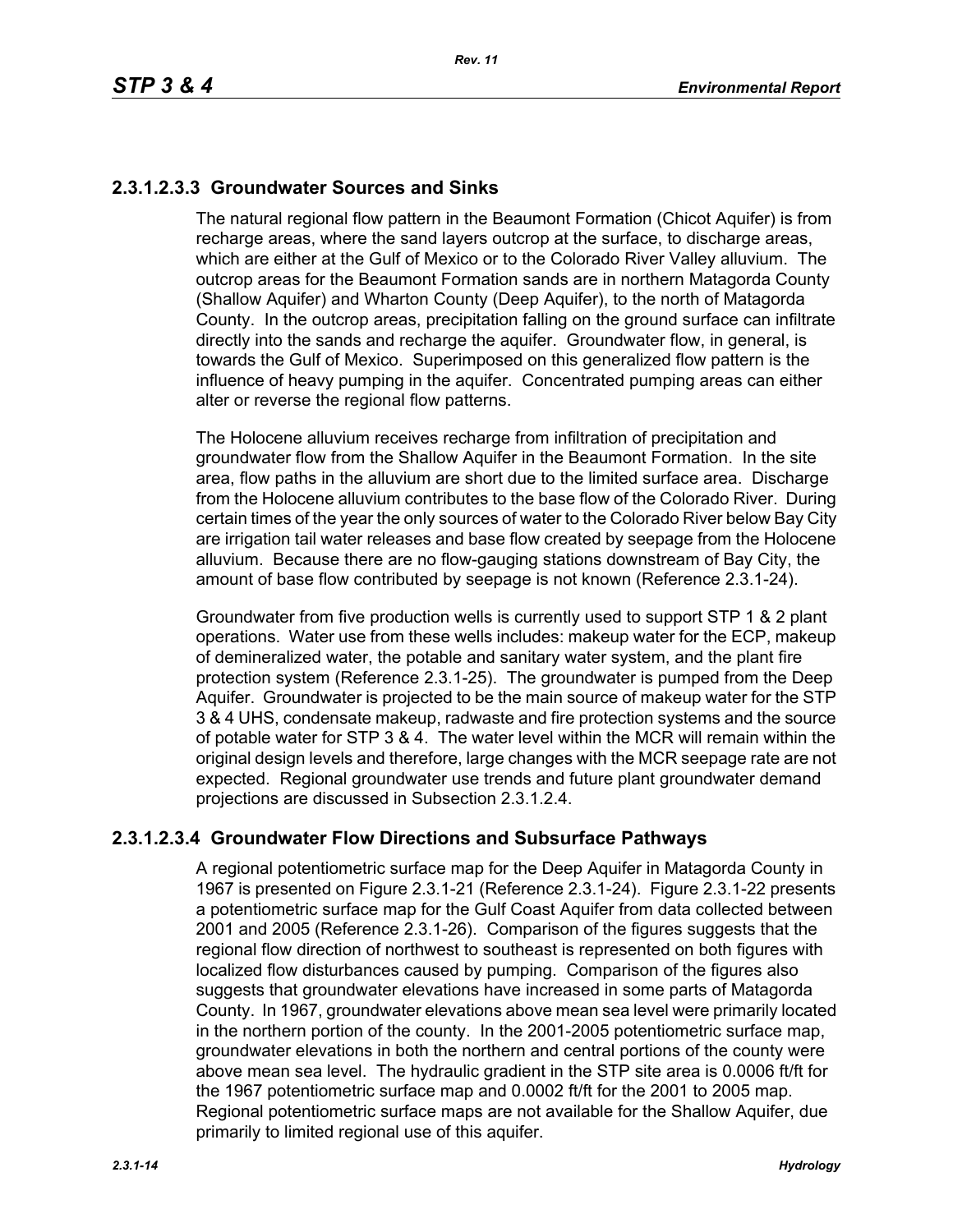The STP piezometer network, site groundwater level measurements from November 1, 2005 and May 1, 2006 were used to develop potentiometric surface maps for the Upper and Lower Shallow Aquifer Figure 2.3.1-23 and the Deep Aquifer Figure 2.3.1- 24. The Upper Shallow Aquifer groundwater flow direction in the vicinity of STP 3 & 4 is generally toward the southeast. There is also an apparent southerly flow direction along the west side of the MCR. This southerly flow direction may be a result of seepage from the MCR or the operation of the relief wells adjacent to the MCR dike. The groundwater flow direction in the vicinity of STP 3 & 4 in the Lower Shallow Aquifer is generally easterly. The Lower Shallow Aquifer flow direction turns southeasterly near the eastern edge of the STP site. Both the Upper and Lower Shallow Aquifer flow directions are consistent with flow toward the Holocene alluvium in the Colorado River floodplain. The groundwater flow directions and gradients are based on the water levels recorded in the observation wells and do not represent localized gradients between the eastern wells and the river. Localized conditions in the vicinity of the Colorado River could vary based on the flow and elevation of the river stage.

The potentiometric maps for the Deep Aquifer show the influence of onsite groundwater production, with most of the onsite groundwater flows toward the production wells. The onsite Deep Aquifer potentiometric surface suggests a reversal of the regional flow direction in the southern portion of the map, where flow is north towards the site pumping wells, rather than toward the southeast.

The potentiometric surface maps were used to estimate hydraulic gradients at the site. A flow line originating in the area of STP 3 & 4 was drawn on each map. The hydraulic gradient along these flow lines is estimated by dividing the head change along the flow line by the length of the flow line. The Upper Shallow Aquifer potentiometric surfaces indicate a hydraulic gradient of approximately 0.001 ft/ft. The Lower Shallow Aquifer potentiometric surface maps indicate a hydraulic gradient of approximately 0.0004 ft/ft. The Deep Aquifer has a hydraulic gradient between 0.0008 and 0.002 ft/ft. The hydraulic gradient in the Deep Aquifer adjacent to STP 3 & 4 appears to be influenced primarily by changes in pumping at Production Well 6 (Figures 2.3.1-20 and -24).

Monthly and quarterly groundwater level measurements have been collected from the Shallow Aquifer observation wells for the STP 3 & 4 subsurface investigation. The measurements are presented in Table 2.3.1-11. Well construction information is provided in Table 2.3.1-12. The measurements were used to prepare the potentiometric maps for February, April, June, September, and December of 2007, and March, June, September, and December 2008 (Figure 2.3.1-25). These maps indicate flow directions toward the southeast and southwest. The Upper Shallow Aquifer potentiometric surface map also shows seepage influence from the south, presumably from the MCR, and from the north, presumably from an irrigation water supply channel, the duck pond/marsh, or another source located to the north of Observation Well OW-954U. The potentiometric surface maps indicate hydraulic gradients of approximately 0.0007 ft/ft to 0.002 ft/ft for the southeast flow component and 0.0005 ft/ft to 0.0008 ft/ft for the southwest flow component in the Upper Shallow Aquifer. The Lower Shallow Aquifer hydraulic gradient is approximately 0.0004 ft/ft to 0.0007 ft/ft.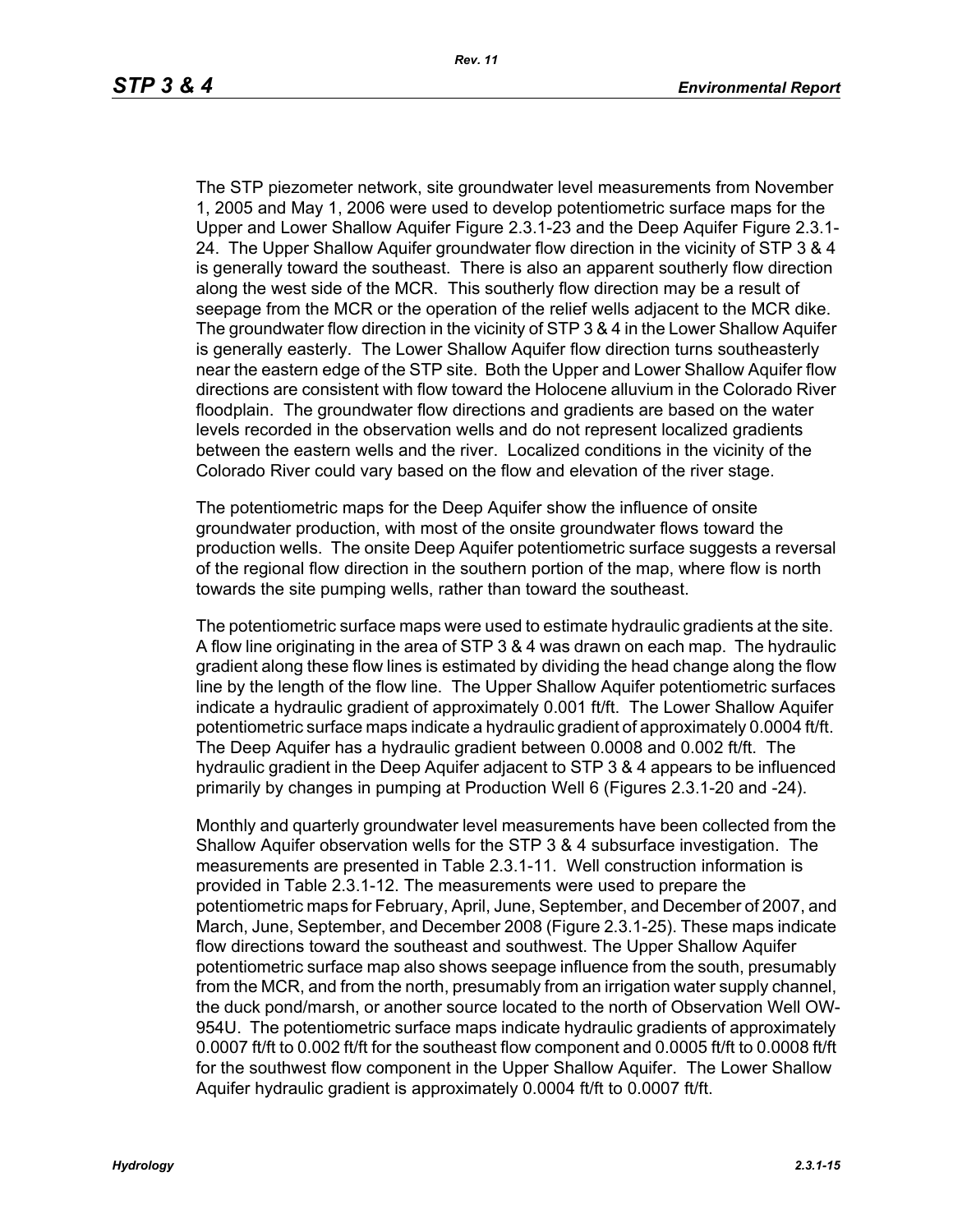As part of the subsurface investigation program, well pairs screened in the Upper and Lower zones of the Shallow Aquifer were installed. These well pairs were used to estimate the vertical hydraulic gradient in the Shallow Aquifer. The vertical flow path length is assumed to be from the midpoint elevation of the Upper zone observation well screen to the midpoint elevation of the Lower zone observation well screen. Figure 2.3.1-26 shows a generalized hydrogeologic section through the STP 3 & 4 area. This figure shows the relationship between the Upper and Lower Shallow Aquifer zones and the interconnection of sand layers in the Lower Shallow Aquifer zone. The head difference over the vertical flow path is the difference in water level elevations between the two paired wells. The hydraulic gradient is estimated by dividing the head difference by the length of the flow path. Table 2.3.1-13 presents the estimated vertical hydraulic gradients. All well pairs except observation well pair OW-959 U/L and OW-961 U/L during September 2008 indicate a downward flow potential between the Upper and Lower zones in the Shallow Aquifer. The estimated vertical hydraulic gradients range from approximately 0.02 ft/ft at well pair 0W-961U/L on December 15, 2008 to 0.29 ft/ft at well pair OW-929U/L on January 30, 2007 in a downward direction. The two upward gradients recorded on September 22, 2008 at well pair OW-959 U/L (0.004), located north of Kelly Lake, and OW-961 U/L (0.007), located south of Kelly Lake, were very slight compared to the range of documented downward vertical gradients at the site. This appears to have been a temporary, perhaps seasonal or weather-related occurrence, considering a downward gradient was recorded at these two locations in the next quarter. A third well pair (OW-960 U/L), located immediately west of Kelly Lake, exhibited no upward gradient during either the September 2008 or the December 2008 groundwater level measurement events.

# **2.3.1.2.3.5 Temporal Groundwater Trends and Variations**

The Texas Water Development Board (TWDB) has been collecting groundwater level data in Matagorda County since the 1940s (Reference 2.3.1-27). Two observation wells near the STP site were selected to prepare the regional hydrographs shown on Figure 2.3.1-27. These wells monitor two different intervals in the Deep Aquifer. Well 8015402 monitors the heavy pumping interval approximately 300 ft below ground surface. This well indicates that between 1957 and the early 1990s a significant drop in groundwater level occurred. Since the early 1990s, the groundwater level has been recovering and has nearly returned to the 1957 level. The second well, Well 8015301, monitors the deeper zone of the Deep Aquifer, corresponding to the production zone in the STP onsite wells. This well shows generally stable water levels over the period of record. Due to the limited groundwater development potential in the Shallow Aquifer, regional temporal measurements of water levels have not been collected.

Groundwater levels are monitored in the historical site observation wells (piezometers) as part of STP 1 & 2 operations. Selected observation wells in proximity to STP 3 & 4 were used to prepare hydrographs of the Shallow and Deep Aquifers, as shown in Figure 2.3.1-28. The monitoring data set selected extends from March 1995 through May 2006. Upper Shallow Aquifer Wells 603B and 601 are located to the west and east, respectively, of STP 3 & 4, and well 602A, which is located immediately north of STP 3. Well 603B shows some seasonal variability, on the order of 1 to 2 ft, while Well 601 shows little seasonal variability. Well 602A shows some seasonal variability, with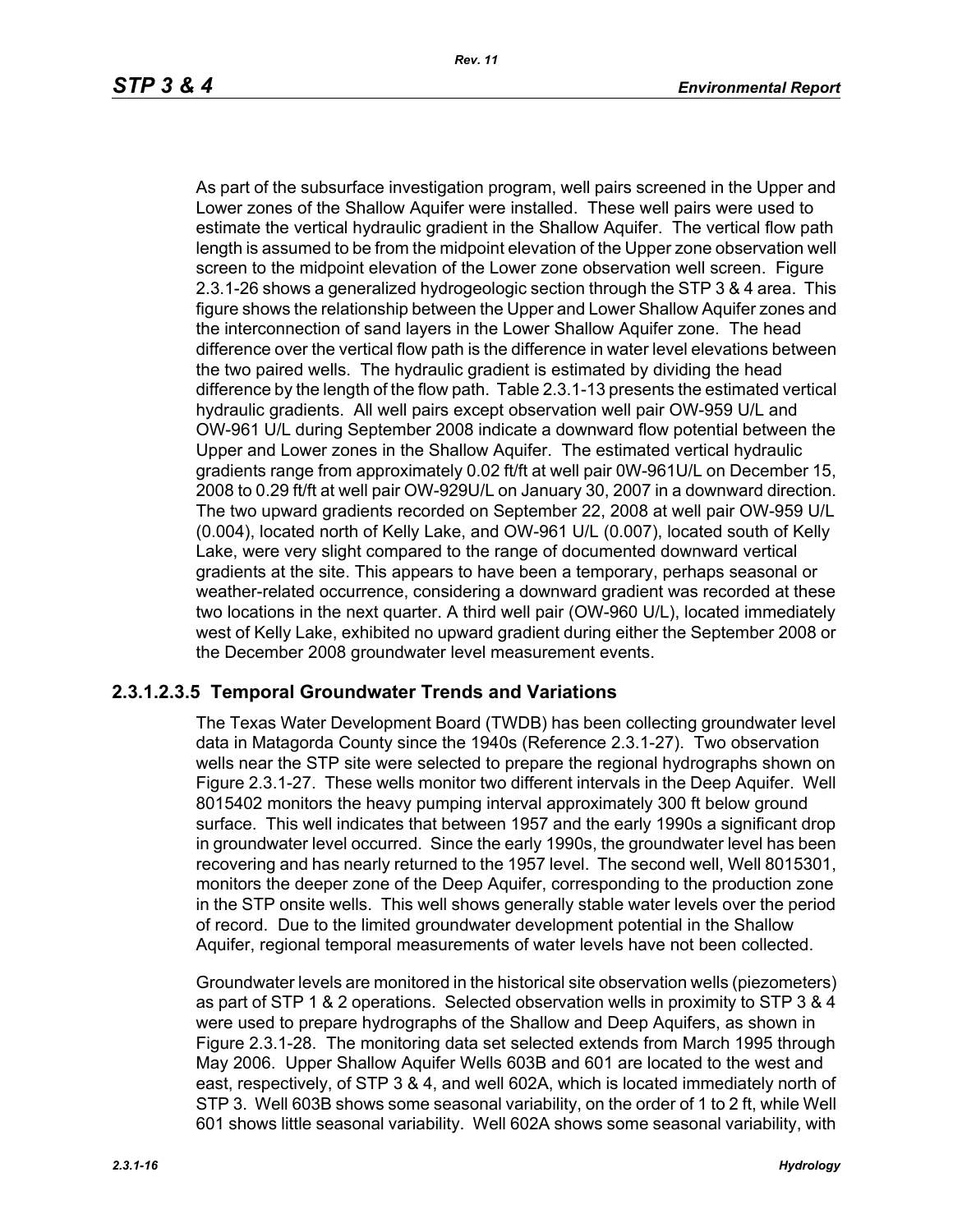*Rev. 11*

a peak groundwater elevation over the period of record of 25.8 ft MSL and with a long term variability of approximately 4 ft. Lower Shallow Aquifer wells 603A and 601A are located to the west and east, respectively, of STP 3 & 4. These wells show some seasonal variability, with an overall decreasing trend in groundwater elevation. The elevation difference between the two wells suggests that they may be screened in different sand units in the Lower zone.

Deep Aquifer wells 613 and 605 are located to the southwest and north, respectively, of STP 3 & 4. These wells show a notable increase in water level elevation between 1996 and 1998. Water levels in Well 613 show a slight declining trend between 2004 and 2006. Well 613 is located in the influence of STP Production Well 6.

The first 28 Shallow Aquifer observation wells installed as part of the STP 3 & 4 subsurface investigation program have been used for water level measurements since December of 2006, and the 13 additional well pairs installed in July and August 2008 were monitored during the third and fourth quarters of 2008. Three well series designations represent the following location areas:

- OW-300 series wells are located in the proposed STP 3 facility area
- OW-400 series wells are located in the proposed STP 4 facility area
- OW-900 series wells include all of the wells located outside of the power block areas

An "L" suffix on the well number indicates a Lower Shallow Aquifer well and a "U" suffix indicates an Upper Shallow Aquifer well.

Figure 2.3.1-29 presents the hydrographs for these wells (December 2006 through December 2008). The temporal variation is approximately 6 ft for the Upper Shallow Aquifer and approximately 4 ft for the Lower Shallow Aquifer wells. These hydrographs suggest short-term temporal variations in the Upper Shallow Aquifer on the order of 1 to 2 ft. The Upper Shallow Aquifer wells show consistently higher groundwater elevations than the adjacent Lower Shallow Aquifer wells. In the power block areas, groundwater is approximately 5 ft below ground surface. An anomalously high reading was obtained from observation wells OW-408U and OW-420U during August 2007. The water level in both aquifers across the power block area during this time exhibited similar trends with the exception of these two data points.

## **2.3.1.2.3.6 Hydrogeologic Properties**

The hydraulic properties of the aquifer materials at the STP site were evaluated using both field methods and laboratory analysis. Field parameters include transmissivity and storage coefficient measurements from historical aquifer pumping tests and hydraulic conductivity values determined from both historical aquifer pumping tests and the slug tests performed in December 2006 and in July and August of 2008 as part of the STP 3 & 4 subsurface investigation.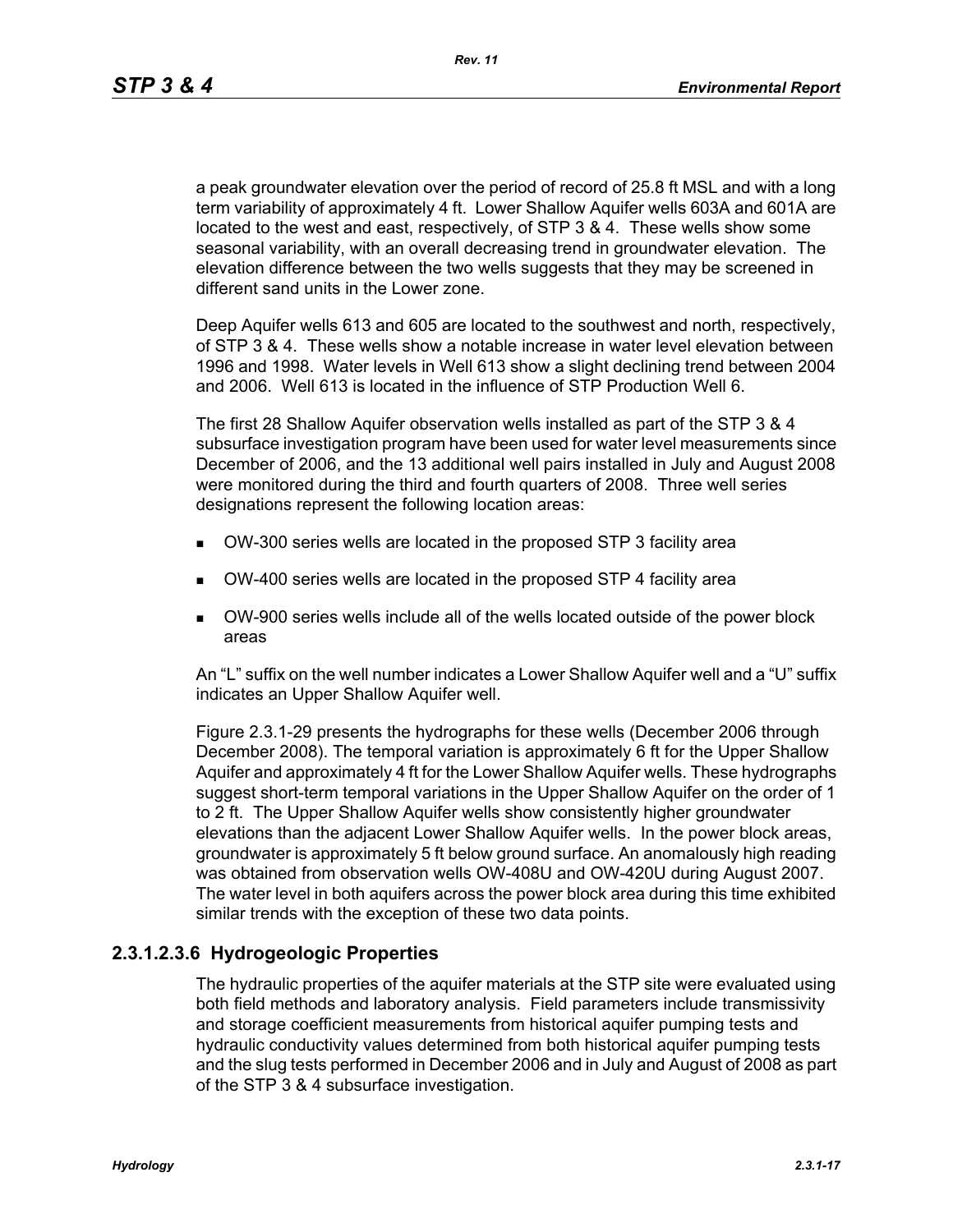The geotechnical parameters derived from laboratory testing include bulk density (or dry unit weight), porosity, effective porosity, and permeability from grain size. Regional and site-specific hydrogeochemical data is also presented.

#### **Vadose Zone**

Between 1951 and 1980, the average annual precipitation in the general area of STP was approximately 42 inches, and the corresponding average annual runoff was estimated as about 12 inches (Reference 2.3.1-21). The difference of approximately 30 inches is either evaporated, consumed by plants, or percolates into the vadose zone to recharge the shallow aquifers. Much of the water is returned to the atmosphere by evapotranspiration (Reference 2.3.1-21).

The vadose zone is considered to be relatively thin and limited at the site. The first saturated sand zone is encountered at a depth of approximately 20 ft below ground surface, and is classified as part of the Upper Shallow Aquifer. The aquifer zone exhibits semi-confined to confined conditions. The potentiometric head is under pressure, rising to within 5 ft to 10 ft of ground surface as measured in the onsite observation wells. The soils overlying the sand are generally described as clay.

From the geotechnical data listed in COLA Part 2, measured natural moisture contents from samples collected to a depth of 20 ft ranged from approximately 5% to 29%. The majority of the values ranged between 15% and 25%. Dry unit weights for the materials sampled ranged from approximately 92 pounds per cubic foot (pcf) to 115 pcf. Wet densities when measured, ranged from approximately 97 pcf to 133 pcf.

## **Aquifer Properties**

Regional aquifer properties have been collected by the TWDB (Reference 2.3.1-24). Data for the area in proximity to the STP site is presented on Table 2.3.1-14. Deep Aquifer transmissivity ranges from 10,500 to 195,300 gpd/ft (with one outlying value of 399,000 gpd/ft) and storage coefficient ranges from  $4.6 \times 10^{-5}$  to 1.4 x 10<sup>-3</sup>. Although several of the wells on the table have screened intervals that encompass the depth interval associated with the Shallow Aquifer at the STP site, the screened intervals also extend into the Deep Aquifer, thus the test results cannot be applied to the Shallow Aquifer. Historical aquifer pumping tests have been performed on the STP site at three of the Deep Aquifer production wells and four test wells in the Shallow Aquifer in support of STP 1 & 2. The results of these tests are summarized on Table 2.3.1-15. Transmissivity ranges from 1100 to 50,000 gpd/ft and the storage coefficient ranges from 2.2 x  $10^{-4}$  to 1.7 x  $10^{-3}$ .

Additionally, five short duration aquifer pumping tests (with 6 to 8 hour pumping period) were conducted in the Upper Shallow Aquifer in five MCR relief wells during the construction and filling of the MCR. These tests, due to their short duration and the boundary influences of MCR filling, were not presented or used in the groundwater evaluations because they do not provide representative properties of the Upper Shallow Aquifer.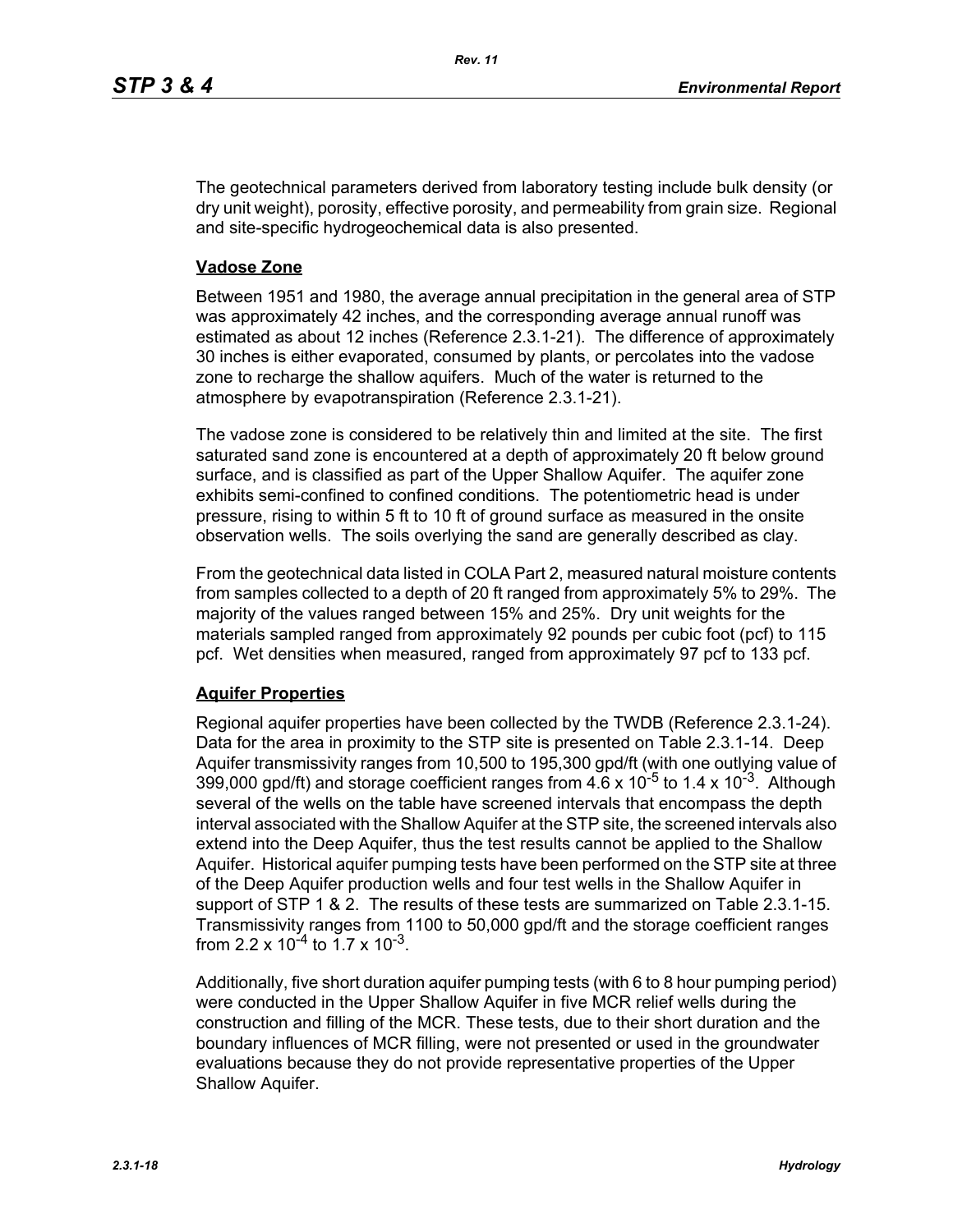Figure 2.3.1-30 presents a graphical comparison of regional and site-specific measurements using box and whisker plots. The box and whisker plot, also known as a boxplot, is a graphical representation of the data based on dividing the data set into quartiles. The data range of the solid portion of the box encompasses 50% of the data and the data range of each "whisker" contains 25% of the data. The ends of the "whiskers" represent the minimum and maximum values in the data set. Examination of the transmissivity plot indicates that the regional and STP Deep Aquifer values fall in the same data range, while the STP Shallow Aquifer data range falls below the regional range. This is caused by two Upper Shallow Aquifer tests that have transmissivity values of 1100 and 12,500 gpd/ft. The plot for storage coefficient indicates that the regional, STP Deep Aquifer, and STP Shallow Aquifer fall in the same data range. The Shallow Aquifer values fall in the upper portion of the regional range of data. This may be a result of aquitard leakage influencing the Shallow Aquifer tests.

Hydraulic conductivity can be determined from aquifer pumping tests by dividing the transmissivity by the saturated thickness. There is uncertainty associated with this method because assumptions are made regarding the amount of permeable material present in the screened interval of the test well. The pumping wells have screened intervals ranging from 16 ft to 819 ft in length, and the saturated thickness is apportioned across this screened interval (possibly underestimating the hydraulic conductivity for the more permeable sands units in the well screen intervals). Hydraulic conductivity values from the aquifer pumping tests are included in Tables 2.3.1-14 and 2.3.1-15.

Hydraulic conductivity can also be determined by the slug test method. This method measures the water level response in the test well to an instantaneous change in water level in the well. A disadvantage of this method is that it measures hydraulic conductivity only in the immediate vicinity of the test well. Generally, slug test results provide reasonable low-end values of the hydraulic conductivity of a given system. However, because the slug test requires minimal equipment and can be performed rapidly, slug tests can be performed in many wells, allowing a determination of spatial variability in hydraulic conductivity. Table 2.3.1-16 presents a summary of slug tests performed in observation wells installed as part of the STP 3 & 4 subsurface investigation. The test results indicate a range of hydraulic conductivity from 7 to 1,316 gpd/ft<sup>2</sup>.

The slug test results for the Upper and Lower zones of the Shallow Aquifer were contoured, as shown on Figure 2.3.1-31, to delineate spatial trends. The Upper Shallow Aquifer contour map indicates the area of highest measured hydraulic conductivity in the vicinity of STP 3. The surrounding measurements suggest these characteristics are localized to this area. The Lower Shallow Aquifer map indicates areas of higher hydraulic conductivity at and southeast of STP 3 & 4 and an isolated area south of Kelly Lake at observation well OW-961. This area corresponds to the area of higher groundwater elevation identified on the February 22, 2007 potentiometric surface map for the Lower Shallow Aquifer, as previously shown on Figure 2.3.1-25.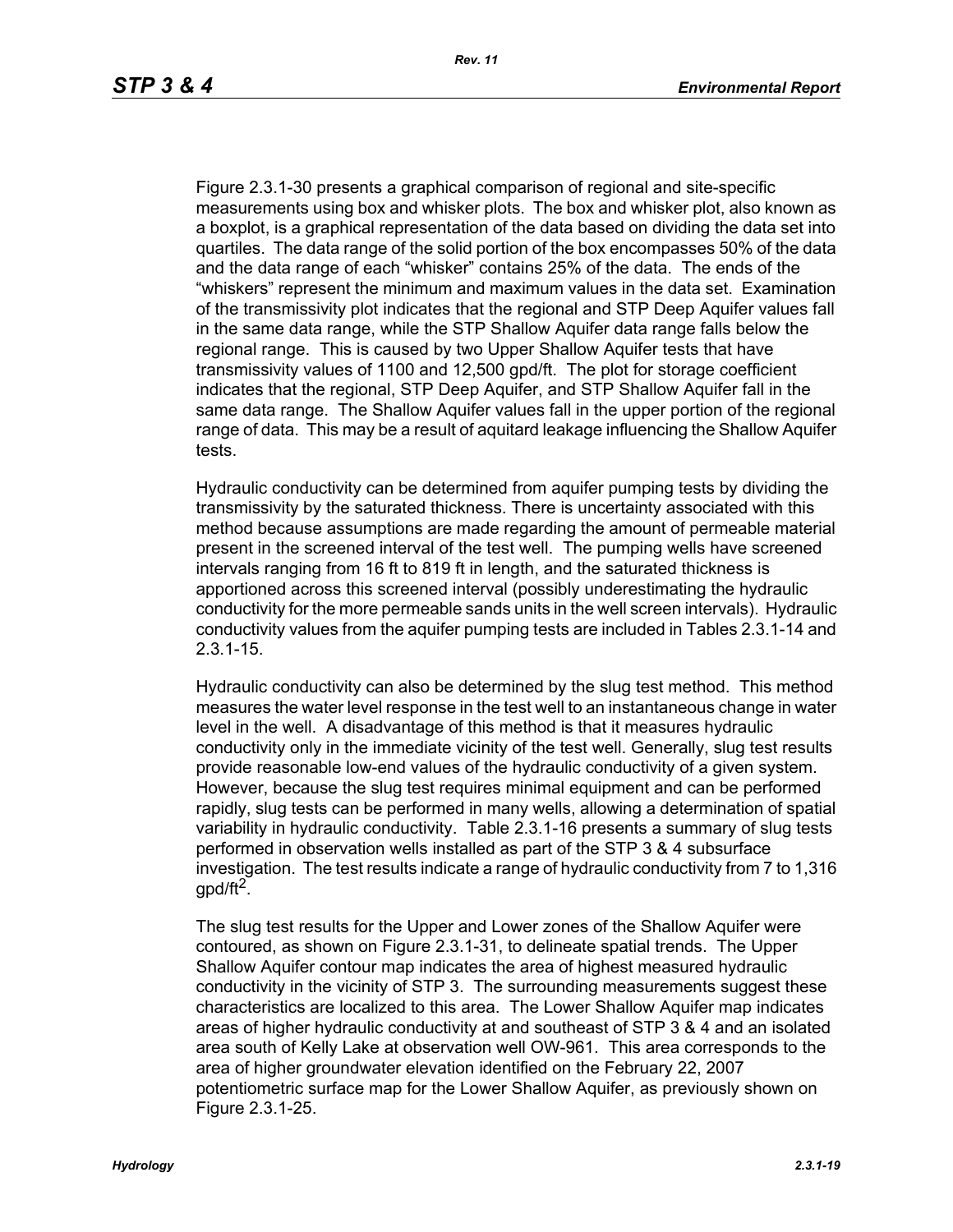Box and whisker plots comparing hydraulic conductivity from regional aquifer pumping tests, STP site aquifer pumping tests, STP site slug tests, and grain size data are shown on Figure 2.3.1-32. The grain size derived hydraulic conductivity is discussed in the next section. The plots indicate that regional aquifer pumping tests have the greatest range of hydraulic conductivity; however, the geometric means for the STP site aquifer pumping test derived hydraulic conductivity values and the slug test results are not significantly different (337 gpd/ft<sup>2</sup> versus 126 gpd/ft<sup>2</sup>).

#### **Geotechnical Properties**

The geotechnical investigation component of the STP 3 & 4 subsurface investigation program included the collection of soil samples for laboratory determination of soil properties. These tests are discussed in FSAR Section 2.5S. A summary of the test results are presented in Table 2.3.1-17. The results have been arranged to reflect the properties of the various hydrogeologic units present at the site. Basic soil properties were used to estimate the hydrogeologic properties of the materials such as porosity, effective porosity, and permeability. Bulk density values were measured by the laboratory, thus no further processing of the data was necessary.

Porosity is determined from a conversion of the void ratio to porosity. The effective porosity (or specific yield) is some fraction of porosity. In general terms, the effective porosity of sands or gravels approximates porosity, while the effective porosity of silts and clays is much less than their porosity. Figure 2.3.1-33 (from Reference 2.3.1-28) shows the relationship between porosity, specific yield, and specific retention for various median grain sizes and sorting conditions. Interpolating from this graph for median grain sizes in the Shallow Aquifer, and using the curve for average material, suggest that the specific yield is approximately 80% of the porosity of the Shallow Aquifer.

Permeability or hydraulic conductivity of sands can be estimated using the D10 grain size using the Hazen formula (Reference 2.3.1-29). This formula is based on empirical studies for the design of sand filters for drinking water. The formula was developed for use in well-sorted sand, and application to poorer-sorted materials would result in overprediction of permeability. Figure 2.3.1-32 included the grain size derived hydraulic conductivity with aquifer pumping test and slug test derived hydraulic conductivity. Comparison of the box plots suggests that the grain size derived hydraulic conductivity is within the range of the slug test hydraulic conductivity values but, is below that of the regional and STP aquifer pumping test values. Comparison of the geometric means indicates the grain size derived hydraulic conductivity is below the geometric means determined from the other cited sources of hydraulic conductivity.

The hydraulic conductivity of the clay materials was measured in the STP 1 & 2 subsurface investigation (Reference 2.3.1-9). Table 2.3.1-18 summarizes the results of these tests. The geometric mean hydraulic conductivity of the clay samples is 0.004  $q$  apd/ft<sup>2</sup> (1.72 x 10<sup>-7</sup> cm/s). The clay samples were collected to a maximum depth of 39 ft below ground surface. The uniform depositional history and effects of consolidation and loading on clay hydraulic conductivity suggest that it would be a conservative assumption to apply these hydraulic conductivity values to deeper clays at the site.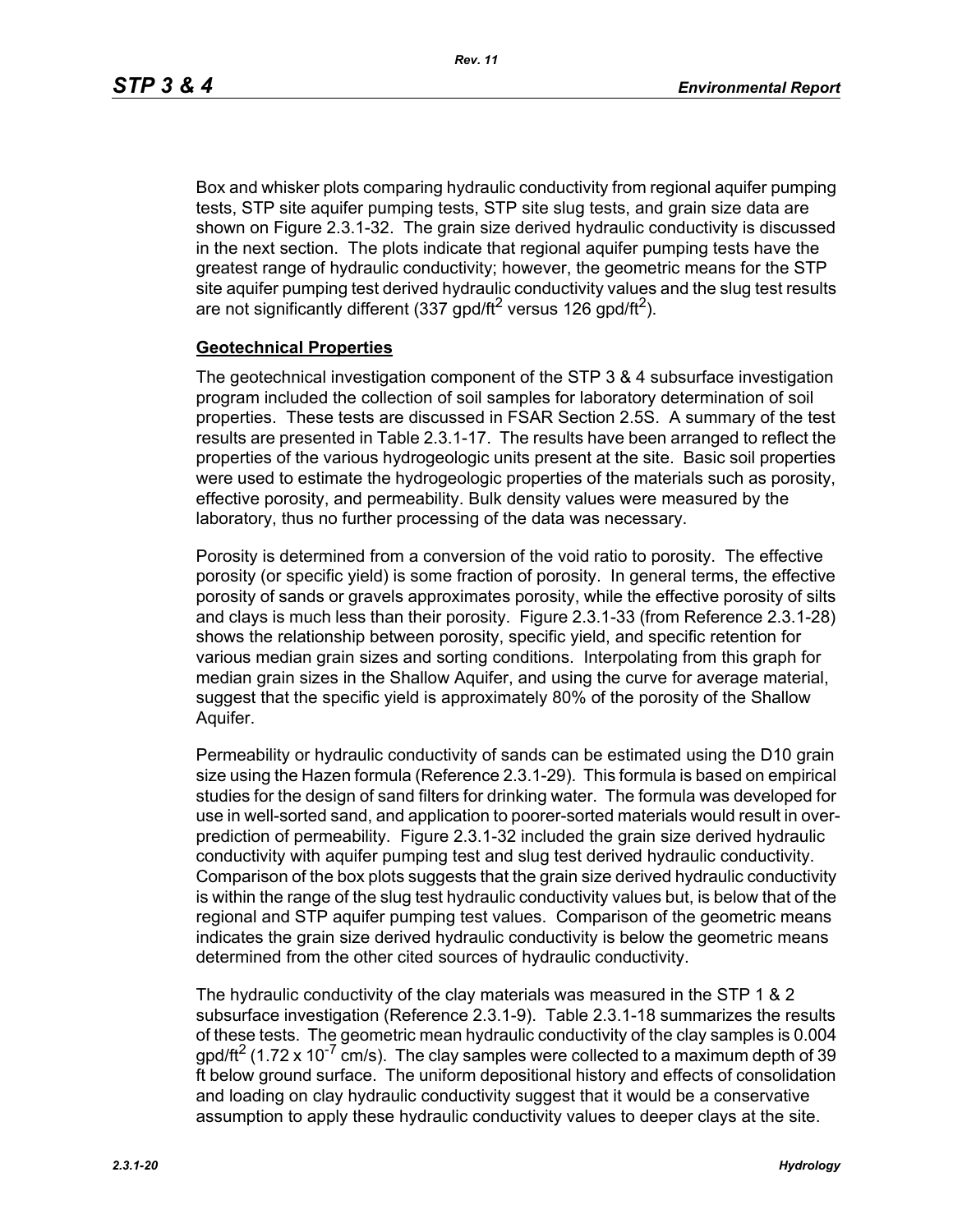#### **Hydrogeochemical Characteristics**

Regional hydrogeochemical data were obtained from Reference 2.3.1-24 and are presented in Table 2.3.1-19. The data set includes 10 wells in the Deep Aquifer and seven wells in the Shallow Aquifer. The analytical data was compared to EPA Primary and Secondary Drinking Water Standards (Reference 2.3.1-30), and exceedances are identified on the table. The principal exceedances were for total dissolved solids and chloride (Secondary Drinking Water Standards). Examination of data suggests that the highest concentrations of total dissolved solids and chlorides are present in the Shallow Aquifer.

STP site-specific hydrogeochemical data are presented in Table 2.3.1-20, which includes seven samples from the Deep Aquifer and 23 samples from the Shallow Aquifer. The analytical data were also compared to EPA Primary and Secondary Drinking Water Standards and the exceedances are identified on the table. The principal exceedances were for total dissolved solids and chloride with the highest concentrations present in the Shallow Aquifer.

The hydrogeochemical data can also be used as an indicator of flow patterns in the groundwater system. Variations in chemical composition can be used to define hydrochemical facies in the groundwater system. The hydrochemical facies are classified by the dominant cations and anions in the groundwater sample. These facies can be shown graphically on a trilinear diagram (Reference 2.3.1-31). A trilinear diagram showing the regional and STP site-specific data is presented in Figure 2.3.1- 34. The predominant groundwater type for the Deep Aquifer regional groundwater data is a sodium bicarbonate type, while for the Shallow Aquifer regional data the groundwater type varies from a sodium bicarbonate type to a sodium chloride type. The predominant STP site-specific groundwater type in the Deep Aquifer is sodium bicarbonate, in the Upper Shallow Aquifer is sodium chloride, and in the Lower Shallow Aquifer is sodium bicarbonate. An exception to the Lower Shallow Aquifer hydrochemical facies pattern is observed at observation wells OW-332L and OW-930L, where the water type is sodium chloride. This facies change may indicate the proximity of a zone of vertical interconnection between the Upper and Lower Shallow Aquifers. This observation would be consistent with the findings of aquifer pumping test WW-4 that indicated a localized hydraulic connection between the Upper and Lower Shallow Aquifers (Reference 2.3.1-32). The conclusion that this is a localized connection is based on the absence of a hydraulic connection at the other three aquifer pumping test sites. The source of this interconnection may be either a natural feature, such as an incised channel or scour feature, or a man-made feature, such as an excavation backfilled with pervious material or a leaking well seal. The manmade sources of interconnection are less probable because the depth to the Lower Shallow Aquifer is on the order of 60 ft below ground surface, which would be below most site excavations, and leaky well seals also typically exhibit elevated pH associated with the impacts of cement grout, which is not observed at either of the wells.

#### **Hydrogeologic Conceptual Model**

Figure 2.3.1-35 presents a simplified hydrostratigraphic section of the site. The units presented on the section were used as a framework to relate measured or estimated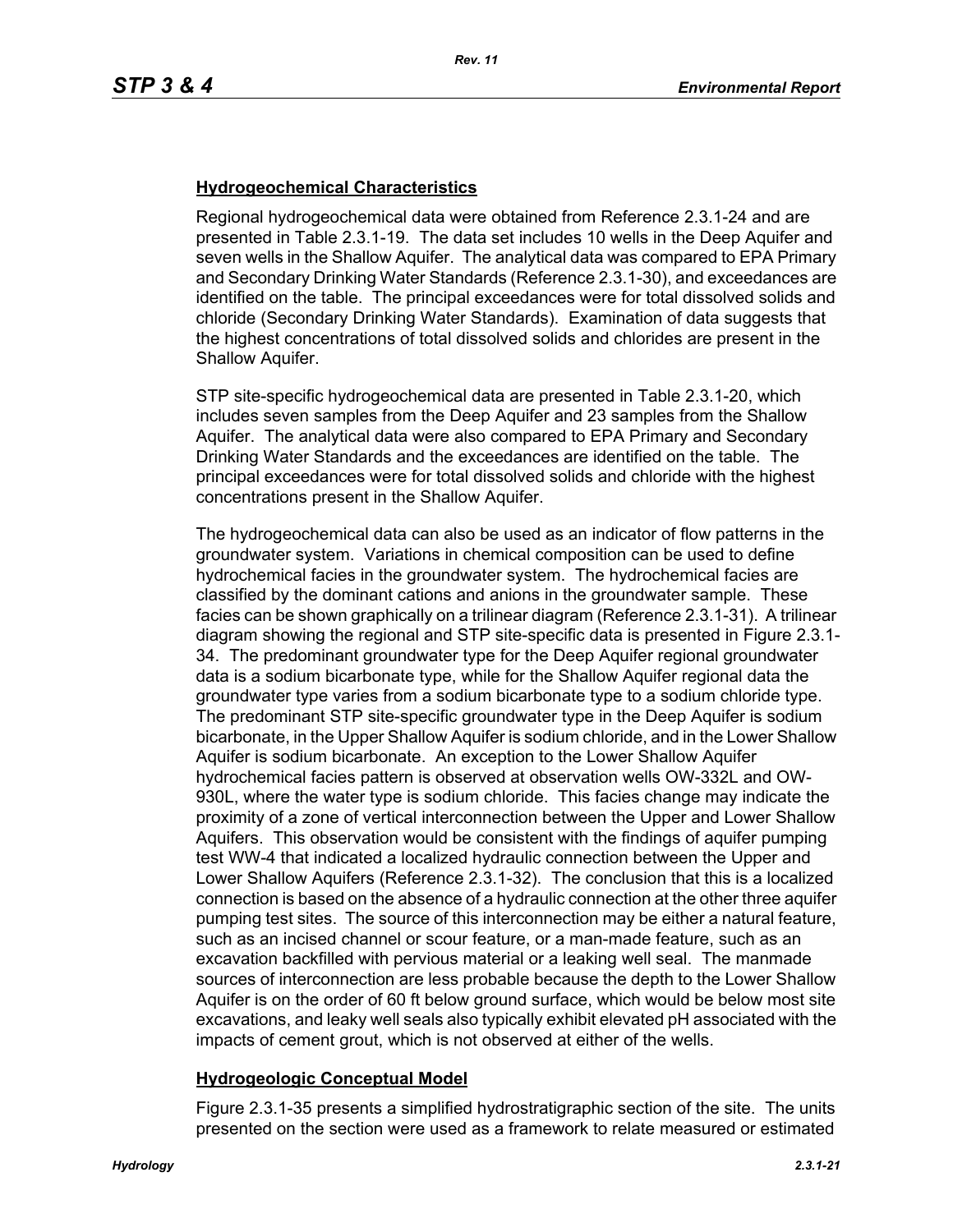*Rev. 11*

properties to the groundwater system. A summary of important properties related to groundwater flow and transport is presented on Table 2.3.1-21. The values for bulk density, total porosity, and effective porosity for the Deep Aquifer were taken from tests performed in the Lower Shallow Aquifer. The similarity of depositional environments and the observed grain size distributions suggest that an assumption of equivalence between the units is reasonable.

To assign representative values, the properties were divided into spatially and temporally variable data. Spatially variable data includes unit thickness, hydraulic conductivity, bulk density, porosity, and effective porosity. Representative values for the spatially variable data were assigned either an arithmetic mean (unit thickness, bulk density, porosity, and effective porosity) or a geometric mean (hydraulic conductivity) of the referenced data set. Temporally variable data are the hydraulic gradient measurements, and the maximum value from each data set are assigned as the representative value.

## **2.3.1.2.4 Groundwater Users and Historical Trends**

Groundwater use is discussed in Subsection 2.3.2.2. A summary is provided in the following sections to assist with the description of the hydrogeologic conceptual model used in the groundwater flow and transport evaluation presented in Subsection 2.3.1.2.5. The databases referenced in this section are periodically updated by the identified source agency. The information used in this evaluation was accessed through the source agency web pages in March 2007.

## **2.3.1.2.4.1 Sole Source Aquifers**

The Gulf Coast Aquifer has not been declared a Sole Source Aquifer (SSA) by the U.S. Environmental Protection Agency (EPA) (Reference 2.3.1-33). A SSA is a source of drinking water for an area that supplies 50% or more of the drinking water with no reasonably available alternative source should the aquifer become contaminated. Figure 2.3.1-36 shows the location of SSAs in EPA Region VI, which includes Texas. The nearest SSA in Texas is the Edwards I and II Aquifer System, which is located approximately 150 mi northwest of the STP site. Based on a southeasterly groundwater flow direction beneath Matagorda County toward the Gulf of Mexico, and the distances to the identified SSAs, the construction and operation of STP 3 & 4 will not impact any SSAs. The identified SSAs are upgradient and beyond the boundaries of the local and regional hydrogeologic systems associated with the STP site.

#### **2.3.1.2.4.2 Regional Groundwater Trends**

Groundwater pumpage in the Gulf Coast Aquifer System was relatively small and constant from 1900 until the late 1930s. Pumping rates increased sharply between 1940 and 1960 and then increased relatively slowly through the mid 1980s. By the mid 1980s, withdrawals were primarily from the east and central area of the aquifer system. This included the Houston area; but some of the greatest pumpage was associated with rice irrigation centered in Jackson, Wharton, and portions of adjacent counties including Matagorda (Reference 2.3.1-21).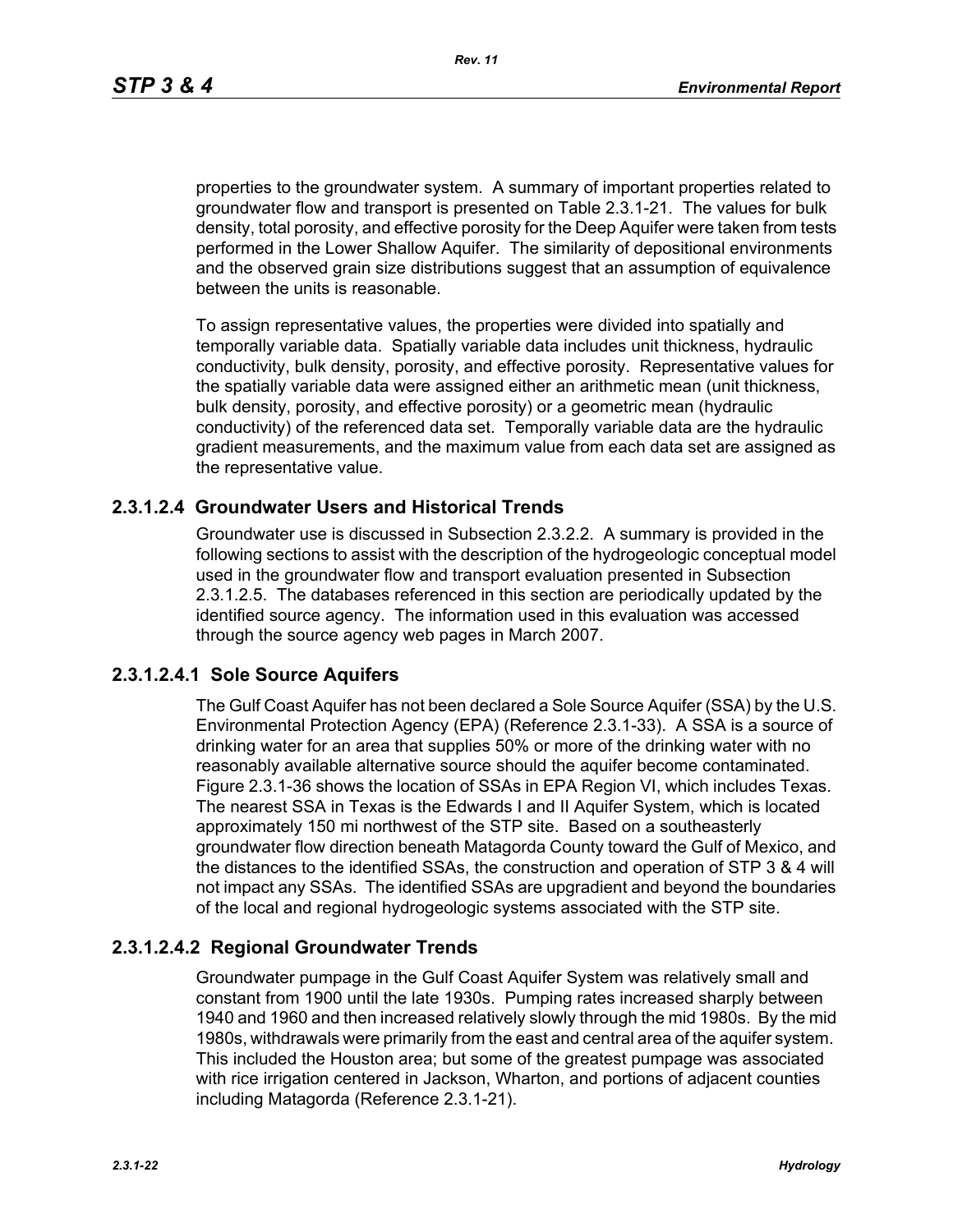Problems associated with groundwater pumpage, such as land subsidence, saltwater encroachment, stream base-flow depletion, and larger pumping lifts, have caused pumpage to be curtailed in some areas. As a result, TWDB began making projections of future groundwater use. For the 10 counties that withdrew the largest amount of water from the Gulf Coast Aquifer System during 1985, state officials projected a large decline in pumping from six counties, including Matagorda County, through 2030. Matagorda County was expected to experience a net decrease of 48% or 15 million gallons per day (mgd), with pumping rates decreasing from 31 mgd to approximately 16 mgd (Reference 2.3.1-21). These water use projections undergo revisions and updating as technical and socioeconomic factors change and are further discussed in Subsection 2.3.2.2.

The EPA monitors drinking water supply systems throughout the country and displays the results on their Safe Drinking Water Information System (SDWIS) website (Reference 2.3.1-34). Figure 2.3.1-37 shows the locations of the SDWIS water supply systems in Matagorda County as of March 2007. A total of 40 systems were identified in Matagorda County by SDWIS, with seven systems serving greater than 1000 people, 18 systems serving greater than 100 to less than 1000 people, and 15 systems serving less than or equal to 100 people. The closest SDWIS water supply systems are the onsite water supply (Water system ID TX1610051) and the Nuclear Training Facility water supply (Water system ID TX1610103). The nearest non-site related SDWIS water supply system is the Selkirk Water System, which is located across the Colorado River from the STP, approximately 4 mi to the southeast.

Regional groundwater use in the site area is controlled by the TWDB and in Matagorda County by the Coastal Plains Groundwater Conservation District (CPGCD). The TWDB maintains a statewide database of wells called the Water Information Integration and Dissemination (WIID) system. This database includes water wells and oil and gas production wells (Reference 2.3.1-35). The CPGCD, in conjunction with the Coastal Bend Groundwater Conservation District (Wharton County), also maintains a database of water wells (Reference 2.3.1-36).

Information from the TWDB database was used to prepare Figure 2.3.1-38, which shows well locations in Matagorda County as of March 2007. The database includes water wells, and oil and gas wells. The search area for wells was limited to Matagorda County because pumping effects in the Deep Aquifer and flow information in the Shallow Aquifer suggest that groundwater use and groundwater impacts from accidents at STP would be limited to this area. The figure presents a total of 838 water wells in Matagorda County. It should be noted that the TWDB database (Driller's Report database) includes 18 wells identified as being in other counties, but the well coordinates plot in Matagorda County. It is not known whether these entries have erroneous county names or location coordinates.

Figure 2.3.1-39 presents the water well information from the CPGCD as of March 2007. The database includes 1989 water wells in Matagorda County. The larger number of wells in this database is a result of including single-family domestic wells.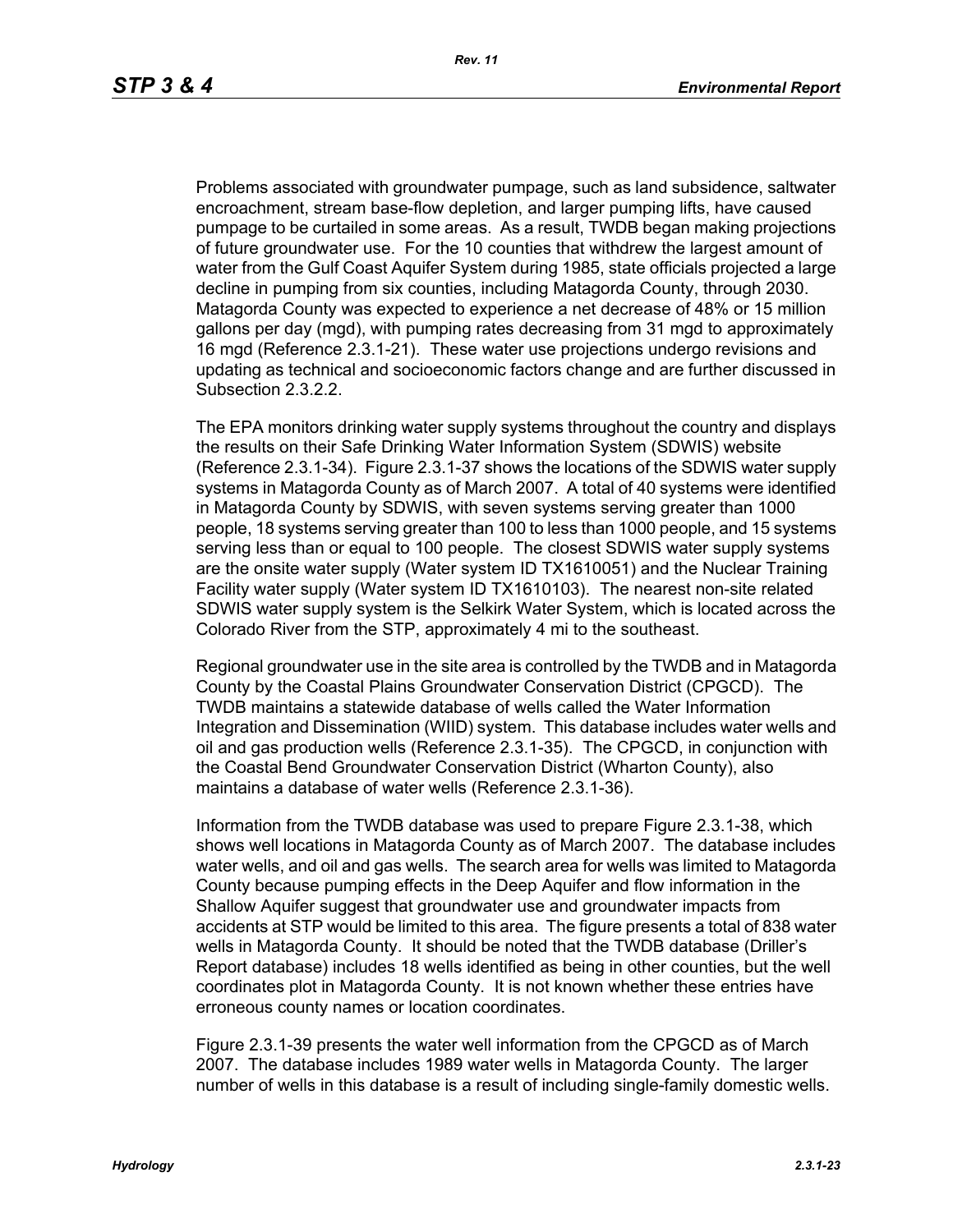The TWDB conducts water use surveys throughout the state (Reference 2.3.1-37). The surveys are based on information submitted by the water user and may include estimated values. These surveys do not include single-family domestic well groundwater use. The TWDB also prepares estimates of future water use as part of water supply planning (Reference 2.3.1-38). These estimates contain uncertainties associated with population growth projections, assumptions about climatic conditions (drought or wet years), and schedules for implementation of water conservation measures. The results of these studies and projections are discussed in Subsection 2.3.2.2 and FSAR Subsection 2.4S.12.

#### **2.3.1.2.4.3 Plant Groundwater Use**

Both surface water and groundwater are used on the site to support STP 1 & 2 plant operations. The groundwater is pumped from the Deep Aquifer using five production wells (Production Wells 5 through 8 and the Nuclear Training Facility [NTF] well), as shown on Figure 2.3.1-20. No sustained pumping is permitted within 4000 ft of the STP 1 & 2 plant area in order to minimize the potential for subsidence resulting from lowering of the Deep Aquifer potentiometric head. The exception is the NTF well, which was installed to provide fire protection water to the NTF. Potable water for the NTF is supplied by Production Well 8.

Based on the results of an operating plant (Units 3 and 4) water balance calculation (Reference 2.3.1-42) and a site groundwater use calculation (Reference 2.3.1-43), STPNOC has determined that the STP site groundwater operating permit limit provides adequate groundwater supply for water uses required for the operation of STP Units 1 and 2 and the construction, initial testing, and operation of STP Units 3 and 4. The permit allows groundwater withdrawals from the five site production wells discussed above up to a limit of 9000 acre-feet over the permit term of approximately 3 years. For discussion purposes, this permit limit may be described herein as "approximately 3000 acre-feet/year," recognizing that groundwater withdrawal in a single year may exceed 3000 acre-feet provided that total withdrawals over the permit term do not exceed 9000 acre-feet. As a point of reference, if the permit limit were exactly 3000 acre-feet/year (which is not necessarily the case due to slight variances in the permit term with each permit renewal), the equivalent "normalized" withdrawal rate assuming continuous pumping every minute of every day of each year would be approximately 1860 gpm.

Historical groundwater withdrawal rates associated with operation of Units 1 and 2 are provided in Table 2.3.1-22 and Table 2.3.2-18. This data shows that from 2001 through 2006, annual groundwater use for operation of STP Units 1 and 2 averaged approximately 798 gpm (approximately 1288 acre-feet/year). A small but not insignificant portion of this amount has been diverted to the Main Cooling Reservoir (MCR) as a result of manual operation of the groundwater well pump and header system. With the installation of appropriate automated groundwater well pump and header system controls, this diverted groundwater would be available for use by Units 3 and 4. However, as documented in the site groundwater use calculation (Reference 2.3.1-43), it has been determined that even if this water were not available to Units 3 and 4, the existing STP site groundwater operating permit limit provides adequate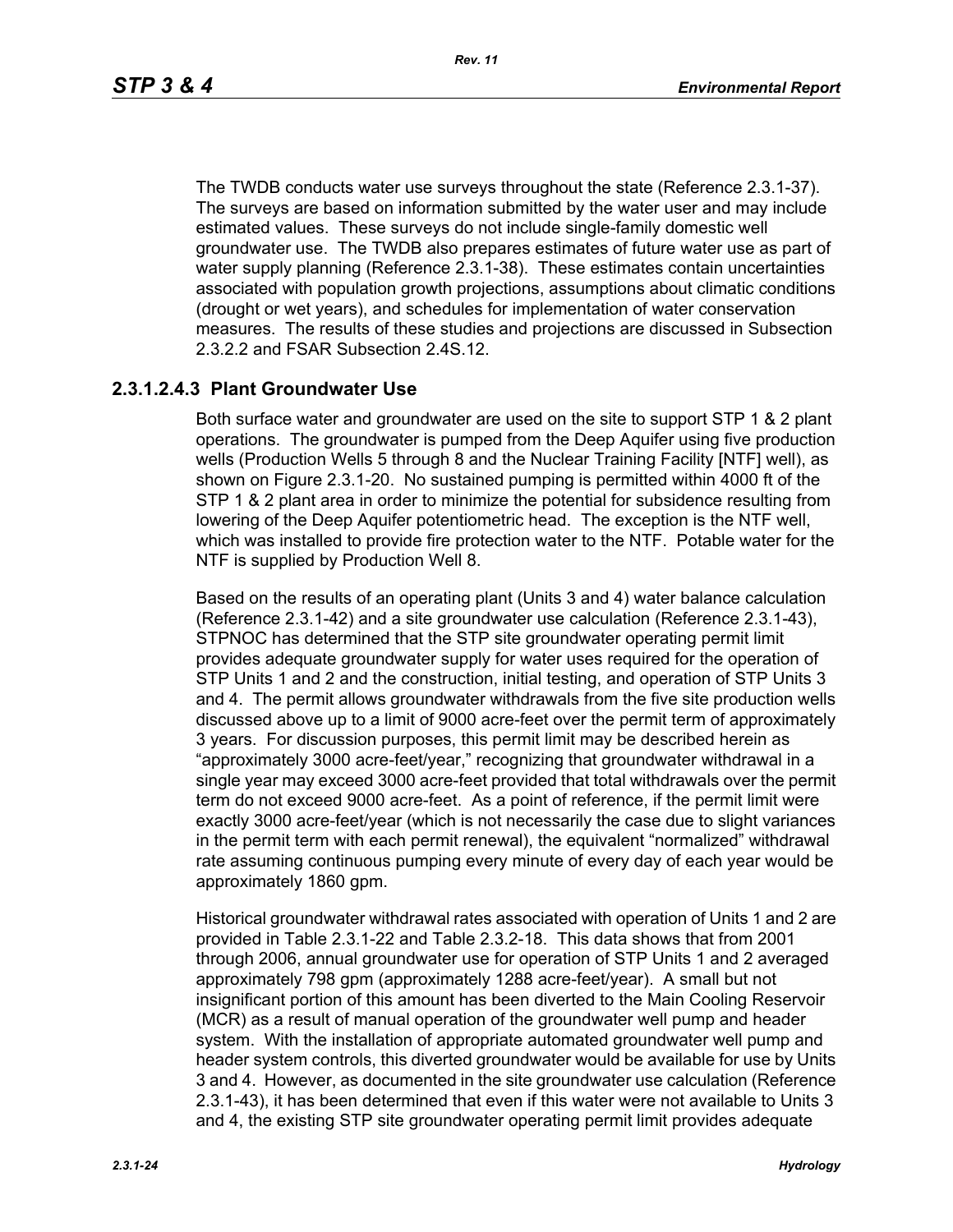groundwater supply for water uses required for the operation of STP Units 1 and 2 and the construction, initial testing, and operation of STP Units 3 and 4.

Water uses projected for the operation of STP Units 3 and 4 are derived from system design data as well as from operational water use data for specific systems for which such data is available (Reference 2.3.1-42). Conservative water use projections for simultaneous operation of both STP Units 3 and 4 are summarized in Table 2.3.2-19 and Table 3.3-1, and include a total estimated normalized groundwater demand of approximately 975 gpm (approximately 1574 acre-feet/year), and approximately 3434 gpm for maximum short-term steady-state conditions.

Water uses for the construction (including concrete production) and initial testing of STP Units 3 and 4 were estimated for each month during the construction period through the commencement of unit operation (Reference 2.3.1-43). As documented in the site groundwater use calculation (Reference 2.3.1-43), monthly construction water uses are projected to range from a normalized rate of approximately 10 gpm to approximately 228 gpm. Similarly, monthly water uses associated with initial testing of STP Units 3 and 4 are projected to range from a normalized rate of approximately 47 gpm to approximately 491 gpm.

When evaluating whether the total site groundwater demand can be satisfied by the available groundwater supply, the groundwater use values quantified above cannot simply be added since the timing and duration of the use must be considered. For example, water uses associated with construction and initial testing of STP Unit 4 will "overlap" with those for operation of Units 1, 2, and 3. Thus, the site groundwater use calculation (Reference 2.3.1-43) considers the schedule projected for each use, and evaluates the total site groundwater usage at each point in time from the commencement of STP Units 3 and 4 construction until both Units 3 and 4 are in operation (i.e., Units 1, 2, 3 and 4 are operating simultaneously). With consideration for the need to maintain water storage capacity to provide for peak site water demands, this evaluation confirms that total site groundwater demand remains below the existing site groundwater permit limit during construction, initial testing, and operation of STP Units 3 and 4.

The design groundwater withdrawal capacity associated with the five (5) site production wells covered by the existing site groundwater operating permit is described in Table 2.3.2-17. Of the total 1950 gpm design capacity indicated in the table, not more than approximately 1650 gpm is considered to be available based on operating experience and the fact that use of the NTF pump is limited to providing fire protection water for the NTF. Therefore, STPNOC intends to install at least one additional site groundwater well with a design capacity of 500 gpm. As documented in the site groundwater use calculation (Reference 2.3.1-43), this additional capacity will allow for sufficient groundwater withdrawal to meet water uses required for: (1) operation of STP Units 1 and 2 and the construction, initial testing, and operation of STP Units 3 and 4; and (2) potential temporary capacity reduction as a result of equipment failure/unavailability. Any additional wells would be properly permitted under applicable Coastal Plains Groundwater Conservation District (CPGCD) and TECQ requirements, and would not involve a request for an increase in the permit limit.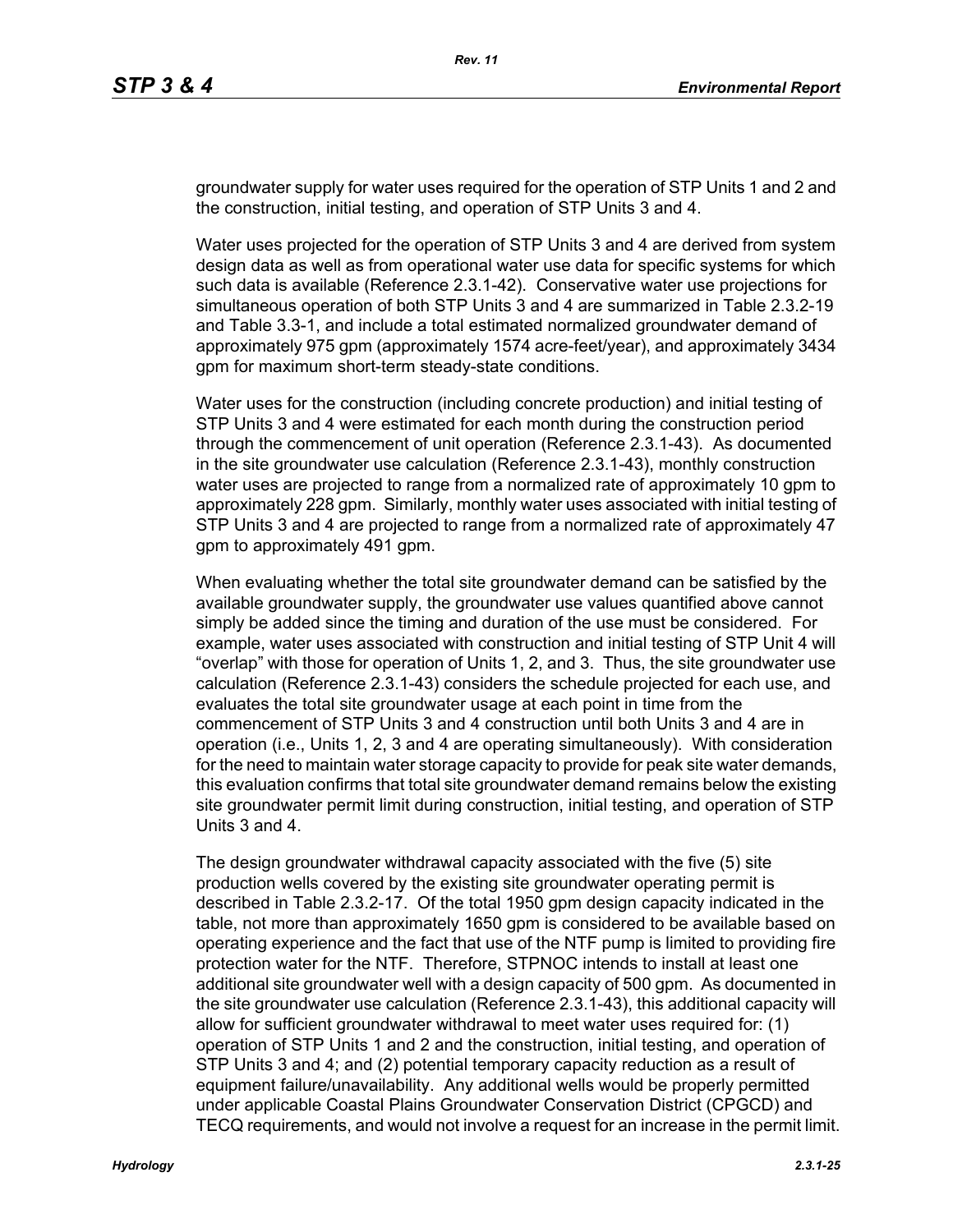As with the existing five (5) site production wells, any new well(s) would be installed to depths within the deep portion of the Chicot Aquifer. The potential impacts to the local groundwater aquifer system as the result of the construction, initial testing, and operation of STP Units 3 and 4 are discussed in Section 4.2 and Section 5.2.

# **2.3.1.2.5 Groundwater Flow and Transport**

The likelihood of an accidental liquid effluent release to groundwater is remote due to multiple levels of protection in the liquid radwaste system. The radwaste building system components are designed to prevent environmental releases, and include a stainless steel lined compartment to contain tank spillage and specially constructed building components surrounding the tanks to capture and prevent releases from the Radwaste Building. These design components would mitigate any potential release from the building tanks to the subsurface environment. Discussion of sorption and radioactive decay effects on offsite exposure is presented in COLA Part 2. Provided in the next section is a brief description of the potential groundwater pathways in the highly unlike event that a release could occur.

## **2.3.1.2.5.1 Groundwater Pathway**

The Shallow Aquifer would be the most likely hydrogeologic unit to be impacted by an accidental liquid effluent release on site. The Upper Shallow Aquifer has a predominant flow direction from the proposed STP 3 & 4 power block toward the southeast. A minor transient southwest flow component from STP 4 toward Little Robbins Slough has also been identified in the Upper Shallow Aquifer. A similar southwest flow component was not identified for the Lower Shallow Aquifer. Examination of Figure 2.3.1-40 (Reference 2.3.1-39) indicates that a potential Upper Shallow Aquifer groundwater discharge area would be the unnamed surface water tributary, located to the east of the STP 1 & 2 ECP, which flows into Kelly Lake, approximately 7300 ft from STP 3. Although Kelly Lake is a plausible pathway exposure point, it is approximately 3,500 feet further from STP 3 than the unnamed tributary exposure point, which renders it a less conservative analysis than the unnamed tributary exposure point. A second possible discharge area for both the Upper and Lower Shallow Aquifer is at Well 2004120846, which is an 80 ft deep livestock well located east of the site boundary, approximately 9000 ft from STP 3. A third possible discharge area for both Shallow Aquifer zones would be the Colorado River, approximately 17,800 ft to the southeast of STP 3. A fourth possible discharge area for the Upper Shallow aquifer is Little Robbins Slough at the west site boundary, approximately 6,000 feet southwest of STP 4. This exposure point accounts for the transient southwest component of flow from STP 4 in the Upper Shallow Aquifer.

Over much of the site, the Lower Shallow Aquifer is isolated from the Upper Shallow Aquifer by a less permeable confining layer. However, aquifer pumping test data and hydrogeochemical data suggest that leakage through the less permeable confining layer separating these to aquifer zones is occurring. Additionally, excavations for the foundations of some of the deeper structures are projected to depths associated with the Lower Shallow Aquifer. A consistent downward vertical hydraulic gradient exists between the Upper and Lower Shallow Aquifer, which would provide the driving force for movement of groundwater from the Upper to the Lower Shallow Aquifer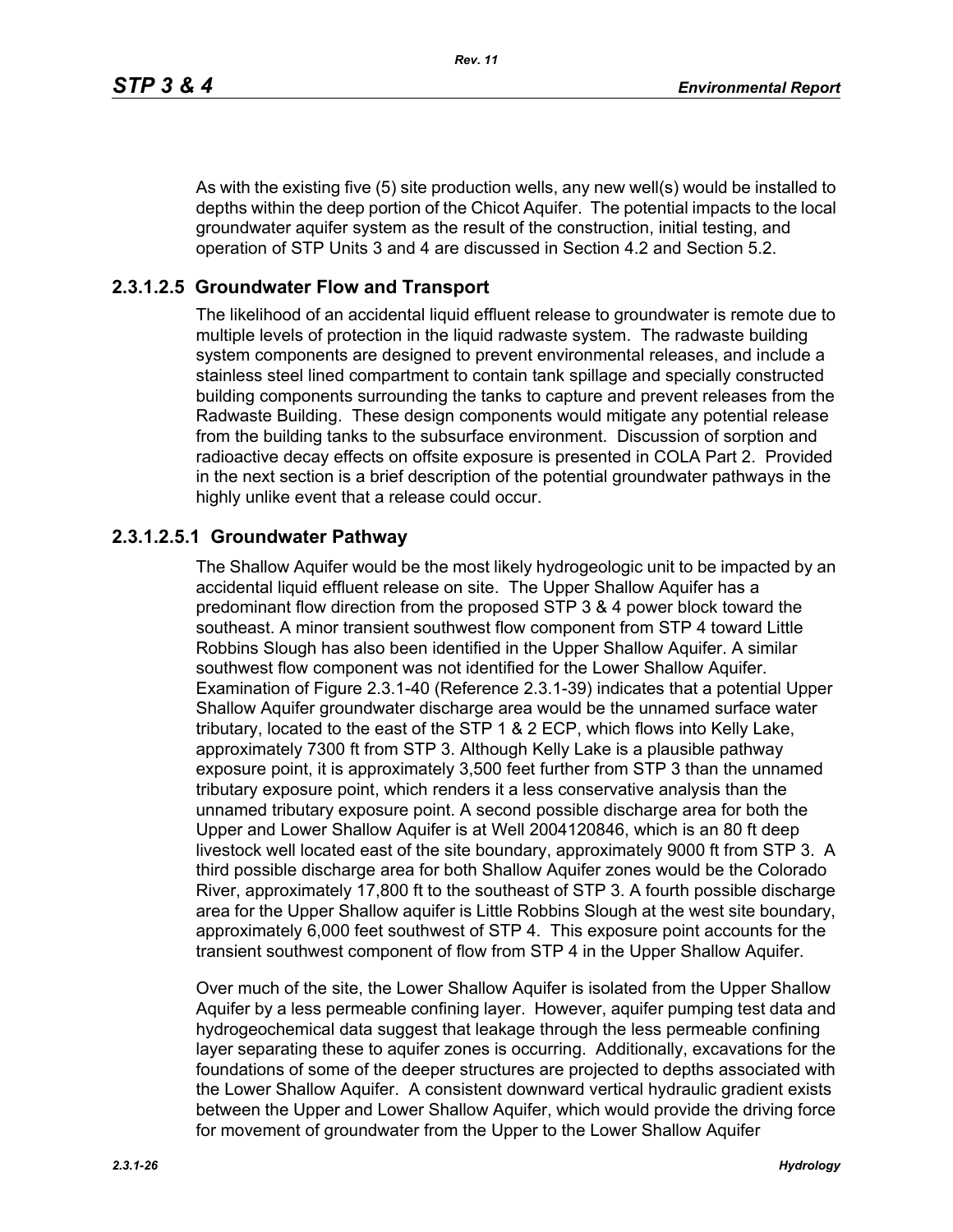An effluent release scenario would be a direct effluent release into the surrounding excavation backfill material. The downward hydraulic head between the Upper and Lower Shallow Aquifer zones would result in vertical migration downward through the backfill to the Lower Shallow Aquifer. The Lower Shallow Aquifer has an east to southeast flow direction. Due to the depth to the top of the aquifer, and the downward vertical hydraulic gradient in the Lower Shallow Aquifer, it is unlikely that discharge would occur into the unnamed tributary to the east of the STP 1 & 2 ECP. Likely discharge points are Well 2004120846 as discussed above or the Colorado River alluvium, where the river channel has incised into the Lower Shallow Aquifer, approximately 17,800 ft from STP 3 & 4.

The Deep Aquifer is the least likely hydrogeologic unit to be impacted by an accidental liquid effluent release. A release of contaminants would follow the path of least resistance, which is the permeable sand layers within the Shallow Aquifer. The Deep Aquifer is separated from the Shallow Aquifer by a 100 to 150 ft thick clay and silt layer with low permeability. Surface maps for the Deep Aquifer indicate that groundwater flow beneath the site is moving toward the site production wells, thus precluding the potential for offsite migration. These factors suggest that there is no credible offsite release pathway for the Deep Aquifer.

#### **2.3.1.2.5.2 Advective Transport**

Advective transport assumes that an accidental liquid effluent release travels at the same velocity as groundwater flow. The groundwater flow velocity or average linear velocity is estimated from Reference 2.3.1-29:

$$
v = \frac{Ki}{n_e}
$$

where:

 $v =$  average linear velocity (ft/day)

 $K =$  hydraulic conductivity (ft/day)

 $i =$  hydraulic gradient (ft/ft)

 $n_e$  = effective porosity (decimal)

The travel time from the effluent source to the receptor would be:

$$
T = \frac{D}{v}
$$

where:

$$
T =
$$
travel time (day)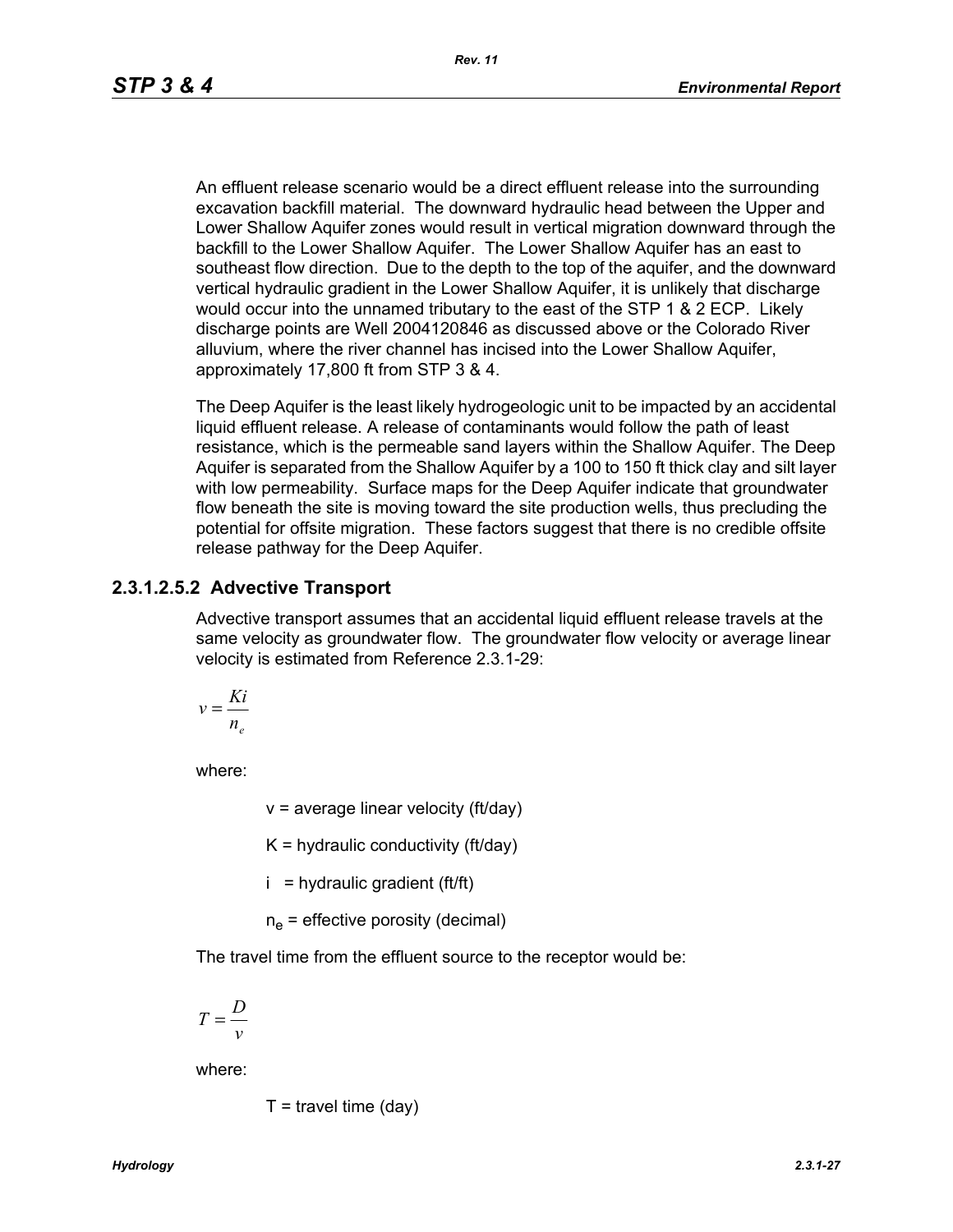- $D =$  distance from source to receptor (ft)
- $v =$  average linear groundwater velocity (ft/day)

Table 2.3.1-23 presents average linear velocity and travel time estimates for the Shallow Aquifer using representative properties from Table 2.3.1-21. The average linear velocity in the Upper Shallow Aquifer is estimated to be 0.13 ft/day and in the Lower Shallow Aquifer to be 0.16 ft/day. In the Upper Shallow Aquifer, the estimated average travel time to the unnamed tributary or the hypothetical well at the east site boundary is about 154 years, to Well 2004120846 about 190 years, and to the Colorado River about 375 years. In the Lower Shallow Aquifer, the estimated average travel time to the hypothetical well at the east site boundary is about 125 years, to Well 2004120846 is about 154 years, and to the Colorado River is about 305 years. Table 2.3.1-23 also includes groundwater velocity and travel time ranges for a southwest transport pathway in the Upper Shallow Aquifer from Unit 4 to the west property boundary. The average linear velocity and estimated average travel time for this pathway is estimated to be 0.05 ft/d and about 330 years, respectively. Bounding average linear velocities and travel times based on the calculated range for hydraulic conductivities, hydraulic gradients, and effective porosities are also presented in Table 2.3.1-23.

## **2.3.1.2.6 Monitoring and Safeguards**

Groundwater level monitoring in the STP 3 & 4 area is currently being implemented through the use of the groundwater observation wells installed in 2006 and through the periodic review of water levels from selected historical wells in the vicinity of the site.

Some of the existing STP 3 & 4 area observation wells will be taken out of service prior to construction activities due to anticipated earth moving and construction requirements. Prior to commencing construction activities, the observation well monitoring network will be evaluated in order to determine groundwater data gaps and needs created by the abandonment of existing wells. These data needs will be met by the installation of additional observation wells, if required. As part of the detailed engineering for STP 3 & 4, the groundwater monitoring program described in Section 6 and Subsection 2.4S.12.4 of the FSAR will be evaluated to determine if modification of the existing program is required to adequately monitor plant effects on the groundwater.

Construction activities at STP 3 & 4 should not adversely affect the local or regional groundwater systems. The Shallow Aquifer will be temporarily impacted during construction dewatering activities. The Deep Aquifer is not expected to be impacted by construction activities. Construction and water related impacts are discussed in Sections 4.2 and 6.3.

During excavation and construction of STP 3 & 4, the hydrostatic loading on the excavation and structures will be controlled by a temporary construction dewatering system which includes the installation of a slurry wall around the perimeter of the entire excavation. Typical dewatering systems for this type of cut and fill excavation would consist of a combination of perimeter dewatering wells and open pumping from sumps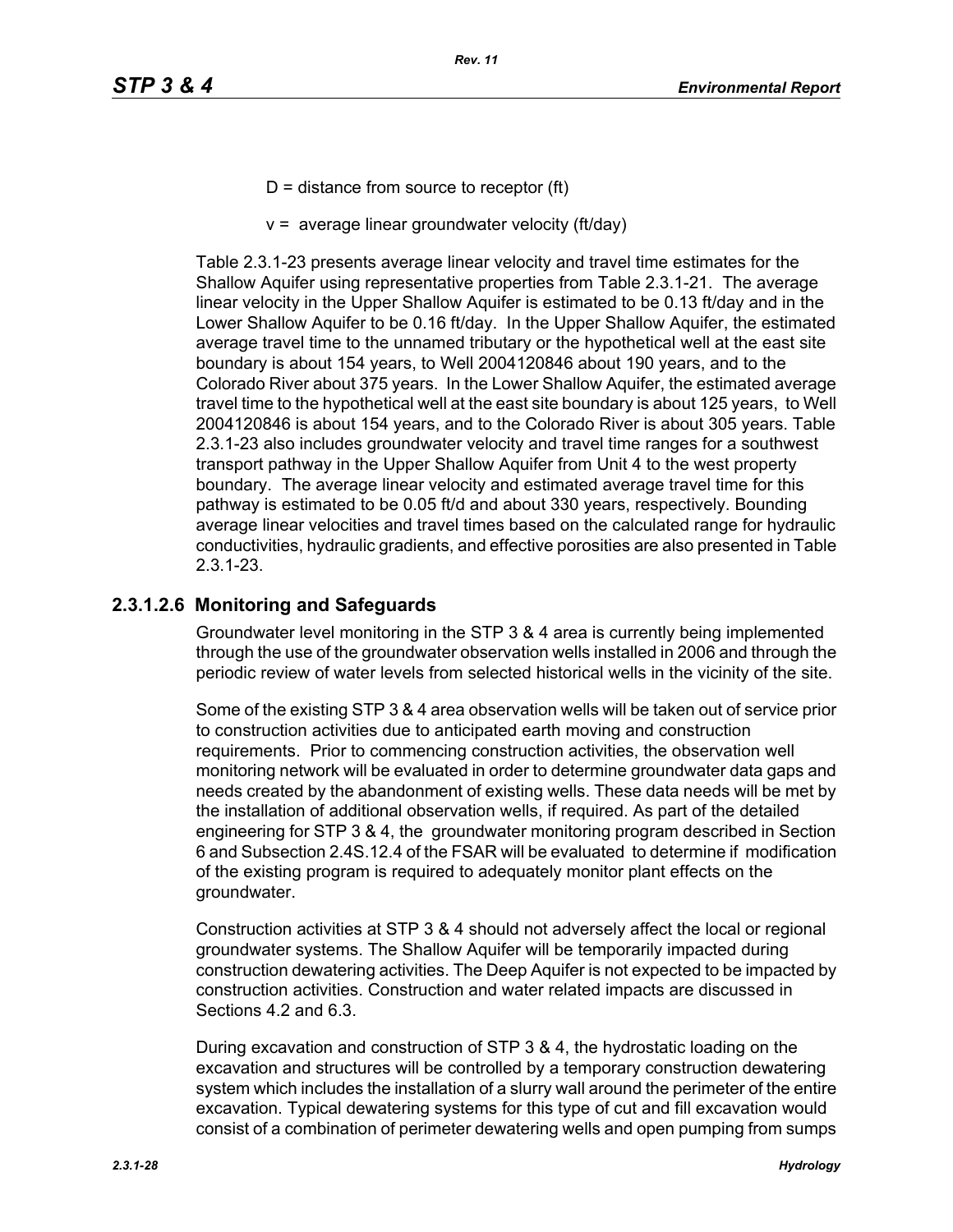in the excavation. The perimeter dewatering wells would control lateral inflow and assist in removing water stored in the excavation. The open pumping system would control precipitation runoff, assist in water storage removal, and the removal of any inflow to the excavation.

Excavations for the construction of STP 3 & 4 are preliminarily planned to depths of at least 94 ft below nominal post-construction site grade (approximately 34 ft MSL). The reactor building bottom of foundation is expected to be placed at a depth of approximately 84 ft below existing grade, with the control building at a depth of approximately 76 ft, the UHS basins and pump houses at 30 ft and 62 ft (respectively), and the turbine building at the lowest stepped depth of approximately 60 ft. Perimeter construction dewatering will be required to a depth of at least 35 ft with deeper excavation dewatering to a depth of at least 100 ft. The excavation design includes the addition of a slurry wall. The wall is located outside the foundation and excavation areas, at least 30 feet from the top edge of the excavation, and is continuous around the perimeter. The low permeability wall will hydraulically isolate the excavation inside the wall and allow the excavation to be dewatered, minimizing the effect on the groundwater outside the wall. Details are in Section 2.5S.4.5.2 of the FSAR.

The hydrogeologic conditions encountered beneath the STP 3 & 4 area are, in general, similar to that beneath STP 1 & 2. The initial dewatering rate is estimated to be 6700 gpm and is expected to decline due to the slurry wall. The range in pumping rates is dependent on the hydraulic conductivity used in the analysis. Since the excavation required for the construction of STP 3 & 4 is estimated to be deeper than that for STP 1 & 2, the flow rates estimated for STP 3 & 4 are considered to be within reason in comparison to actual flow rates measured at STP 1 & 2 which were between 1300 and 2900 gpm. The slurry wall will reduce the amount of water to be removed. The slurry wall is a permanent featureas opposed to other typed of cut off walls which are temporary. Some dewatering would still be required to remove storage, precipitation runoff, and vertical inflow. Methods to mitigate the potential for subsidence to existing structures include cut-off walls, injection wells, and infiltration trenches. The entire dewatering system consists of a combination of deepwells, recharge wells, jet eductors, sand drains, wellpoints, pumps, standby pumps, sumps, sump pumps, trenches, and necessary appurtenances capable of achieving the design requirements to dewater or to depressurize the major water-bearing strata.

The ground surface elevation within the power block areas prior to construction is approximately 29 ft to 32 ft MSL. The post construction grade will range from approximately 32 ft to 36.6 ft MSL. Floor grade for the main building facilities is expected to be at approximately 35 ft MSL. Based on the water level elevations collected to date, the groundwater depth in the power block area for both units is below the maximum groundwater level of 61 cm (2 ft) below ground surface as specified in ABWR DCD Tier 2, Table 2.0-1 (Reference 2.3.1-40). Based on this observation, a permanent dewatering system is not a design feature for the STP 3 & 4 facilities.

Post-construction groundwater conditions are anticipated to have some localized changes resulting from excavation, backfilling, and placements of buildings. However, based on observations of STP 1 & 2 post-construction groundwater conditions, the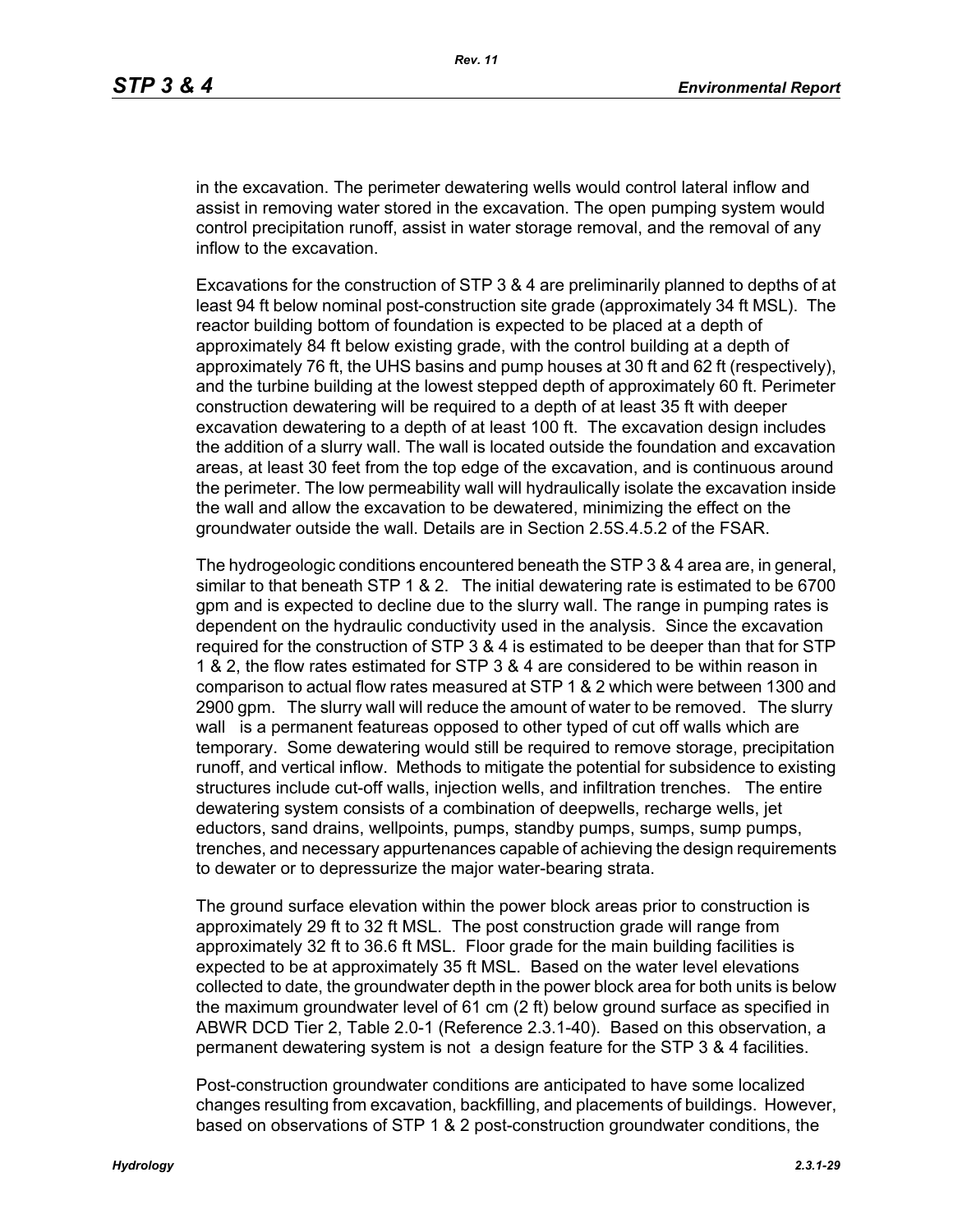effects would be minimal and may include localized communication between the Upper and Lower Shallow Aquifers and an increased cone of depression in the Deep Aquifer resulting from increased groundwater use for STP 3 & 4.

#### **2.3.1.3 References**

- 2.3.1-1 "The 2005 Initially Prepared Regional Water Plans (for the 2006 Adopted Regional Water Plans) for Lower Colorado Planning Region (Region K)," Chapter 1. Texas Water Development Board (TWDB) website. Available at http://www.twdb.state.tx.us/rwpg/main-docs/IPP-index.htm), accessed on April 5, 2007.
- 2.3.1-2 "Arc Hydro Developments for the Lower Colorado River Basin," Online Report 04-6, Daniel R. Obenour and Dr. David R. Maidment, Centers for Research In Water Resources, University of Texas at Austin, May 2004. Available at http://www.crwr.utexas.edu/online.shtml, accessed on April 24, 2007.
- 2.3.1-3 "Colorado River Flood Guide," Lower Colorado River Authority (LCRA), January 2003.
- 2.3.1-4 U.S. Army Corps of Engineers, National Inventory of Dams (http://crunch. tec.army.mil/nidpublic/webpages/nid.cfm), website accessed on April 11, 2007.
- 2.3.1-5 Website on dams, lakes and structures designed for flood management, water supply, hydroelectricity, Lower Colorado River Authority. Available at http://www.lcra.org/water/dams.html, accessed on April 5, 2007.
- 2.3.1-6 "Volume 4, Colorado River basin, Lavaca River basin, and intervening coastal basins," Water Resources Data, Texas, Water Year 2004, Long, Susan C. Aragon; Reece, Brian D.; Eames, Deanna R., U.S. Geological Survey. Available at http://pubs.usgs.gov/wdr/2004/WDR-TX-04- 4/index.html, website accessed on April 10, 2007.
- 2.3.1-7 "Surface-water for the Nation, National Water Information System," U.S. Geological Survey. Available at http://waterdata.usgs.gov/nwis/sw, website accessed on May 10, 2007.
- 2.3.1-8 "Flood Damage Evaluation Project, Volume II-B, Chapter 4, Hydrology and Volume II-C, Chapter 6, Hydraulics," Halff Associates, Inc, prepared for the Lower Colorado River Authority and Fort Worth District Corps of Engineers, July 2002.
- 2.3.1-9 "STPEGS Updated Final Safety Analysis Report, Units 1 and 2," Revision 13.
- 2.3.1-10 United States Geological Survey, 2007: Daily Streamflow Data for Bay City Gauging Station, Texas. http://waterdata.usgs.gov/nwis/dv/ ?site\_no=08162500&referred\_module=sw.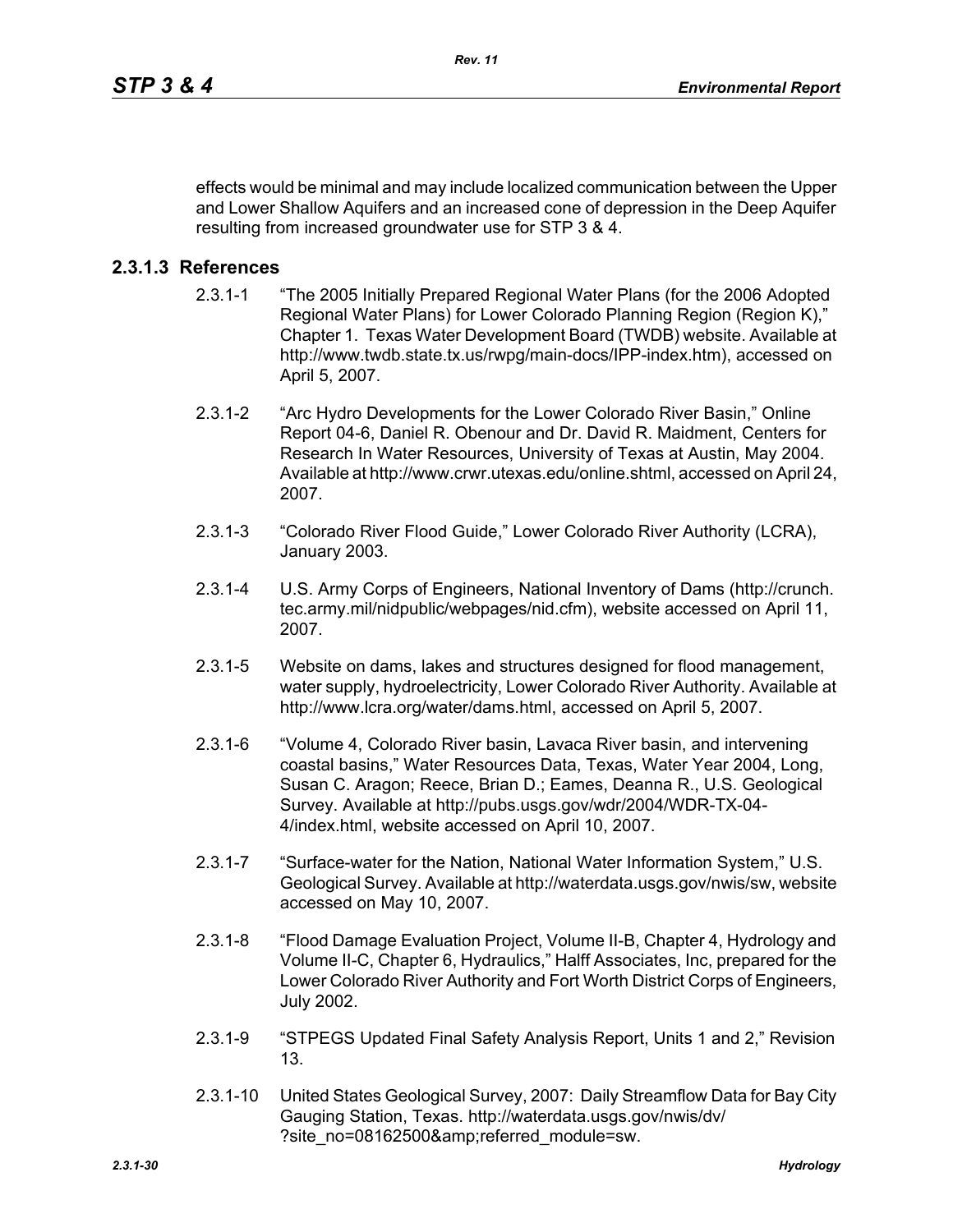- 2.3.1-11 Amended and Restated Contract by and between the Lower Colorado River Authority and STP Nuclear Operating Company, Effective as of January 1, 2006.
- 2.3.1-12 Water Management Plan for the Lower Colorado River Basin Effective September 20, 1989 including Amendments through May 14, 2003.
- 2.3.1-13 "Texas Coastal Wetlands, Status and Trends, Mid-1950s to Early 1990s," Moulton, D.W., Dahl, T.E., Dall, D.M., United States Department of the Interior, U.S. Fish and Wildlife Service, Southwestern Region, March 1997.
- 2.3.1-14 "Status and Trends of Wetlands on Barrier Islands, Central Texas Coast," White, W.A., Tremblay, T.A., Waldinger, R.L., Calnan, T.R., Texas General Land Office, February 2003. Available at http://www.glo.state.tx.us/coastal/pub.
- 2.3.1-15 "National Wetlands Inventory, Wetlands Mapper," U.S. Fish and Wildlife Service. Available at http://www.fws.gov/nwi/, accessed on May 7, 2007.
- 2.3.1-16 "Suspended-Sediment Database Daily Values of Suspended Sediment and Ancillary Data," U.S. Geological Survey. Available at http://co.water.usgs.gov/ sediment/seddatabase.cfm, accessed on May 7, 2007.
- 2.3.1-17 "A Protocol for Establishing Sediment TMDLs," Keyes and Radcliffe, developed by the Georgia Conservancy and the UGA Institute of Ecology, 2002.
- 2.3.1-18 "Predicting the terrestrial flux of sediment to the global ocean: a planetary perspective," Sedimentary Geology 162 (203) 5-24, James Syvitski, S. D. Peckham, R. Hilberman, and Thierry Mulder.
- 2.3.1-19 "Texas Shoreline Change Project Gulf of Mexico Shoreline Change from the Brazos River to Pass Cavallo," James C. Gibeaut et al., Bureau of Economic Geology, The University of Texas at Austin, TX, October 2000.
- 2.3.1-20 "Physiographic Map of Texas," The University of Texas at Austin, Bureau of Economic Geology, 1996. Available at http://www.lib.utexas.edu/geo/maps.html, accessed May 5, 2007.
- 2.3.1-21 "Ground Water Atlas of the United States Oklahoma, Texas," HA 730E, Ryder, Paul D., U.S. Geological Survey, 1996. Available at http://capp.water.usgs.gov/ gwa/ch\_e/index.html, accessed April 16, 2007.
- 2.3.1-22 "Major Aquifers of Texas," 2000. Available at http://www.twdb.state.tx.us/ mapping/index.asp, accessed March 1, 2007.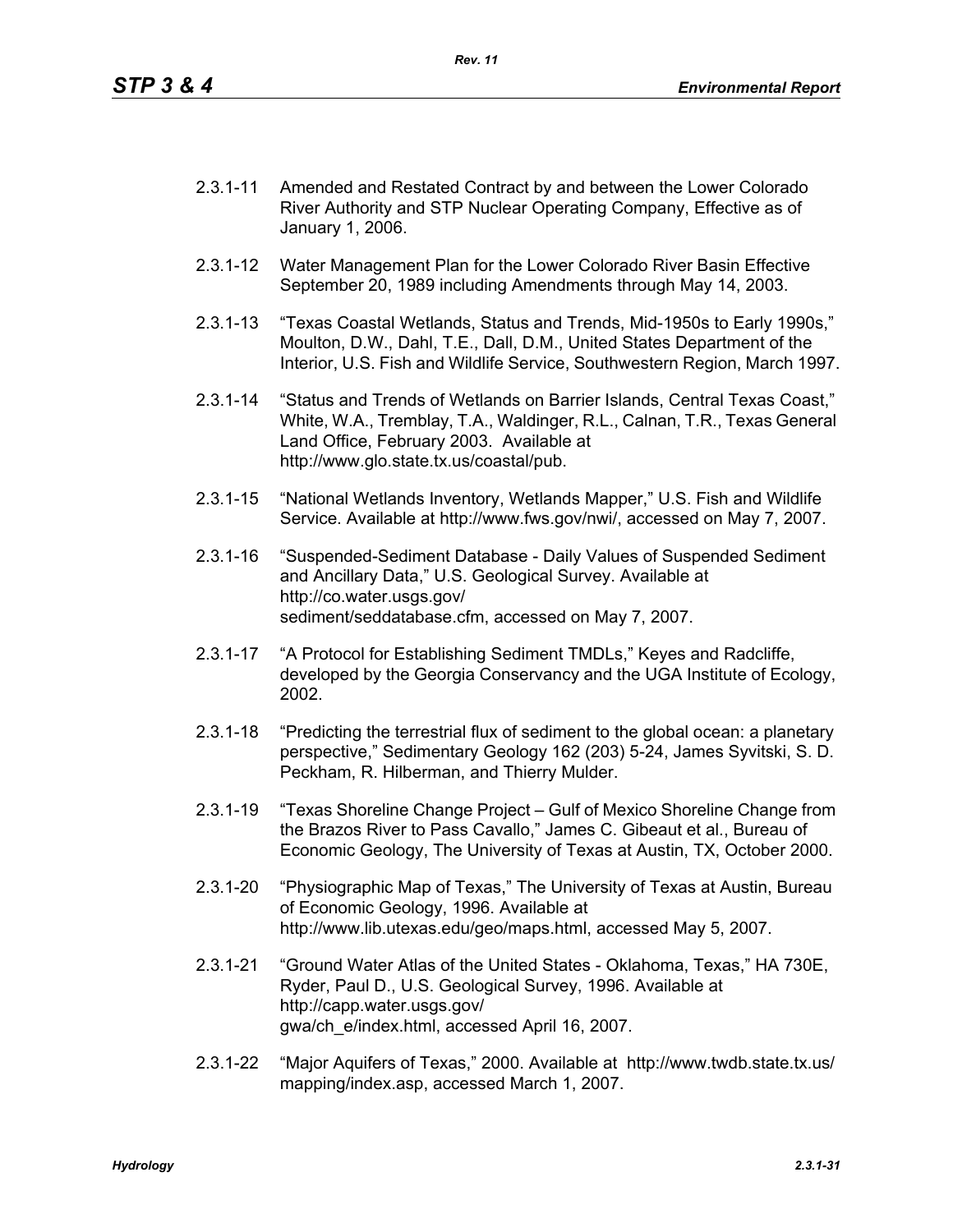- 2.3.1-23 "Stratigraphic and Hydrogeologic Framework of Part of the Coastal Plain of Texas," Texas Department of Water Resources Report 236, Baker, E.T., 1979. Available at http://www.twdb.state.tx.us/publications/reports/ GroundWaterReports/GWReports/Individual%20Report%20htm%20files/ Report%20236.htm.
- 2.3.1-24 "Ground-Water Resources of Matagorda County, Texas, Texas Water Development Board Report 91," W. Hammond, Jr., Cooperative study by the Texas Water Development Board, Lower Colorado River Authority, and Matagorda County Commissioners Court, 1969. Available at http://www.twdb. state.tx.us/publications/reports/GroundWaterReports/GWReports/Individu al%20Report%20htm%20files/Report%2091.htm, accessed February 23, 2007.
- 2.3.1-25 "South Texas Project Electrical Generating Station 2005 Annual Environmental Operating Report," STPNOC, 2006.
- 2.3.1-26 "Hydrochemistry, Salinity Distribution, and Trace Constituents: Implications for Salinity Sources, Geochemical Evolution, and Flow Systems Characterization, Gulf Coast Aquifer, Texas, in Aquifers of the Gulf Coast of Texas, Texas Water Development Board Report 365," Chowdhury, A., Boghici, R. and Hopkins, J., 2006. Available at http://www.twdb.state.tx.us/publications/reports/ GroundWaterReports/GWReports/R365/AGCindex.htm, accessed February 23, 2007.
- 2.3.1-27 "Well Database Information," Texas Water Development Board. Available at http://www.twdb.state.tx.us/publications/reports/GroundWaterReports/GW DatabaseReports/Database%20in%20ASCII/Matagorda/wlevels.txt, accessed march 14, 2007.
- 2.3.1-28 "Hydrogeology," Davis, S.N and DeWiest, R.J.M., 1966.
- 2.3.1-29 "Applied Hydrogeology," Fetter, C.W., 1988.
- 2.3.1-30 "Drinking Water Contaminants," U.S. Environmental Protection Agency, 2007. Available at http://www.epa.gov/safewater/contaminants/index.html, accessed April 9, 2007.
- 2.3.1-31 "A Graphic Procedure in the Geochemical Interpretation of Water Analyses, Transactions, American Geophysical Union," 25, 914-923, Piper, A.M., 1944.
- 2.3.1-32 "Basic Data Report Ground Water South Texas Project," submitted to Brown and Root, Inc., August 29, Woodward-Clyde Consultants, 1975.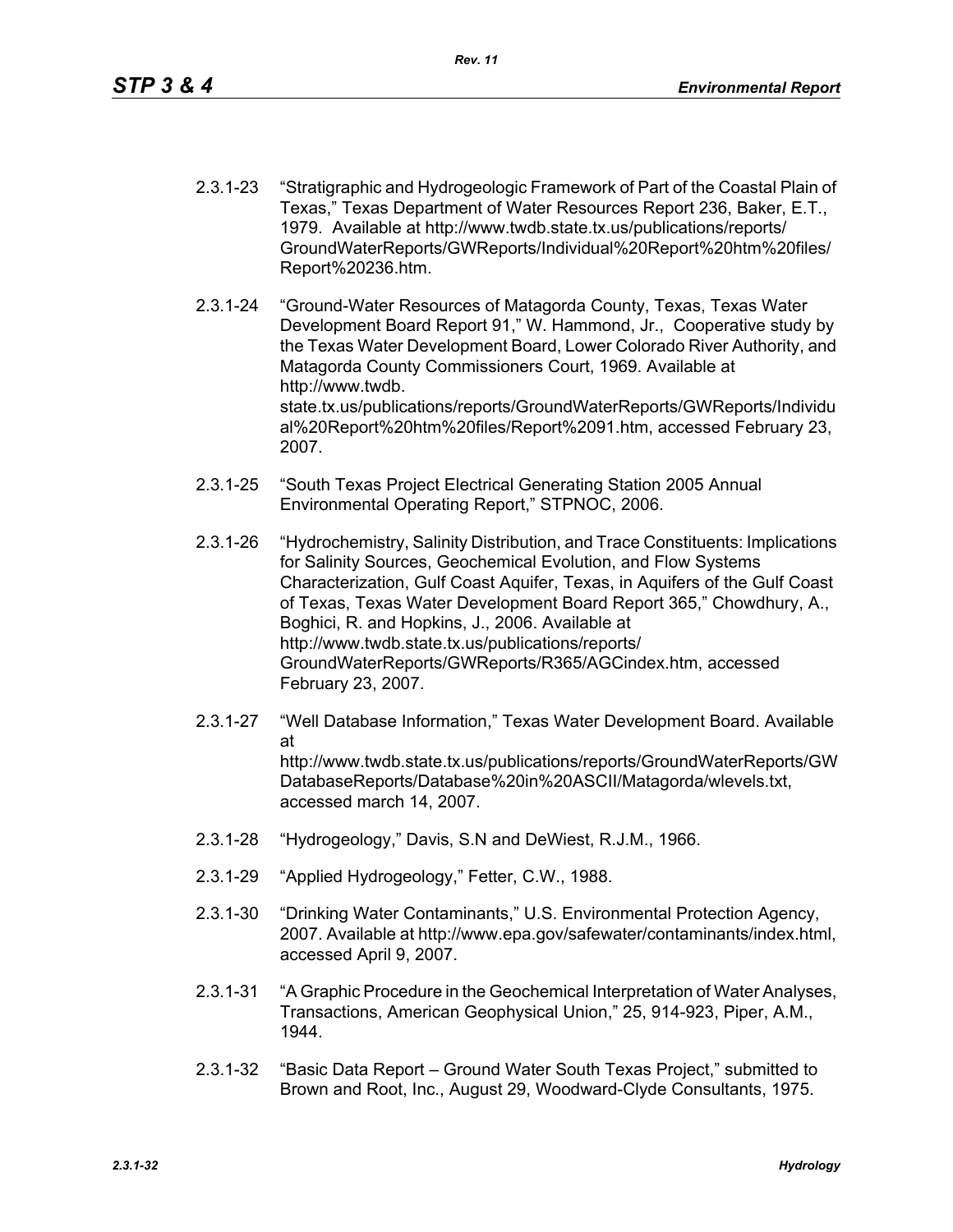- 2.3.1-33 U.S. Environmental Protection Agency Region VI Sole Source Aquifer Map, Available at http://www.epa.gov/region6/6wq/swp/ssa/maps.htm, accessed March 2, 2007.
- 2.3.1-34 U.S. Environmental Protection Agency Safe Drinking Water Information System (SDWIS). Available at http://oaspub.epa.gov/enviro/sdw\_query\_v2.get\_list? wsys\_name=&fac\_search=fac\_beginning&fac\_county=MATAGORDA&po p\_serv=500&pop\_serv=3300&pop\_serv=10000&pop\_serv=100000&pop\_ serv=100001&sys\_status=active&pop\_serv=&wsys\_id=&fac\_state=TX&la st fac\_name=&page=1&query\_results=&total\_rows\_found=, accessed March 15, 2007.
- 2.3.1-35 Texas Water Development Board Water Information Integration and Dissemination (WIID) system. Available at http://wiid.twdb.state.tx.us/, accessed March 20, 2007.
- 2.3.1-36 Coastal Plain/Coastal Bend Groundwater Conservation Districts Database Available at http://www.gis.aecom/cbcpgcd/, accessed March 20, 2007.
- 2.3.1-37 "Historical Water Use Information," Texas Water Development Board. Available at http://www.twdb.state.tx.us/wushistorical/, accessed March 12, 2007.
- 2.3.1-38 "Water Use Projections," Texas Water Development Board. Available at http://www.twdb.state.tx.us/DATA/db07/defaultReadOnly.asp, accessed March 12, 2007.
- 2.3.1-39 "Blessing SE, Texas," 28096-G1-TF-024, DMA 6741 1 SE-SERIES V882, United States Geological Survey, 1995. Available at http://www.tnris.org/ datadownload/quad.jsp?Quad=Blessing%20SE&num=28096-G1.
- 2.3.1-40 ABWR Design Control Document, Tier 2, GE Nuclear Energy, Revision 4.
- 2.3.1-41 River Basin Map of Texas, 1996, Bureau of Economic Geology, The University of Texas at Austin, Texas, 78713.
- 2.3.1-42 Response to Wastewater Discharge Permit Renewal, NPDES Permit # TX0064947. Houston Lighting and Power to USEPA Letter Correspondence. May 21, 1993.
- 2.3.1-43 "Plant Water Balance," Fluor Nuclear Power Calculation No. U7-SITE-G-CALC-DESN-2001.
- 2.3.1-44 "Site Groundwater Use for Construction, Initial Testing, Startup, and Operations," Fluor Nuclear Power Calculation No. U7-SITE-G-CALC-DESN-2002.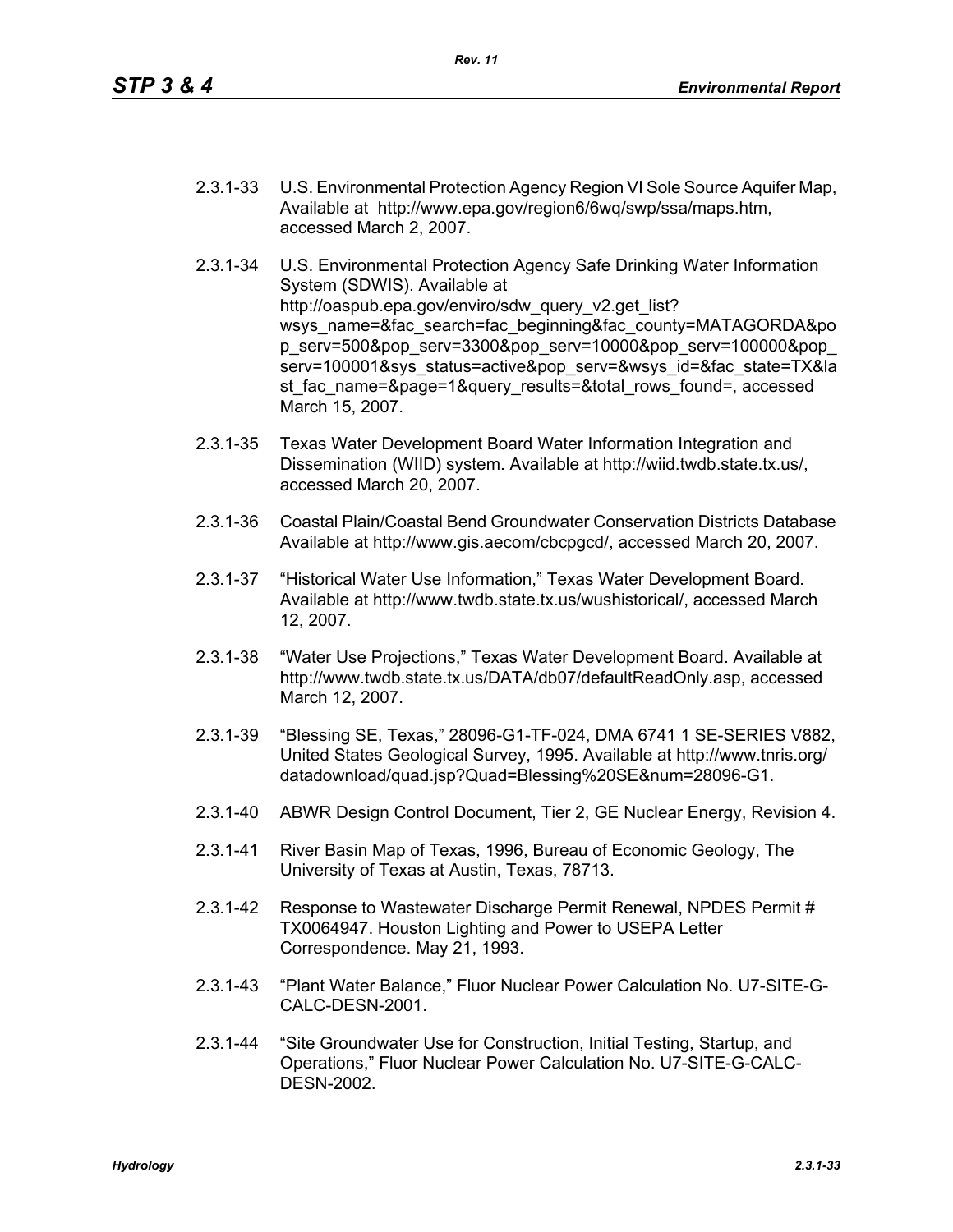| <b>Stream Name</b>      | County                 | <b>Drainage Area</b><br>(sq. miles) |
|-------------------------|------------------------|-------------------------------------|
| <b>Beals Creek</b>      | <b>Mitchell County</b> | $9,802$ [1]                         |
| Concho River            | Concho County          | $6,574$ [2]                         |
| San Saba River          | San Baba County        | $3,046$ [3]                         |
| Llano River             | Llano County           | 4,197 [4]                           |
| <b>Pedernales River</b> | <b>Blanco County</b>   | 901                                 |
| Pecan Bayou             | Mills County           | 2,073                               |
| <b>Barton Creek</b>     | <b>Travis County</b>   | 215                                 |
| <b>Onion Creek</b>      | <b>Travis County</b>   | 321                                 |

|  | Table 2.3.1-1 Major Freshwater Streams in the Colorado River Basin |  |  |  |
|--|--------------------------------------------------------------------|--|--|--|
|--|--------------------------------------------------------------------|--|--|--|

Data in the Table are taken from Reference 2.3.1-6

Notes:

[1] Of the drainage area, about 7,814 mi<sup>2</sup> is probably not contributing.

[2] Of the drainage area, about 1,131 mi<sup>2</sup> is probably not contributing.

[3] Of the drainage area, about 7 mi<sup>2</sup> is probably not contributing.

 $\left[4\right]$  Of the drainage area, about 5 mi<sup>2</sup> is probably not contributing.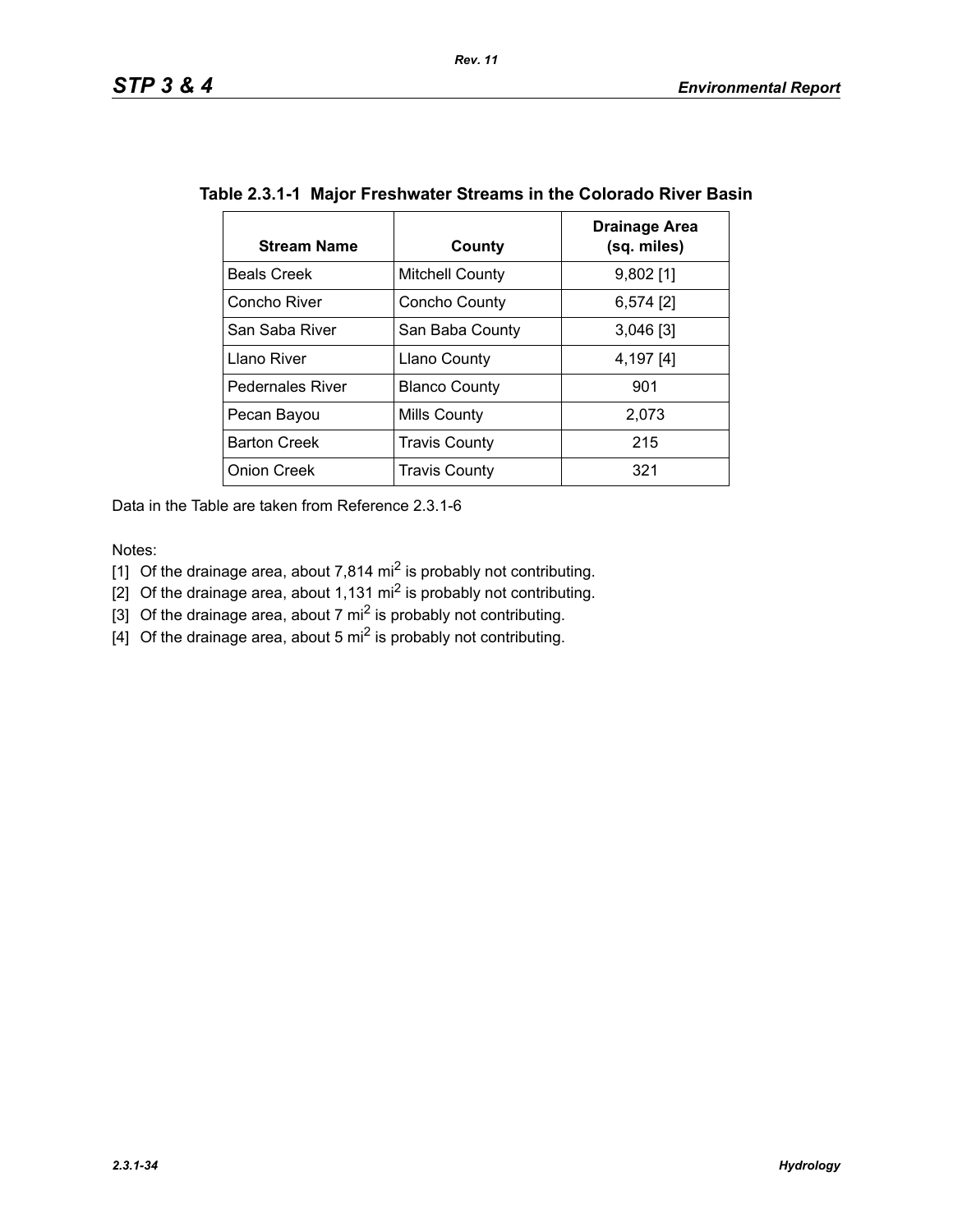1 Mansfield Dam (Marshall Ford Dam)

3 Buchanan Dam

4 Robert Lee Dam

5 OC Fisher Dam (San Angelo Dam)

> Freese Dam (Stacy Dam)

Brownwood Dam

6 Simon

7 Lake

8 Lake J B Thomas Dam (Colorado River Dam)

9 Alvin Wirtz Dam

2 | Twin Buttes | TX00022 | Middle

|                                                   |               |                                                | Maximum<br>Height | Maximum<br>Storage | Drainage Area | Area<br>Surface | Year<br>Completed | Dam Type      | Dam<br>Purposes |             |               | Owner       |                                                      | Longitude   | Latitude |
|---------------------------------------------------|---------------|------------------------------------------------|-------------------|--------------------|---------------|-----------------|-------------------|---------------|-----------------|-------------|---------------|-------------|------------------------------------------------------|-------------|----------|
| Dam Name                                          | <b>NID ID</b> | <b>River</b>                                   | ft                | acre-ft            | sq mi         | acre            |                   |               |                 | Hazard      | County        | <b>Type</b> | <b>Owner Name</b>                                    | degrees     | degrees  |
| Mansfield<br>Dam<br>(Marshall<br>Ford Dam)        | TX01087       | Colorado<br>River                              | 278               | 3,223,000          | 38,130        | 18,929          | 1942              | <b>REPGER</b> | IH              | H           | <b>Travis</b> | L.          | Lower<br>Colorado River<br>Authority                 | -97.9067    | 30.3917  |
| Twin Buttes                                       | TX00022       | Middle<br>And South<br>Concho<br><b>Rivers</b> | 134               | 1,087,530          | 2,472         | 32,660          | 1962              | $\sf RE$      | <b>ICR</b>      | $\mathsf H$ | Tom Green $F$ |             | <b>DOI BR</b>                                        | $-100.5333$ | 31.3767  |
| Buchanan<br>Dam                                   | TX00989       | Colorado<br>River                              | 146               | 982.000            | 50.1          | 23.060          | 1937              | <b>PGRE</b>   | IH.             | H           | <b>Burnet</b> | L           | Lower<br>Colorado River<br>Authority                 | -98.4183    | 30.7517  |
| Robert Lee<br>Dam                                 | TX03517       | Colorado<br>River                              | 140               | 810,000            | 4,140         | 18,000          | 1969              | <b>RE</b>     | R.              | H           | Coke          | L           | Colorado River<br>Municipal<br><b>Water District</b> | $-100.515$  | 31.895   |
| OC Fisher<br>Dam (San<br>Angelo Dam)              | TX00012       | Concho<br>River                                | 128               | 696,300            | 1,511         | 3,854           | 1952              | $\sf RE$      | R               | H           | Tom Green   F |             | Corps Of<br>Engineers<br><b>SWF</b>                  | $-100.4833$ | 31.4667  |
| Simon<br>Freese Dam<br>(Stacy Dam)                | TX06386       | Colorado<br>River                              | 148               | 540,340            | 18.4          | 19,149          | 1989              | <b>RECN</b>   | R               | H           | Coleman       |             | Colorado River<br>Municipal<br><b>Water District</b> | -99.6683    | 31.4967  |
| Lake<br>Brownwood<br>Dam                          | TX02789       | Pecan<br>Bayou                                 | 120               | 448,200            | 2.4           | 7,300           | 1933              | $\sf RE$      | R               | H           | Brown         | L.          | <b>Brown County</b><br>WID No 1                      | $-99.0017$  | 31.8383  |
| Lake J B<br>Thomas Dam<br>(Colorado<br>River Dam) | TX04138       | Colorado<br>River                              | 105               | 360,000            | 3,524         | 7,820           | 1952              | $\sf RE$      | R.              | H           | Scurry        | L           | Colorado River<br>Municipal<br><b>Water District</b> | $-101.135$  | 32.5833  |
| Alvin Wirtz<br>Dam                                | TX00986       | Colorado<br>River                              | 118               | 227,000            | 37.8          | 6,375           | 1951              | <b>RE</b>     | <b>HR</b>       | H           | <b>Burnet</b> | L           | Lower<br>Colorado River<br>Authority                 | -98.3383    | 30.555   |

*STP 3 & 4*

2.3.1-35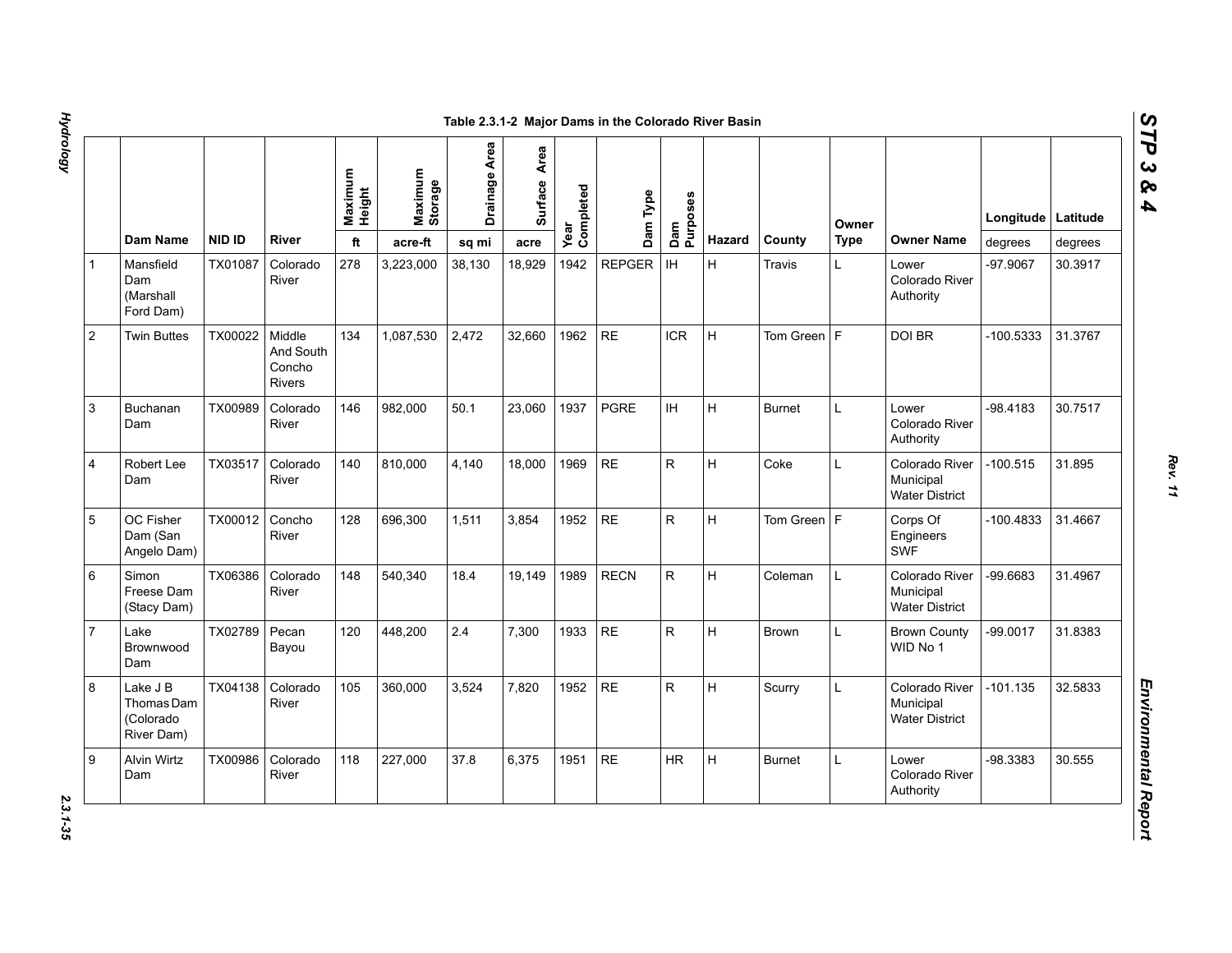|    |                                               |               |                            |     | Maximum<br>Height | Maximum<br>Storage | Drainage Area | Area<br>Surface | Year<br>Completed | Dam Type                | Purposes |               |             | Owner                                                |             | Longitude   Latitude |  |
|----|-----------------------------------------------|---------------|----------------------------|-----|-------------------|--------------------|---------------|-----------------|-------------------|-------------------------|----------|---------------|-------------|------------------------------------------------------|-------------|----------------------|--|
|    | <b>Dam Name</b>                               | <b>NID ID</b> | River                      | ft  | acre-ft           | sq mi              | acre          |                 |                   | Dam                     | Hazard   | County        | <b>Type</b> | <b>Owner Name</b>                                    | degrees     | degrees              |  |
| 10 | <b>Brady Dam</b>                              | TX01659       | <b>Brady</b><br>Creek      | 104 | 212,400           | 513                | 2,020         | 1963            | <b>RE</b>         | $\mathsf{R}$            | H        | McCulloch     | L           | City Of Brady                                        | -99.3917    | 31.14                |  |
| 11 | Natural Dam<br>Salt Lake [1]                  | TX06028       | Sulphur<br>Springs<br>Draw | 47  | 207,265           | 556                | 3,710         | 1989            | <b>RE</b>         | CP                      | H        | Howard        | L           | Colorado River<br>Municipal<br><b>Water District</b> | $-101.625$  | 32.2183              |  |
| 12 | Coleman<br>Dam                                | TX02152       | Jim Ned<br>Creek           | 92  | 91,680            | 299                | 1.886         | 1966            | <b>RE</b>         | $\overline{\mathsf{R}}$ | H        | Coleman       | L           | City Of<br>Coleman                                   | $-99.465$   | 32.03                |  |
| 13 | Champion<br>Creek Dam                         | TX01691       | Champion<br>Creek          | 120 | 90,200            | 164                | 1.560         | 1959            | <b>RE</b>         | $\mathsf{R}$            | L        | Mitchell      | U           | <b>TU Electric</b>                                   | $-100.86$   | 32.2817              |  |
| 14 | Cedar Creek<br>Dam                            | TX04380       | Cedar<br>Creek             | 106 | 88,628            | 6.3                | 2,400         | 1977            | <b>RE</b>         | $\mathsf C$             | Н        | Fayette       | L           | Lower<br>Colorado River<br>Authority                 | $-96.7367$  | 29.915               |  |
| 15 | Oak Creek<br>Dam                              | TX03516       | Oak Creek 95               |     | 79,336            | 244                | 2,375         | 1950            | <b>RE</b>         | $\mathsf{C}$            | H        | Coke          | L           | City Of<br>Sweetwater                                | $-100.2667$ | 32.04                |  |
| 16 | <b>Tom Miller</b><br>Dam                      | TX01086       | Colorado<br>River          | 85  | 73,100            | 26,124             | 1,830         | 1939            | <b>CNPG</b>       | <b>HR</b>               | H        | Travis        | L           | City Of Austin                                       | -97.7867    | 30.295               |  |
| 17 | Colorado<br>City Dam<br>(Morgan<br>Creek Dam) | TX01693       | Morgan<br>Creek            | 85  | 70.700            | 322                | 1.610         | 1949            | <b>RE</b>         | $\mathsf{R}$            | L        | Mitchell      | U           | <b>TU Electric</b>                                   | $-100.9167$ | 32.3183              |  |
| 18 | Roy Inks<br>Dam                               | TX00988       | Colorado<br>River          | 96  | 63,500            | 32,076             | 803           | 1938            | PG                | <b>HR</b>               | H        | <b>Burnet</b> | L           | Lower<br>Colorado River<br>Authority                 | $-98.385$   | 30.73                |  |
| 19 | Mitchell<br>County Dam<br>$[1]$               | TX06420       | Beals<br>Creek             | 70  | 50,241            | 15.3               | 1,603         | 1991            | <b>REOT</b>       | T                       | S        | Mitchell      | L           | Colorado River<br>Municipal<br><b>Water District</b> | $-101.105$  | 32.24                |  |
| 20 | <b>Hords Creek</b><br>Dam                     | TX00006       | Hords<br>Creek             | 91  | 49,290            | 48                 | 510           | 1948            | <b>RE</b>         | $\mathsf{R}$            | Н        | Coleman       | F           | Corps Of<br>Engineers<br>SWF                         | $-99.5667$  | 31.85                |  |

**Hydrology** *Hydrology*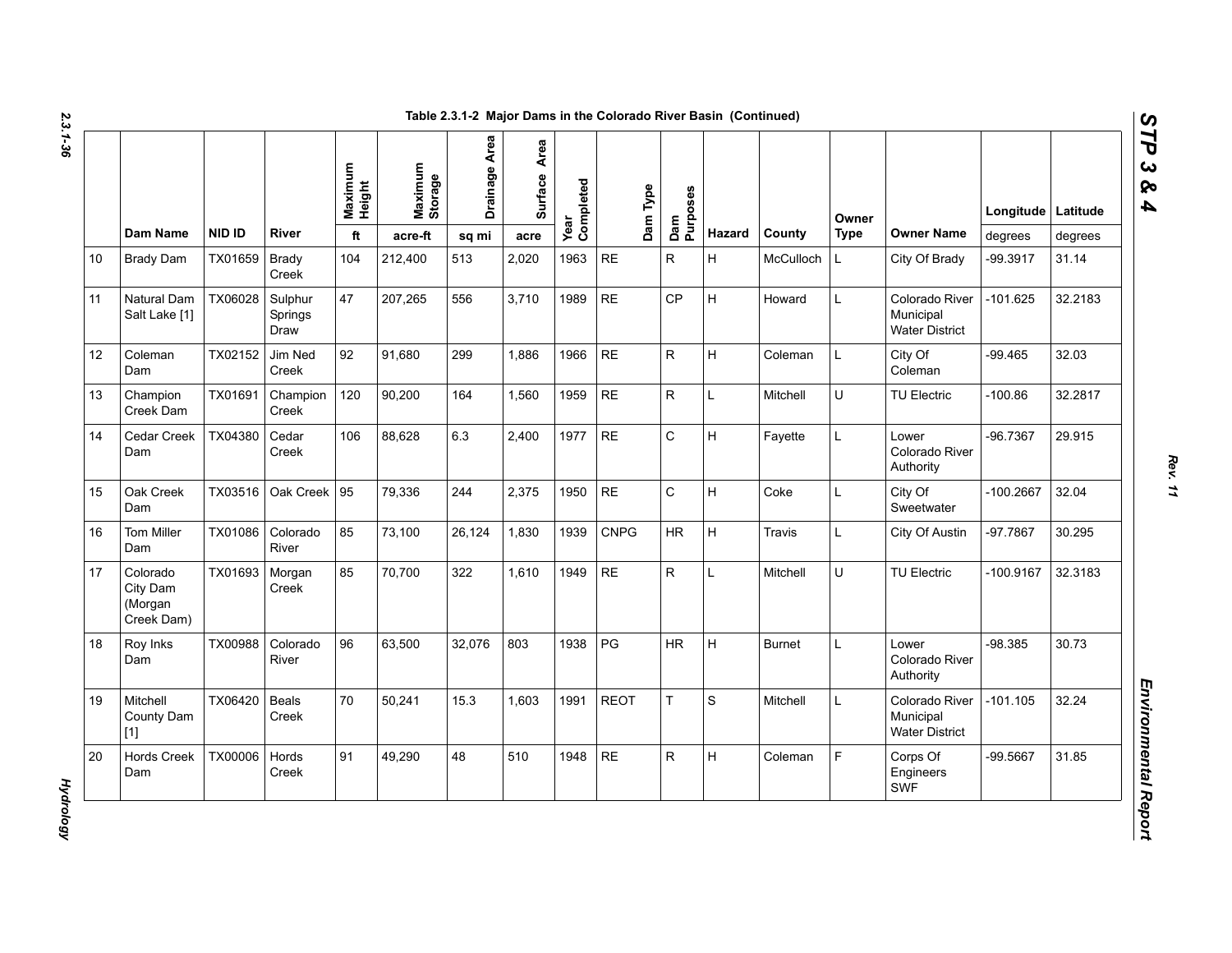|    |                                                                             |         |                                  |                   |                    | Table 2.3.1-2 Major Dams in the Colorado River Basin (Continued) |                 |                   |           |          |                 |              |                |             |                                                      |             |          |
|----|-----------------------------------------------------------------------------|---------|----------------------------------|-------------------|--------------------|------------------------------------------------------------------|-----------------|-------------------|-----------|----------|-----------------|--------------|----------------|-------------|------------------------------------------------------|-------------|----------|
|    |                                                                             |         |                                  | Maximum<br>Height | Maximum<br>Storage | Drainage Area                                                    | Area<br>Surface | Year<br>Completed |           | Dam Type | Dam<br>Purposes |              |                | Owner       |                                                      | Longitude   | Latitude |
|    | Dam Name                                                                    | NID ID  | River                            | ft                | acre-ft            | sq mi                                                            | acre            |                   |           |          |                 | Hazard       | County         | <b>Type</b> | <b>Owner Name</b>                                    | degrees     | degrees  |
| 21 | Decker<br>Creek Dam                                                         | TX01089 | Decker<br>Creek                  | 83                | 45,200             | 9.3                                                              | 1,269           | 1967              | <b>RE</b> |          | $\mathsf{R}$    | H            | Travis         | L           | City Of Austin                                       | -97.5967    | 30.285   |
| 22 | Nasworthy<br>Dam                                                            | TX03139 | South<br>Concho<br>River         | 47                | 42,500             | 3,833                                                            |                 | 1930              | <b>RE</b> |          | ${\sf R}$       | Iн.          | Tom Green L    |             | City Of San<br>Angelo                                | $-100.4783$ | 31.3883  |
| 23 | <b>Ballinger</b><br>Municipal<br>Lake Dam<br>(Lake<br>Moonen<br>Dam)        | TX05952 | Valley<br>Creek                  | 76                | 34,353             |                                                                  | 560             | 1985              | <b>RE</b> |          | ${\sf R}$       | H            | <b>Runnels</b> | L.          | City of<br><b>Ballinger</b>                          | -100.0433   | 31.73    |
| 24 | Elm Creek<br>Dam                                                            | TX05776 | Elm Creek                        | 57                | 33,500             | 65.5                                                             | 643             | 1983              | <b>RE</b> |          | ${\sf R}$       | H            | Runnels        | L           | City of Winters                                      | -99.8683    | 31.9383  |
| 25 | Sulphur<br>Springs Draw<br>Dam [1]                                          | TX06482 | Sulphur<br>Springs<br>Draw       | 33                | 20,692             | 258                                                              | 970             | 1993              | <b>RE</b> |          | $\bar{T}$       | S            | Martin         | L           | Colorado River<br>Municipal<br><b>Water District</b> | -101.7486   | 32.3217  |
| 26 | Bastrop Dam                                                                 | TX02718 | Spicer<br>Creek                  | 80                | 16,962             | 8.7                                                              | 244             | 1964              | <b>RE</b> |          | ${\sf R}$       | H            | Bastrop        | L           | Lower<br>Colorado River<br>Authority                 | $-97.2917$  | 30.155   |
| 27 | <b>Upper Pecan</b><br>Bayou WS<br>SCS Site 17<br>Dam<br>(Lake Clyde<br>Dam) | TX02940 | North<br>Prong<br>Pecan<br>Bayou | 63                | 16,550             | 38                                                               | 449             | 1970              | <b>RE</b> |          | $\mathsf{C}$    | S            | Callahan       | L.          | Callahan<br>Divide SWCD                              | $-99.47$    | 32.3133  |
| 28 | <b>Brady Creek</b><br>WS SCS Site<br>17 Dam                                 | TX01677 | South<br>Brady<br>Creek          | 50                | 13,511             | 28.8                                                             | 76              | 1962              | <b>RE</b> |          | $\mathsf{C}$    | $\mathsf{L}$ | McCulloch      | L           | McCulloch<br><b>SWCD</b>                             | -99.5967    | 31.1467  |
| 29 | <b>Brady Creek</b><br>WS SCS Site<br>28 Dam                                 | TX01626 | Fitzgerald<br>Creek              | 42                | 13,042             | 21.88                                                            | 67              | 1957              | <b>RE</b> |          | $\mathsf C$     | $\mathbf{L}$ | Concho         | L           | Concho SWCD                                          | $-99.88$    | 31.1486  |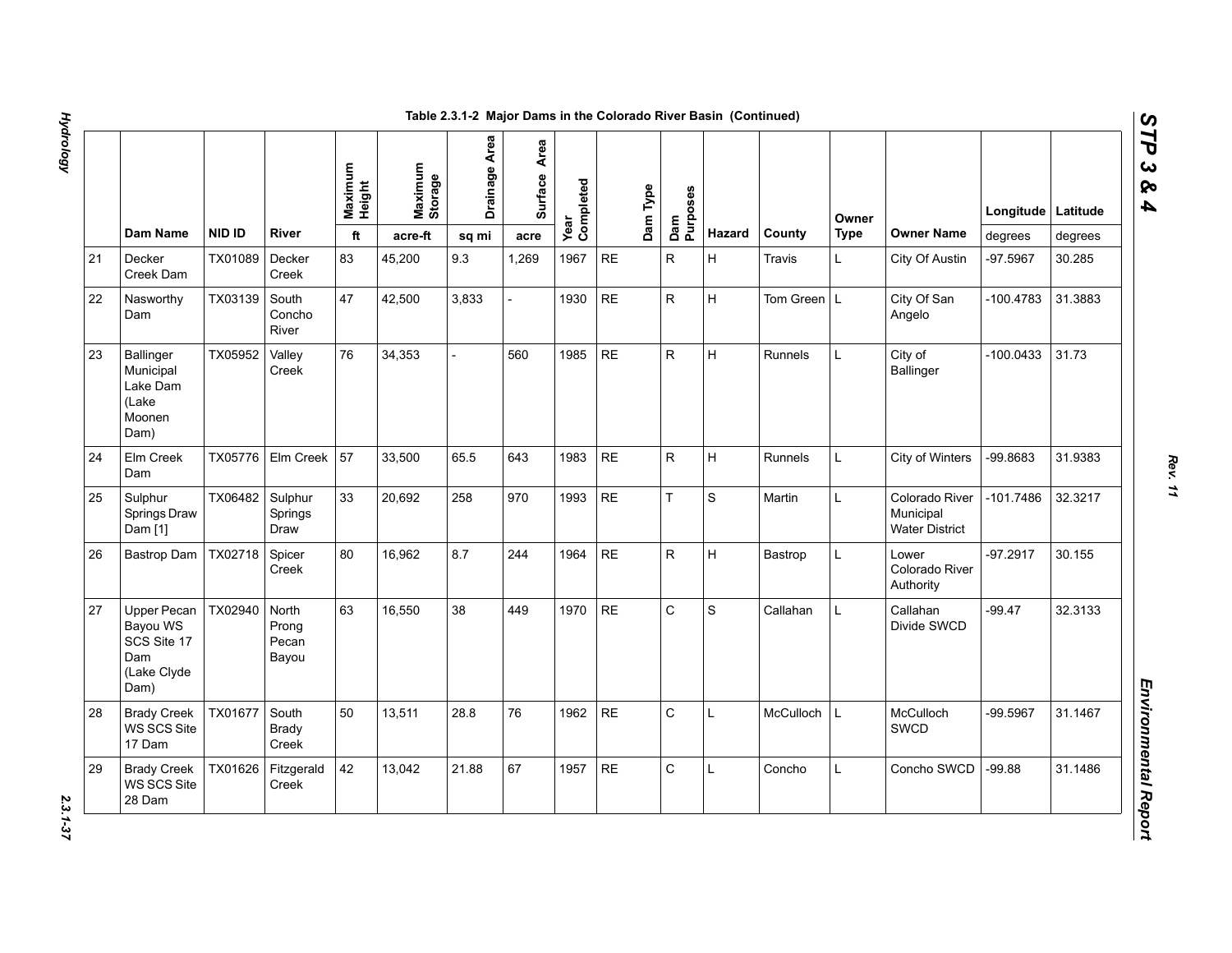| Dam Name<br><b>NID ID</b><br>River<br>Hazard<br>County<br><b>Type</b><br><b>Owner Name</b><br>ft<br>acre-ft<br>degrees<br>sq mi<br>degrees<br>acre<br>$\mathsf C$<br>TX01625 Brady<br>50<br>1958<br>$\sf RE$<br><b>Brady Creek</b><br>11,155<br>22.5<br>L<br>Concho<br>Concho SWCD<br>$-99.975$<br>31.1683<br>L<br>WS SCS Site<br>Creek<br>31 Dam<br>$\mathsf C$<br>TX03245 Elm Creek 41<br>$\sf RE$<br>$\sf H$<br>10,032<br>1945<br>City of Winters<br>-99.8733<br>31.9517<br>Old Lake<br>Runnels<br>$\overline{a}$<br>L<br>$\overline{a}$<br>Winters City<br>Dam |        |  | Maximum<br>Height | Maximum<br>Storage | <b>Drainage Area</b> | Surface Area | Year<br>Completed | Dam Type<br>Dam<br>Purposes |  | Owner | Longitude Latitude |  |
|--------------------------------------------------------------------------------------------------------------------------------------------------------------------------------------------------------------------------------------------------------------------------------------------------------------------------------------------------------------------------------------------------------------------------------------------------------------------------------------------------------------------------------------------------------------------|--------|--|-------------------|--------------------|----------------------|--------------|-------------------|-----------------------------|--|-------|--------------------|--|
|                                                                                                                                                                                                                                                                                                                                                                                                                                                                                                                                                                    |        |  |                   |                    |                      |              |                   |                             |  |       |                    |  |
|                                                                                                                                                                                                                                                                                                                                                                                                                                                                                                                                                                    | $30\,$ |  |                   |                    |                      |              |                   |                             |  |       |                    |  |
|                                                                                                                                                                                                                                                                                                                                                                                                                                                                                                                                                                    | 31     |  |                   |                    |                      |              |                   |                             |  |       |                    |  |
|                                                                                                                                                                                                                                                                                                                                                                                                                                                                                                                                                                    |        |  |                   |                    |                      |              |                   |                             |  |       |                    |  |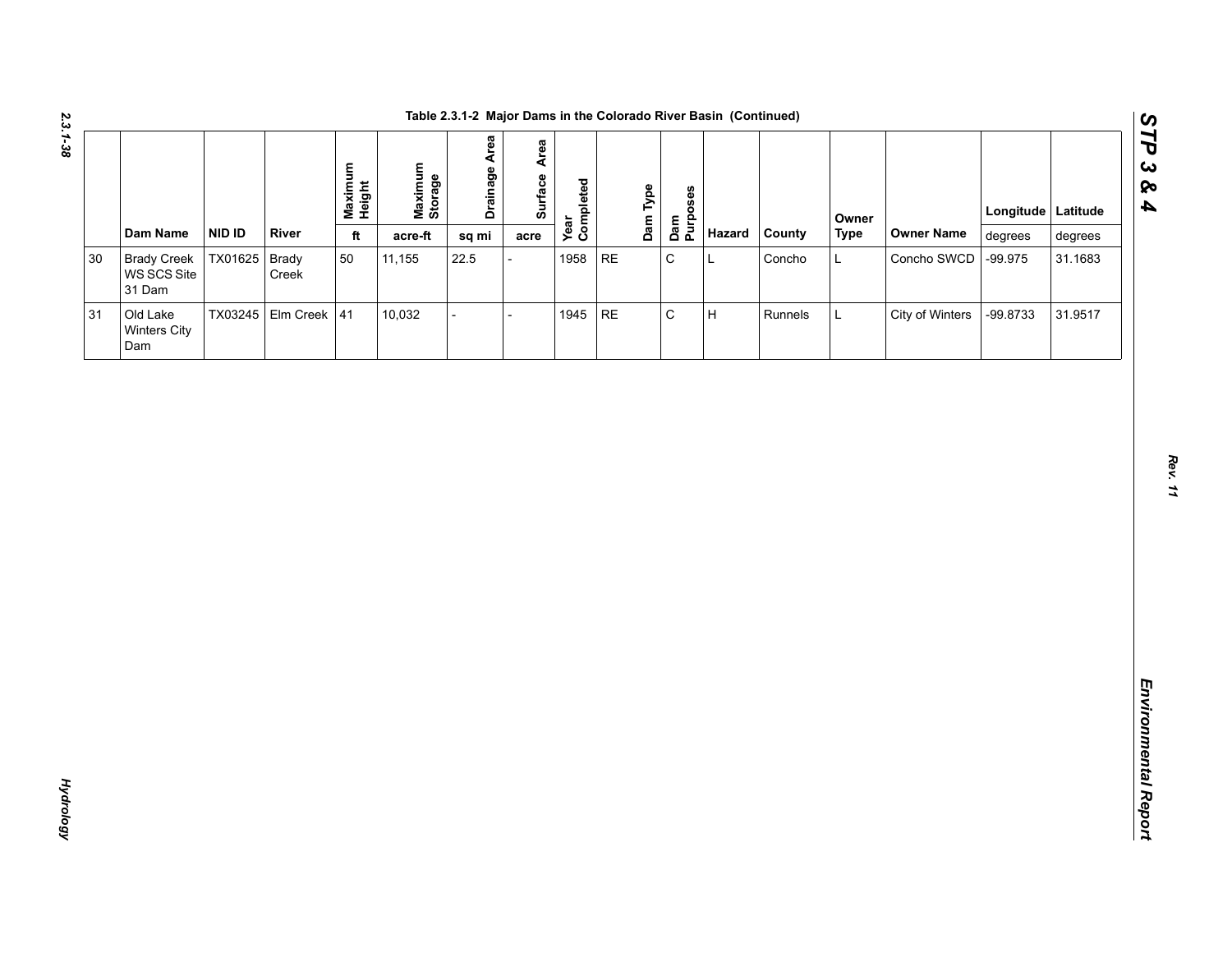| Dam Type (in the        |                                                      |                         |                                                                                             | <b>Downstream Hazard Potential</b>                                                                                             |                                                                            |
|-------------------------|------------------------------------------------------|-------------------------|---------------------------------------------------------------------------------------------|--------------------------------------------------------------------------------------------------------------------------------|----------------------------------------------------------------------------|
| order of<br>importance) | Dam Purpose                                          | <b>Owner Type</b>       |                                                                                             | Potential hazard to the downstream area resulting from failure or misoperation of the dam or facilities:                       |                                                                            |
| RE - Earth              | I - Irrigation                                       | F - Federal             | $L - Low$                                                                                   | S - Significant                                                                                                                | H - High                                                                   |
| ER - Rockfill           | H - Hydroelectric                                    | S - State               | Dams assigned the low<br>hazard potential                                                   | Dams assigned the significant hazard<br>potential classification are those dams                                                | Dams assigned the high<br>hazard potential                                 |
| PG - Gravity            | C - Flood Control<br>and Storm Water<br>Management   | L - Local<br>Government | classification are those<br>where failure or misoperation<br>results in no probable loss of | where failure or misoperation results in no<br>probable loss of human life but can cause<br>economic loss, environment damage, | classification are those<br>where failure or<br>misoperation will probably |
| <b>CB - Buttress</b>    | N - Navigation                                       | U - Public Utility      | human life and low economic<br>and/or environmental losses.                                 | disruption of lifeline facilities, or impact<br>other concerns. Significant hazard                                             | cause loss of human life.                                                  |
| VA - Arch               | S - Water Supply                                     | P - Private             | Losses are principally limited                                                              | potential classification dams are often                                                                                        |                                                                            |
| MV - Multi-Arch         | R - Recreation                                       |                         | to the owner's property                                                                     | located in predominantly rural or<br>agricultural areas but could be located in                                                |                                                                            |
| CN - Concrete           | P - Fire Protection,<br>Stock, Or Small<br>Farm Pond |                         |                                                                                             | areas with population and significant<br>infrastructure                                                                        |                                                                            |
| MS - Masonry            | F - Fish and<br><b>Wildlife Pond</b>                 |                         |                                                                                             |                                                                                                                                | Economic,                                                                  |
| ST - Stone              | D - Debris Control                                   |                         | <b>Hazard Potential</b><br><b>Classification</b>                                            | <b>Loss of Human Life</b>                                                                                                      | <b>Environmental, Lifeline</b><br><b>Losses</b>                            |
| TC - Timber Crib        | T - Tailings                                         |                         | Low                                                                                         | None expected                                                                                                                  | Low and generally limited to                                               |
| OT - Other              | O - Other                                            |                         |                                                                                             |                                                                                                                                | owner                                                                      |
|                         |                                                      |                         | Significant                                                                                 | None expected                                                                                                                  | Yes                                                                        |
|                         |                                                      |                         |                                                                                             |                                                                                                                                | Yes (but not necessary)                                                    |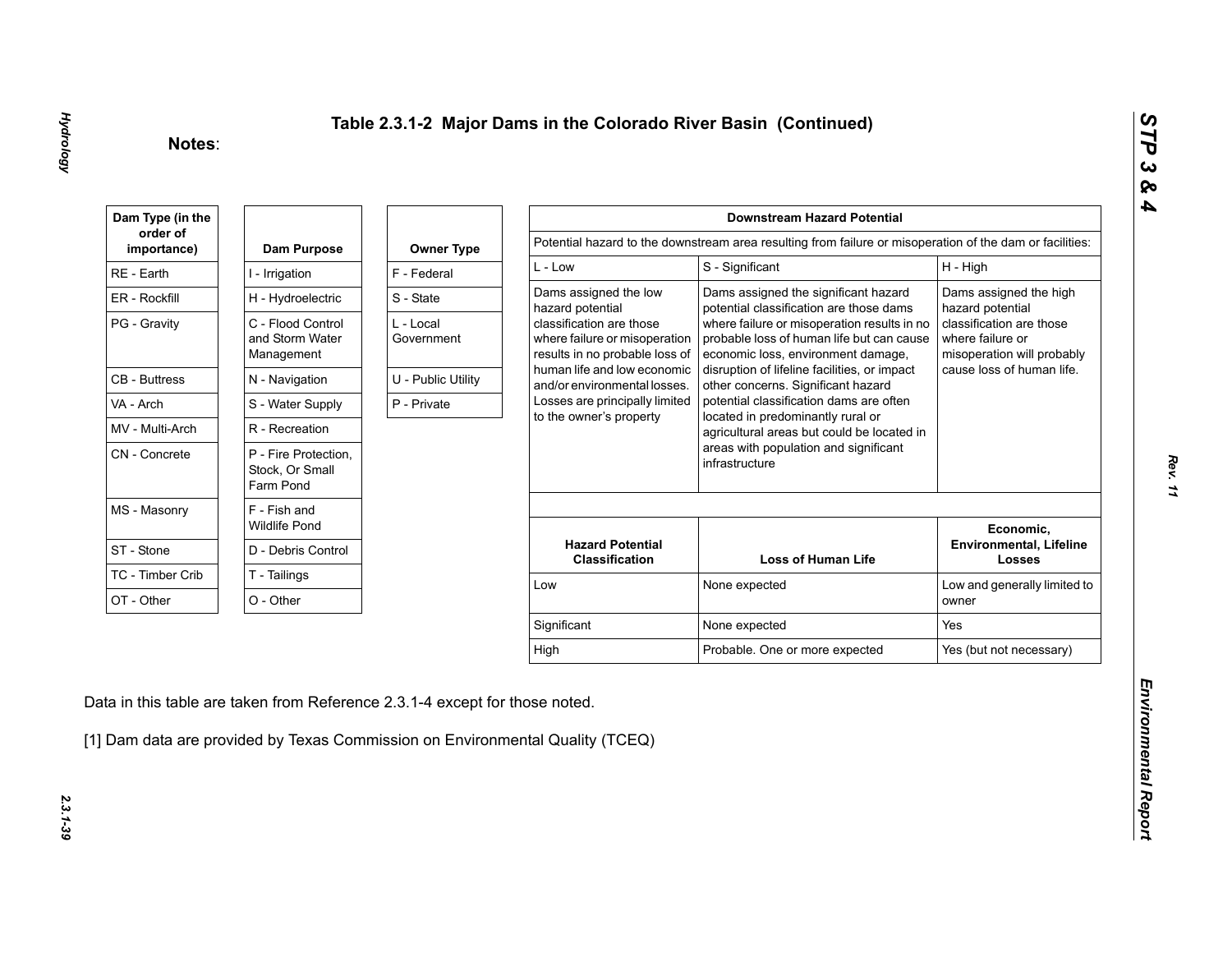|              |                      | Location                                           |               |          |                                                                                     | <b>Drainage Area</b>                                                                                                                           | Period of                  |                        |                | <b>Historical Annual Flow Rate</b><br>(cfs) |             |
|--------------|----------------------|----------------------------------------------------|---------------|----------|-------------------------------------------------------------------------------------|------------------------------------------------------------------------------------------------------------------------------------------------|----------------------------|------------------------|----------------|---------------------------------------------|-------------|
| Gauge<br>No. | Gauge<br><b>Name</b> | (river<br>mile)                                    | Longitud<br>е | Latitude | County                                                                              | (square mile)<br>[1]                                                                                                                           | Record<br><b>From Year</b> | Years of<br>Record [2] | <b>Maximum</b> | <b>Minimum</b>                              | <b>Mean</b> |
| 08158000     | Austin               | 290.3                                              | 97.694        | 30.244   | <b>Travis</b>                                                                       | 39,009                                                                                                                                         | 1898                       | 106                    | 7,535          | 590                                         | 2,168       |
| 08159200     | Bastrop              | 236.6                                              | 97.319        | 30.104   | Bastrop                                                                             | 39,979                                                                                                                                         | 1960                       | 44                     | 9,073          | 828                                         | 2,227       |
| 08159500     | Smithville           | 212.1                                              | 97.161        | 30.013   | Bastrop                                                                             | 40,371                                                                                                                                         | 1930                       | 74                     | 6,780          | 794                                         | 2,654       |
| 08160400     | LaGrange             | 177                                                | 96.904        | 29.912   | Fayette                                                                             | 40,874                                                                                                                                         | 1988                       | 16                     | 9,913          | 930                                         | 2,662       |
| 08161000     | Columbus             | 135.1                                              | 96.537        | 29.706   | Colorado                                                                            | 41,640                                                                                                                                         | 1916                       | 88                     | 10,810         | 653                                         | 3,100       |
| 08162000     | Wharton              | 66.6                                               | 96.104        | 29.309   | Wharton                                                                             | 42,003                                                                                                                                         | 1939                       | 65                     | 11,120         | 615                                         | 2,740       |
| 08162500     | <b>Bay City</b>      | 32.5                                               | 96.012        | 28.974   | Matagorda                                                                           | 42,240                                                                                                                                         | 1948                       | 56                     | 14,270         | 375                                         | 2,628       |
| NOTES:       |                      | Data in this table is taken from Reference 2.3.1-6 |               |          | [1] All drainage areas include 11,403 square miles of probably noncontributing area | [2] All gauges listed in the table are currently active, and "years of record" is counted from the beginning year up to the water year of 2004 |                            |                        |                |                                             |             |
|              |                      |                                                    |               |          |                                                                                     |                                                                                                                                                |                            |                        |                |                                             |             |
|              |                      |                                                    |               |          |                                                                                     |                                                                                                                                                |                            |                        |                |                                             |             |
|              |                      |                                                    |               |          |                                                                                     |                                                                                                                                                |                            |                        |                |                                             |             |
|              |                      |                                                    |               |          |                                                                                     |                                                                                                                                                |                            |                        |                |                                             |             |
|              |                      |                                                    |               |          |                                                                                     |                                                                                                                                                |                            |                        |                |                                             |             |
|              |                      |                                                    |               |          |                                                                                     |                                                                                                                                                |                            |                        |                |                                             |             |
|              |                      |                                                    |               |          |                                                                                     |                                                                                                                                                |                            |                        |                |                                             |             |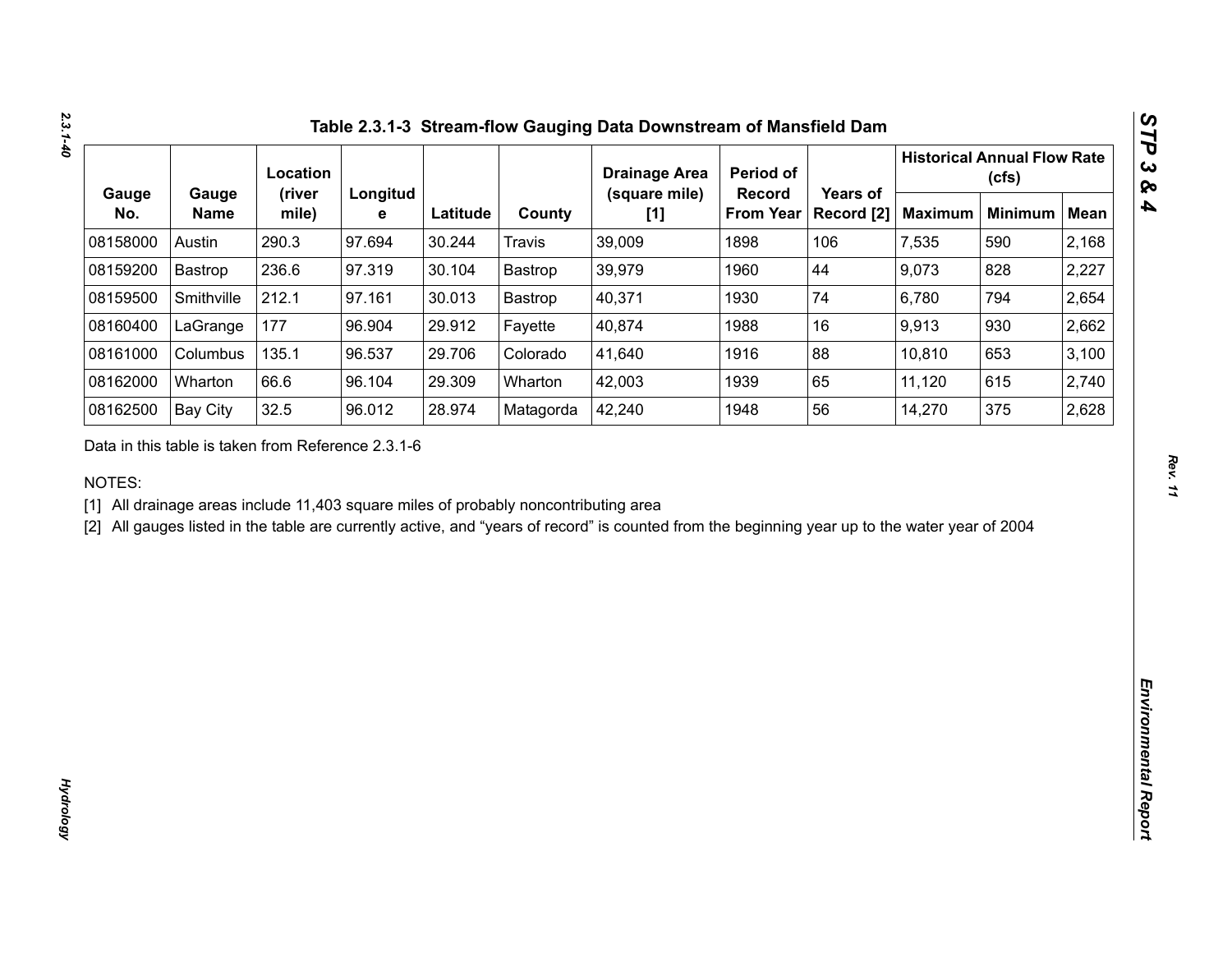| Day of                  |       |       |       |       |            | Daily mean values (cfs) |       |     |       |       |            |            |
|-------------------------|-------|-------|-------|-------|------------|-------------------------|-------|-----|-------|-------|------------|------------|
| month                   | Jan   | Feb   | Mar   | Apr   | <b>May</b> | Jun                     | Jul   | Aug | Sep   | Oct   | <b>Nov</b> | <b>Dec</b> |
| 1                       | 2,780 | 1,830 | 3,340 | 2,240 | 3,850      | 3,940                   | 2,560 | 976 | 1,660 | 1,110 | 3,120      | 2,360      |
| $\overline{2}$          | 2,830 | 1,980 | 3,240 | 2,090 | 3,700      | 4,060                   | 2,500 | 950 | 1,840 | 1,050 | 3,470      | 2,300      |
| 3                       | 2,660 | 2,120 | 3,060 | 2,180 | 2,940      | 4,390                   | 2,340 | 962 | 1,800 | 1,030 | 2,900      | 2,500      |
| $\overline{\mathbf{4}}$ | 2,460 | 2,290 | 2,940 | 2,390 | 3,110      | 4,920                   | 2,220 | 972 | 1,340 | 967   | 2,550      | 2,340      |
| $\sqrt{5}$              | 2,250 | 2,730 | 3,010 | 2,640 | 3,450      | 4,820                   | 2,120 | 981 | 1,160 | 1,020 | 2,500      | 2,370      |
| $\,6\,$                 | 2,160 | 3,280 | 3,050 | 2,680 | 3,500      | 4,270                   | 2,200 | 947 | 1,210 | 1,070 | 2,790      | 2,370      |
| $\overline{7}$          | 2,300 | 3,540 | 3,110 | 2,620 | 3,530      | 4,380                   | 2,160 | 900 | 1,380 | 1,180 | 2,890      | 2,220      |
| $\bf 8$                 | 2,440 | 3,390 | 3,170 | 2,660 | 3,110      | 4,550                   | 2,160 | 877 | 1,350 | 1,530 | 2,680      | 2,190      |
| $\boldsymbol{9}$        | 2,540 | 3,420 | 3,120 | 2,640 | 3,050      | 4,600                   | 2,170 | 834 | 1,240 | 1,610 | 2,280      | 2,020      |
| 10 <sup>1</sup>         | 2,600 | 3,190 | 2,880 | 2,640 | 2,700      | 4,190                   | 2,190 | 856 | 1,230 | 1,780 | 2,130      | 1,890      |
| 11                      | 2,680 | 2,890 | 2,690 | 2,770 | 2,880      | 3,720                   | 2,330 | 847 | 1,630 | 1,880 | 2,220      | 2,040      |
| 12                      | 2,760 | 3,300 | 2,710 | 2,740 | 3,150      | 3,970                   | 2,660 | 834 | 2,070 | 2,160 | 2,180      | 2,300      |
| 13                      | 2,890 | 3,530 | 2,740 | 2,700 | 3,520      | 4,990                   | 2,620 | 816 | 2,390 | 2,260 | 2,370      | 2,550      |
| 14                      | 2,850 | 3,260 | 2,750 | 2,580 | 3,770      | 5,610                   | 2,150 | 750 | 2,680 | 2,580 | 2,880      | 2,450      |
| 15                      | 2,540 | 3,150 | 2,870 | 2,380 | 3,750      | 5,710                   | 2,040 | 750 | 3,110 | 2,920 | 2,990      | 2,210      |
| 16                      | 2,250 | 3,210 | 3,110 | 2,590 | 4,030      | 5,370                   | 2,240 | 790 | 2,570 | 2,860 | 2,750      | 2,220      |
| 17                      | 2,100 | 3,300 | 3,170 | 2,690 | 4,290      | 4,560                   | 2,140 | 768 | 1,890 | 2,910 | 2,530      | 2,450      |
| 18                      | 2,200 | 3,350 | 3,120 | 3,110 | 4,160      | 4,450                   | 1,900 | 741 | 1,530 | 3,430 | 2,300      | 2,610      |
| 19                      | 2,380 | 3,020 | 3,120 | 3,290 | 4,440      | 4,530                   | 1,730 | 760 | 1,790 | 4,610 | 2,350      | 2,730      |
| 20                      | 2,770 | 2,700 | 2,910 | 3,080 | 4,440      | 4,440                   | 1,680 | 693 | 2,130 | 4,680 | 2,680      | 2,260      |
| 21                      | 3,280 | 2,580 | 2,670 | 3,210 | 3,980      | 4,380                   | 1,590 | 689 | 2,110 | 4,150 | 2,610      | 2,060      |
| 22                      | 3,340 | 3,340 | 2,710 | 3,140 | 3,610      | 4,070                   | 1,460 | 692 | 2,140 | 3,720 | 2,620      | 2,200      |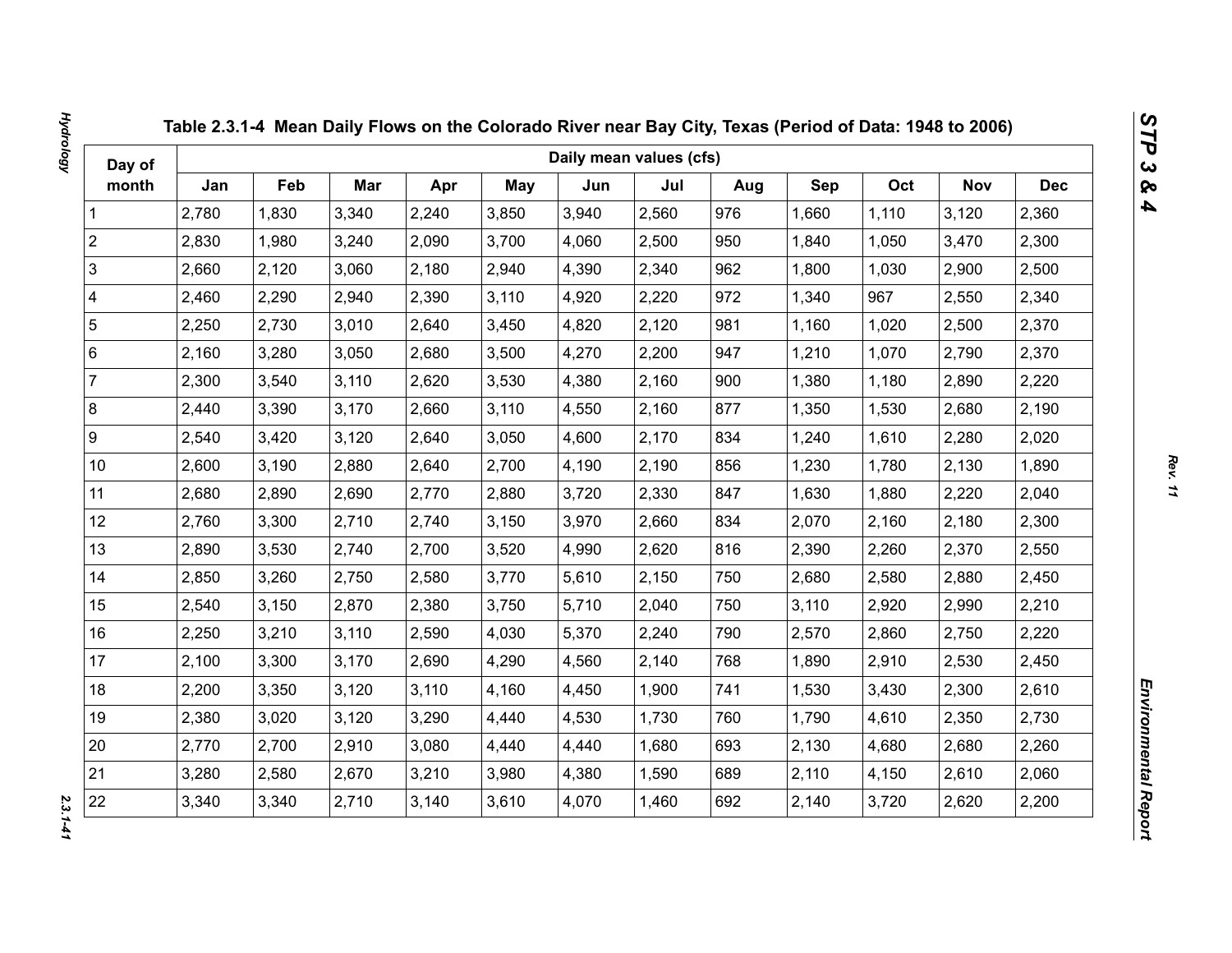| Day of                    |       |       |       |       |       | Daily mean values (cfs) |       |       |            |       |       |            |
|---------------------------|-------|-------|-------|-------|-------|-------------------------|-------|-------|------------|-------|-------|------------|
| month                     | Jan   | Feb   | Mar   | Apr   | May   | Jun                     | Jul   | Aug   | <b>Sep</b> | Oct   | Nov   | <b>Dec</b> |
| 23                        | 3,240 | 3,990 | 2,550 | 3,100 | 4,040 | 3,430                   | 1,360 | 707   | 2,240      | 3,440 | 2,890 | 2,380      |
| 24                        | 2,980 | 4,280 | 2,790 | 2,790 | 4,000 | 3,310                   | 1,330 | 726   | 1,930      | 3,760 | 3,110 | 2,760      |
| 25                        | 2,850 | 4,540 | 2,920 | 2,410 | 4,020 | 3,590                   | 1,280 | 732   | 1,550      | 3,420 | 3,320 | 3,240      |
| 26                        | 2,470 | 4,500 | 2,920 | 2,400 | 3,680 | 4,600                   | 1,390 | 755   | 1,370      | 3,040 | 3,640 | 3,270      |
| 27                        | 2,370 | 4,260 | 2,450 | 3,010 | 3,490 | 4,430                   | 1,370 | 745   | 1,560      | 2,890 | 3,910 | 3,050      |
| 28                        | 2,330 | 3,740 | 2,230 | 3,130 | 3,680 | 3,490                   | 1,260 | 734   | 1,550      | 2,270 | 3,690 | 2,790      |
| 29                        | 2,220 | 3,540 | 2,290 | 2,940 | 3,930 | 2,910                   | 1,130 | 793   | 1,170      | 2,190 | 2,620 | 2,720      |
| 30                        | 2,060 |       | 2,460 | 3,080 | 3,870 | 2,610                   | 1,050 | 924   | 1,010      | 2,120 | 2,500 | 2,570      |
| 31                        | 1,910 |       | 2,420 |       | 3,760 |                         | 1,010 | 1,370 |            | 2,550 |       | 2,640      |
| Source: Reference 2.3.1-7 |       |       |       |       |       |                         |       |       |            |       |       |            |
|                           |       |       |       |       |       |                         |       |       |            |       |       |            |

*Hydrology* 

**Hydrology**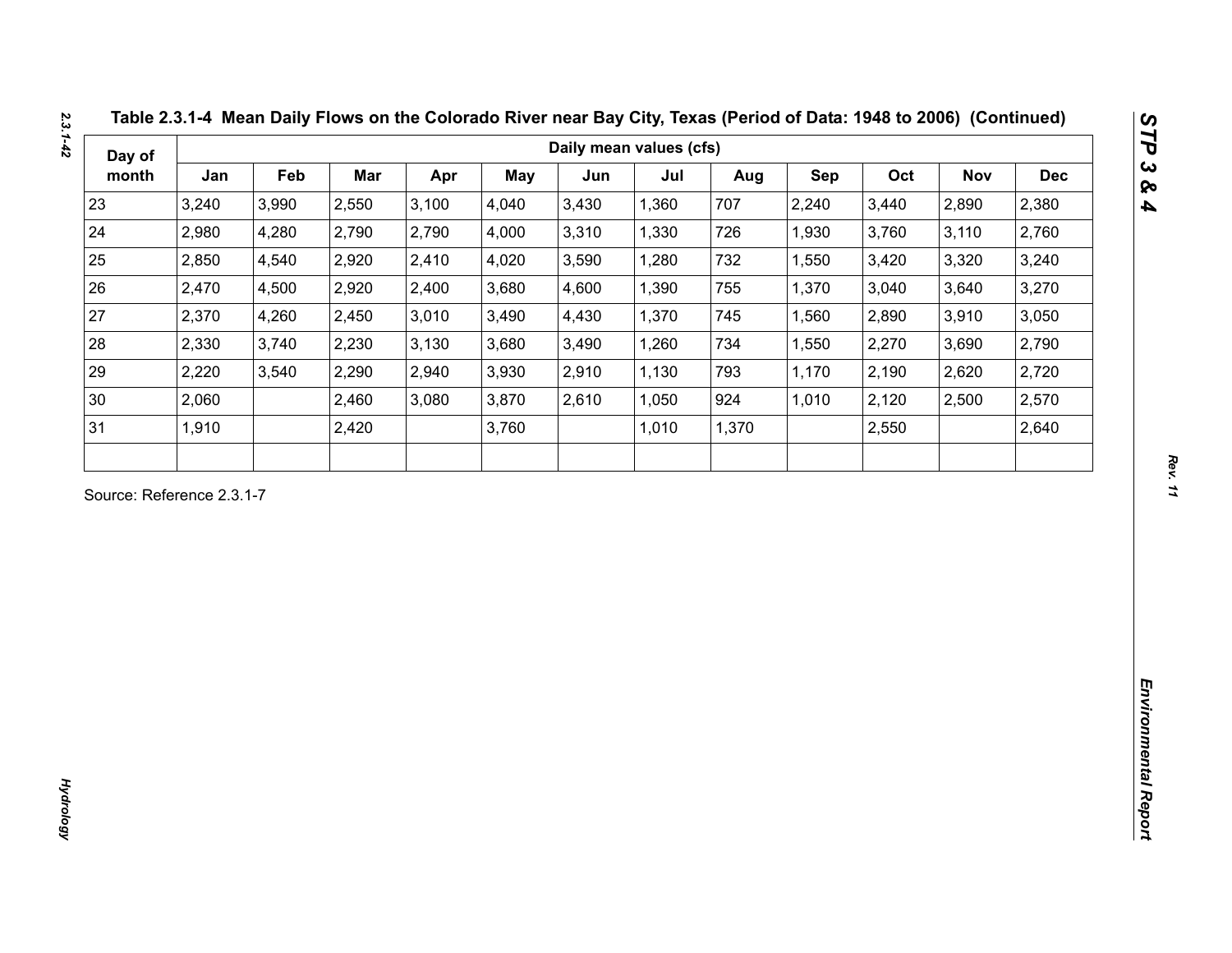|      |        |        |       |        |            |        | Monthly mean flows (cfs) |        |            |        |            |            |
|------|--------|--------|-------|--------|------------|--------|--------------------------|--------|------------|--------|------------|------------|
| Year | Jan    | Feb    | Mar   | Apr    | <b>May</b> | Jun    | Jul                      | Aug    | <b>Sep</b> | Oct    | <b>Nov</b> | <b>Dec</b> |
| 1948 |        |        |       |        | 1,009      | 325.9  | 599.4                    | 637.1  | 928.4      | 875.3  | 894.5      | 794.5      |
| 1949 | 942.8  | 2,850  | 2,093 | 6,018  | 1,457      | 889.4  | 935.8                    | 525.5  | 1,115      | 4,507  | 1,635      | 2,530.     |
| 1950 | 1,908  | 3,713  | 1,167 | 2,626  | 1,476      | 3,532  | 815.5                    | 341.3  | 1,357      | 691.7  | 680.1      | 788.2      |
| 1951 | 841.0  | 1,045  | 528.8 | 294.5  | 446.3      | 1,489  | 71.4                     | 298.9  | 1,289      | 634.7  | 439.5      | 405.8      |
| 1952 | 344.0  | 449.6  | 344.7 | 979.2  | 1,830.     | 453.7  | 503.1                    | 235.5  | 763.3      | 389.8  | 622.1      | 1,940.     |
| 1953 | 1,374  | 1,612  | 714.1 | 458.0  | 4,924      | 177.9  | 619.1                    | 897.6  | 1,508      | 1,315  | 883.9      | 1,625      |
| 1954 | 784.4  | 402.8  | 260.3 | 383.7  | 676.1      | 221.9  | 193.2                    | 545.4  | 474.1      | 453.2  | 378.5      | 362.0      |
| 1955 | 485.3  | 1,646  | 295.9 | 436.0  | 1,418      | 2,640. | 1,511                    | 1,541. | 1,073      | 2,508  | 1,793      | 898.4      |
| 1956 | 496.9  | 993.9  | 388.0 | 472.4  | 886.3      | 814.6  | 164.2                    | 367.2  | 313.6      | 285.9  | 225.5      | 296.8      |
| 1957 | 249.2  | 347.6  | 2,037 | 5,027  | 27,750     | 24,560 | 4,058                    | 1,757  | 4,975      | 12,820 | 8,559      | 6,173      |
| 1958 | 6,146  | 9,910. | 7,537 | 5,050. | 5,611      | 3,544  | 3,412                    | 2,080. | 3,804      | 2,330. | 2,609      | 1,035      |
| 1959 | 1,231  | 3,675  | 1,348 | 7,564  | 2,926      | 1,500. | 844.0                    | 2,506  | 2,575      | 10,410 | 6,010.     | 4,408      |
| 1960 | 4,205  | 4,954  | 3,693 | 3,829  | 5,898      | 8,909  | 2,566                    | 1,949  | 1,113      | 4,944  | 7,059      | 3,708      |
| 1961 | 4,849  | 8,289  | 4,682 | 3,672  | 1,877      | 8,613  | 7,675                    | 2,876  | 11,160     | 1,736  | 4,713      | 3,580.     |
| 1962 | 2,672  | 1,058  | 699.6 | 562.4  | 341.2      | 1,183  | 582.5                    | 274.5  | 888.3      | 813.0  | 680.9      | 1,358      |
| 1963 | 979.0  | 1,637  | 577.1 | 387.3  | 355.5      | 384.2  | 635.8                    | 313.0  | 393.0      | 351.7  | 317.8      | 342.5      |
| 1964 | 257.5  | 482.2  | 800.0 | 125.0  | 226.8      | 504.6  | 115.3                    | 114.1  | 878.1      | 765.9  | 694.6      | 572.8      |
| 1965 | 2,233  | 4,850. | 773.8 | 367.6  | 6,250.     | 6,364  | 1,369                    | 189.0  | 447.1      | 1,018  | 3,464      | 4,101      |
| 1966 | 1,890. | 1,966  | 1,556 | 2,154  | 6,532      | 1,129  | 427.9                    | 583.0  | 93.9       | 588.1  | 850.6      | 296.7      |
| 1967 | 269.8  | 246.4  | 257.4 | 323.6  | 452.6      | 294.4  | 1.00                     | 311.4  | 2,675      | 1,101  | 1,329      | 676.5      |
| 1968 | 8,228  | 6,700. | 5,908 | 6,859  | 10,130     | 12,050 | 3,375                    | 739.0  | 1,907      | 764.0  | 626.7      | 2,456      |
| 1969 | 879.2  | 4,002  | 3,773 | 4,274  | 5,566      | 901.8  | 371.3                    | 200.0  | 326.2      | 1,480. | 3,614      | 2,680.     |

 $2.3.1 - 4.3$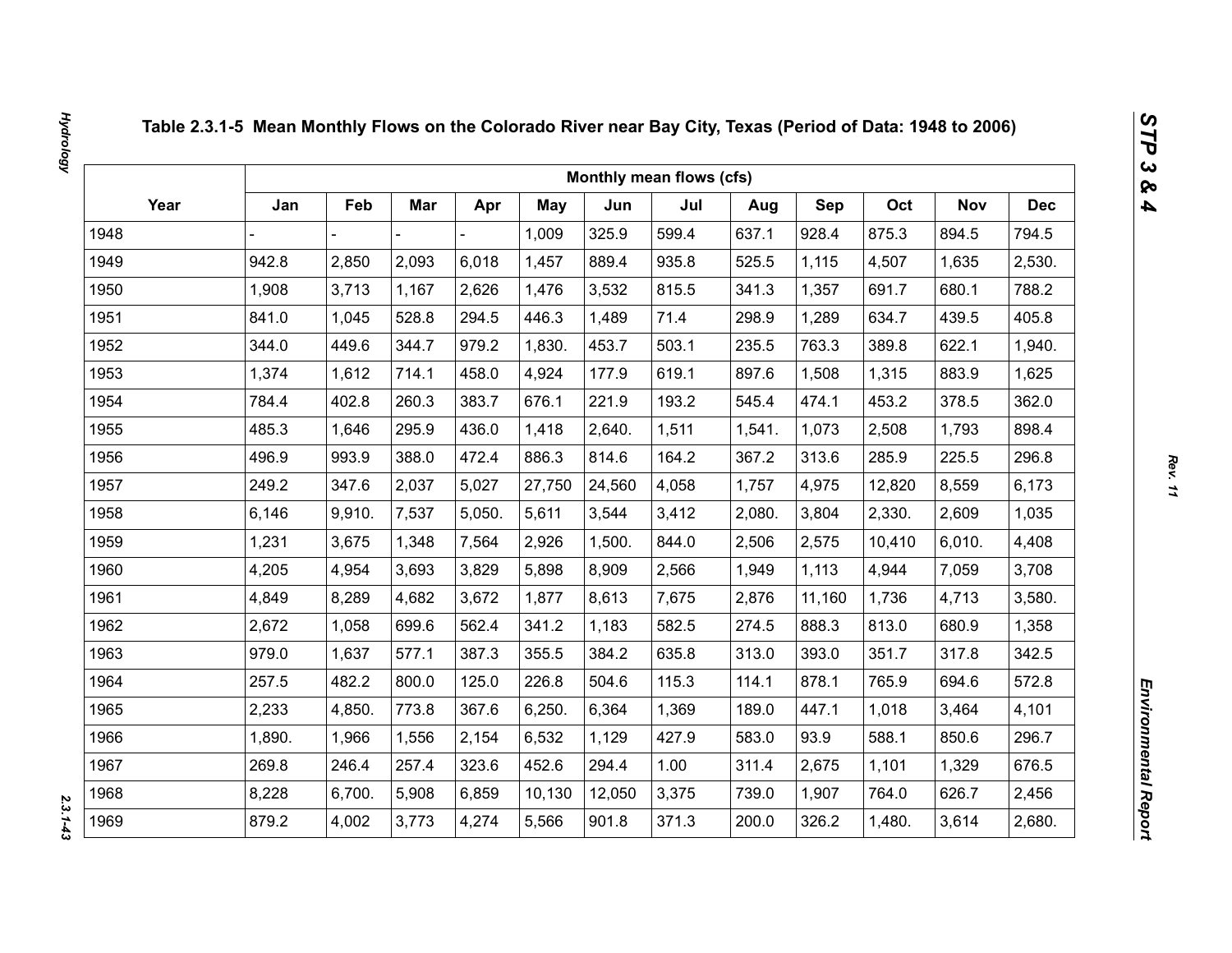|      |        |        |       |        |            |        | Monthly mean flows (cfs) |       |       |        |            |            |
|------|--------|--------|-------|--------|------------|--------|--------------------------|-------|-------|--------|------------|------------|
| Year | Jan    | Feb    | Mar   | Apr    | <b>May</b> | Jun    | Jul                      | Aug   | Sep   | Oct    | <b>Nov</b> | <b>Dec</b> |
| 1970 | 2,800. | 3,238  | 7,371 | 5,460. | 6,987      | 4,276  | 2,139                    | 887.9 | 1,341 | 3,801  | 703.1      | 458.5      |
| 1971 | 592.2  | 342.5  | 282.7 | 559.0  | 533.4      | 155.5  | 280.6                    | 795.3 | 2,592 | 1,684  | 3,462      | 4,883      |
| 1972 | 1,907  | 1,530. | 747.9 | 353.2  | 4,537      | 850.6  | 923.9                    | 310.7 | 425.5 | 766.7  | 889.2      | 498.3      |
| 1973 | 1,727  | 2,727  | 3,638 | 5,810. | 2,428      | 8,229  | 877.9                    | 1,431 | 2,916 | 8,905  | 2,676      | 2,460.     |
| 1974 | 6,414  | 1,898  | 1,231 | 908.8  | 2,437      | 817.0  | 571.1                    | 1,088 | 7,521 | 4,549  | 13,470     | 5,084      |
| 1975 | 3,441  | 7,820. | 3,765 | 2,708  | 13,140     | 10,050 | 4,447                    | 1,388 | 787.6 | 908.6  | 26.3       | 1,009      |
| 1976 | 679.8  | 462.7  | 528.5 | 3,941  | 3,922      | 2,255  | 4,164                    | 1,275 | 1,303 | 2,507  | 2,814      | 7,003      |
| 1977 | 2,169  | 5,394  | 1,754 | 13,410 | 7,448      | 3,135  | 910.2                    | 489.1 | 935.1 | 536.7  | 826.1      | 536.3      |
| 1978 | 1,007  | 1,169  | 400.5 | 809.7  | 328.8      | 1,006  | 673.5                    | 451.7 | 2,733 | 545.0  | 1,222      | 770.1      |
| 1979 | 4,633  | 3,838  | 2,045 | 3,806  | 6,679      | 6,579  | 1,905                    | 877.2 | 3,956 | 594.3  | 484.3      | 540.7      |
| 1980 | 1,708  | 1,013  | 739.8 | 939.9  | 3,121      | 444.6  | 634.9                    | 349.4 | 625.2 | 787.4  | 723.5      | 885.8      |
| 1981 | 974.1  | 732.4  | 2,285 | 1,457  | 1,952      | 16,580 | 4,606                    | 839.6 | 4,463 | 2,223  | 7,674      | 1,617      |
| 1982 | 1,052  | 1,472  | 1,206 | 1,474  | 7,430.     | 1,147  | 1,853                    | 876.2 | 729.8 | 658.6  | 1,019      | 760.9      |
| 1983 | 869.9  | 3,082  | 3,599 | 783.2  | 2,818      | 869.9  | 1,770.                   | 902.8 | 2,444 | 1,523  | 881.7      | 641.5      |
| 1984 | 949.0  | 520.1  | 284.0 | 232.3  | 869.0      | 459.3  | 589.9                    | 405.4 | 520.7 | 4,810. | 1,272      | 1,261      |
| 1985 | 1,979  | 2,052  | 3,955 | 2,652  | 953.3      | 1,799  | 986.7                    | 408.8 | 550.5 | 1,408  | 4,370.     | 2,738      |
| 1986 | 1,710. | 1,208  | 918.3 | 419.4  | 2,804      | 4,216  | 924.6                    | 688.3 | 1,375 | 4,545  | 5,594      | 10,260     |
| 1987 | 6,866  | 5,326  | 6,758 | 2,751  | 2,261      | 30,360 | 5,321                    | 1,646 | 2,025 | 1,658  | 1,510.     | 1,241      |
| 1988 | 896.2  | 572.6  | 2,327 | 650.3  | 501.8      | 637.1  | 464.5                    | 750.1 | 427.5 | 606.8  | 385.0      | 382.7      |
| 1989 | 1,446  | 1,009  | 691.5 | 655.7  | 1,730      | 1,064  | 553.3                    | 495.6 | 270.0 | 253.7  | 377.8      | 292.5      |
| 1990 | 301.7  | 632.6  | 505.1 | 1,009  | 1,391      | 290.4  | 656.8                    | 259.5 | 547.7 | 368.6  | 423.4      | 321.4      |
| 1991 | 6,215  | 2,923  | 1,402 | 6,727  | 2,353      | 855.2  | 1,412                    | 644.6 | 1,101 | 711.8  | 665.5      | 16,200     |

**Hydrology** *Hydrology*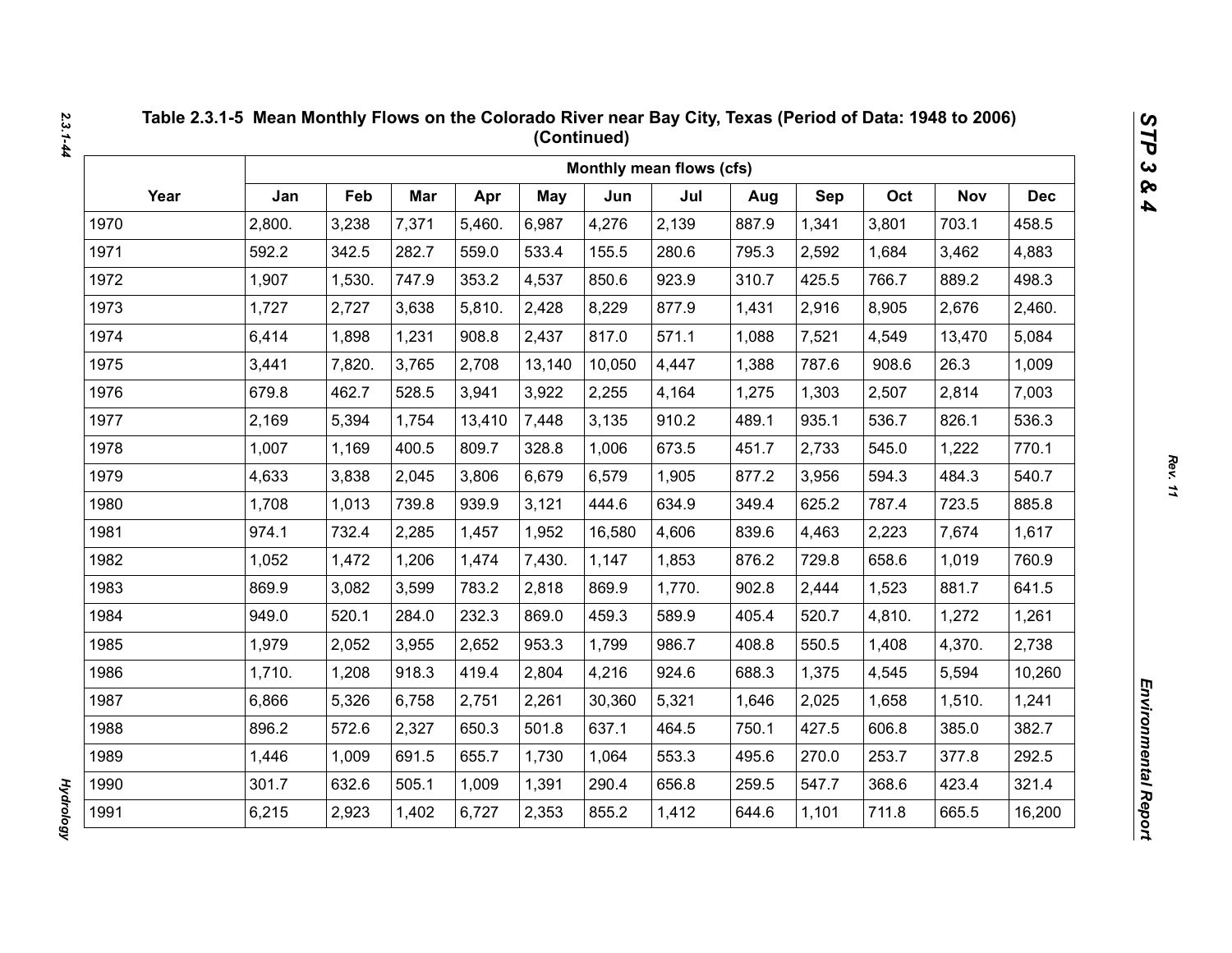|      |        |        |        |        |        |        | Monthly mean flows (cfs) |       |       |        |            |            |
|------|--------|--------|--------|--------|--------|--------|--------------------------|-------|-------|--------|------------|------------|
| Year | Jan    | Feb    | Mar    | Apr    | May    | Jun    | Jul                      | Aug   | Sep   | Oct    | <b>Nov</b> | <b>Dec</b> |
| 1992 | 25,780 | 42,200 | 25,780 | 12,620 | 20,920 | 23,050 | 2,216                    | 988.2 | 1,223 | 1,031  | 2,147      | 2,314      |
| 1993 | 4,205  | 3,464  | 5,037  | 5,061  | 6,483  | 7,369  | 1,062                    | 824.7 | 766.5 | 1,209  | 1,034      | 732.4      |
| 1994 | 616.8  | 878.5  | 759.8  | 702.6  | 2,440. | 1,706  | 339.1                    | 1,121 | 738.4 | 10,040 | 1,698      | 3,667      |
| 1995 | 3,368  | 929.7  | 3,987  | 3,173  | 1,449  | 9,092  | 1,294                    | 739.5 | 654.9 | 585.8  | 884.1      | 1,653      |
| 1996 | 615.2  | 538.2  | 358.5  | 404.2  | 276.4  | 2,177  | 467.5                    | 1,025 | 2,548 | 563.6  | 787.2      | 912.3      |
| 1997 | 2,164  | 2,570. | 13,680 | 10,230 | 7,736  | 14,140 | 14,240                   | 1,114 | 1,774 | 5,248  | 1,461      | 2,175      |
| 1998 | 2,078  | 5,535  | 7,130. | 3,469  | 752.4  | 366.6  | 419.1                    | 656.2 | 3,662 | 16,110 | 12,830     | 4,822      |
| 1999 | 2,533  | 1,221  | 2,603  | 1,391  | 1,224  | 1,957  | 1,212                    | 430.6 | 425.9 | 712.8  | 444.6      | 437.7      |
| 2000 | 497.8  | 422.7  | 375.6  | 764.6  | 1,379  | 1,141  | 368.0                    | 276.8 | 310.1 | 752.3  | 4,818      | 1,875      |
| 2001 | 3,794  | 2,983  | 5,009  | 2,529  | 1,707  | 394.8  | 321.7                    | 846.8 | 4,622 | 2,255  | 4,325      | 5,888      |
| 2002 | 2,066  | 986.1  | 738.0  | 1,670. | 586.5  | 547.5  | 12,820                   | 2,044 | 3,221 | 5,244  | 9,011      | 6,110.     |
| 2003 | 4,029  | 7,271  | 4,822  | 1,401  | 554.6  | 1,103  | 2,025                    | 786.5 | 1,603 | 917.4  | 1,171      | 744.2      |
| 2004 | 1,520. | 2,472  | 1,232  | 1,972  | 3,660. | 10,710 | 4,053                    | 926.9 | 802.8 | 1,822  | 19,720     | 9,539      |
| 2005 | 3,317  | 5,745  | 7,733  | 3,005  | 1,457  | 1,069  | 1,364                    | 547.2 | 873.8 | 918.1  | 605.0      | 548.1      |
| 2006 | 493.1  | 476.6  | 505.0  | 592.2  | 649.5  | 960.2  | 1,349                    | 372.4 | 636.4 |        |            |            |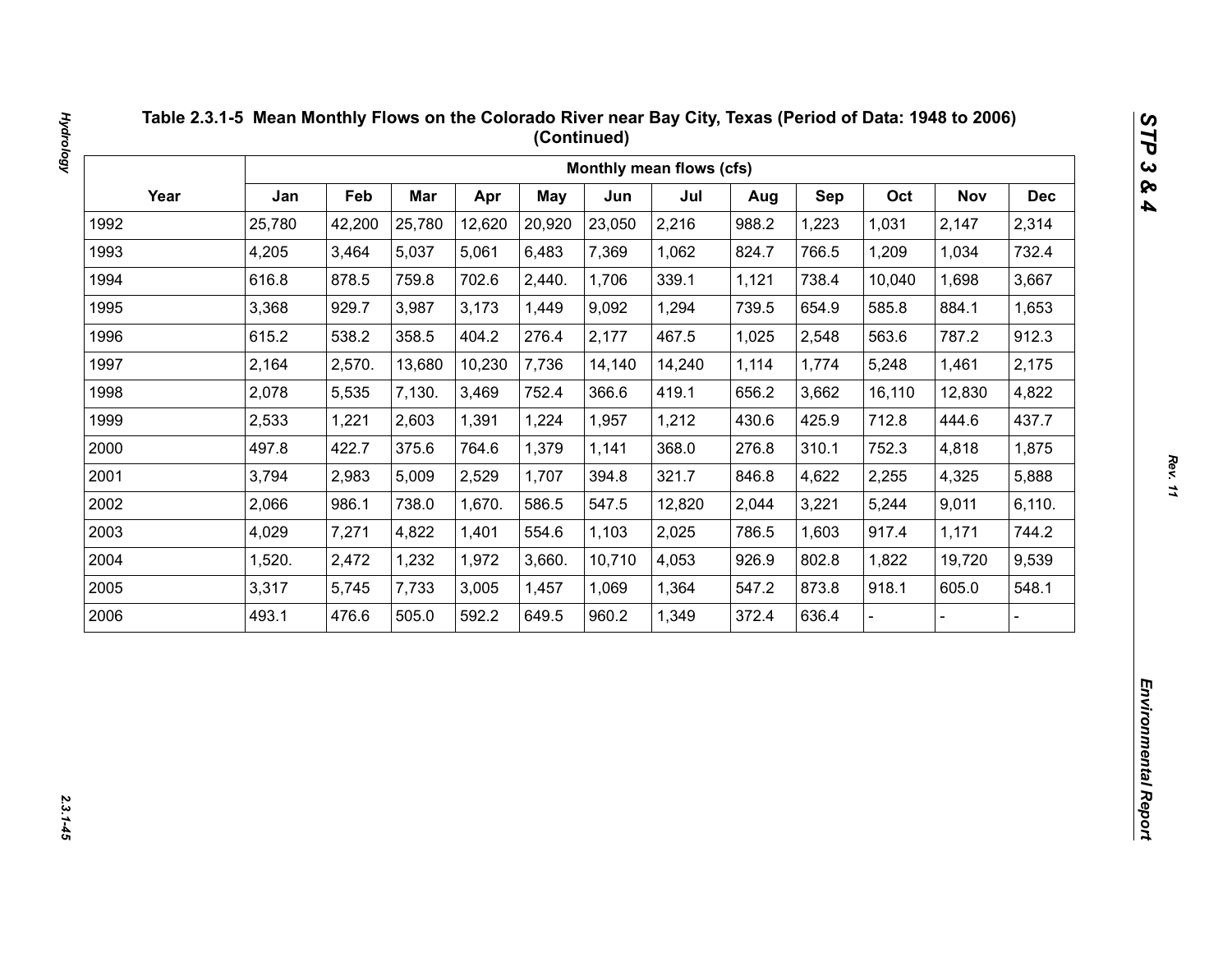| Year<br>Maximum Monthly<br>Discharge<br>Minimum Monthly<br>Discharge<br>Average Monthly<br>Discharge<br>Source: Reference 2.3.1-7 | Jan<br>25,780<br>249.2<br>2,560 | Feb<br>42,200<br>246.4<br>3,230 | Mar<br>25,780<br>257.4<br>2,860 | Apr<br>13,410<br>125<br>2,730 | <b>May</b><br>27,750<br>226.8<br>3,660 | Jun<br>30,360<br>155.5<br>4,280 | Jul<br>14,240<br>$\mathbf{1}$<br>1,880 | Aug<br>2,876<br>114.1<br>835 | Sep<br>11,160<br>93.9<br>1,750 | Oct<br>16,110<br>253.7<br>2,460 | <b>Nov</b><br>19,720<br>225.5<br>2,780 | <b>Dec</b><br>16,200<br>292.5<br>2,450 |
|-----------------------------------------------------------------------------------------------------------------------------------|---------------------------------|---------------------------------|---------------------------------|-------------------------------|----------------------------------------|---------------------------------|----------------------------------------|------------------------------|--------------------------------|---------------------------------|----------------------------------------|----------------------------------------|
|                                                                                                                                   |                                 |                                 |                                 |                               |                                        |                                 |                                        |                              |                                |                                 |                                        |                                        |
|                                                                                                                                   |                                 |                                 |                                 |                               |                                        |                                 |                                        |                              |                                |                                 |                                        |                                        |
|                                                                                                                                   |                                 |                                 |                                 |                               |                                        |                                 |                                        |                              |                                |                                 |                                        |                                        |
|                                                                                                                                   |                                 |                                 |                                 |                               |                                        |                                 |                                        |                              |                                |                                 |                                        |                                        |
|                                                                                                                                   |                                 |                                 |                                 |                               |                                        |                                 |                                        |                              |                                |                                 |                                        |                                        |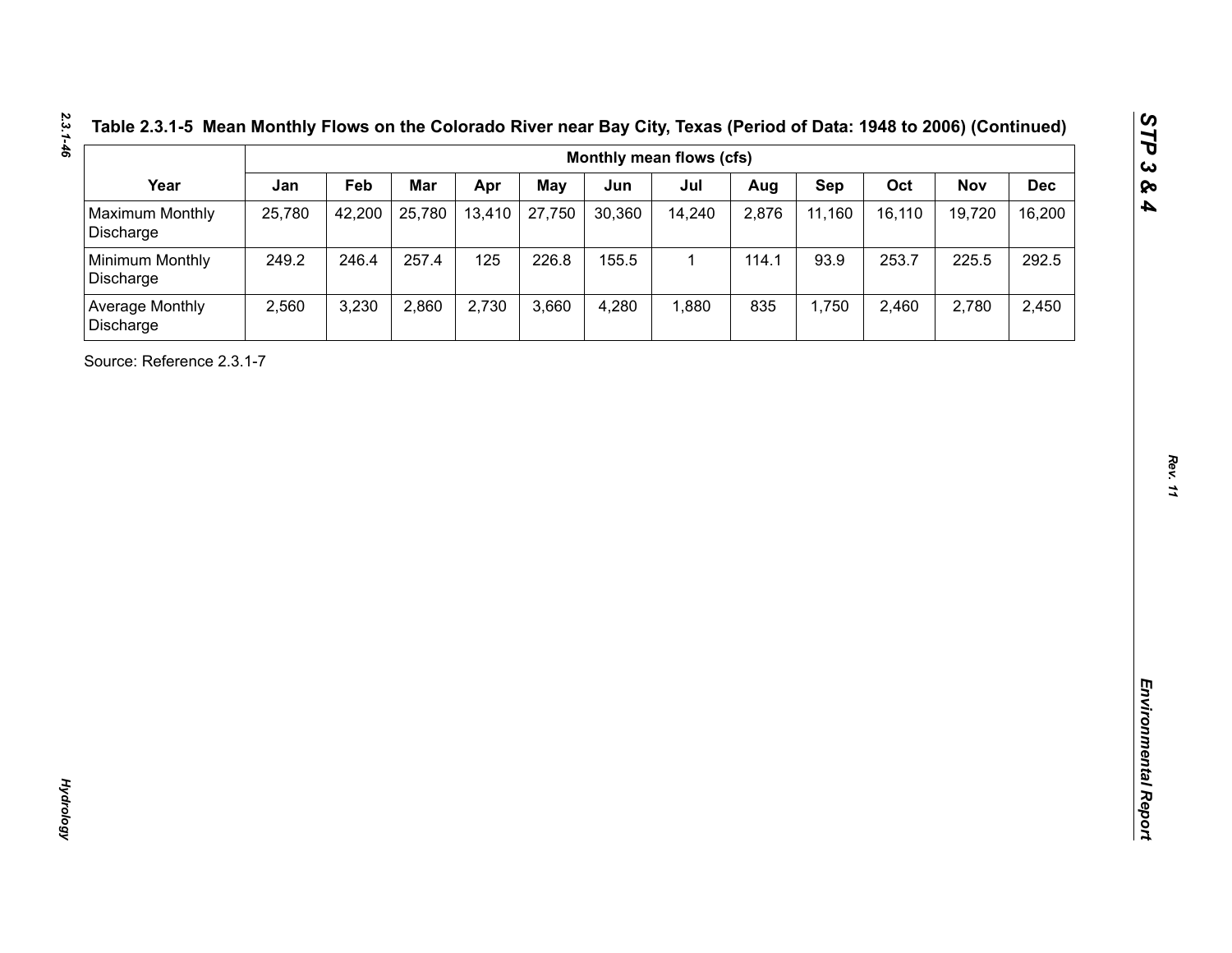|      |       |       |                 |                |                |                | Monthly minimum flows (cfs) |                |                |                |                |            |
|------|-------|-------|-----------------|----------------|----------------|----------------|-----------------------------|----------------|----------------|----------------|----------------|------------|
| Year | Jan   | Feb   | Mar             | Apr            | May            | Jun            | Jul                         | Aug            | Sep            | Oct            | <b>Nov</b>     | <b>Dec</b> |
| 1948 |       |       |                 |                | 44             | 16             | 154                         | 221            | 394            | 600            | 655            | 630        |
| 1949 | 655   | 865   | 1,420           | 560            | 81             | 88             | 305                         | 162            | 340            | 610            | 1,150          | 1,120      |
| 1950 | 1,120 | 1,120 | 810             | 460            | 586            | 635            | 137                         | 157            | 568            | 508            | 498            | 530        |
| 1951 | 610   | 605   | 298             | $\overline{7}$ | 8              | $\mathbf 0$    | 0                           | $\mathbf 0$    | 521            | 386            | 400            | 350        |
| 1952 | 322   | 302   | 229             | 151            | $\mathbf{1}$   | $\mathbf 0$    | 143                         | 50             | 90             | 242            | 290            | 660        |
| 1953 | 630   | 930   | 226             | $\mathbf 0$    | 386            | 11             | 48                          | $\overline{2}$ | 256            | 346            | 431            | 440        |
| 1954 | 467   | 350   | 92              | $\overline{2}$ | 190            | 28             | 43                          | 208            | 238            | 318            | 342            | 318        |
| 1955 | 368   | 350   | 53              | 23             | $\mathbf{1}$   | 386            | 550                         | 740            | 526            | 1,080          | 1,020          | 530        |
| 1956 | 404   | 440   | 60              | 53             | 15             | 205            | $\overline{0}$              | 12             | 114            | 156            | 128            | 92         |
| 1957 | 219   | 231   | 305             | 455            | 7,430          | 5,780          | 2,260                       | 925            | 1,710          | 2,130          | 6,180          | 4,400      |
| 1958 | 4,110 | 2,400 | 6,540           | 3,660          | 3,000          | 2,520          | 1,400                       | 1,670          | 1,600          | 1,600          | 1,300          | 710        |
| 1959 | 805   | 1,460 | 900             | 850            | 1,300          | 562            | 510                         | 1,080          | 1,920          | 2,760          | 3,840          | 3,160      |
| 1960 | 2,280 | 2,200 | 2,130           | 2,840          | 1,850          | 1,090          | 1,360                       | 1,270          | 500            | 1,170          | 2,350          | 1,700      |
| 1961 | 1,670 | 1,390 | 3,920           | 2,590          | 1,200          | 800            | 3,110                       | 2,350          | 2,270          | 1,200          | 1,140          | 2,700      |
| 1962 | 1,570 | 785   | 225             | 50             | 5              | 416            | 201                         | 107            | 342            | 466            | 449            | 650        |
| 1963 | 550   | 449   | 26              | 14             | 12             | 22             | 76                          | 12             | 12             | 52             | 253            | 247        |
| 1964 | 5     | 256   | 10 <sup>°</sup> | $\overline{3}$ | $\overline{2}$ | $\overline{2}$ | $\overline{3}$              | $\mathbf{1}$   | $\mathbf{1}$   | $\overline{2}$ | $\overline{3}$ | 238        |
| 1965 | 255   | 722   | 227             | 24             | 12             | 4,240          | 92                          | 16             | 16             | 510            | 1,070          | 1,070      |
| 1966 | 1,100 | 710   | 432             | 60             | 2,060          | 300            | 10                          | 3              | $\overline{2}$ | 72             | 282            | 258        |
| 1967 | 190   | 8     | $\overline{2}$  | $\mathbf 1$    | $\mathbf{1}$   |                | $\mathbf{1}$                | $\mathbf 0$    | $\mathbf{1}$   | 221            | 304            | 490        |
| 1968 | 476   | 6,010 | 3,850           | 5,100          | 4,500          | 3,900          | 1,050                       | 258            | 205            | 182            | 428            | 781        |
| 1969 | 569   | 520   | 1,440           | 365            | 1,640          | 234            | $\mathbf{1}$                | 0              | $\mathbf 0$    | $\mathbf 0$    | 2,810          | 1,520      |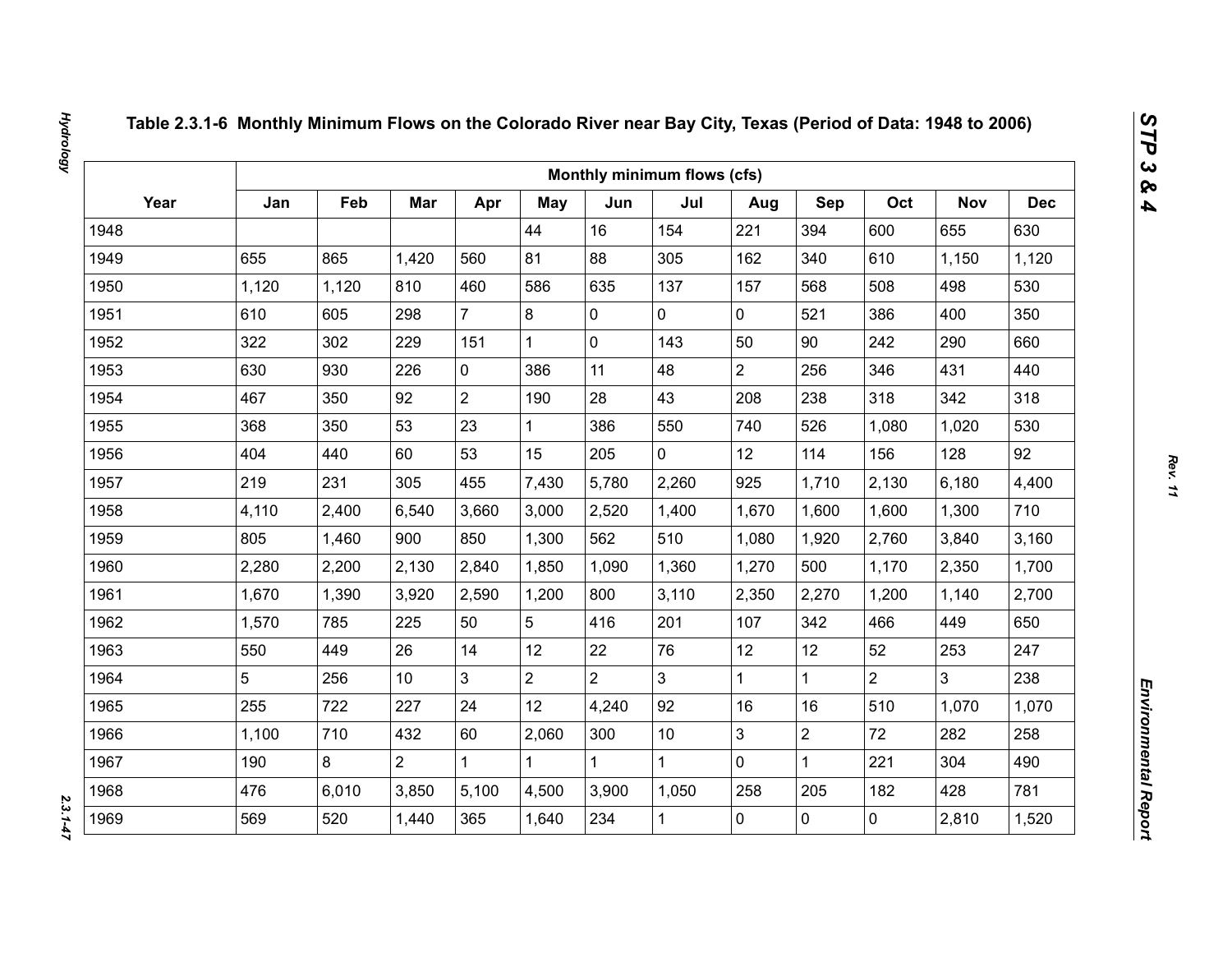|      |       |       |                |                |                |       | Monthly minimum flows (cfs) |                 |       |       |            |            |
|------|-------|-------|----------------|----------------|----------------|-------|-----------------------------|-----------------|-------|-------|------------|------------|
| Year | Jan   | Feb   | Mar            | Apr            | May            | Jun   | Jul                         | Aug             | Sep   | Oct   | <b>Nov</b> | <b>Dec</b> |
| 1970 | 2,020 | 1,390 | 4,440          | 3,560          | 350            | 1,670 | 504                         | 84              | 406   | 72    | 410        | 370        |
| 1971 | 380   | 280   | $\overline{2}$ | 5              | 3              | 1     | 5                           | 6               | 239   | 40    | 2,150      | 1,670      |
| 1972 | 626   | 645   | 10             | $\overline{2}$ | 9              | 6     | 96                          | 3               | 8     | 332   | 529        | 300        |
| 1973 | 400   | 1,100 | 1,100          | 1,020          | 1,490          | 415   | 100                         | 500             | 31    | 265   | 1,520      | 1,210      |
| 1974 | 2,300 | 1,060 | 262            | 150            | 15             | 41    | 86                          | 10 <sup>1</sup> | 1,720 | 2,510 | 6,290      | 1,540      |
| 1975 | 1,470 | 1,540 | 1,020          | 1,560          | 2,930          | 4,850 | 1,740                       | 500             | 128   | 284   | 557        | 490        |
| 1976 | 477   | 234   | 111            | 330            | 415            | 829   | 752                         | 699             | 618   | 807   | 832        | 1,540      |
| 1977 | 1,480 | 1,770 | 1,040          | 1,460          | 4,690          | 803   | 537                         | 309             | 174   | 294   | 388        | 369        |
| 1978 | 388   | 479   | 161            | 240            | 166            | 222   | 348                         | 227             | 597   | 363   | 365        | 459        |
| 1979 | 1,170 | 1,110 | 521            | 1,190          | 500            | 847   | 613                         | 624             | 379   | 393   | 413        | 385        |
| 1980 | 356   | 357   | 299            | 352            | 451            | 351   | 345                         | $\mathbf{1}$    | 66    | 467   | 476        | 573        |
| 1981 | 535   | 534   | 370            | 675            | 15             | 1,370 | 1,220                       | 406             | 593   | 586   | 2,060      | 1,010      |
| 1982 | 635   | 597   | 807            | 474            | 728            | 737   | 791                         | 356             | 314   | 424   | 372        | 439        |
| 1983 | 379   | 433   | 310            | 38             | 156            | 265   | 303                         | 70              | 159   | 40    | 443        | 480        |
| 1984 | 521   | 373   | 70             | 45             | 3 <sup>1</sup> | 15    | 225                         | 9               | 17    | 271   | 685        | 610        |
| 1985 | 982   | 690   | 873            | 1,500          | 178            | 260   | 307                         | 87              | 142   | 236   | 600        | 1,150      |
| 1986 | 1,100 | 708   | 85             | 48             | 494            | 1,440 | 501                         | 340             | 337   | 502   | 3,630      | 2,390      |
| 1987 | 4,090 | 1,950 | 4,460          | 380            | 583            | 8,370 | 2,580                       | 610             | 1,420 | 1,230 | 797        | 644        |
| 1988 | 576   | 526   | 509            | $\overline{7}$ | 81             | 24    | 168                         | 478             | 129   | 260   | 290        | 283        |
| 1989 | 357   | 558   | 125            | 157            | 48             | 33    | 148                         | 60              | 77    | 36    | 261        | 198        |
| 1990 | 230   | 238   | 85             | 265            | 137            | 37    | 226                         | 119             | 68    | 61    | 253        | 180        |
| 1991 | 392   | 1,100 | 468            | 783            | 415            | 431   | 568                         | 72              | 559   | 441   | 439        | 486        |

**Hydrology** *Hydrology*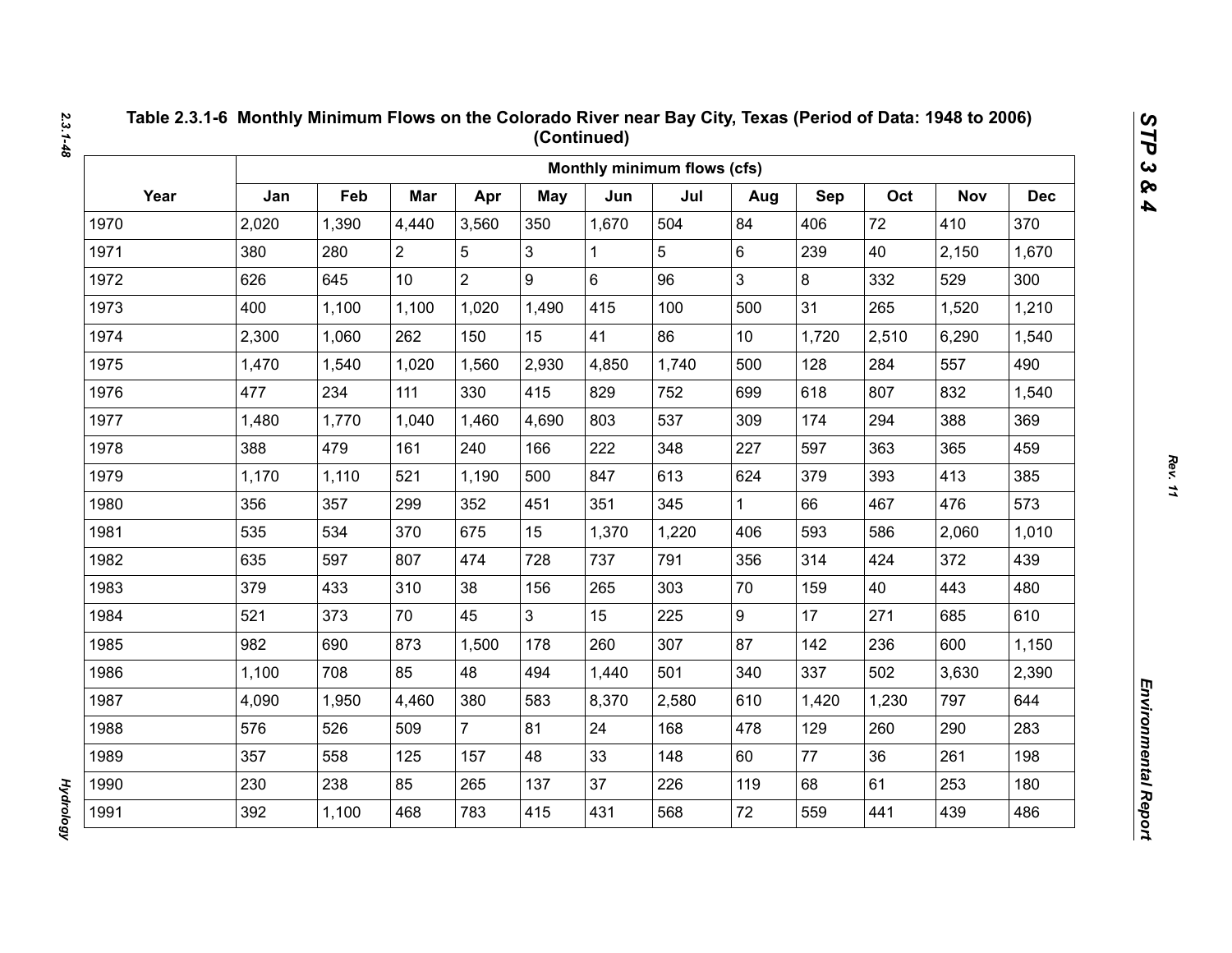| Year<br>Jan<br>Feb<br>Mar<br>Oct<br>Apr<br><b>May</b><br>Jun<br>Jul<br>Sep<br><b>Nov</b><br>Aug<br>13,000<br>5,530<br>5,040<br>2,930<br>733<br>496<br>898<br>1992<br>17,000<br>1,980<br>590<br>645<br>1993<br>1,470<br>2,200<br>39<br>175<br>215<br>349<br>533<br>684<br>1,940<br>1,670<br>1,940<br>90<br>67<br>1994<br>515<br>555<br>278<br>51<br>138<br>374<br>918<br>394<br>541<br>1995<br>1,460<br>795<br>1,070<br>617<br>203<br>265<br>99<br>506<br>147<br>551<br>370<br>20<br>20<br>20<br>236<br>20<br>393<br>1996<br>546<br>236<br>448<br>247<br>648<br>1997<br>188<br>533<br>6,180<br>3,210<br>4,570<br>3,610<br>1,770<br>503<br>821<br>470<br>869<br>2,790<br>1,020<br>227<br>15<br>239<br>1998<br>1,000<br>1,090<br>429<br>245<br>145<br>3,870<br>1999<br>1,490<br>943<br>743<br>690<br>478<br>488<br>340<br>253<br>118<br>349<br>484<br>21<br>37<br>2000<br>281<br>30<br>48<br>41<br>285<br>718<br>320<br>201<br>10 <sup>°</sup><br>2001<br>2,300<br>48<br>95<br>178<br>589<br>578<br>472<br>2,010<br>1,160<br>755<br>503<br>2002<br>894<br>433<br>545<br>292<br>2,000<br>535<br>191<br>120<br>669<br>1,020<br>1,510<br>2003<br>869<br>578<br>593<br>1,790<br>1,300<br>2,160<br>115<br>631<br>249<br>262<br>206<br>2004<br>517<br>277<br>354<br>980<br>800<br>627<br>316<br>928<br>357<br>358<br>376<br>2005<br>670<br>372<br>2,250<br>3,090<br>4,030<br>1,350<br>632<br>180<br>391<br>591<br>660<br>2006<br>428<br>370<br>250<br>250<br>270<br>337<br>382<br>210<br>230 |  |  |  | Monthly minimum flows (cfs) |  |  |            |
|-------------------------------------------------------------------------------------------------------------------------------------------------------------------------------------------------------------------------------------------------------------------------------------------------------------------------------------------------------------------------------------------------------------------------------------------------------------------------------------------------------------------------------------------------------------------------------------------------------------------------------------------------------------------------------------------------------------------------------------------------------------------------------------------------------------------------------------------------------------------------------------------------------------------------------------------------------------------------------------------------------------------------------------------------------------------------------------------------------------------------------------------------------------------------------------------------------------------------------------------------------------------------------------------------------------------------------------------------------------------------------------------------------------------------------------------------------------------------------------|--|--|--|-----------------------------|--|--|------------|
|                                                                                                                                                                                                                                                                                                                                                                                                                                                                                                                                                                                                                                                                                                                                                                                                                                                                                                                                                                                                                                                                                                                                                                                                                                                                                                                                                                                                                                                                                     |  |  |  |                             |  |  | <b>Dec</b> |
|                                                                                                                                                                                                                                                                                                                                                                                                                                                                                                                                                                                                                                                                                                                                                                                                                                                                                                                                                                                                                                                                                                                                                                                                                                                                                                                                                                                                                                                                                     |  |  |  |                             |  |  | 927        |
|                                                                                                                                                                                                                                                                                                                                                                                                                                                                                                                                                                                                                                                                                                                                                                                                                                                                                                                                                                                                                                                                                                                                                                                                                                                                                                                                                                                                                                                                                     |  |  |  |                             |  |  | 520        |
|                                                                                                                                                                                                                                                                                                                                                                                                                                                                                                                                                                                                                                                                                                                                                                                                                                                                                                                                                                                                                                                                                                                                                                                                                                                                                                                                                                                                                                                                                     |  |  |  |                             |  |  | 899        |
|                                                                                                                                                                                                                                                                                                                                                                                                                                                                                                                                                                                                                                                                                                                                                                                                                                                                                                                                                                                                                                                                                                                                                                                                                                                                                                                                                                                                                                                                                     |  |  |  |                             |  |  | 460        |
|                                                                                                                                                                                                                                                                                                                                                                                                                                                                                                                                                                                                                                                                                                                                                                                                                                                                                                                                                                                                                                                                                                                                                                                                                                                                                                                                                                                                                                                                                     |  |  |  |                             |  |  | 359        |
|                                                                                                                                                                                                                                                                                                                                                                                                                                                                                                                                                                                                                                                                                                                                                                                                                                                                                                                                                                                                                                                                                                                                                                                                                                                                                                                                                                                                                                                                                     |  |  |  |                             |  |  | 753        |
|                                                                                                                                                                                                                                                                                                                                                                                                                                                                                                                                                                                                                                                                                                                                                                                                                                                                                                                                                                                                                                                                                                                                                                                                                                                                                                                                                                                                                                                                                     |  |  |  |                             |  |  | 2,290      |
|                                                                                                                                                                                                                                                                                                                                                                                                                                                                                                                                                                                                                                                                                                                                                                                                                                                                                                                                                                                                                                                                                                                                                                                                                                                                                                                                                                                                                                                                                     |  |  |  |                             |  |  | 333        |
|                                                                                                                                                                                                                                                                                                                                                                                                                                                                                                                                                                                                                                                                                                                                                                                                                                                                                                                                                                                                                                                                                                                                                                                                                                                                                                                                                                                                                                                                                     |  |  |  |                             |  |  | 823        |
|                                                                                                                                                                                                                                                                                                                                                                                                                                                                                                                                                                                                                                                                                                                                                                                                                                                                                                                                                                                                                                                                                                                                                                                                                                                                                                                                                                                                                                                                                     |  |  |  |                             |  |  | 1,930      |
|                                                                                                                                                                                                                                                                                                                                                                                                                                                                                                                                                                                                                                                                                                                                                                                                                                                                                                                                                                                                                                                                                                                                                                                                                                                                                                                                                                                                                                                                                     |  |  |  |                             |  |  | 1,530      |
|                                                                                                                                                                                                                                                                                                                                                                                                                                                                                                                                                                                                                                                                                                                                                                                                                                                                                                                                                                                                                                                                                                                                                                                                                                                                                                                                                                                                                                                                                     |  |  |  |                             |  |  | 398        |
|                                                                                                                                                                                                                                                                                                                                                                                                                                                                                                                                                                                                                                                                                                                                                                                                                                                                                                                                                                                                                                                                                                                                                                                                                                                                                                                                                                                                                                                                                     |  |  |  |                             |  |  | 3,040      |
|                                                                                                                                                                                                                                                                                                                                                                                                                                                                                                                                                                                                                                                                                                                                                                                                                                                                                                                                                                                                                                                                                                                                                                                                                                                                                                                                                                                                                                                                                     |  |  |  |                             |  |  | 460        |
|                                                                                                                                                                                                                                                                                                                                                                                                                                                                                                                                                                                                                                                                                                                                                                                                                                                                                                                                                                                                                                                                                                                                                                                                                                                                                                                                                                                                                                                                                     |  |  |  |                             |  |  |            |
| 832<br>544<br>420<br>536<br>Average Minimum<br>1,157<br>1,212<br>1,182<br>845<br>327<br>1,065<br>941<br><b>Monthly Flow</b>                                                                                                                                                                                                                                                                                                                                                                                                                                                                                                                                                                                                                                                                                                                                                                                                                                                                                                                                                                                                                                                                                                                                                                                                                                                                                                                                                         |  |  |  |                             |  |  | 933        |

*Hydrology 2.3.1-49*

**Hydrology**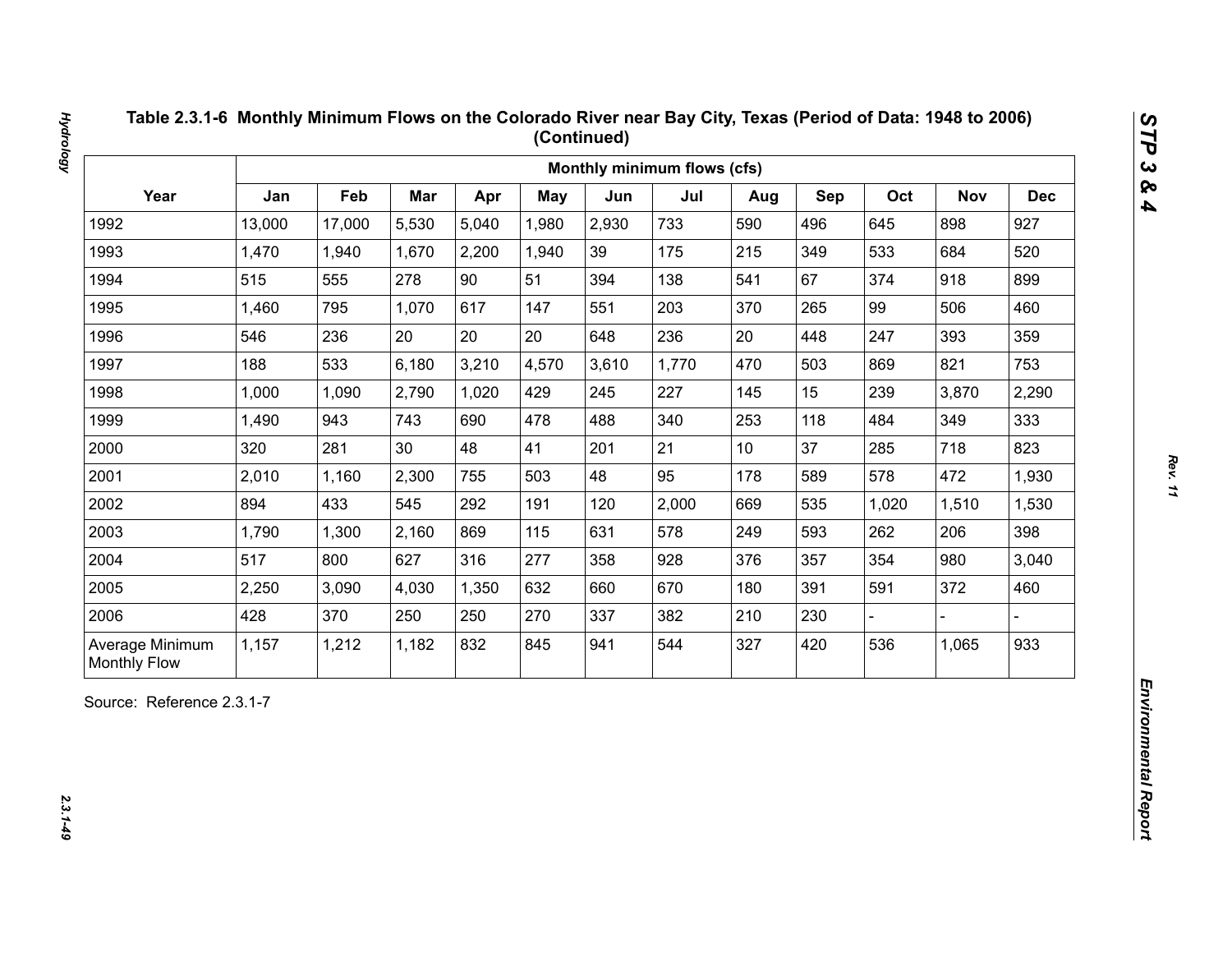|      |        |        |        |        |            | Monthly maximum flows (cfs) |        |        |        |        |            |            |
|------|--------|--------|--------|--------|------------|-----------------------------|--------|--------|--------|--------|------------|------------|
| Year | Jan    | Feb    | Mar    | Apr    | <b>May</b> | Jun                         | Jul    | Aug    | Sep    | Oct    | <b>Nov</b> | <b>Dec</b> |
| 1948 |        |        |        |        | 6,060      | 1,220                       | 1,280  | 1,420  | 2,060  | 1,740  | 1,540      | 1,280      |
| 1949 | 1,700  | 27,200 | 6,670  | 31,300 | 8,060      | 2,700                       | 2,350  | 1,220  | 1,700  | 17,700 | 2,260      | 8,060      |
| 1950 | 4,780  | 10,600 | 1,580  | 10,400 | 5,320      | 23,100                      | 2,880  | 578    | 6,060  | 930    | 1,080      | 1,340      |
| 1951 | 1,250  | 1,850  | 1,340  | 1,970  | 960        | 10,100                      | 266    | 724    | 4,160  | 1,310  | 521        | 530        |
| 1952 | 377    | 930    | 545    | 5,400  | 18,700     | 2,600                       | 2,250  | 595    | 1,280  | 762    | 4,120      | 7,540      |
| 1953 | 6,670  | 3,170  | 1,480  | 5,850  | 22,100     | 555                         | 4,490  | 10,200 | 6,330  | 8,060  | 1,810      | 7,630      |
| 1954 | 1,930  | 462    | 359    | 1,050  | 2,810      | 1,120                       | 413    | 1,890  | 960    | 790    | 436        | 404        |
| 1955 | 1,280  | 8,800  | 508    | 1,020  | 10,400     | 4,460                       | 3,170  | 2,900  | 1,620  | 4,360  | 2,410      | 1,810      |
| 1956 | 845    | 3,380  | 575    | 1,150  | 2,050      | 1,220                       | 449    | 1,080  | 600    | 431    | 308        | 1,000      |
| 1957 | 312    | 925    | 7,750  | 48,400 | 51,800     | 43,200                      | 5,520  | 2,960  | 34,800 | 56,800 | 21,100     | 7,780      |
| 1958 | 12,500 | 52,200 | 11,000 | 6,660  | 22,600     | 8,510                       | 5,940  | 2,440  | 19,100 | 5,040  | 5,590      | 2,060      |
| 1959 | 2,440  | 10,400 | 2,600  | 32,400 | 12,200     | 5,000                       | 1,540  | 4,700  | 3,900  | 28,200 | 13,000     | 12,300     |
| 1960 | 8,520  | 9,640  | 4,300  | 10,000 | 37,900     | 68,400                      | 6,710  | 3,160  | 1,850  | 31,600 | 42,200     | 11,400     |
| 1961 | 11,700 | 24,600 | 6,560  | 7,450  | 4,100      | 54,800                      | 40,400 | 3,380  | 65,200 | 2,510  | 19,400     | 5,440      |
| 1962 | 5,120  | 1,740  | 1,250  | 3,020  | 1,990      | 4,520                       | 2,380  | 740    | 3,600  | 1,940  | 1,500      | 2,970      |
| 1963 | 2,060  | 7,100  | 1,640  | 2,970  | 1,150      | 960                         | 1,870  | 765    | 930    | 742    | 465        | 870        |
| 1964 | 1,450  | 1,300  | 2,620  | 617    | 958        | 5,740                       | 612    | 571    | 6,600  | 4,160  | 1,870      | 2,990      |
| 1965 | 18,800 | 22,600 | 2,270  | 1,560  | 26,000     | 16,800                      | 4,240  | 465    | 2,190  | 2,030  | 10,100     | 14,100     |
| 1966 | 2,670  | 4,240  | 6,800  | 7,960  | 13,800     | 3,070                       | 800    | 1,810  | 495    | 1,450  | 1,360      | 355        |
| 1967 | 665    | 722    | 1,210  | 2,840  | 4,140      | 4,420                       | 1      | 1,700  | 18,700 | 5,410  | 8,010      | 1,570      |
| 1968 | 39,600 | 8,440  | 8,080  | 20,700 | 30,000     | 48,500                      | 6,820  | 1,130  | 8,880  | 2,040  | 3,560      | 13,700     |
| 1969 | 2,420  | 21,300 | 17,300 | 17,700 | 12,300     | 3,160                       | 622    | 2,040  | 1,540  | 3,100  | 5,930      | 6,770      |

*Hydrology* 

**Hydrology**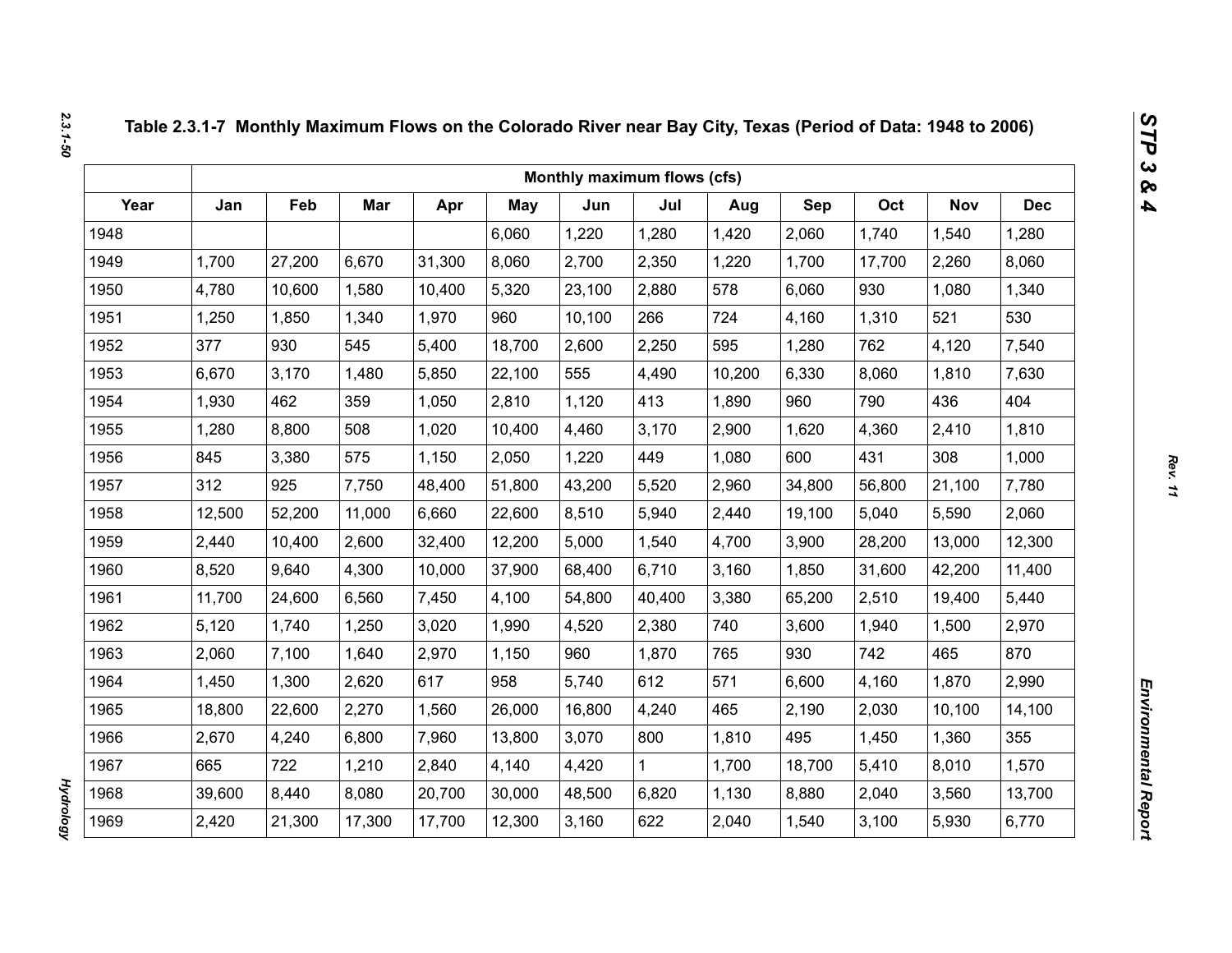|      |        |        |        |        |        | Monthly maximum flows (cfs) |        |       |        |        |            |            |
|------|--------|--------|--------|--------|--------|-----------------------------|--------|-------|--------|--------|------------|------------|
| Year | Jan    | Feb    | Mar    | Apr    | May    | Jun                         | Jul    | Aug   | Sep    | Oct    | <b>Nov</b> | <b>Dec</b> |
| 1970 | 4,200  | 9,600  | 16,300 | 7,680  | 21,100 | 15,200                      | 3,320  | 2,300 | 5,300  | 18,100 | 1,390      | 603        |
| 1971 | 1,950  | 450    | 610    | 1,810  | 1,550  | 633                         | 733    | 3,510 | 13,900 | 4,820  | 4,930      | 12,100     |
| 1972 | 3,840  | 4,070  | 6,550  | 1,230  | 23,400 | 4,250                       | 2,090  | 1,210 | 1,460  | 1,930  | 2,400      | 698        |
| 1973 | 7,000  | 6,360  | 19,100 | 33,200 | 4,900  | 57,000                      | 2,720  | 2,740 | 11,400 | 31,700 | 6,700      | 4,320      |
| 1974 | 21,400 | 3,860  | 3,450  | 1,610  | 12,900 | 3,640                       | 931    | 6,790 | 33,800 | 6,300  | 33,100     | 9,060      |
| 1975 | 5,320  | 17,600 | 6,280  | 6,770  | 47,000 | 31,800                      | 9,610  | 4,620 | 1,530  | 1,610  | 2,550      | 6,800      |
| 1976 | 1,960  | 743    | 1,690  | 17,100 | 15,500 | 11,200                      | 6,060  | 3,350 | 2,280  | 12,400 | 13,100     | 22,800     |
| 1977 | 4,280  | 20,000 | 2,860  | 49,100 | 19,400 | 4,760                       | 1,670  | 784   | 3,380  | 884    | 2,320      | 797        |
| 1978 | 4,110  | 3,120  | 948    | 2,180  | 614    | 4,370                       | 1,050  | 794   | 16,600 | 815    | 7,730      | 2,340      |
| 1979 | 13,000 | 17,200 | 10,600 | 16,000 | 21,800 | 36,500                      | 6,330  | 2,790 | 24,800 | 869    | 648        | 1,620      |
| 1980 | 10,600 | 2,360  | 5,270  | 3,280  | 13,100 | 602                         | 939    | 1,460 | 2,310  | 1,990  | 1,140      | 1,530      |
| 1981 | 1,760  | 1,140  | 4,500  | 5,220  | 7,990  | 41,600                      | 12,600 | 5,020 | 35,900 | 4,690  | 43,500     | 3,400      |
| 1982 | 2,590  | 4,270  | 1,940  | 4,240  | 34,600 | 1,970                       | 2,480  | 1,370 | 990    | 1,030  | 5,190      | 1,740      |
| 1983 | 3,790  | 11,600 | 19,000 | 2,480  | 21,400 | 2,510                       | 9,670  | 3,380 | 18,100 | 9,430  | 3,360      | 1,580      |
| 1984 | 2,750  | 767    | 490    | 460    | 6,090  | 1,210                       | 1,450  | 852   | 1,070  | 19,300 | 3,350      | 3,860      |
| 1985 | 5,620  | 11,900 | 8,810  | 6,790  | 2,560  | 7,730                       | 3,230  | 688   | 1,000  | 4,400  | 21,100     | 12,500     |
| 1986 | 3,450  | 4,160  | 3,180  | 1,060  | 10,000 | 8,050                       | 2,360  | 936   | 7,370  | 11,000 | 12,700     | 37,800     |
| 1987 | 11,100 | 23,500 | 20,900 | 6,640  | 7,060  | 50,300                      | 8,000  | 3,530 | 3,030  | 2,320  | 4,880      | 5,490      |
| 1988 | 2,670  | 688    | 8,680  | 2,200  | 1,480  | 3,250                       | 1,100  | 1,070 | 1,470  | 1,380  | 563        | 483        |
| 1989 | 6,140  | 3,450  | 2,710  | 2,170  | 6,990  | 4,470                       | 1,190  | 1,290 | 576    | 577    | 817        | 516        |
| 1990 | 457    | 5,520  | 3,350  | 3,440  | 4,100  | 529                         | 1,730  | 421   | 1,730  | 575    | 959        | 574        |
| 1991 | 20,200 | 13,700 | 2,560  | 21,600 | 6,540  | 2,640                       | 5,060  | 2,810 | 2,620  | 912    | 1,220      | 66,700     |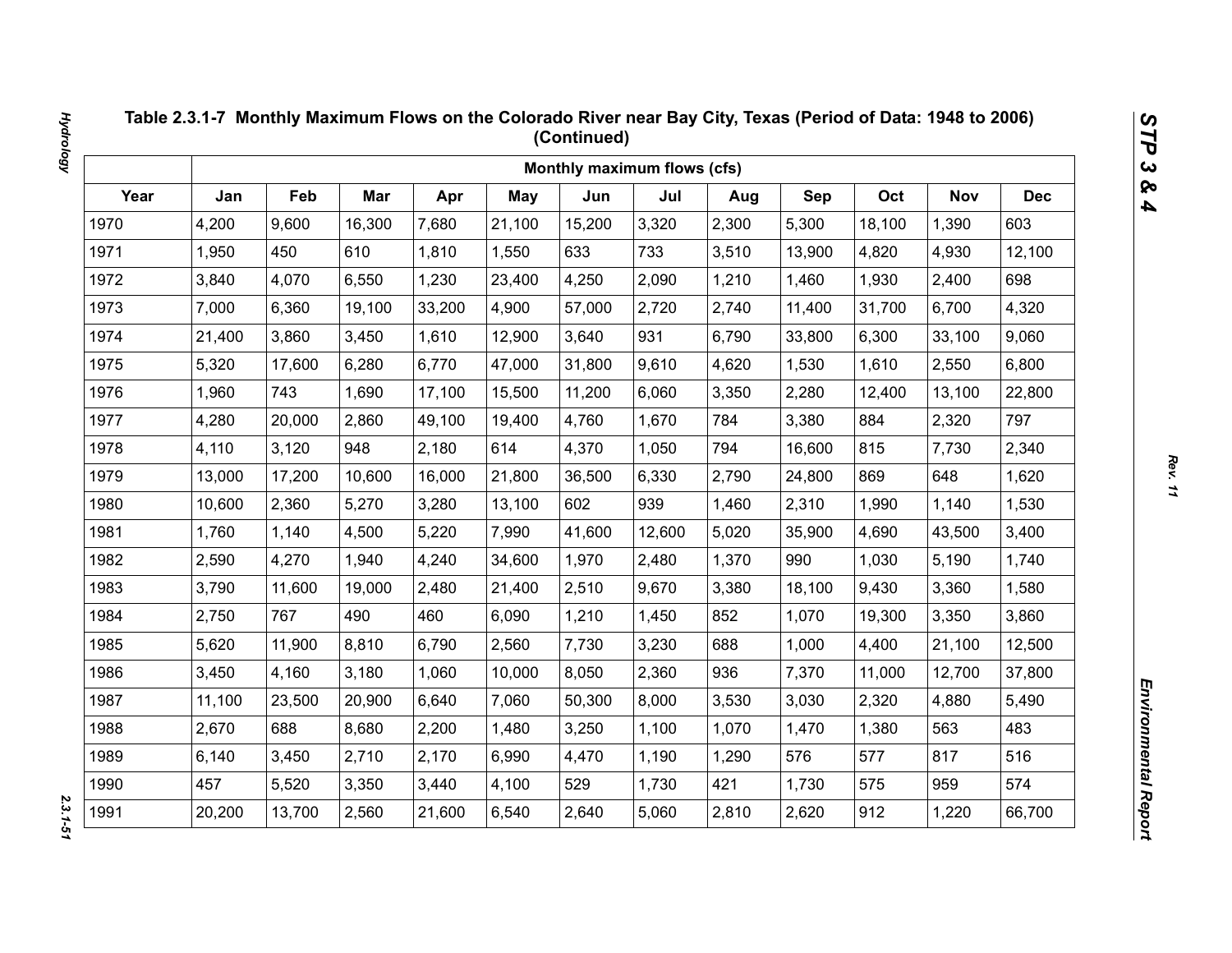|                                           |        |        |        |        |            | Monthly maximum flows (cfs) |        |        |        |        |            |            |
|-------------------------------------------|--------|--------|--------|--------|------------|-----------------------------|--------|--------|--------|--------|------------|------------|
| Year                                      | Jan    | Feb    | Mar    | Apr    | <b>May</b> | Jun                         | Jul    | Aug    | Sep    | Oct    | <b>Nov</b> | <b>Dec</b> |
| 1992                                      | 40,500 | 62,000 | 60,900 | 26,600 | 51,500     | 56,200                      | 4,690  | 2,170  | 2,020  | 1,560  | 6,780      | 6,600      |
| 1993                                      | 11,500 | 10,500 | 10,100 | 15,800 | 26,200     | 36,500                      | 2,670  | 1,470  | 1,530  | 4,010  | 4,550      | 1,050      |
| 1994                                      | 1,230  | 1,980  | 1,380  | 1,530  | 10,300     | 5,810                       | 620    | 2,640  | 2,600  | 69,800 | 4,520      | 19,000     |
| 1995                                      | 13,300 | 1,410  | 22,100 | 12,400 | 5,720      | 37,300                      | 5,540  | 1,530  | 1,660  | 1,170  | 2,310      | 10,400     |
| 1996                                      | 734    | 761    | 821    | 877    | 1,010      | 10,800                      | 1,400  | 2,990  | 10,300 | 1,070  | 3,600      | 2,230      |
| 1997                                      | 15,200 | 7,590  | 35,400 | 19,700 | 12,700     | 27,300                      | 27,600 | 1,790  | 10,200 | 30,600 | 6,640      | 5,220      |
| 1998                                      | 7,860  | 16,300 | 12,600 | 8,090  | 1,220      | 595                         | 788    | 2,030  | 20,900 | 79,300 | 54,500     | 13,000     |
| 1999                                      | 4,970  | 2,080  | 7,100  | 4,240  | 2,750      | 9,210                       | 2,730  | 738    | 774    | 1,030  | 574        | 537        |
| 2000                                      | 949    | 705    | 1,810  | 2,880  | 5,280      | 6,270                       | 1,700  | 901    | 859    | 1,770  | 13,200     | 8,520      |
| 2001                                      | 7,490  | 4,630  | 13,300 | 6,180  | 5,190      | 1,230                       | 940    | 16,100 | 22,300 | 11,000 | 24,700     | 19,600     |
| 2002                                      | 4,120  | 1,560  | 1,090  | 10,900 | 1,640      | 2,470                       | 31,200 | 3,440  | 14,500 | 21,500 | 45,800     | 17,100     |
| 2003                                      | 10,300 | 44,500 | 11,300 | 2,190  | 879        | 2,720                       | 7,980  | 1,800  | 6,880  | 4,520  | 9,400      | 2,070      |
| 2004                                      | 5,410  | 9,940  | 2,370  | 4,750  | 14,200     | 24,000                      | 18,000 | 2,050  | 1,210  | 5,730  | 72,900     | 27,600     |
| 2005                                      | 5,940  | 17,200 | 12,600 | 5,370  | 4,260      | 2,230                       | 4,370  | 971    | 1,880  | 1,800  | 1,380      | 715        |
| 2006                                      | 559    | 601    | 1,240  | 1,470  | 2,850      | 2,260                       | 5,550  | 691    | 1,260  |        |            |            |
| Average<br>Maximum<br><b>Monthly Flow</b> | 6,816  | 9,817  | 7,419  | 9,304  | 12,393     | 14,123                      | 5,002  | 2,364  | 8,170  | 9,534  | 9,881      | 7,635      |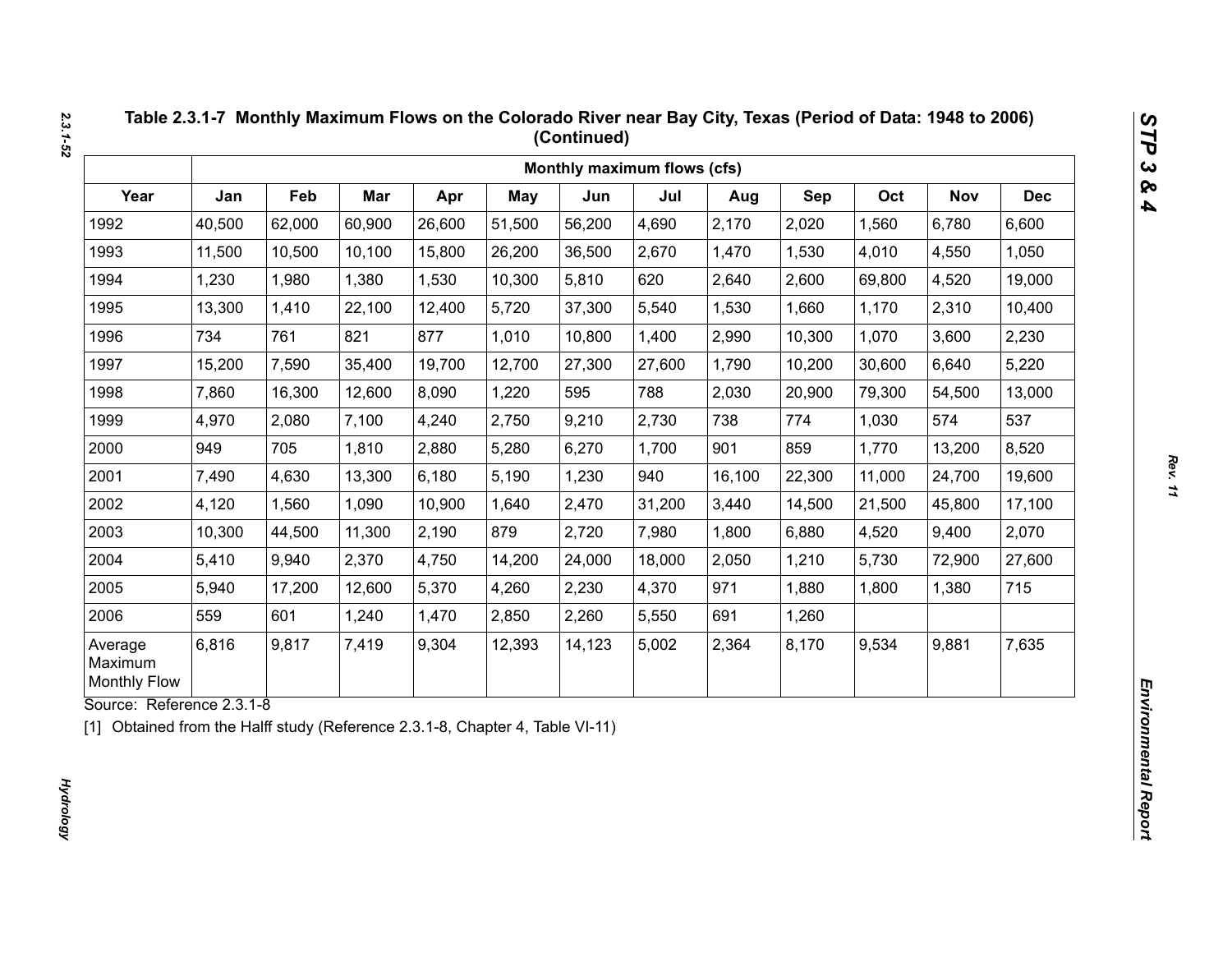| <b>Flood Frequency</b> | <b>Discharge for Regulated</b><br><b>Flow Conditions [1] (cfs)</b> |
|------------------------|--------------------------------------------------------------------|
| $2-Yr$                 | 27,000                                                             |
| $5-Yr$                 | 48,000                                                             |
| $10-Yr$                | 63,000                                                             |
| $25-Yr$                | 88,000                                                             |
| $50-Yr$                | 100,000                                                            |
| 100-Yr                 | 116,000                                                            |
| 500-Yr                 | n/a                                                                |

## **Table 2.3.1-8 Flood Frequency Distribution for the Colorado River at Wharton**

*Rev. 11*

Source: Reference 2.3.1-8

[1] Obtained from the Halff study (Reference 2.3.1-8, Chapter 4, Table VI-11)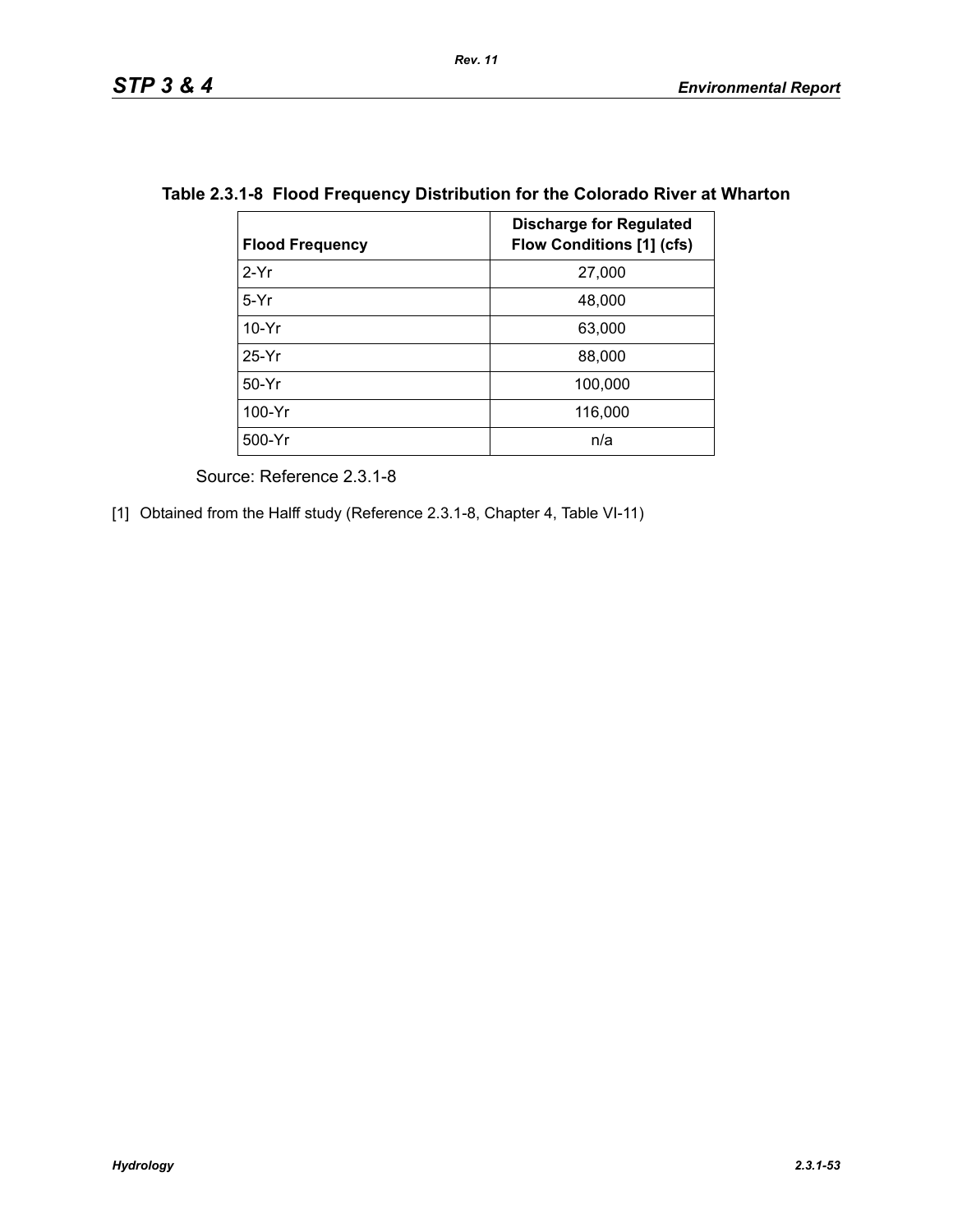| <b>Water Year</b> | 1-Day Minimum<br>Flow (cfs) | <b>Water Year</b> | $\mathbf 1$ |
|-------------------|-----------------------------|-------------------|-------------|
| 1948              | 16                          | 1978              | 161         |
| 1949              | 81                          | 1979              | 363         |
| 1950              | 137                         | 1980              | 0.9         |
| 1951              | 0                           | 1981              | 15          |
| 1952              | 0                           | 1982              | 314         |
| 1953              | 0                           | 1983              | 38          |
| 1954              | 2.3                         | 1984              | 3.1         |
| 1955              | 1.4                         | 1985              | 87          |
| 1956              | 0                           | 1986              | 48          |
| 1957              | 92                          | 1987              | 380         |
| 1958              | 1400                        | 1988              | 6.8         |
| 1959              | 510                         | 1989              | 33          |
| 1960              | 500                         | 1990              | 36          |
| 1961              | 800                         | 1991              | 61          |
| 1962              | 4.9                         | 1992              | 439         |
| 1963              | 12                          | 1993              | 39          |
| 1964              | 1.3                         | 1994              | 51          |
| 1965              | 2.3                         | 1995              | 147         |
| 1966              | $\overline{2}$              | 1996              | 20          |
| 1967              | 0.4                         | 1997              | 188         |
| 1968              | 205                         | 1998              | 15          |
| 1969              | 0.4                         | 1999              | 118         |
| 1970              | 0.4                         | 2000              | 9.5         |
| 1971              | 0.7                         | 2001              | 48          |
| 1972              | $\overline{c}$              | 2002              | 120         |
| 1973              | 31                          | 2003              | 115         |
| 1974              | 10                          | 2004              | 206         |
| 1975              | 128                         | 2005              | 180         |
| 1976              | 111                         | 2006              | 210         |
| 1977              | 174                         |                   |             |
|                   |                             |                   |             |

# **Table 2.3.1-9 Historical Minimum Daily Flow Information for Bay City**

*Rev. 11*

| ay Minimum<br>Flow (cfs) | <b>Water Year</b> | 1-Day Minimum<br>Flow (cfs) |
|--------------------------|-------------------|-----------------------------|
|                          | 1978              | 161                         |
|                          | 1979              | 363                         |
|                          | 1980              | 0.9                         |
|                          | 1981              | 15                          |
|                          | 1982              | 314                         |
|                          | 1983              | 38                          |
|                          | 1984              | 3.1                         |
|                          | 1985              | 87                          |
|                          | 1986              | 48                          |
|                          | 1987              | 380                         |
|                          | 1988              | 6.8                         |
|                          | 1989              | 33                          |
|                          | 1990              | 36                          |
|                          | 1991              | 61                          |
|                          | 1992              | 439                         |
|                          | 1993              | 39                          |
|                          | 1994              | 51                          |
|                          | 1995              | 147                         |
|                          | 1996              | 20                          |
|                          | 1997              | 188                         |
|                          | 1998              | 15                          |
|                          | 1999              | 118                         |
|                          | 2000              | 9.5                         |
|                          | 2001              | 48                          |
|                          | 2002              | 120                         |
|                          | 2003              | 115                         |
|                          | 2004              | 206                         |
|                          | 2005              | 180                         |
|                          | 2006              | 210                         |
|                          |                   |                             |
|                          |                   |                             |

Source: Reference 2.3.1-10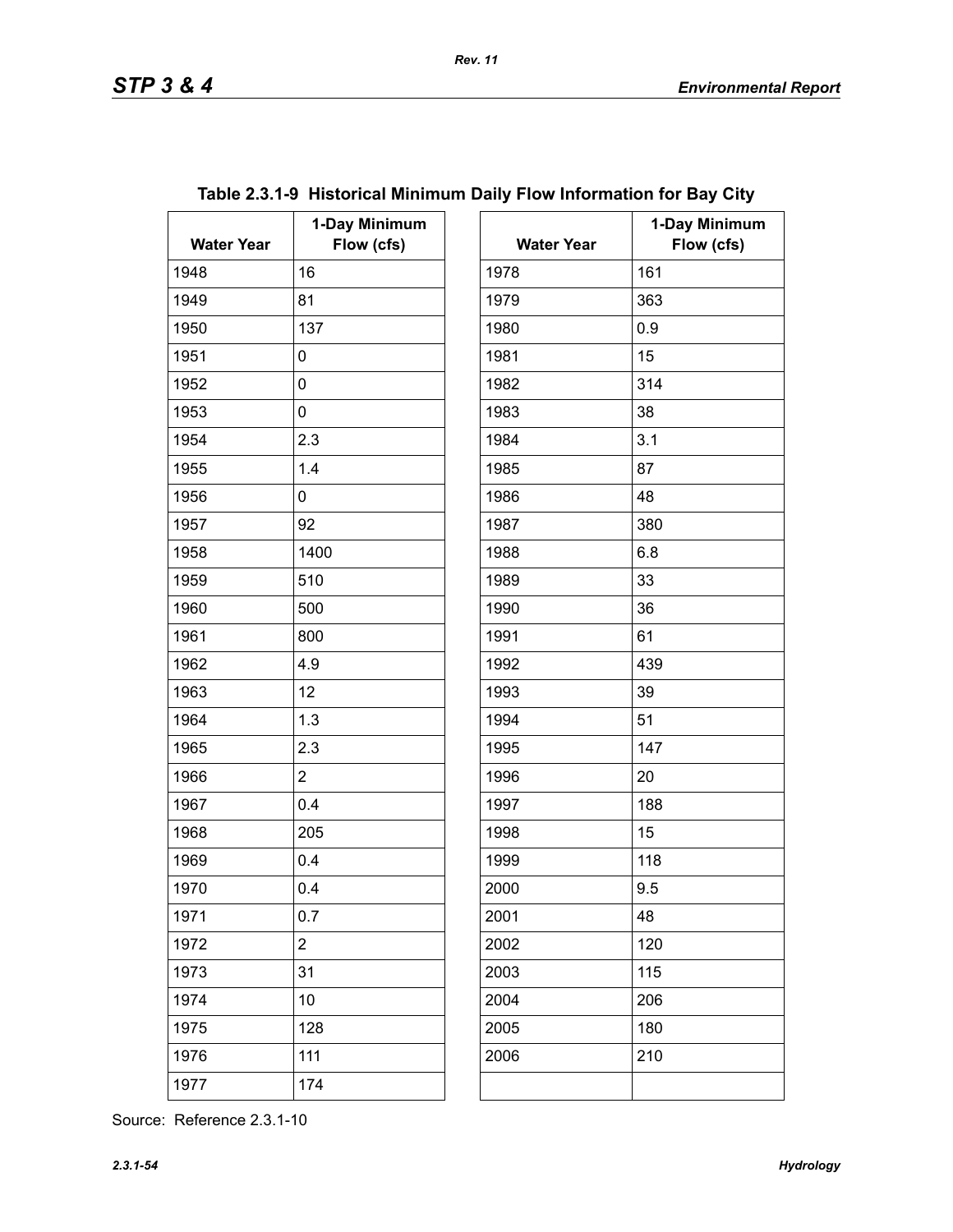| <b>Water Year</b> | 7-Day Minimum<br>Flow (cfs) | <b>Water Year</b> | 7.  |
|-------------------|-----------------------------|-------------------|-----|
| 1948              | 61                          | 1978              | 218 |
| 1949              | 143                         | 1979              | 374 |
| 1950              | 177                         | 1980              | 59  |
| 1951              | $\mathbf{1}$                | 1981              | 243 |
| 1952              | $\overline{2}$              | 1982              | 456 |
| 1953              | 15                          | 1983              | 127 |
| 1954              | 58                          | 1984              | 11  |
| 1955              | 37                          | 1985              | 205 |
| 1956              | 13                          | 1986              | 56  |
| 1957              | 121                         | 1987              | 598 |
| 1958              | 1789                        | 1988              | 83  |
| 1959              | 684                         | 1989              | 41  |
| 1960              | 714                         | 1990              | 68  |
| 1961              | 890                         | 1991              | 90  |
| 1962              | $\overline{7}$              | 1992              | 503 |
| 1963              | 13                          | 1993              | 348 |
| 1964              | 1.4                         | 1994              | 137 |
| 1965              | 17                          | 1995              | 200 |
| 1966              | $\overline{2}$              | 1996              | 20  |
| 1967              | 0.5                         | 1997              | 286 |
| 1968              | 312                         | 1998              | 68  |
| 1969              | 0.5                         | 1999              | 210 |
| 1970              | 0.5                         | 2000              | 14  |
| 1971              | 1.3                         | 2001              | 110 |
| 1972              | 19                          | 2002              | 206 |
| 1973              | 366                         | 2003              | 214 |
| 1974              | 35                          | 2004              | 375 |
| 1975              | 348                         | 2005              | 288 |
| 1976              | 223                         | 2006              | 266 |
| 1977              | 297                         |                   |     |

| ay Minimum<br>Flow (cfs) | <b>Water Year</b> | 7-Day Minimum<br>Flow (cfs) |
|--------------------------|-------------------|-----------------------------|
|                          | 1978              | 218                         |
|                          | 1979              | 374                         |
|                          | 1980              | 59                          |
|                          | 1981              | 243                         |
|                          | 1982              | 456                         |
|                          | 1983              | 127                         |
|                          | 1984              | 11                          |
|                          | 1985              | 205                         |
|                          | 1986              | 56                          |
|                          | 1987              | 598                         |
|                          | 1988              | 83                          |
|                          | 1989              | 41                          |
|                          | 1990              | 68                          |
|                          | 1991              | 90                          |
|                          | 1992              | 503                         |
|                          | 1993              | 348                         |
|                          | 1994              | 137                         |
|                          | 1995              | 200                         |
|                          | 1996              | 20                          |
|                          | 1997              | 286                         |
|                          | 1998              | 68                          |
|                          | 1999              | 210                         |
|                          | 2000              | 14                          |
|                          | 2001              | 110                         |
|                          | 2002              | 206                         |
|                          | 2003              | 214                         |
|                          | 2004              | 375                         |
|                          | 2005              | 288                         |
|                          | 2006              | 266                         |

## **Table 2.3.1-10 Historical Minimum 7-Day Low Flow Information for Bay City**  $\overline{\phantom{a}}$

Source: Reference 2.3.1-10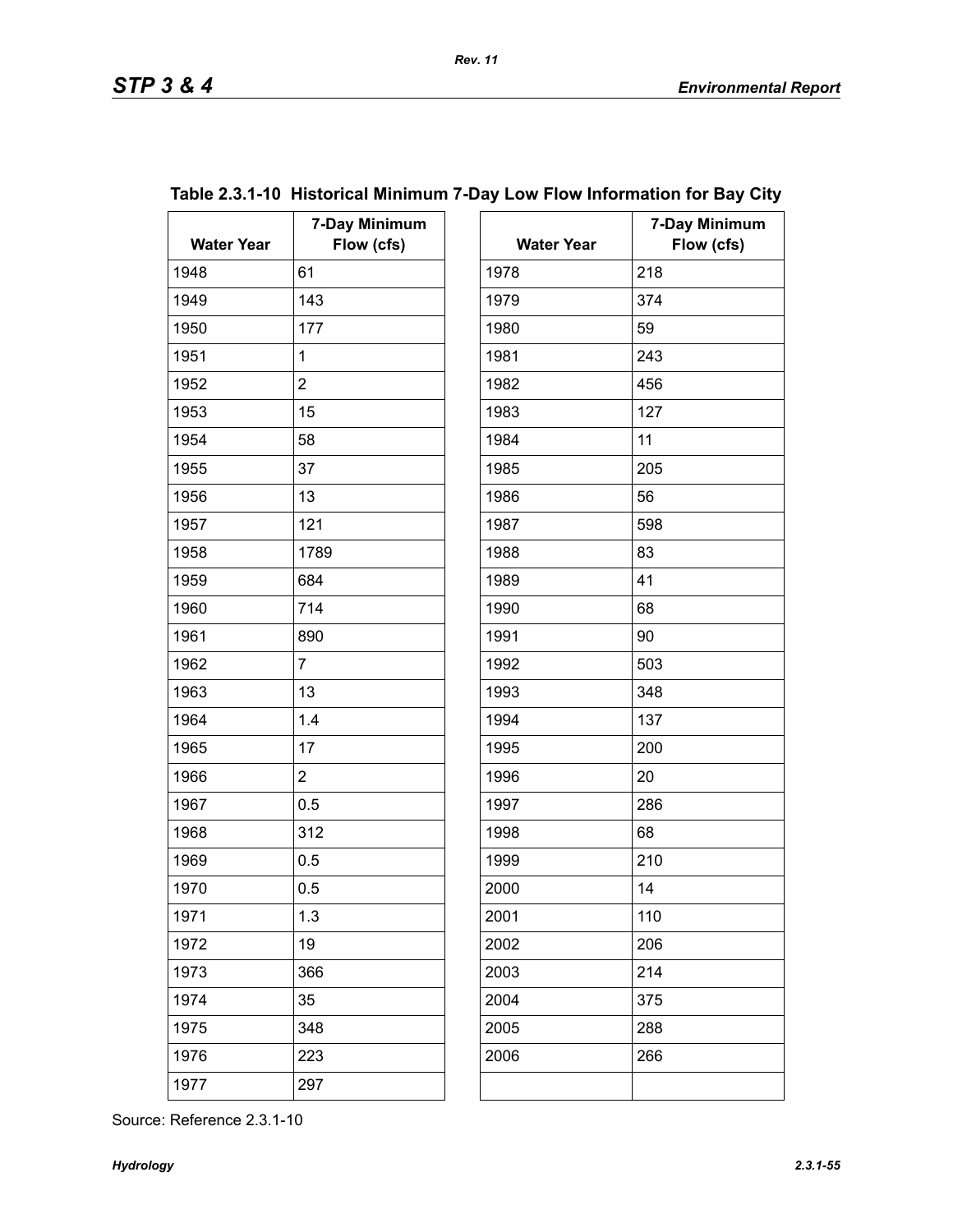|                   |                                  |                                 |                                                                         |                                        | December 28, 2006     | <b>January 30, 2007</b>                |                                     | <b>February 22, 2007</b>               |                       | March 29, 2007                            |                              | April 27, 2007                                   |                              | May 25, 2007                                     |                       | June 27, 2007                             |                       |
|-------------------|----------------------------------|---------------------------------|-------------------------------------------------------------------------|----------------------------------------|-----------------------|----------------------------------------|-------------------------------------|----------------------------------------|-----------------------|-------------------------------------------|------------------------------|--------------------------------------------------|------------------------------|--------------------------------------------------|-----------------------|-------------------------------------------|-----------------------|
| <b>WELL ID</b>    | WELL<br><b>DEPTH</b><br>(ft bgs) | OF<br><b>SCREEN</b><br>(ft bgs) | <b>BOTTOM REFERENCE</b><br><b>POINT</b><br><b>ELEVATION</b><br>(ft MSL) | Depth to<br>Water<br>(f <sup>t</sup> ) | Elevation<br>(ft MSL) | Depth to<br>Water<br>(f <sup>t</sup> ) | <b>Elevation</b><br>(ft MSL)        | Depth to<br>Water<br>(f <sup>t</sup> ) | Elevation<br>(ft MSL) | Depth<br>to<br>Water<br>(f <sup>t</sup> ) | <b>Elevation</b><br>(ft MSL) | <b>Depth</b><br>to<br>Water<br>(f <sup>t</sup> ) | <b>Elevation</b><br>(ft MSL) | <b>Depth</b><br>to<br>Water<br>(f <sup>t</sup> ) | Elevation<br>(ft MSL) | Depth<br>to<br>Water<br>(f <sup>t</sup> ) | Elevation<br>(ft MSL) |
|                   |                                  |                                 |                                                                         |                                        |                       |                                        | <b>Shallow Aquifer - Upper Zone</b> |                                        |                       |                                           |                              |                                                  |                              |                                                  |                       |                                           |                       |
| OW-308 U          | 47.1                             | 48                              | 31.80                                                                   | 7.78                                   | 24.02                 | 6.46                                   | 25.34                               | 7.46                                   | 24.34                 | 7.41                                      | 24.39                        | 7.17                                             | 24.63                        | 7.07                                             | 24.73                 | 7.72                                      | 24.08                 |
| OW-332 U          | 46.1                             | 45                              | 32.10                                                                   | 8.01                                   | 24.09                 | 6.57                                   | 25.53                               | 7.46                                   | 24.64                 | 7.39                                      | 24.71                        | 6.25                                             | 25.85                        | 7.09                                             | 25.01                 | 8.05                                      | 24.05                 |
| OW-348 U          | 39.1                             | 38                              | 32.28                                                                   | 8.09                                   | 24.19                 | 6.52                                   | 25.76                               | 7.71                                   | 24.57                 | 7.66                                      | 24.62                        | 7.34                                             | 24.94                        | 7.25                                             | 25.03                 | 7.95                                      | 24.33                 |
| OW-349 U          | 46.1                             | 45                              | 31.29                                                                   | 7.28                                   | 24.01                 | 5.82                                   | 25.47                               | 6.97                                   | 24.32                 | 6.91                                      | 24.38                        | 6.56                                             | 24.73                        | 6.50                                             | 24.79                 | 7.19                                      | 24.10                 |
| OW-408 U          | 43.1                             | 42                              | 33.57                                                                   | 9.71                                   | 23.86                 | 8.30                                   | 25.27                               | 9.13                                   | 24.44                 | 9.08                                      | 24.49                        | 8.95                                             | 24.62                        | 8.94                                             | 24.63                 | 9.47                                      | 24.10                 |
| OW-420 U          | 49.1                             | 48                              | 33.79                                                                   | 9.98                                   | 23.81                 | 8.42                                   | 25.37                               | 9.32                                   | 24.47                 | 9.26                                      | 24.53                        | 9.08                                             | 24.71                        | 8.99                                             | 24.80                 | 9.59                                      | 24.20                 |
| OW-438 U          | 41                               | 40                              | 32.18                                                                   | 8.45                                   | 23.73                 | 6.55                                   | 25.63                               | 7.21                                   | 24.97                 | 7.14                                      | 25.04                        | 7.17                                             | 25.01                        | 7.00                                             | 25.18                 | 7.97                                      | 24.21                 |
| OW-910 U          | 36.1                             | 35                              | 32.32                                                                   | 9.11                                   | 23.21                 | 7.57                                   | 24.75                               | 8.30                                   | 24.02                 | 8.23                                      | 24.09                        | 8.10                                             | 24.22                        | 8.00                                             | 24.32                 | 8.49                                      | 23.83                 |
| OW-928 U          | 39.6                             | 38.5                            | 31.69                                                                   | 8.18                                   | 23.51                 | 6.21                                   | 25.48                               | 6.85                                   | 24.84                 | 6.72                                      | 24.97                        | 6.69                                             | 25.00                        | 6.59                                             | 25.10                 | 7.33                                      | 24.36                 |
| OW-929 U          | 60.1                             | 59                              | 38.71                                                                   | 12.92                                  | 25.79                 | 11.33                                  | 27.38                               | 11.68                                  | 27.03                 | 11.75                                     | 26.96                        | 11.77                                            | 26.94                        | 11.81                                            | 26.90                 | 13.17                                     | 25.54                 |
| OW-930 U          | 36.1                             | 35                              | 27.33                                                                   | 7.92                                   | 19.41                 | 5.79                                   | 21.54                               | 7.05                                   | 20.28                 | 6.98                                      | 20.35                        | 6.45                                             | 20.88                        | 7.31                                             | 20.02                 | 7.97                                      | 19.36                 |
| OW-931 U          | 36                               | 35                              | 32.10                                                                   | 9.82                                   | 22.28                 | 8.81                                   | 23.29                               | 9.43                                   | 22.67                 | 9.34                                      | 22.76                        | 9.19                                             | 22.91                        | 9.25                                             | 22.85                 | 9.33                                      | 22.77                 |
| OW-932 U          | 39.6                             | 38.5                            | 32.83                                                                   | 8.52                                   | 24.31                 | 7.03                                   | 25.80                               | 8.04                                   | 24.79                 | 7.96                                      | 24.87                        | 7.77                                             | 25.06                        | 7.68                                             | 25.15                 | 8.27                                      | 24.56                 |
| OW-933 U          | 37.1                             | 36                              | 30.62                                                                   | 6.44                                   | 24.18                 | 4.97                                   | 25.65                               | 5.95                                   | 24.67                 | 5.91                                      | 24.71                        | 5.57                                             | 25.05                        | 5.50                                             | 25.12                 | 5.87                                      | 24.75                 |
| OW-934 U          | 41.1                             | 40                              | 30.39                                                                   | 10.22                                  | 20.17                 | 9.54                                   | 20.85                               | 10.04                                  | 20.35                 | 10.08                                     | 20.31                        | 9.91                                             | 20.48                        | 10.00                                            | 20.39                 | 10.36                                     | 20.03                 |
|                   |                                  |                                 |                                                                         |                                        |                       |                                        | <b>Shallow Aquifer - Lower Zone</b> |                                        |                       |                                           |                              |                                                  |                              |                                                  |                       |                                           |                       |
| OW-308 L          | 97.1                             | 96                              | 31.78                                                                   | 16.08                                  | 15.70                 | 15.08                                  | 16.70                               | 14.91                                  | 16.87                 | 14.67                                     | 17.11                        | 14.21                                            | 17.57                        | 14.32                                            | 17.46                 | 14.30                                     | 17.48                 |
| OW-332 L [1]      | 103.2                            | 102.1                           | 31.85                                                                   | 15.22                                  | 16.63                 |                                        |                                     |                                        |                       |                                           |                              |                                                  |                              |                                                  |                       |                                           |                       |
| $OW-332 L(R)$ [1] | 103.1                            | 102                             | 32.08                                                                   |                                        |                       |                                        |                                     | 15.29                                  | 16.79                 | 15.05                                     | 17.03                        | 14.59                                            | 17.49                        | 14.71                                            | 17.37                 | 14.68                                     | 17.40                 |
| OW-348 L          | 79.1                             | 78.2                            | 31.86                                                                   | 16.16                                  | 15.70                 | 15.08                                  | 16.78                               | 14.94                                  | 16.92                 | 14.71                                     | 17.15                        | 14.29                                            | 17.57                        | 14.40                                            | 17.46                 | 14.36                                     | 17.50                 |
| OW-349 L          | 81.1                             | 80                              | 31.03                                                                   | 15.22                                  | 15.81                 | 14.19                                  | 16.84                               | 14.02                                  | 17.01                 | 13.80                                     | 17.23                        | 13.35                                            | 17.68                        | 13.48                                            | 17.55                 | 13.42                                     | 17.61                 |
| OW-408 L          | 81.3                             | 80.2                            | 33.76                                                                   | 18.05                                  | 15.71                 | 17.05                                  | 16.71                               | 16.86                                  | 16.90                 | 16.64                                     | 17.12                        | 16.20                                            | 17.56                        | 16.32                                            | 17.44                 | 16.28                                     | 17.48                 |
| OW-438 L          | 104.1                            | 103                             | 31.57                                                                   | 15.85                                  | 15.72                 | 14.96                                  | 16.61                               | 14.75                                  | 16.82                 | 14.49                                     | 17.08                        | 14.02                                            | 17.55                        | 14.12                                            | 17.45                 | 14.10                                     | 17.47                 |
| OW-910 L          | 92.1                             | 91                              | 32.48                                                                   | 16.62                                  | 15.86                 | 16.22                                  | 16.26                               | 15.77                                  | 16.71                 | 15.59                                     | 16.89                        | 15.27                                            | 17.21                        | 15.22                                            | 17.26                 | 15.13                                     | 17.35                 |
| OW-928 L          | 121.1                            | 120                             | 31.56                                                                   | 15.75                                  | 15.81                 | 15.00                                  | 16.56                               | 14.75                                  | 16.81                 | 14.50                                     | 17.06                        | 14.03                                            | 17.53                        | 14.13                                            | 17.43                 | 14.06                                     | 17.50                 |
| OW-929 L          | 98.1                             | 97                              | 38.63                                                                   | 23.47                                  | 15.16                 | 22.41                                  | 16.22                               | 22.26                                  | 16.37                 | 22.00                                     | 16.63                        | 21.51                                            | 17.12                        | 21.70                                            | 16.93                 | 21.67                                     | 16.96                 |
| OW-930 L          | 106.5                            | 105                             | 27.98                                                                   | 14.90                                  | 13.08                 | 13.41                                  | 14.57                               | 13.35                                  | 14.63                 | 13.21                                     | 14.77                        | 12.81                                            | 15.17                        | 13.09                                            | 14.89                 | 12.99                                     | 14.99                 |
| OW-932 L          | 79.6                             | 785                             | 32.79                                                                   | 17.23                                  | 15.56                 | 16.01                                  | 16.78                               | 15.90                                  | 16.89                 | 15.73                                     | 17.06                        | 15.35                                            | 17.44                        | 15.48                                            | 17.31                 | 15.38                                     | 17.41                 |
| OW-933 L          | 87.1                             | 86                              | 30.45                                                                   | 14.60                                  | 15.85                 | 13.37                                  | 17.08                               | 13.29                                  | 17.16                 | 13.11                                     | 17.34                        | 12.71                                            | 17.74                        | 12.84                                            | 17.61                 | 12.72                                     | 17.73                 |
| OW-934 L          | 100                              | 99                              | 30.94                                                                   | 17.07                                  | 13.87                 | 15.83                                  | 15.11                               | 15.73                                  | 15.21                 | 15.51                                     | 15.43                        | 15.09                                            | 15.85                        | 15.33                                            | 15.61                 | 15.23                                     | 15.71                 |

*Hydrology* 

**Hydrology**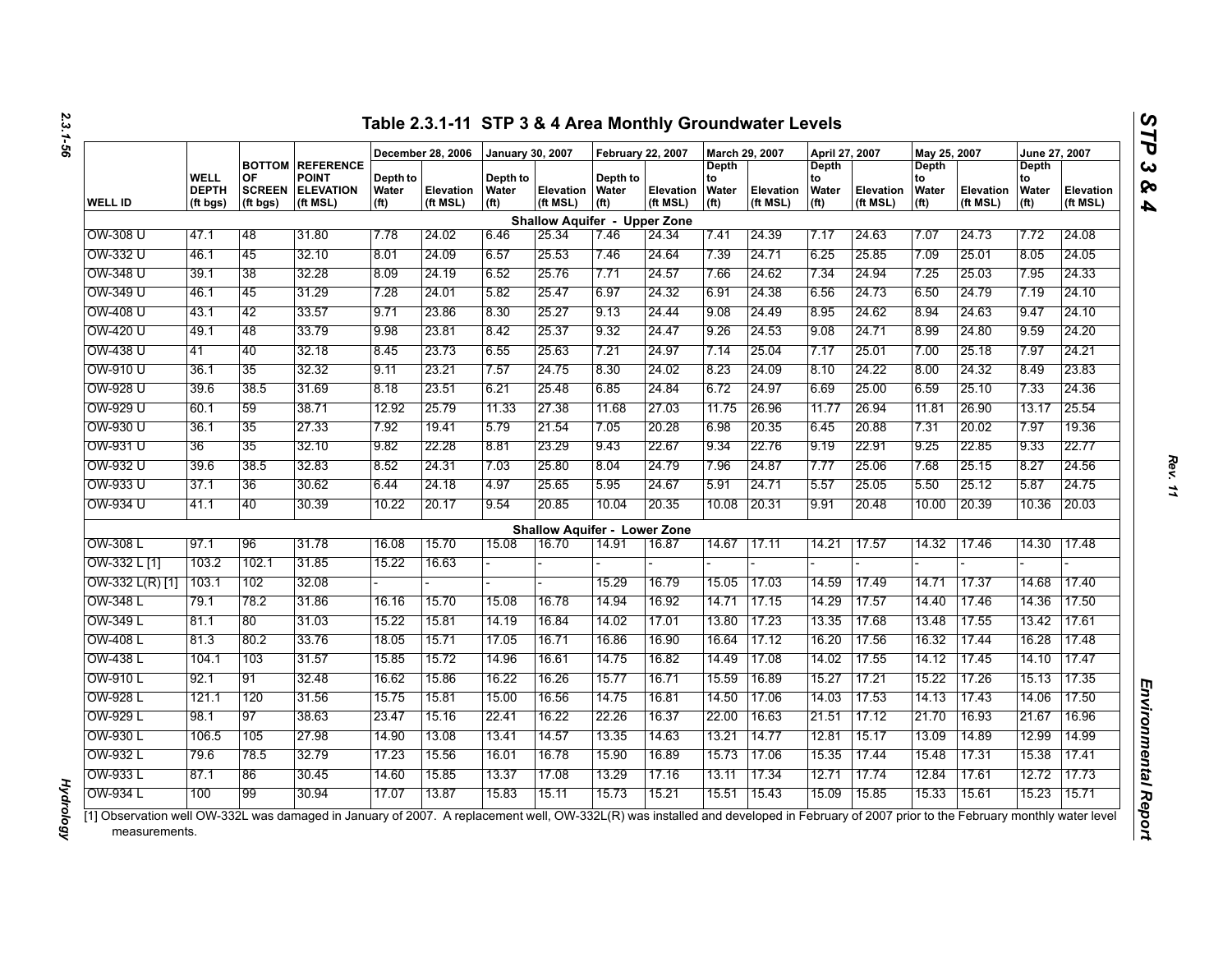| n |
|---|
|   |
|   |
| j |
|   |
| ć |
|   |
| 灰 |
|   |
| A |

|                |                        |                  | Well Pad                         | Reference                        | <b>Borehole</b>         | Well              |              | Screen Interval Depth [4] |          | <b>Screen Interval Elevation [4]</b>          |       | <b>Filter Pack Interval Depth</b> |
|----------------|------------------------|------------------|----------------------------------|----------------------------------|-------------------------|-------------------|--------------|---------------------------|----------|-----------------------------------------------|-------|-----------------------------------|
| Well Number[2] | Northing (ft)<br>$[3]$ | Easting (ft) [3] | <b>Elevation</b><br>(ft MSL) [3] | <b>Elevation</b><br>(ft MSL) [3] | <b>Diameter</b><br>(in) | Depth<br>(ft bgs) | Top (ft bgs) | Bottom (ft bgs)           |          | Top (ft MSL)   Bottom (ft MSL)   Top (ft bgs) |       | Bottom (ft bgs)                   |
| OW-308L        | 363196.43              | 2943374.36       | 29.87                            | 31.78                            | 8                       | 97.1              | 86.0         | 96.0                      | -56.13   | -66.13                                        | 82.0  | 97.1                              |
| <b>OW-308U</b> | 363195.64              | 2943354.04       | 29.88                            | 31.80                            | 8                       | 47.1              | 36.0         | 46.0                      | $-6.12$  | -16.12                                        | 32.0  | 47.1                              |
| OW-332L [1]    | 363739.87              | 2943610.91       | 30.24                            | 31.85                            | 8                       | 103.2             | 92.1         | 102.1                     | -61.86   | $-71.86$                                      | 88.0  | 103.2                             |
| $OW-332L(R)$   | 363729.36              | 2943608.74       | 30.01                            | 32.08                            | 8                       | 103.1             | 92.0         | 102.0                     | -61.99   | $-71.99$                                      | 87.0  | 103.1                             |
| <b>OW-332U</b> | 363739.21              | 2943591.02       | 30.24                            | 32.10                            | 8                       | 46.1              | 35.0         | 45.0                      | -4.76    | $-14.76$                                      | 31.0  | 46.1                              |
| <b>OW-348L</b> | 362685.92              | 2943014.48       | 30.08                            | 31.86                            | 8                       | 79.1              | 68.2         | 78.2                      | $-38.12$ | $-48.12$                                      | 64.0  | 79.1                              |
| <b>OW-348U</b> | 362685.23              | 2942994.44       | 30.51                            | 32.28                            | 8                       | 39.1              | 28.0         | 38.0                      | 2.51     | -7.49                                         | 24.0  | 39.1                              |
| <b>OW-349L</b> | 362901.84              | 2943602.97       | 29.41                            | 31.03                            | 8                       | 81.1              | 70.0         | 80.0                      | $-40.59$ | $-50.59$                                      | 65.0  | 81.1                              |
| OW-349U        | 362902.40              | 2943582.28       | 29.40                            | 31.29                            | 8                       | 46.1              | 35.0         | 45.0                      | $-5.60$  | $-15.60$                                      | 31.0  | 46.1                              |
| <b>OW-408L</b> | 363196.18              | 2942472.54       | 31.73                            | 33.76                            | 8                       | 81.3              | 70.2         | 80.2                      | $-38.47$ | $-48.47$                                      | 66.0  | 81.3                              |
| <b>OW-408U</b> | 363194.01              | 2942456.01       | 31.50                            | 33.57                            | 8                       | 43.1              | 32.0         | 42.0                      | -0.50    | -10.50                                        | 28.0  | 43.1                              |
| <b>OW-420U</b> | 362902.15              | 2942018.94       | 32.25                            | 33.79                            | 8                       | 49.1              | 38.0         | 48.0                      | $-5.75$  | $-15.75$                                      | 34.0  | 49.1                              |
| <b>OW-438L</b> | 363790.77              | 2942045.09       | 30.11                            | 31.57                            | 8                       | 104.1             | 93.0         | 103.0                     | $-62.89$ | $-72.89$                                      | 89.0  | 104.1                             |
| <b>OW-438U</b> | 363792.04              | 2942025.17       | 30.53                            | 32.18                            | 8                       | 41.0              | 30.0         | 40.0                      | 0.53     | $-9.47$                                       | 26.0  | 41.0                              |
| <b>OW-910L</b> | 363363.45              | 2941266.45       | 30.75                            | 32.48                            | 8                       | 92.1              | 81.0         | 91.0                      | $-50.25$ | $-60.25$                                      | 77.0  | 92.1                              |
| OW-910U        | 363362.02              | 2941246.57       | 30.69                            | 32.32                            | 8                       | 36.1              | 25.0         | 35.0                      | 5.69     | $-4.31$                                       | 21.0  | 36.1                              |
| <b>OW-928L</b> | 364932.30              | 2940376.21       | 29.81                            | 31.56                            | 8                       | 121.1             | 110.0        | 120.0                     | -80.19   | $-90.19$                                      | 106.0 | 121.1                             |
| <b>OW-928U</b> | 364933.86              | 2940356.48       | 30.02                            | 31.69                            | 8                       | 39.6              | 28.5         | 38.5                      | 1.52     | $-8.48$                                       | 24.5  | 39.6                              |
| <b>OW-929L</b> | 364671.50              | 2945497.78       | 36.93                            | 38.63                            | 8                       | 98.1              | 87.0         | 97.0                      | $-50.07$ | $-60.07$                                      | 83.0  | 98.1                              |
| <b>OW-929U</b> | 364672.34              | 2945477.58       | 36.91                            | 38.71                            | 8                       | 60.1              | 49.0         | 59.0                      | $-12.09$ | -22.09                                        | 45.0  | 60.1                              |
| OW-930L        | 360214.45              | 2949525.96       | 26.21                            | 27.98                            | 8                       | 106.5             | 95.0         | 105.0                     | -68.79   | -78.79                                        | 91.0  | 106.5                             |
| OW-930U        | 360209.72              | 2949506.58       | 25.62                            | 27.33                            | 8                       | 36.1              | 25.0         | 35.0                      | 0.62     | -9.38                                         | 21.0  | 36.1                              |
| <b>OW-931U</b> | 361979.42              | 2939520.36       | 30.53                            | 32.10                            | 7                       | 36.0              | 25.0         | 35.0                      | 5.53     | $-4.47$                                       | 21.0  | 36.0                              |
| <b>OW-932L</b> | 361899.37              | 2942115.90       | 31.09                            | 32.79                            | 8                       | 79.6              | 68.5         | 78.5                      | -37.41   | -47.41                                        | 64.5  | 79.6                              |
| <b>OW-932U</b> | 361898.53              | 2942097.29       | 31.35                            | 32.83                            | 8                       | 39.6              | 28.5         | 38.5                      | 2.85     | $-7.15$                                       | 24.5  | 39.6                              |
| <b>OW-933L</b> | 361898.05              | 2943515.01       | 28.74                            | 30.45                            | 8                       | 87.1              | 76.0         | 86.0                      | $-47.26$ | $-57.26$                                      | 72.0  | 87.1                              |
| <b>OW-933U</b> | 361897.65              | 2943494.66       | 28.87                            | 30.62                            | 8                       | 37.1              | 26.0         | 36.0                      | 2.87     | $-7.13$                                       | 23.0  | 37.1                              |
| <b>OW-934L</b> | 362082.08              | 2948254.12       | 29.04                            | 30.94                            |                         | 100.0             | 89.0         | 99.0                      | $-59.96$ | -69.96                                        | 85.0  | 100.0                             |
|                | 362079.87              | 2948234.20       | 28.54                            | 30.39                            | 8                       | 41.1              | 30.0         | 40.0                      | -1.46    | $-11.46$                                      | 26.0  | 41.1                              |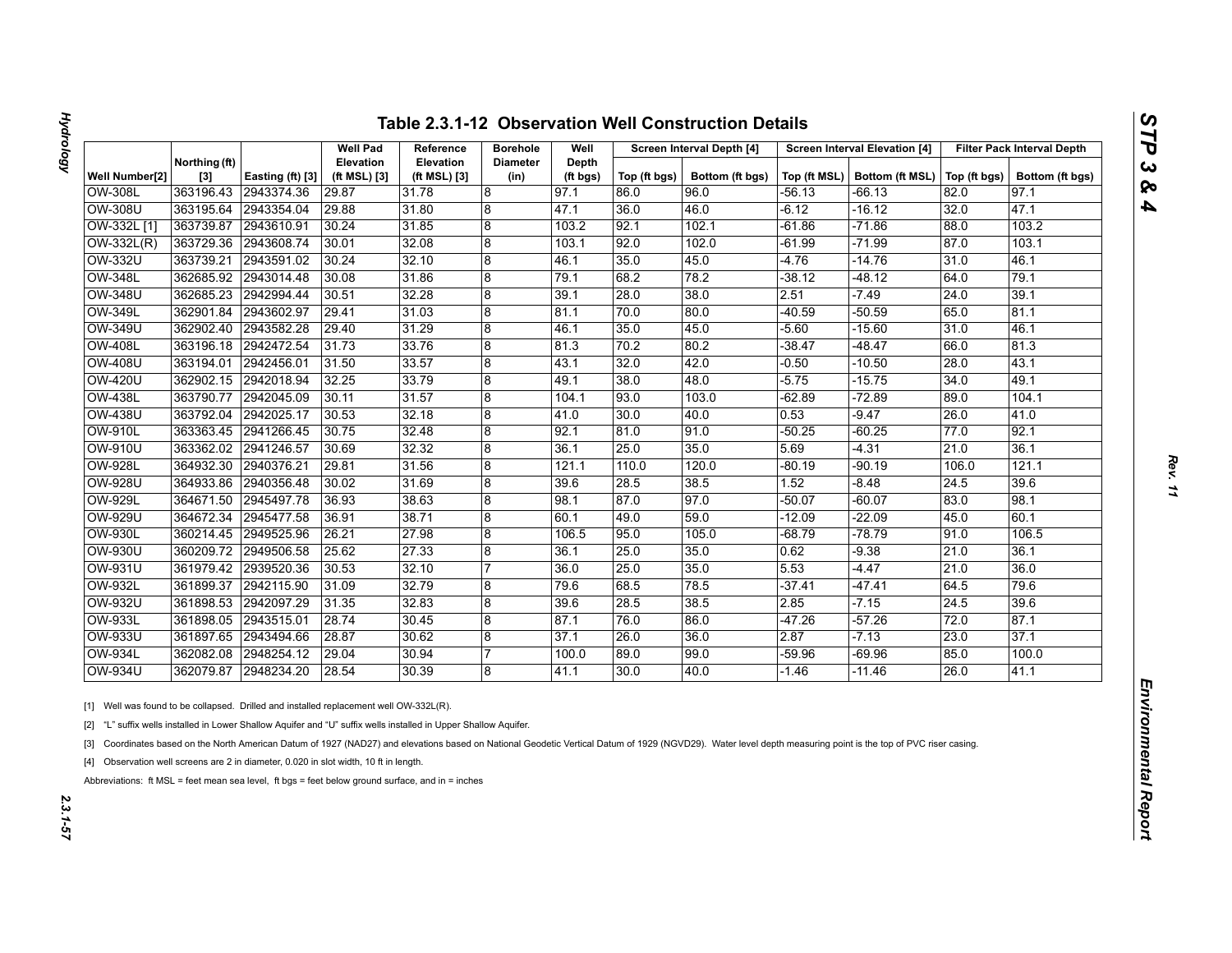|                |                  |                                        |                 |                              |                      |                       | Table 2.3.1-13 Estimated Vertical Hydraulic Gradients in the STP 3 & 4 Area |                 |                       |                             |                       |           |                   |                   |         |             |
|----------------|------------------|----------------------------------------|-----------------|------------------------------|----------------------|-----------------------|-----------------------------------------------------------------------------|-----------------|-----------------------|-----------------------------|-----------------------|-----------|-------------------|-------------------|---------|-------------|
|                |                  |                                        |                 | <b>Upper Well Screen [1]</b> |                      |                       |                                                                             |                 | Lower Well Screen [1] |                             |                       |           |                   | Groundwater [2]   |         |             |
| Date           | <b>Well Pair</b> | Ground<br><b>Elevation (ft</b><br>MSL) | Top (ft<br>bgs) | <b>Bottom</b><br>(ft bgs)    | Midpoint (ft<br>bgs) | Elevation<br>(ft MSL) | <b>Ground Elevation</b><br>(ft MSL)                                         | Top (ft<br>bgs) | Bottom (ft<br>bgs)    | <b>Midpoint</b><br>(ft bgs) | Elevation<br>(ft MSL) | $dx$ (ft) | Upper (ft<br>MSL) | Lower (ft<br>MSL) | dh (ft) | $i$ (ft/ft) |
| 12/28/2006     | OW-308 U/L       | 29.88                                  | 36              | 46                           | 41                   | $-11.12$              | 29.87                                                                       | 86              | 96                    | 91                          | $-61.13$              | 50.0      | 24.02             | 15.70             | 8.32    | 0.166       |
| 1/30/2007      | OW-308 U/L       | 29.88                                  | 36              | 46                           | 41                   | $-11.12$              | 29.87                                                                       | 86              | 96                    | 91                          | $-61.13$              | 50.0      | 25.34             | 16.70             | 8.64    | 0.173       |
| 2/22/2007      | OW-308 U/L       | 29.88                                  | 36              | 46                           | 41                   | $-11.12$              | 29.87                                                                       | 86              | 96                    | 91                          | $-61.13$              | 50.0      | 24.34             | 16.87             | 7.47    | 0.149       |
| 3/29/2007      | OW-308 U/L       | 29.88                                  | 36              | 46                           | 41                   | $-11.12$              | 29.87                                                                       | 86              | 96                    | 91                          | $-61.13$              | 50.0      | 24.39             | 17.11             | 7.28    | 0.146       |
| 4/27/2007      | OW-308 U/L       | 29.88                                  | 36              | 46                           | 41                   | $-11.12$              | 29.87                                                                       | 86              | 96                    | 91                          | $-61.13$              | 50.0      | 24.63             | 17.57             | 7.06    | 0.141       |
| 5/25/2007      | OW-308 U/L       | 29.88                                  | 36              | 46                           | 41                   | $-11.12$              | 29.87                                                                       | 86              | 96                    | 91                          | $-61.13$              | 50.0      | 24.73             | 17.46             | 7.27    | 0.145       |
| 6/27/2007      | OW-308 U/L       | 29.88                                  | 36              | 46                           | 41                   | $-11.12$              | 29.87                                                                       | 86              | 96                    | 91                          | $-61.13$              | 50.0      | 24.08             | 17.48             | 6.60    | 0.132       |
| 12/28/2006 [3] | OW-332 U/L       | 30.24                                  | 35              | 45                           | 40                   | $-9.76$               | 30.24                                                                       | 92.1            | 102.1                 | 97.1                        | $-66.86$              | 57.1      | 24.09             | 16.63             | 7.46    | 0.131       |
| 2/22/2007 [3]  | OW-332 U/L(R)    | 30.24                                  | 35              | 45                           | 40                   | $-9.76$               | 30.01                                                                       | 92              | 102                   | 97                          | $-66.99$              | 57.2      | 24.64             | 16.79             | 7.85    | 0.137       |
| 3/29/2007 [3]  | OW-332 U/L(R)    | 30.24                                  | 35              | 45                           | 40                   | $-9.76$               | 30.01                                                                       | 92              | 102                   | 97                          | $-66.99$              | 57.2      | 24.71             | 17.03             | 7.68    | 0.134       |
| 4/27/2007 [3]  | OW-332 U/L(R)    | 30.24                                  | 35              | 45                           | 40                   | $-9.76$               | 30.01                                                                       | 92              | 102                   | 97                          | $-66.99$              | 57.2      | 25.85             | 17.49             | 8.36    | 0.146       |
| 5/25/2007 [3]  | OW-332 U/L(R)    | 30.24                                  | 35              | 45                           | 40                   | $-9.76$               | 30.01                                                                       | 92              | 102                   | 97                          | $-66.99$              | 57.2      | 25.01             | 17.37             | 7.64    | 0.133       |
| 6/27/2007 [3]  | OW-332 U/L(R)    | 30.24                                  | 35              | 45                           | 40                   | $-9.76$               | 30.01                                                                       | 92              | 102                   | 97                          | $-66.99$              | 57.2      | 24.05             | 17.40             | 6.65    | 0.116       |
| 12/28/2006     | OW-348 U/L       | 30.51                                  | 28              | 38                           | 33                   | $-2.49$               | 30.08                                                                       | 68.2            | 78.2                  | 73.2                        | $-43.12$              | 40.6      | 24.19             | 15.70             | 8.49    | 0.209       |
| 1/30/2007      | OW-348 U/L       | 30.51                                  | 28              | 38                           | 33                   | $-2.49$               | 30.08                                                                       | 68.2            | 78.2                  | 73.2                        | $-43.12$              | 40.6      | 25.76             | 16.78             | 8.98    | 0.221       |
| 2/22/2007      | OW-348 U/L       | 30.51                                  | 28              | 38                           | 33                   | $-2.49$               | 30.08                                                                       | 68.2            | 78.2                  | 73.2                        | $-43.12$              | 40.6      | 24.57             | 16.92             | 7.65    | 0.188       |
| 3/29/2007      | OW-348 U/L       | 30.51                                  | 28              | 38                           | 33                   | $-2.49$               | 30.08                                                                       | 68.2            | 78.2                  | 73.2                        | $-43.12$              | 40.6      | 24.62             | 17.15             | 7.47    | 0.184       |
| 4/27/2007      | OW-348 U/L       | 30.51                                  | 28              | 38                           | 33                   | $-2.49$               | 30.08                                                                       | 68.2            | 78.2                  | 73.2                        | $-43.12$              | 40.6      | 24.94             | 17.57             | 7.37    | 0.181       |
| 5/25/2007      | OW-348 U/L       | 30.51                                  | 28              | 38                           | 33                   | $-2.49$               | 30.08                                                                       | 68.2            | 78.2                  | 73.2                        | $-43.12$              | 40.6      | 25.03             | 17.46             | 7.57    | 0.186       |
| 6/27/2007      | OW-348 U/L       | 30.51                                  | 28              | 38                           | 33                   | $-2.49$               | 30.08                                                                       | 68.2            | 78.2                  | 73.2                        | $-43.12$              | 40.6      | 24.33             | 17.50             | 6.83    | 0.168       |
| 12/28/2006     | OW-349 U/L       | 29.40                                  | 35              | 45                           | 40                   | $-10.6$               | 29.41                                                                       | 70              | 80                    | 75                          | $-45.59$              | 35.0      | 24.01             | 15.81             | 8.20    | 0.234       |
| 1/30/2007      | OW-349 U/L       | 29.40                                  | 35              | 45                           | 40                   | $-10.6$               | 29.41                                                                       | 70              | 80                    | 75                          | $-45.59$              | 35.0      | 25.47             | 16.84             | 8.63    | 0.247       |
| 2/22/2007      | OW-349 U/L       | 29.40                                  | 35              | 45                           | 40                   | $-10.6$               | 29.41                                                                       | 70              | 80                    | 75                          | -45.59                | 35.0      | 24.32             | 17.01             | 7.31    | 0.209       |
| 3/29/2007      | OW-349 U/L       | 29.40                                  | 35              | 45                           | 40                   | $-10.6$               | 29.41                                                                       | 70              | 80                    | 75                          | $-45.59$              | 35.0      | 24.38             | 17.23             | 7.15    | 0.204       |
| 4/27/2007      | OW-349 U/L       | 29.40                                  | 35              | 45                           | 40                   | $-10.6$               | 29.41                                                                       | 70              | 80                    | 75                          | $-45.59$              | 35.0      | 24.73             | 17.68             | 7.05    | 0.201       |
| 5/25/2007      | OW-349 U/L       | 29.40                                  | 35              | 45                           | 40                   | $-10.6$               | 29.41                                                                       | 70              | 80                    | 75                          | $-45.59$              | 35.0      | 24.79             | 17.55             | 7.24    | 0.207       |
| 6/27/2007      | OW-349 U/L       | 29.40                                  | 35              | 45                           | 40                   | $-10.6$               | 29.41                                                                       | 70              | 80                    | 75                          | $-45.59$              | 35.0      | 24.10             | 17.61             | 6.49    | 0.185       |
| 12/28/2006     | OW-408 U/L       | 31.50                                  | 32              | 42                           | 37                   | $-5.5$                | 31.73                                                                       | 70.2            | 80.2                  | 75.2                        | $-43.47$              | 38.0      | 23.86             | 15.71             | 8.15    | 0.215       |

**Hydrology** *Hydrology*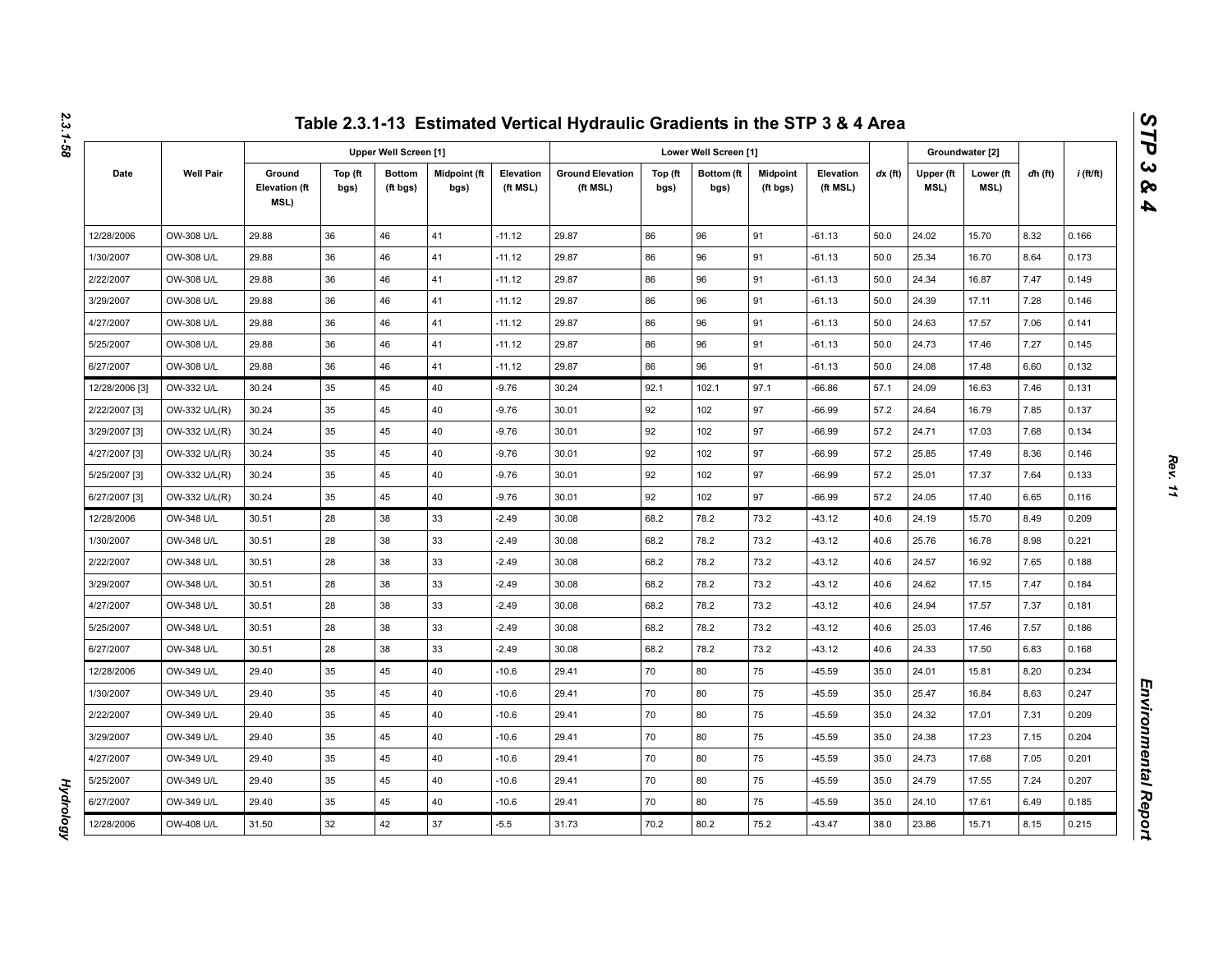|            |                  |                                        |                 |                              |                             |                       | Table 2.3.1-13 Estimated Vertical Hydraulic Gradients in the STP 3 & 4 Area (Continued) |                 |                       |                      |                       |           |                   |                   |         |                  |
|------------|------------------|----------------------------------------|-----------------|------------------------------|-----------------------------|-----------------------|-----------------------------------------------------------------------------------------|-----------------|-----------------------|----------------------|-----------------------|-----------|-------------------|-------------------|---------|------------------|
|            |                  |                                        |                 | <b>Upper Well Screen [1]</b> |                             |                       |                                                                                         |                 | Lower Well Screen [1] |                      |                       |           |                   | Groundwater [2]   |         |                  |
| Date       | <b>Well Pair</b> | Ground<br><b>Elevation (ft</b><br>MSL) | Top (ft<br>bgs) | <b>Bottom</b><br>(ft bgs)    | <b>Midpoint (ft</b><br>bgs) | Elevation<br>(ft MSL) | <b>Ground Elevation</b><br>(ft MSL)                                                     | Top (ft<br>bgs) | Bottom (ft<br>bgs)    | Midpoint<br>(ft bgs) | Elevation<br>(ft MSL) | $dx$ (ft) | Upper (ft<br>MSL) | Lower (ft<br>MSL) | dh (ft) | <i>i</i> (ft/ft) |
| 1/30/2007  | OW-408 U/L       | 31.50                                  | 32              | 42                           | 37                          | $-5.5$                | 31.73                                                                                   | 70.2            | 80.2                  | 75.2                 | $-43.47$              | 38.0      | 25.27             | 16.71             | 8.56    | 0.225            |
| 2/22/2007  | OW-408 U/L       | 31.50                                  | 32              | 42                           | 37                          | $-5.5$                | 31.73                                                                                   | 70.2            | 80.2                  | 75.2                 | $-43.47$              | 38.0      | 24.44             | 16.90             | 7.54    | 0.199            |
| 3/29/2007  | OW-408 U/L       | 31.50                                  | 32              | 42                           | 37                          | $-5.5$                | 31.73                                                                                   | 70.2            | 80.2                  | 75.2                 | $-43.47$              | 38.0      | 24.49             | 17.12             | 7.37    | 0.194            |
| 4/27/2007  | OW-408 U/L       | 31.50                                  | 32              | 42                           | 37                          | $-5.5$                | 31.73                                                                                   | 70.2            | 80.2                  | 75.2                 | $-43.47$              | 38.0      | 24.62             | 17.56             | 7.06    | 0.186            |
| 5/25/2007  | OW-408 U/L       | 31.50                                  | 32              | 42                           | 37                          | $-5.5$                | 31.73                                                                                   | 70.2            | 80.2                  | 75.2                 | $-43.47$              | 38.0      | 24.63             | 17.44             | 7.19    | 0.189            |
| 6/27/2007  | OW-408 U/L       | 31.50                                  | 32              | 42                           | 37                          | $-5.5$                | 31.73                                                                                   | 70.2            | 80.2                  | 75.2                 | $-43.47$              | 38.0      | 24.10             | 17.48             | 6.62    | 0.174            |
| 12/28/2006 | OW-438 U/L       | 30.53                                  | 30              | 40                           | 35                          | $-4.47$               | 30.11                                                                                   | 93              | 103                   | 98                   | $-67.89$              | 63.4      | 23.73             | 15.72             | 8.01    | 0.126            |
| 1/30/2007  | OW-438 U/L       | 30.53                                  | 30              | 40                           | 35                          | $-4.47$               | 30.11                                                                                   | 93              | 103                   | 98                   | $-67.89$              | 63.4      | 25.63             | 16.61             | 9.02    | 0.142            |
| 2/22/2007  | OW-438 U/L       | 30.53                                  | 30              | 40                           | 35                          | $-4.47$               | 30.11                                                                                   | 93              | 103                   | 98                   | $-67.89$              | 63.4      | 24.97             | 16.82             | 8.15    | 0.129            |
| 3/29/2007  | OW-438 U/L       | 30.53                                  | 30              | 40                           | 35                          | $-4.47$               | 30.11                                                                                   | 93              | 103                   | 98                   | $-67.89$              | 63.4      | 25.04             | 17.08             | 7.96    | 0.126            |
| 4/27/2007  | OW-438 U/L       | 30.53                                  | 30              | 40                           | 35                          | $-4.47$               | 30.11                                                                                   | 93              | 103                   | 98                   | $-67.89$              | 63.4      | 25.01             | 17.55             | 7.46    | 0.118            |
| 5/25/2007  | OW-438 U/L       | 30.53                                  | 30              | 40                           | 35                          | $-4.47$               | 30.11                                                                                   | 93              | 103                   | 98                   | $-67.89$              | 63.4      | 25.18             | 17.45             | 7.73    | 0.122            |
| 6/27/2007  | OW-438 U/L       | 30.53                                  | 30              | 40                           | 35                          | $-4.47$               | 30.11                                                                                   | 93              | 103                   | 98                   | $-67.89$              | 63.4      | 24.21             | 17.47             | 6.74    | 0.106            |
| 12/28/2006 | OW-910 U/L       | 30.69                                  | 25              | 35                           | 30                          | 0.69                  | 30.75                                                                                   | 81              | 91                    | 86                   | $-55.25$              | 55.9      | 23.21             | 15.86             | 7.35    | 0.131            |
| 1/30/2007  | OW-910 U/L       | 30.69                                  | 25              | 35                           | 30                          | 0.69                  | 30.75                                                                                   | 81              | 91                    | 86                   | $-55.25$              | 55.9      | 24.75             | 16.26             | 8.49    | 0.152            |
| 2/22/2007  | OW-910 U/L       | 30.69                                  | 25              | 35                           | 30                          | 0.69                  | 30.75                                                                                   | 81              | 91                    | 86                   | $-55.25$              | 55.9      | 24.02             | 16.71             | 7.31    | 0.131            |
| 3/29/2007  | OW-910 U/L       | 30.69                                  | 25              | 35                           | 30                          | 0.69                  | 30.75                                                                                   | 81              | 91                    | 86                   | $-55.25$              | 55.9      | 24.09             | 16.89             | 7.20    | 0.129            |
| 4/27/2007  | OW-910 U/L       | 30.69                                  | 25              | 35                           | 30                          | 0.69                  | 30.75                                                                                   | 81              | 91                    | 86                   | $-55.25$              | 55.9      | 24.22             | 17.21             | 7.01    | 0.125            |
| 5/25/2007  | OW-910 U/L       | 30.69                                  | 25              | 35                           | 30                          | 0.69                  | 30.75                                                                                   | 81              | 91                    | 86                   | $-55.25$              | 55.9      | 24.32             | 17.26             | 7.06    | 0.126            |
| 6/27/2007  | OW-910 U/L       | 30.69                                  | 25              | 35                           | 30                          | 0.69                  | 30.75                                                                                   | 81              | 91                    | 86                   | $-55.25$              | 55.9      | 23.83             | 17.35             | 6.48    | 0.116            |
| 12/28/2006 | OW-928 U/L       | 30.02                                  | 28.5            | 38.5                         | 33.5                        | $-3.48$               | 29.81                                                                                   | 110             | 120                   | 115                  | $-85.19$              | 81.7      | 23.51             | 15.81             | 7.70    | 0.094            |
| 1/30/2007  | OW-928 U/L       | 30.02                                  | 28.5            | 38.5                         | 33.5                        | $-3.48$               | 29.81                                                                                   | 110             | 120                   | 115                  | -85.19                | 81.7      | 25.48             | 16.56             | 8.92    | 0.109            |
| 2/22/2007  | OW-928 U/L       | 30.02                                  | 28.5            | 38.5                         | 33.5                        | $-3.48$               | 29.81                                                                                   | 110             | 120                   | 115                  | $-85.19$              | 81.7      | 24.84             | 16.81             | 8.03    | 0.098            |
| 3/29/2007  | OW-928 U/L       | 30.02                                  | 28.5            | 38.5                         | 33.5                        | $-3.48$               | 29.81                                                                                   | 110             | 120                   | 115                  | -85.19                | 81.7      | 24.97             | 17.06             | 7.91    | 0.097            |
| 4/27/2007  | OW-928 U/L       | 30.02                                  | 28.5            | 38.5                         | 33.5                        | $-3.48$               | 29.81                                                                                   | 110             | 120                   | 115                  | $-85.19$              | 81.7      | 25.00             | 17.53             | 7.47    | 0.091            |
| 5/25/2007  | OW-928 U/L       | 30.02                                  | 28.5            | 38.5                         | 33.5                        | $-3.48$               | 29.81                                                                                   | 110             | 120                   | 115                  | -85.19                | 81.7      | 25.10             | 17.43             | 7.67    | 0.094            |
| 6/27/2007  | OW-928 U/L       | 30.02                                  | 28.5            | 38.5                         | 33.5                        | $-3.48$               | 29.81                                                                                   | 110             | 120                   | 115                  | $-85.19$              | 81.7      | 24.36             | 17.50             | 6.86    | 0.084            |
| 12/28/2006 | OW-929 U/L       | 36.91                                  | 49              | 59                           | 54                          | $-17.09$              | 36.93                                                                                   | 87              | 97                    | 92                   | $-55.07$              | 38.0      | 25.79             | 15.16             | 10.63   | 0.280            |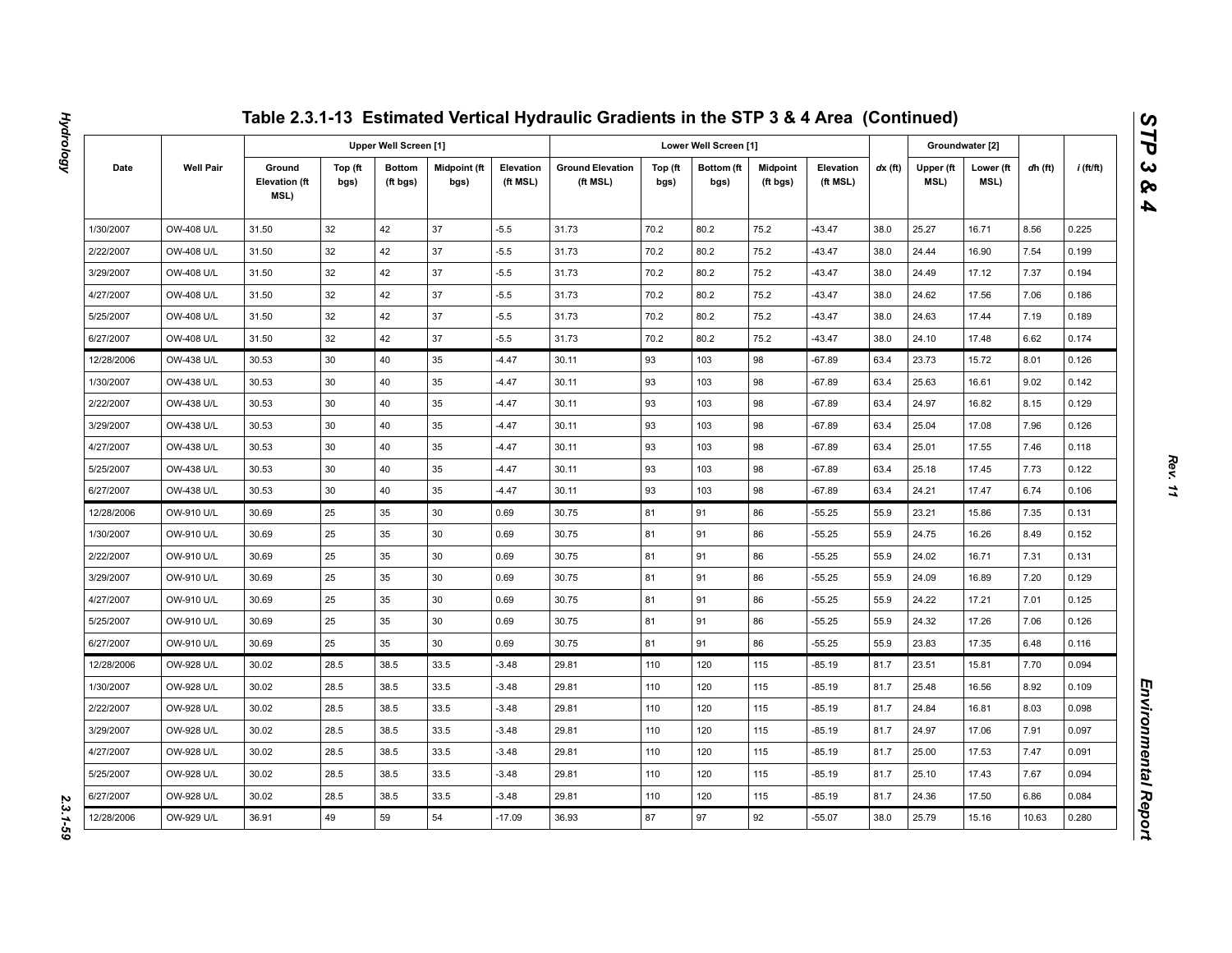|            |                  |                                        |                 |                           |                      |                       | Table 2.3.1-13 Estimated Vertical Hydraulic Gradients in the STP 3 & 4 Area (Continued) |                 |                       |                             |                       |           |                   |                   |         |             |
|------------|------------------|----------------------------------------|-----------------|---------------------------|----------------------|-----------------------|-----------------------------------------------------------------------------------------|-----------------|-----------------------|-----------------------------|-----------------------|-----------|-------------------|-------------------|---------|-------------|
|            |                  |                                        |                 | Upper Well Screen [1]     |                      |                       |                                                                                         |                 | Lower Well Screen [1] |                             |                       |           |                   | Groundwater [2]   |         |             |
| Date       | <b>Well Pair</b> | Ground<br><b>Elevation (ft</b><br>MSL) | Top (ft<br>bgs) | <b>Bottom</b><br>(ft bgs) | Midpoint (ft<br>bgs) | Elevation<br>(ft MSL) | <b>Ground Elevation</b><br>(ft MSL)                                                     | Top (ft<br>bgs) | Bottom (ft<br>bgs)    | <b>Midpoint</b><br>(ft bgs) | Elevation<br>(ft MSL) | $dx$ (ft) | Upper (ft<br>MSL) | Lower (ft<br>MSL) | dh (ft) | $i$ (ft/ft) |
| 1/30/2007  | OW-929 U/L       | 36.91                                  | 49              | 59                        | 54                   | $-17.09$              | 36.93                                                                                   | 87              | 97                    | 92                          | $-55.07$              | 38.0      | 27.38             | 16.22             | 11.16   | 0.294       |
| 2/22/2007  | OW-929 U/L       | 36.91                                  | 49              | 59                        | 54                   | $-17.09$              | 36.93                                                                                   | 87              | 97                    | 92                          | $-55.07$              | 38.0      | 27.03             | 16.37             | 10.66   | 0.281       |
| 3/29/2007  | OW-929 U/L       | 36.91                                  | 49              | 59                        | 54                   | $-17.09$              | 36.93                                                                                   | 87              | 97                    | 92                          | $-55.07$              | 38.0      | 26.96             | 16.63             | 10.33   | 0.272       |
| 4/27/2007  | OW-929 U/L       | 36.91                                  | 49              | 59                        | 54                   | $-17.09$              | 36.93                                                                                   | 87              | 97                    | 92                          | $-55.07$              | 38.0      | 26.94             | 17.12             | 9.82    | 0.259       |
| 5/25/2007  | OW-929 U/L       | 36.91                                  | 49              | 59                        | 54                   | $-17.09$              | 36.93                                                                                   | 87              | 97                    | 92                          | $-55.07$              | 38.0      | 26.90             | 16.93             | 9.97    | 0.263       |
| 6/27/2007  | OW-929 U/L       | 36.91                                  | 49              | 59                        | 54                   | $-17.09$              | 36.93                                                                                   | 87              | 97                    | 92                          | $-55.07$              | 38.0      | 25.54             | 16.96             | 8.58    | 0.226       |
| 12/28/2006 | OW-930 U/L       | 25.62                                  | 25              | 35                        | 30                   | $-4.38$               | 26.21                                                                                   | 95              | 105                   | 100                         | $-73.79$              | 69.4      | 19.41             | 13.08             | 6.33    | 0.091       |
| 1/30/2007  | OW-930 U/L       | 25.62                                  | 25              | 35                        | 30                   | $-4.38$               | 26.21                                                                                   | 95              | 105                   | 100                         | $-73.79$              | 69.4      | 21.54             | 14.57             | 6.97    | 0.100       |
| 2/22/2007  | OW-930 U/L       | 25.62                                  | 25              | 35                        | 30                   | $-4.38$               | 26.21                                                                                   | 95              | 105                   | 100                         | $-73.79$              | 69.4      | 20.28             | 14.63             | 5.65    | 0.081       |
| 3/29/2007  | OW-930 U/L       | 25.62                                  | 25              | 35                        | 30                   | $-4.38$               | 26.21                                                                                   | 95              | 105                   | 100                         | $-73.79$              | 69.4      | 20.35             | 14.77             | 5.58    | 0.080       |
| 4/27/2007  | OW-930 U/L       | 25.62                                  | 25              | 35                        | 30                   | $-4.38$               | 26.21                                                                                   | 95              | 105                   | 100                         | $-73.79$              | 69.4      | 20.88             | 15.17             | 5.71    | 0.082       |
| 5/25/2007  | OW-930 U/L       | 25.62                                  | 25              | 35                        | 30                   | $-4.38$               | 26.21                                                                                   | 95              | 105                   | 100                         | $-73.79$              | 69.4      | 20.02             | 14.89             | 5.13    | 0.074       |
| 6/27/2007  | OW-930 U/L       | 25.62                                  | 25              | 35                        | 30                   | $-4.38$               | 26.21                                                                                   | 95              | 105                   | 100                         | $-73.79$              | 69.4      | 19.36             | 14.99             | 4.37    | 0.063       |
| 12/28/2006 | OW-932 U/L       | 31.35                                  | 28.5            | 38.5                      | 33.5                 | $-2.15$               | 31.09                                                                                   | 68.5            | 78.5                  | 73.5                        | $-42.41$              | 40.3      | 24.31             | 15.56             | 8.75    | 0.217       |
| 1/30/2007  | OW-932 U/L       | 31.35                                  | 28.5            | 38.5                      | 33.5                 | $-2.15$               | 31.09                                                                                   | 68.5            | 78.5                  | 73.5                        | $-42.41$              | 40.3      | 25.80             | 16.78             | 9.02    | 0.224       |
| 2/22/2007  | OW-932 U/L       | 31.35                                  | 28.5            | 38.5                      | 33.5                 | $-2.15$               | 31.09                                                                                   | 68.5            | 78.5                  | 73.5                        | $-42.41$              | 40.3      | 24.79             | 16.89             | 7.90    | 0.196       |
| 3/29/2007  | OW-932 U/L       | 31.35                                  | 28.5            | 38.5                      | 33.5                 | $-2.15$               | 31.09                                                                                   | 68.5            | 78.5                  | 73.5                        | $-42.41$              | 40.3      | 24.87             | 17.06             | 7.81    | 0.194       |
| 4/27/2007  | OW-932 U/L       | 31.35                                  | 28.5            | 38.5                      | 33.5                 | $-2.15$               | 31.09                                                                                   | 68.5            | 78.5                  | 73.5                        | $-42.41$              | 40.3      | 25.06             | 17.44             | 7.62    | 0.189       |
| 5/25/2007  | OW-932 U/L       | 31.35                                  | 28.5            | 38.5                      | 33.5                 | $-2.15$               | 31.09                                                                                   | 68.5            | 78.5                  | 73.5                        | $-42.41$              | 40.3      | 25.15             | 17.31             | 7.84    | 0.195       |
| 6/27/2007  | OW-932 U/L       | 31.35                                  | 28.5            | 38.5                      | 33.5                 | $-2.15$               | 31.09                                                                                   | 68.5            | 78.5                  | 73.5                        | $-42.41$              | 40.3      | 24.56             | 17.41             | 7.15    | 0.178       |
| 12/28/2006 | OW-933 U/L       | 28.87                                  | 26              | 36                        | 31                   | $-2.13$               | 28.74                                                                                   | 76              | 86                    | 81                          | $-52.26$              | 50.1      | 24.18             | 15.85             | 8.33    | 0.166       |
| 1/30/2007  | OW-933 U/L       | 28.87                                  | 26              | 36                        | 31                   | $-2.13$               | 28.74                                                                                   | 76              | 86                    | 81                          | $-52.26$              | 50.1      | 25.65             | 17.08             | 8.57    | 0.171       |
| 2/22/2007  | OW-933 U/L       | 28.87                                  | 26              | 36                        | 31                   | $-2.13$               | 28.74                                                                                   | 76              | 86                    | 81                          | $-52.26$              | 50.1      | 24.67             | 17.16             | 7.51    | 0.150       |
| 3/29/2007  | OW-933 U/L       | 28.87                                  | 26              | 36                        | 31                   | $-2.13$               | 28.74                                                                                   | 76              | 86                    | 81                          | -52.26                | 50.1      | 24.71             | 17.34             | 7.37    | 0.147       |
| 4/27/2007  | OW-933 U/L       | 28.87                                  | 26              | 36                        | 31                   | $-2.13$               | 28.74                                                                                   | 76              | 86                    | 81                          | $-52.26$              | 50.1      | 25.05             | 17.74             | 7.31    | 0.146       |
| 5/25/2007  | OW-933 U/L       | 28.87                                  | 26              | 36                        | 31                   | $-2.13$               | 28.74                                                                                   | 76              | 86                    | 81                          | -52.26                | 50.1      | 25.12             | 17.61             | 7.51    | 0.150       |
| 6/27/2007  | OW-933 U/L       | 28.87                                  | 26              | 36                        | 31                   | $-2.13$               | 28.74                                                                                   | 76              | 86                    | 81                          | $-52.26$              | 50.1      | 24.75             | 17.73             | 7.02    | 0.140       |
| 12/28/2006 | OW-934 U/L       | 28.54                                  | 30              | 40                        | 35                   | $-6.46$               | 29.04                                                                                   | 89              | 99                    | 94                          | $-64.96$              | 58.5      | 20.17             | 13.87             | 6.30    | 0.108       |

*Hydrology* 

**Hydrology** 

*STP 3 & 4*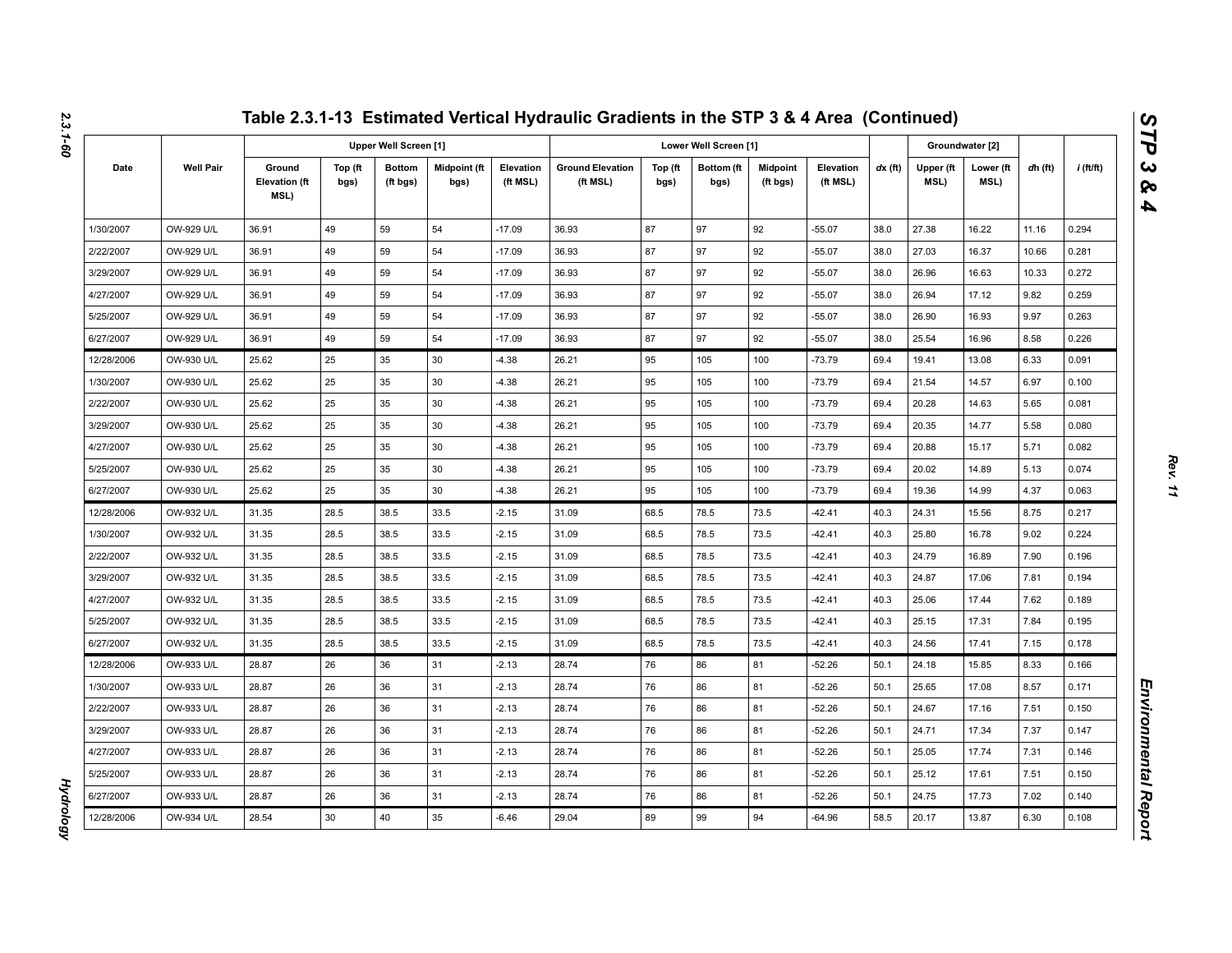| <b>Well Pair</b><br>Midpoint (ft<br><b>Ground Elevation</b><br>$dx$ (ft)<br>Date<br>Ground<br>Top (ft<br><b>Bottom</b><br>Elevation<br>Top (ft<br>Bottom (ft<br><b>Midpoint</b><br>Elevation<br>Upper (ft<br>Lower (ft<br>dh (ft)<br><b>Elevation (ft</b><br>MSL)<br>(ft bgs)<br>bgs)<br>(ft MSL)<br>(ft MSL)<br>(ft MSL)<br>MSL)<br>bgs)<br>bgs)<br>bgs)<br>(ft bgs)<br>MSL)<br>89<br>OW-934 U/L<br>28.54<br>30<br>40<br>35<br>$-6.46$<br>29.04<br>99<br>94<br>$-64.96$<br>58.5<br>20.85<br>5.74<br>15.11<br>0.098<br>OW-934 U/L<br>28.54<br>30<br>40<br>35<br>29.04<br>89<br>99<br>94<br>58.5<br>5.14<br>$-6.46$<br>$-64.96$<br>20.35<br>15.21<br>0.088<br>35<br>89<br>OW-934 U/L<br>28.54<br>30<br>40<br>$-6.46$<br>29.04<br>99<br>94<br>$-64.96$<br>58.5<br>20.31<br>15.43<br>4.88<br>0.083<br>30<br>40<br>35<br>89<br>OW-934 U/L<br>28.54<br>$-6.46$<br>29.04<br>99<br>94<br>$-64.96$<br>58.5<br>20.48<br>15.85<br>4.63<br>0.079<br>30<br>89<br>94<br>OW-934 U/L<br>28.54<br>40<br>35<br>29.04<br>99<br>$-64.96$<br>58.5<br>4.78<br>$-6.46$<br>20.39<br>15.61<br>0.082<br>89<br>OW-934 U/L<br>28.54<br>30<br>40<br>35<br>29.04<br>99<br>94<br>20.03<br>4.32<br>$-6.46$<br>$-64.96$<br>58.5<br>15.71<br>0.074<br>measurement. Therefore, no data is available from January 30, 2007 for well OW-332 U/L. | 1/30/2007<br>2/22/2007<br>3/29/2007<br>4/27/2007<br>5/25/2007<br>6/27/2007<br>[1] From Table 2.3.1-12<br>[2] From Table 2.3.1-11<br>ft MSL = feet mean sea levell = Hydraulic gradient (dh/dx) dh = Change in hydraulic head (ft) dx = Change in distance (ft)<br>ft bgs = feet below ground surface |  |  | <b>Upper Well Screen [1]</b> |  |  | Lower Well Screen [1] |  |  | Groundwater [2] |             |
|--------------------------------------------------------------------------------------------------------------------------------------------------------------------------------------------------------------------------------------------------------------------------------------------------------------------------------------------------------------------------------------------------------------------------------------------------------------------------------------------------------------------------------------------------------------------------------------------------------------------------------------------------------------------------------------------------------------------------------------------------------------------------------------------------------------------------------------------------------------------------------------------------------------------------------------------------------------------------------------------------------------------------------------------------------------------------------------------------------------------------------------------------------------------------------------------------------------------------------------------------------------------------------------------------------------|------------------------------------------------------------------------------------------------------------------------------------------------------------------------------------------------------------------------------------------------------------------------------------------------------|--|--|------------------------------|--|--|-----------------------|--|--|-----------------|-------------|
|                                                                                                                                                                                                                                                                                                                                                                                                                                                                                                                                                                                                                                                                                                                                                                                                                                                                                                                                                                                                                                                                                                                                                                                                                                                                                                              | [3] Observation well OW-332L was damaged in January of 2007, a replacement well, OW-332L(R) was installed and developed in February of 2007, prior to the February monthly water level                                                                                                               |  |  |                              |  |  |                       |  |  |                 | $i$ (ft/ft) |
|                                                                                                                                                                                                                                                                                                                                                                                                                                                                                                                                                                                                                                                                                                                                                                                                                                                                                                                                                                                                                                                                                                                                                                                                                                                                                                              |                                                                                                                                                                                                                                                                                                      |  |  |                              |  |  |                       |  |  |                 |             |
|                                                                                                                                                                                                                                                                                                                                                                                                                                                                                                                                                                                                                                                                                                                                                                                                                                                                                                                                                                                                                                                                                                                                                                                                                                                                                                              |                                                                                                                                                                                                                                                                                                      |  |  |                              |  |  |                       |  |  |                 |             |
|                                                                                                                                                                                                                                                                                                                                                                                                                                                                                                                                                                                                                                                                                                                                                                                                                                                                                                                                                                                                                                                                                                                                                                                                                                                                                                              |                                                                                                                                                                                                                                                                                                      |  |  |                              |  |  |                       |  |  |                 |             |
|                                                                                                                                                                                                                                                                                                                                                                                                                                                                                                                                                                                                                                                                                                                                                                                                                                                                                                                                                                                                                                                                                                                                                                                                                                                                                                              |                                                                                                                                                                                                                                                                                                      |  |  |                              |  |  |                       |  |  |                 |             |
|                                                                                                                                                                                                                                                                                                                                                                                                                                                                                                                                                                                                                                                                                                                                                                                                                                                                                                                                                                                                                                                                                                                                                                                                                                                                                                              |                                                                                                                                                                                                                                                                                                      |  |  |                              |  |  |                       |  |  |                 |             |
|                                                                                                                                                                                                                                                                                                                                                                                                                                                                                                                                                                                                                                                                                                                                                                                                                                                                                                                                                                                                                                                                                                                                                                                                                                                                                                              |                                                                                                                                                                                                                                                                                                      |  |  |                              |  |  |                       |  |  |                 |             |
|                                                                                                                                                                                                                                                                                                                                                                                                                                                                                                                                                                                                                                                                                                                                                                                                                                                                                                                                                                                                                                                                                                                                                                                                                                                                                                              |                                                                                                                                                                                                                                                                                                      |  |  |                              |  |  |                       |  |  |                 |             |
|                                                                                                                                                                                                                                                                                                                                                                                                                                                                                                                                                                                                                                                                                                                                                                                                                                                                                                                                                                                                                                                                                                                                                                                                                                                                                                              |                                                                                                                                                                                                                                                                                                      |  |  |                              |  |  |                       |  |  |                 |             |

**Hydrology**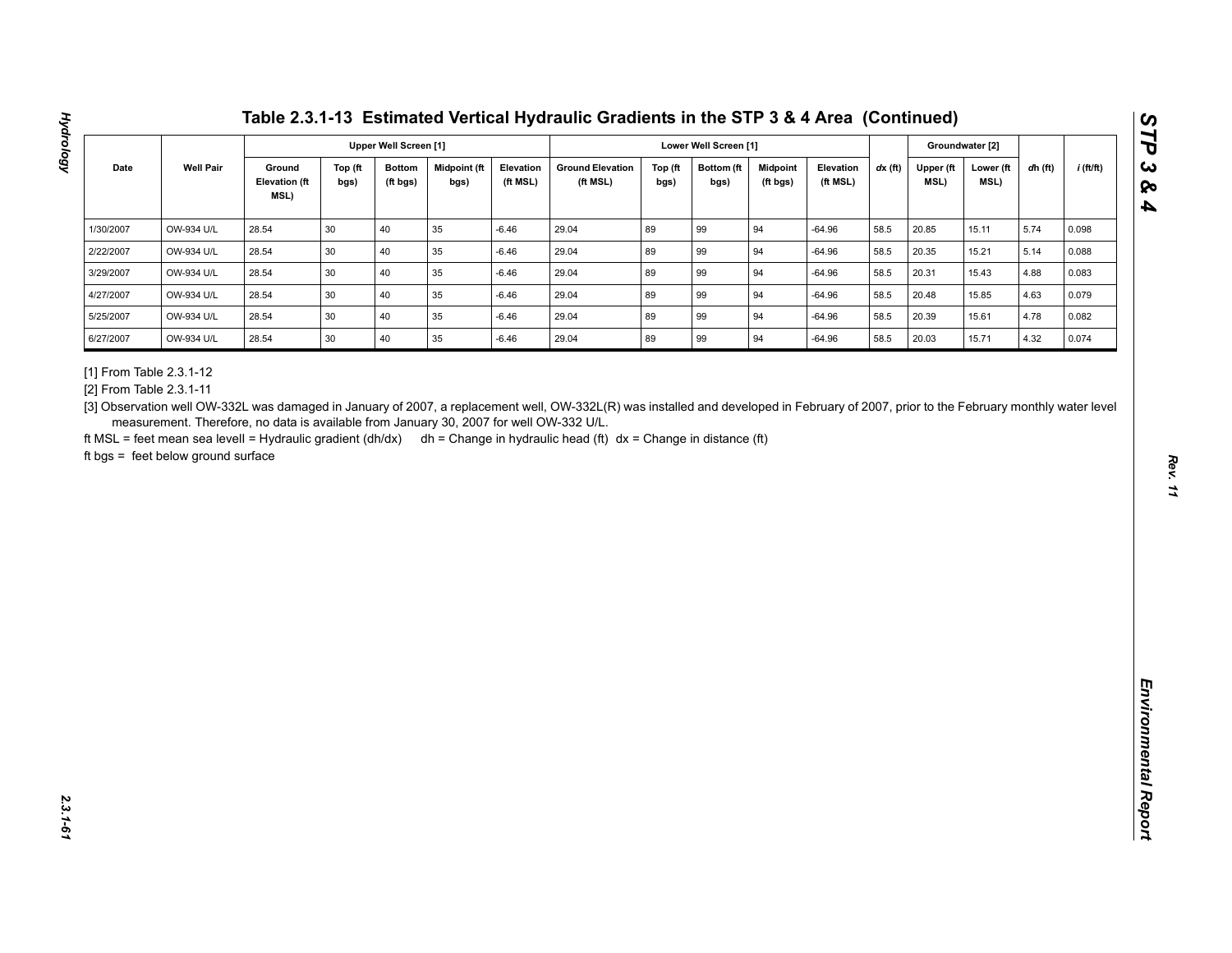|                    |                  | Screened<br>Interval | Hydraulic<br>Conductivity | Transmissivity | Storage<br>Coefficient | Yield     | Drawdown or   | 1-Hour<br><b>Specific Capacity</b> |                                                              |
|--------------------|------------------|----------------------|---------------------------|----------------|------------------------|-----------|---------------|------------------------------------|--------------------------------------------------------------|
| <b>Well Number</b> | <b>Test Date</b> | (ft bgs)             | $(gpd/ft^2)$              | (gpd/ft)       | (unitless)             | (gpm)     | Recovery (ft) | (gpm/ft)                           | <b>Test Type</b>                                             |
| TA-65-49-901       | 3/8/1966         | 300-355              | 658                       | 26,300         | <b>ND</b>              | 91.5      | 10.1          | 9                                  | Recovery                                                     |
| TA-65-57-702       | 3/14/1966        | 331-553              | 512                       | 25,600         | <b>ND</b>              | 252       | 36.1          | $\overline{7}$                     | Drawdown                                                     |
| TA-65-57-801       | 7/28/1955        | 150-530              | 812                       | 160,000        | <b>ND</b>              | 2,530     | <b>ND</b>     | <b>ND</b>                          | Recovery                                                     |
| TA-65-58-107       | 10/4/1966        | 75-202               | <b>ND</b>                 | 176,000        | $1.1 \times 10^{-3}$   | <b>NA</b> | <b>NA</b>     | <b>NA</b>                          | Observation well for TA-65-58-108<br>drawdown test           |
| TA-65-58-108       | 10/4/1966        | 150-275              | 693                       | 86,600         | <b>ND</b>              | 2,378     | 40.7          | 58                                 | Drawdown                                                     |
| TA-65-58-803       | 7/1/1966         | 91-215               | 3,950                     | 399,000        | <b>ND</b>              | 1,354     | 34.2          | 40                                 | Drawdown                                                     |
| TA-66-63-802       | 5/25/1966        | 240-760              | 582                       | 154,100        | <b>ND</b>              | 2,692     | 55.9          | 48                                 | Drawdown                                                     |
| TA-66-63-902       | 5/26/1966        | unknown              | 753                       | 82,800         | $9.1 \times 10^{-4}$   | <b>NA</b> | <b>NA</b>     | <b>NA</b>                          | Observation well for TA-66-63-903<br>drawdown test           |
| TA-66-63-903       | 5/26/1966        | 63-240               | <b>ND</b>                 | <b>ND</b>      | <b>ND</b>              | 1,020     | <b>ND</b>     | <b>ND</b>                          |                                                              |
| TA-66-64-401       | 5/18/1966        | 317-1042             | 386                       | 162,000        | <b>ND</b>              | 3,417     | 61.6          | 55                                 | Drawdown                                                     |
| TA-66-64-702       | 3/14/1966        | unknown              | 223                       | 64,600         | <b>ND</b>              | 2,005     | 114           | 18                                 | Recovery                                                     |
| TA-80-07-501       | 7/13/1955        | 220-820              | 403                       | 120,000        | <b>ND</b>              | 1,760     | 21.3          | 83                                 | Recovery                                                     |
| TA-80-08-302       | 10/28/1966       | 530-630              | 355                       | 35,500         | <b>ND</b>              | 413       | 85            | 5                                  | Recovery                                                     |
| TA-80-08-701       | 9/23/1966        | 300-600              | 212                       | 19,700         | <b>ND</b>              | 805       | 51.8          | 16                                 | Recovery                                                     |
| TA-80-15-102       | 3/9/1967         | 506-634              | 458                       | 45,800         | <b>ND</b>              | 408       | 47.4          | 9                                  | Recovery                                                     |
| TA-80-15-201       | 5/15/1955        | 353-878              | 420                       | 107,000        | <b>ND</b>              | 2,630     | 53            | 50                                 | Drawdown, specific capacity<br>calculated from recovery test |
| TA-80-15-301       | 6/10/1966        | unknown              | 413                       | 67,700         | <b>ND</b>              | 1,026     | 49.3          | 21                                 | Drawdown                                                     |
| TA-80-15-401       | 7/13/1955        | 225-1044             | 177                       | 63,000         | <b>ND</b>              | 2,000     | 47.4          | 42                                 | Recovery                                                     |
| TA-80-15-502       | 9/19/1966        | 244-776              | 103                       | 31,300         | <b>ND</b>              | 2,020     | <b>ND</b>     | <b>ND</b>                          | Recovery                                                     |
| TA-80-16-301       | 3/10/1967        | 615-800              | 505                       | 40,400         | <b>ND</b>              | 158.4     | 31.6          | 5                                  | Recovery                                                     |
| TA-80-23-101       | 7/19/1955        | 190-776              | 344                       | 82,500         | ND                     | 1,560     | 34.1          | 46                                 | Recovery                                                     |
| TA-80-23-301       | 7/19/1955        | 200-770              | 139                       | 51,500         | <b>ND</b>              | 1,535     | 50.5          | 30                                 | Recovery                                                     |
| TA-80-23-402       | 3/17/1967        | 544-586              | <b>ND</b>                 | 44,800         | <b>ND</b>              | 388.5     | <b>ND</b>     | <b>ND</b>                          | Recovery                                                     |
| TA-80-23-403       | 3/17/1967        | 542-578              | <b>ND</b>                 | 42,500         | $4.6 \times 10^{-5}$   | <b>NA</b> | <b>NA</b>     | NA                                 | Observation well for TA-80-23-402<br>recovery test           |
| TA-81-01-101       | 10/13/1955       | 565-760              | 489                       | 68,500         | <b>ND</b>              | 1,000     | <b>NA</b>     | <b>NA</b>                          | Recovery                                                     |

*Hydrology* 

**Hydrology**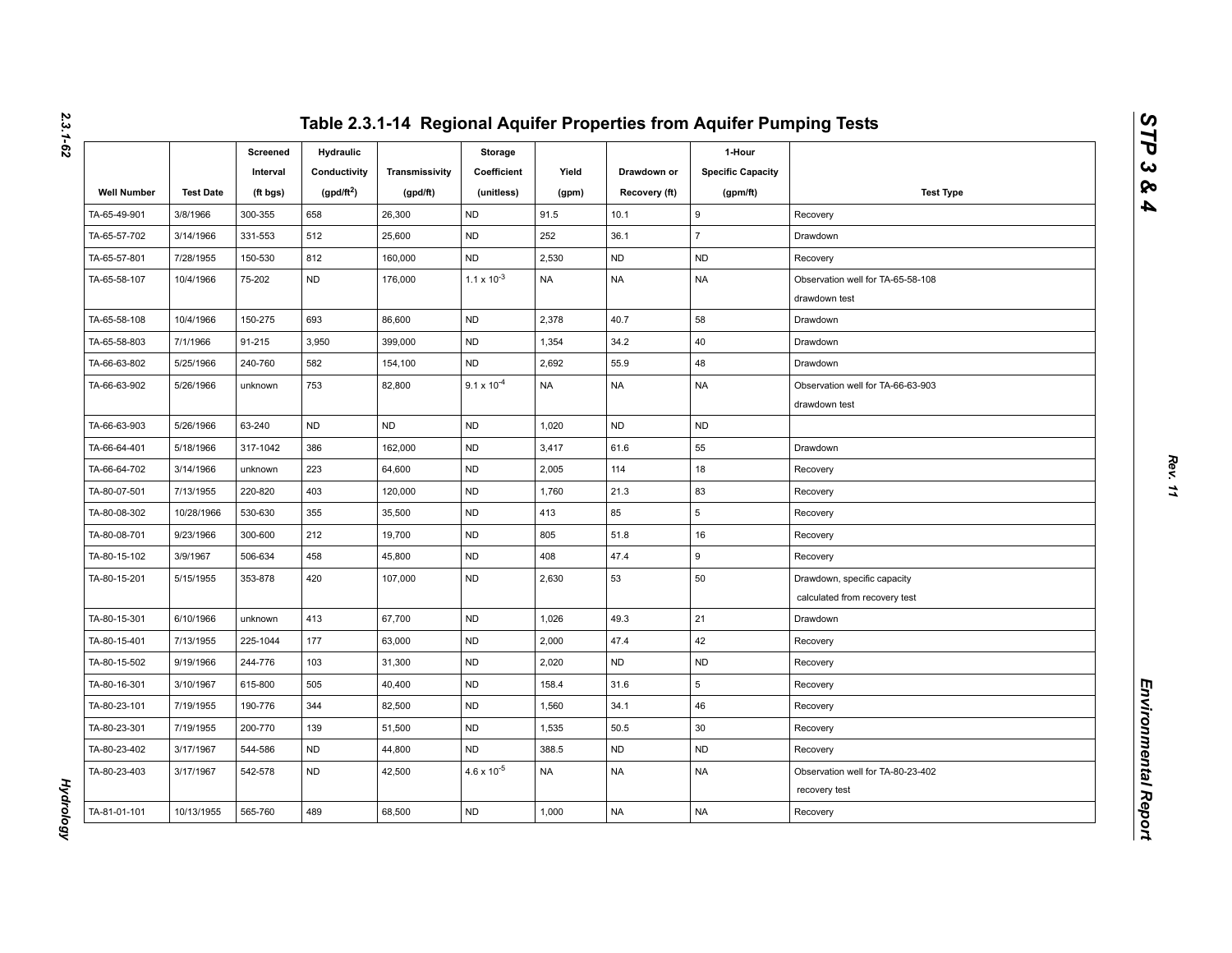|                                                              |                  | Screened<br>Interval  | <b>Hydraulic</b><br>Conductivity | Transmissivity | Storage<br>Coefficient | Yield     | Drawdown or   | 1-Hour<br><b>Specific Capacity</b> |                                                                                                 |
|--------------------------------------------------------------|------------------|-----------------------|----------------------------------|----------------|------------------------|-----------|---------------|------------------------------------|-------------------------------------------------------------------------------------------------|
| <b>Well Number</b>                                           | <b>Test Date</b> | (ft bgs)              | (gpd/ft <sup>2</sup> )           | (gpd/ft)       | (unitless)             | (gpm)     | Recovery (ft) | (gpm/ft)                           | <b>Test Type</b>                                                                                |
| TA-81-01-102                                                 | 10/13/1955       | 777-1020              | 214                              | 30,000         | <b>ND</b>              | 915       | 50            | 18                                 | Recovery                                                                                        |
| TA-81-01-601                                                 | 3/13/1967        | 218-660               | 379                              | 42,800         | <b>ND</b>              | 1,290     | 45.8          | 28                                 | Recovery                                                                                        |
| TA-81-01-802                                                 | 7/18/1955        | 150-250               | 269                              | 35,000         | <b>ND</b>              | 1,075     | 73.2          | 15                                 | Recovery                                                                                        |
| TA-81-09-401                                                 | 3/24/1966        | unknown               | 250                              | 44,300         | <b>ND</b>              | 1,182     | 83.3          | 14                                 | Specific capacity calculated from<br>drawdown, permeability and<br>transmissivity from recovery |
| TA-81-09-504                                                 | 7/19/1955        | 150-721               | 306                              | 53,000         | <b>ND</b>              | 2,000     | 52.4          | 38                                 | Recovery                                                                                        |
| TA-81-09-904                                                 | 3/16/1967        | 361-482               | 717                              | 43,000         | $1.27 \times 10^{-3}$  | <b>NA</b> | <b>NA</b>     | <b>NA</b>                          | Observation well for TA-81-09-905<br>recovery test                                              |
| TA-81-09-905                                                 | 3/16/1967        | 364-491               | 454                              | 29,500         | <b>ND</b>              | 338       | 27.3          | 12                                 | Recovery                                                                                        |
| TA-81-10-901                                                 | 4/28/1966        | 280-296               | ND                               | ND             | <b>ND</b>              | $6.4\,$   | <b>ND</b>     | ND                                 |                                                                                                 |
| TA-81-10-902                                                 | 4/28/1966        | unknown               | <b>ND</b>                        | 10,500         | $1.36 \times 10^{-4}$  | <b>NA</b> | <b>NA</b>     | <b>NA</b>                          | Observation well for TA-81-10-901<br>drawdown test                                              |
| PP-80-06-101                                                 | 7/8/1955         | 85-550                | 727                              | 189,000        | <b>ND</b>              | 1,485     | <b>ND</b>     | <b>NA</b>                          | Recovery                                                                                        |
| PP-80-06-102                                                 | 9/9/1963         | 104-364               | 790                              | 124,000        | ND                     | 1,690     | 29.9          | 57                                 | Drawdown                                                                                        |
| PP-80-06-104                                                 | 9/9/1963         | 50-215                | ND                               | 119,000        | $1.4 \times 10^{-3}$   | <b>NA</b> | <b>NA</b>     | NA                                 | Observation well for PP-80-06-102<br>drawdown test                                              |
| PP-80-06-703                                                 | 7/8/1955         | 154-590               | 359                              | 79,000         | <b>ND</b>              | 1,450     | 36.1          | 40                                 | Recovery                                                                                        |
| PP-80-06-704                                                 | 8/21/1963        | 146-430               | 616                              | 104,800        | <b>ND</b>              | 1,500     | 19.6          | 77                                 | Recovery                                                                                        |
| PP-80-22-501                                                 | 9/5/1963         | 288-370               | 361                              | 20,600         | ND                     | 540       | 33.2          | 16                                 | Recovery                                                                                        |
| ZA-66-62-904                                                 | 7/18/1955        | 162-573               | 382                              | 102,000        | <b>ND</b>              | 1,430     | 21            | 68                                 | Recovery                                                                                        |
| ZA-66-63-504                                                 | 3/15/1967        | 167-682               | 475                              | 195,300        | <b>ND</b>              | 2,508     | 37.7          | 67                                 | Recovery                                                                                        |
|                                                              |                  | <b>Geometric Mean</b> | 420                              | 63,640         | $4.7 \times 10^{-4}$   |           |               |                                    |                                                                                                 |
| Source: Reference 2.3.1-24                                   |                  |                       |                                  |                |                        |           | ft bgs $=$    | feet below ground surface          |                                                                                                 |
| Well County codes:                                           |                  |                       |                                  |                |                        |           | $gpd/ft2 =$   | gallons per day/square foot        |                                                                                                 |
| TA = Matagorda County                                        |                  |                       |                                  |                |                        |           | $gpd/ft =$    | gallons per day/foot               |                                                                                                 |
| PP = Jackson County                                          |                  |                       |                                  |                |                        |           | $gpm =$       | gallons per minute                 |                                                                                                 |
| ZA = Wharton County                                          |                  |                       |                                  |                |                        |           | $gpm/ft =$    | gallons per minute/foot            |                                                                                                 |
| NA = Not applicable to test performed<br>ND = Not Determined |                  |                       |                                  |                |                        |           |               |                                    |                                                                                                 |

**Hydrology** *Hydrology 2.3.1-63*

*STP 3 & 4*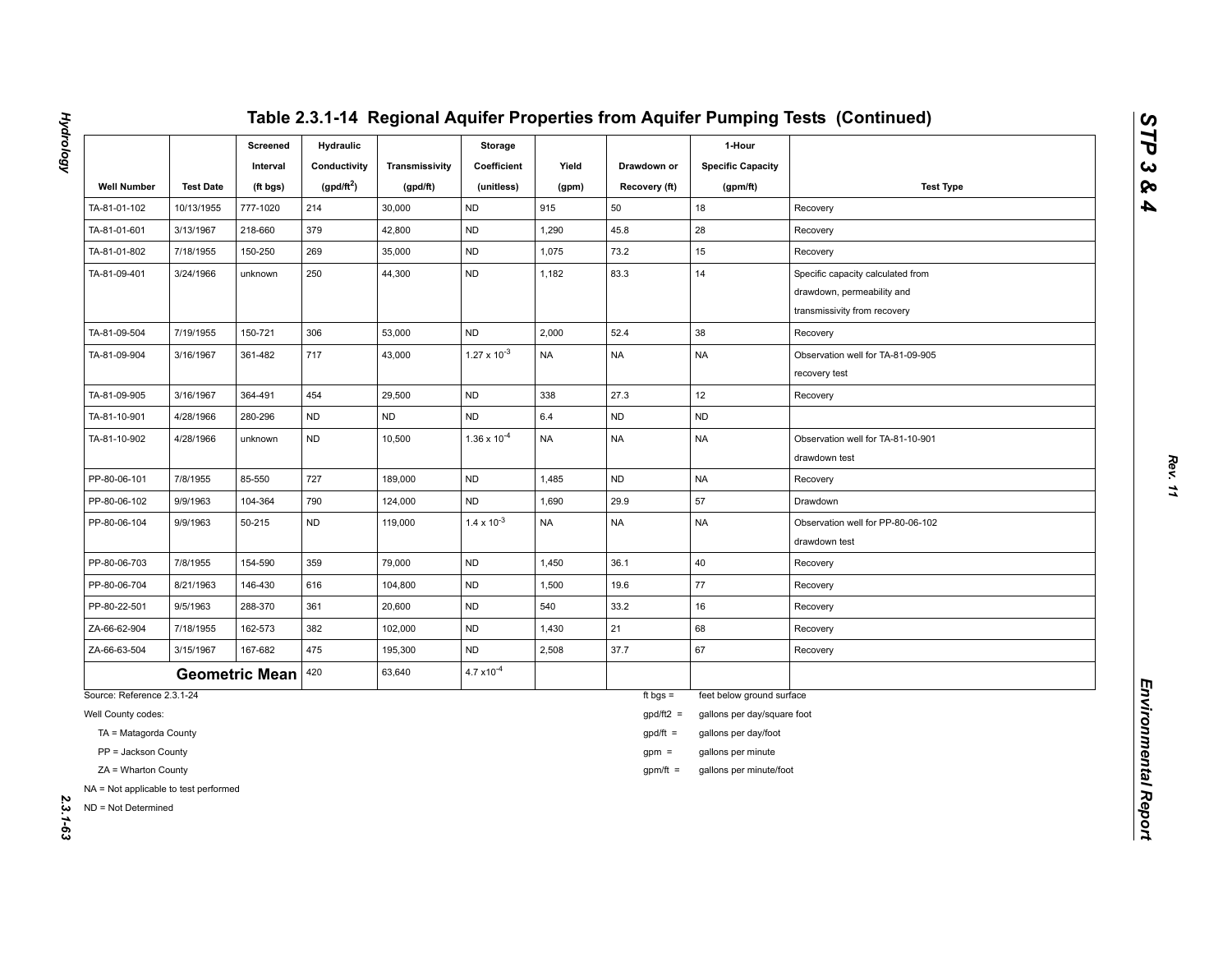| Well                             | <b>Screened</b><br>Interval<br>(ft bgs) | <b>Aquifer</b>   | <b>Test Start</b><br><b>Date</b>            | <b>Pumping</b><br>Rate<br>(gpm) | <b>Pumping</b><br><b>Duration</b><br>(hrs) | <b>Hydraulic</b><br><b>Conductivity</b><br>$(gpd/ft^2)$ | <b>Transmissivity</b><br>(gpd/ft) | <b>Storage</b><br><b>Coefficient</b><br>(unitless)       |
|----------------------------------|-----------------------------------------|------------------|---------------------------------------------|---------------------------------|--------------------------------------------|---------------------------------------------------------|-----------------------------------|----------------------------------------------------------|
| Production Well 5                | 290-670                                 | Deep             | 1/27/1975                                   | 300/600                         | 8/72                                       | <b>ND</b>                                               | 50,000                            | 2.2 $\times$ 10 <sup>-4</sup> to<br>$7.6 \times 10^{-4}$ |
| Production Well 6                | 340-685                                 | Deep             | 10/31/1977                                  | 320/614                         | 8/72                                       | <b>ND</b>                                               | 24,201                            | <b>ND</b>                                                |
| Production Well 7                | 302-702                                 | Deep             | 1/13/1978                                   | 316/614                         | 8/72                                       | <b>ND</b>                                               | 25,533                            | <b>ND</b>                                                |
| $WW-1$                           | 60-140                                  | Lower<br>Shallow | unknown                                     | 200/300                         | 67/24                                      | 413                                                     | 33,000                            | $7.1 \times 10^{-4}$                                     |
| $WW-2$                           | 59-83                                   | Lower<br>Shallow | 11/21/1973                                  | 140                             | 120                                        | 605                                                     | 13,000                            | $4.5 \times 10^{-4}$                                     |
| WW-2 (Long Term) $ 59-83\rangle$ |                                         | Lower<br>Shallow | 12/14/1973                                  | 140                             | 288                                        | 651                                                     | 14,000                            | <b>ND</b>                                                |
| $WW-3$                           | $20 - 43$                               | Upper<br>Shallow | 11/28/1973                                  | 10                              | 48                                         | 65                                                      | 1,100                             | $1.7 \times 10^{-3}$                                     |
| WW-4                             | 30-45                                   | Upper<br>Shallow | 1/4/1974                                    | 50                              | 46                                         | 735                                                     | 12,500                            | $7 \times 10^{-4}$                                       |
|                                  |                                         |                  |                                             |                                 | <b>Geometric Mean All Tests</b>            | 334                                                     | 15,221                            | $6.3 \times 10^{-4}$                                     |
|                                  |                                         |                  | <b>Geometric Mean Lower Shallow Aquifer</b> |                                 |                                            | 509                                                     | 21,107                            | $5.6 \times 10^{-4}$                                     |
|                                  |                                         |                  | Geometric Mean Upper Shallow Aquifer 219    |                                 |                                            |                                                         | 3,708                             | $1.1 \times 10^{-3}$                                     |
|                                  |                                         |                  |                                             |                                 | Geometric Mean Deep Aquifer ND             |                                                         | 31,379                            | $4.1 \times 10^{-4}$                                     |

*Rev. 11*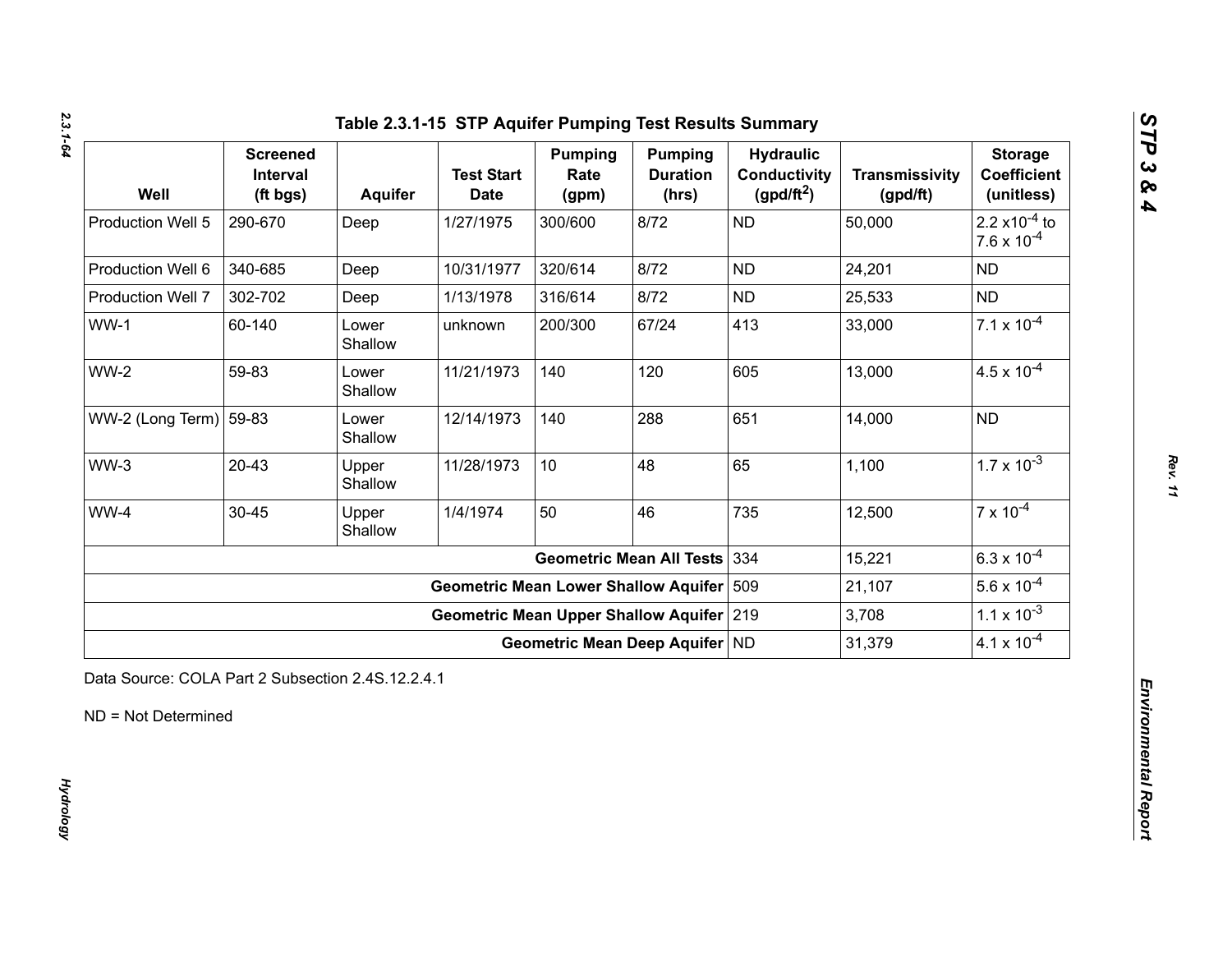|                |               |                                |     | <b>Test Type</b>                            |                                 |     |        | <b>Arithmetic Mean of Tests</b> |          |
|----------------|---------------|--------------------------------|-----|---------------------------------------------|---------------------------------|-----|--------|---------------------------------|----------|
|                |               | <b>Rising Head Test Method</b> |     |                                             | <b>Falling Head Test Method</b> |     |        |                                 |          |
| Well           | <b>Butler</b> | <b>KGS</b>                     | B-R | <b>Butler</b>                               | <b>KGS</b>                      | B-R | ft/day | gpd/ft <sup>2</sup>             | cm/s     |
| OW-308L        | 64            | 67                             | 65  | 72                                          | 73                              | 56  | 66     | 495                             | 2.33E-02 |
| OW-308U        | 70            | 64                             | 63  | 64                                          | 62                              | 68  | 65     | 488                             | 2.30E-02 |
| OW-332L        | 53            | 54                             | P   | 49                                          | 49                              | 55  | 52     | 389                             | 1.83E-02 |
| OW-332U        | 37            | 36                             | 27  | 19                                          | 18                              | 11  | 25     | 184                             | 8.70E-03 |
| <b>OW-348L</b> | 58            | 46                             | 44  | 76                                          | 61                              | 39  | 54     | 404                             | 1.90E-02 |
| OW-348U        | P             | 83                             | 88  | 68                                          | 71                              | 65  | 75     | 561                             | 2.65E-02 |
| OW-349L        | 63            | 51                             | 35  | 43                                          | 40                              | 52  | 47     | 354                             | 1.67E-02 |
| OW-349U        | P             | P                              | 43  | P                                           | P                               | 53  | 48     | 359                             | 1.69E-02 |
| <b>OW-408L</b> | P             | 72                             | P   | 70                                          | 68                              | 50  | 65     | 486                             | 2.29E-02 |
| <b>OW-408U</b> | 17            | 11                             | 11  | 22                                          | 32                              | 28  | 20     | 151                             | 7.11E-03 |
| <b>OW-420U</b> | P             | 33                             | 45  | <b>ND</b>                                   | ND.                             | ND  | 39     | 292                             | 1.38E-02 |
| <b>OW-438L</b> | 17            | 27                             | 10  | 15                                          | 28                              | 14  | 18     | 138                             | 6.53E-03 |
| <b>OW-438U</b> | 38            | 39                             | 26  | P                                           | P                               | 24  | 32     | 238                             | 1.12E-02 |
| <b>OW-910L</b> | 3             | 0.3                            | 0.6 | $\overline{2}$                              | 0.9                             | 0.5 | 1      | 9                               | 4.29E-04 |
| OW-910U        | 26            | 29                             | 21  | P                                           | P                               | P   | 25     | 190                             | 8.94E-03 |
| <b>OW-928L</b> | 19            | 11                             | 7   | P                                           | 24                              | 21  | 16     | 123                             | 5.79E-03 |
| <b>OW-928U</b> | 19            | P                              | 8   | 19                                          | 16                              | 16  | 16     | 117                             | 5.50E-03 |
| OW-929L        | 56            | 54                             | 29  | 59                                          | P                               | 59  | 51     | 384                             | 1.81E-02 |
| OW-929U        | P             | 3                              | 4   | P                                           | 12                              | 2   | 5      | 39                              | 1.85E-03 |
| <b>OW-930L</b> | 40            | 37                             | 27  | 24                                          | 15                              | 19  | 27     | 202                             | 9.52E-03 |
| OW-930U        | P             | 23                             | 32  | P                                           | 47                              | 48  | 38     | 280                             | 1.32E-02 |
| OW-931U        | 34            | 23                             | 20  | P                                           | P                               | 49  | 32     | 236                             | 1.11E-02 |
| OW-932L        | 24            | 23                             | 18  | 22                                          | 22                              | 25  | 22     | 167                             | 7.88E-03 |
| OW-932U        | 21            | 13                             | 14  | P                                           | 16                              | 22  | 17     | 129                             | 6.07E-03 |
| OW-933L        | P             | 51                             | 63  | P                                           | P                               | 64  | 59     | 444                             | 2.09E-02 |
| OW-933U        | P             | 10                             | 3   | 8                                           | 5                               | 3   | 6      | 43                              | 2.05E-03 |
| OW-934L        | P             | ${\sf P}$                      | 35  | P                                           | P                               | 32  | 34     | 251                             | 1.18E-02 |
| OW-934U        | P             | 32                             | 33  | 49                                          | P                               | 40  | 38     | 288                             | 1.36E-02 |
|                |               |                                |     |                                             | <b>Geometric Mean all tests</b> |     | 27     | 205                             | 9.66E-03 |
|                |               |                                |     | <b>Geometric Mean Upper Shallow Aquifer</b> |                                 |     | 26     | 192                             | 9.04E-03 |
|                |               |                                |     | <b>Geometric Mean Lower Shallow Aquifer</b> |                                 |     | 30     | 221                             | 1.04E-02 |

## **Table 2.3.1-16 STP Slug Test Results**

P = Poor curve match or questionable data Test Methods:

KGS = Kansas Geological Survey

B-R = Bouwer and Rice

ND = No data – data not recovered from data logger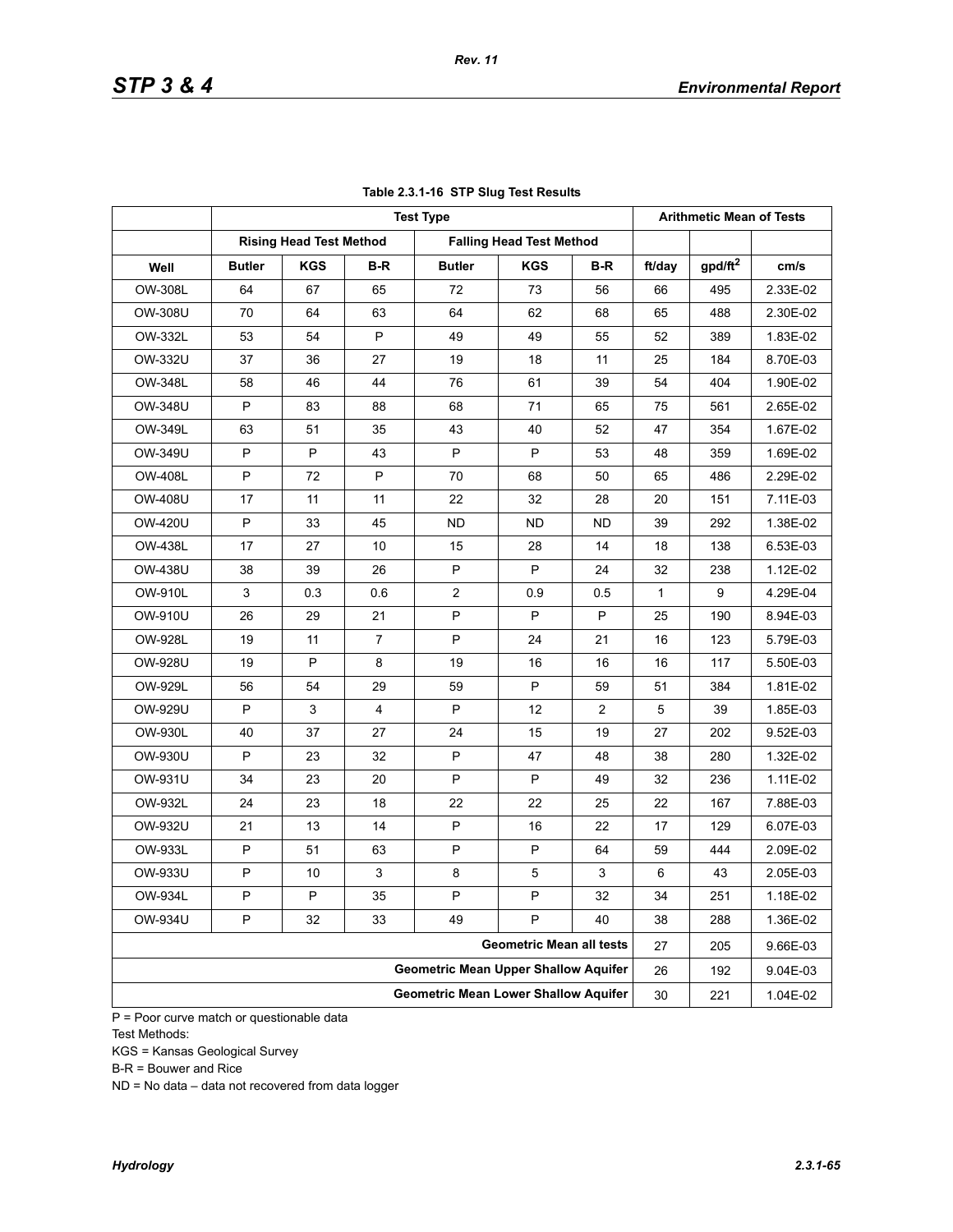| Hydrogeologic Unit            | <b>Parameter</b>       | <b>Bulk Density</b> | <b>Porosity</b> | <b>Effective Porosity or</b><br><b>Specific Yield</b> | <b>Grain Size Permeability</b>                   |
|-------------------------------|------------------------|---------------------|-----------------|-------------------------------------------------------|--------------------------------------------------|
|                               | Number of Tests        | 11                  | 11              | <b>NA</b>                                             | <b>NA</b>                                        |
| <b>Upper Shallow Aquifer</b>  | Mean or Geometric mean | $101$ pcf           | 40%             | <b>NA</b>                                             | <b>NA</b>                                        |
| <b>Confining Layer</b>        | Range                  | 96.4 - 114.9 pcf    | $31.8 - 42.8%$  | <b>NA</b>                                             | <b>NA</b>                                        |
|                               | Number of Tests        | $\overline{4}$      | $\overline{4}$  | $\overline{4}$                                        | $\mathbf{1}$                                     |
|                               | Mean or Geometric mean | 99 pcf              | 41%             | 33%                                                   | <b>NA</b>                                        |
| <b>Upper Shallow Aquifer</b>  | Range                  | $97.2 - 100.2$ pcf  | $39.5 - 41.7\%$ | $31.6 - 33.4%$                                        | 4.11 x $10^{-3}$ cm/s                            |
|                               | Number of Tests        | 9                   | 11              | <b>NA</b>                                             | <b>NA</b>                                        |
| <b>Lower Shallow Aquifer</b>  | Mean or Geometric mean | 99 pcf              | 42%             | <b>NA</b>                                             | <b>NA</b>                                        |
| <b>Confining Layer</b>        | Range                  | 87.3 - 107.7 pcf    | $36.1 - 47.2%$  | <b>NA</b>                                             | <b>NA</b>                                        |
|                               | Number of Tests        | 8                   | 9               | 9                                                     | 11                                               |
|                               | Mean or Geometric mean | 102 pcf             | 39%             | 31%                                                   | 6.05 x $10^{-3}$ cm/s                            |
| <b>Lower Shallow Aquifer</b>  | Range                  | $94.5 - 120.0$ pcf  | $28.8 - 43.9%$  | $23.0 - 35.1\%$                                       | $4.60 \times 10^{-3}$ –<br>1.02 x $10^{-2}$ cm/s |
|                               | Number of Tests        | 22                  | 23              | <b>NA</b>                                             | <b>NA</b>                                        |
| <b>Deep Aquifer Confining</b> | Mean or Geometric mean | 101 pcf             | 41%             | <b>NA</b>                                             | <b>NA</b>                                        |
| Layer                         | Range                  | 82.1 - 111.4 pcf    | $33.4 - 51.8%$  | <b>NA</b>                                             | <b>NA</b>                                        |
|                               | Number of Tests        | $\mathbf{1}$        | $\mathbf{1}$    | $\mathbf{1}$                                          | <b>NA</b>                                        |
|                               | Mean or Geometric Mean | <b>NA</b>           | <b>NA</b>       | <b>NA</b>                                             | <b>NA</b>                                        |
| <b>Deep Aquifer</b>           | Range                  | 103.1               | 38.8%           | 31.0%                                                 | <b>NA</b>                                        |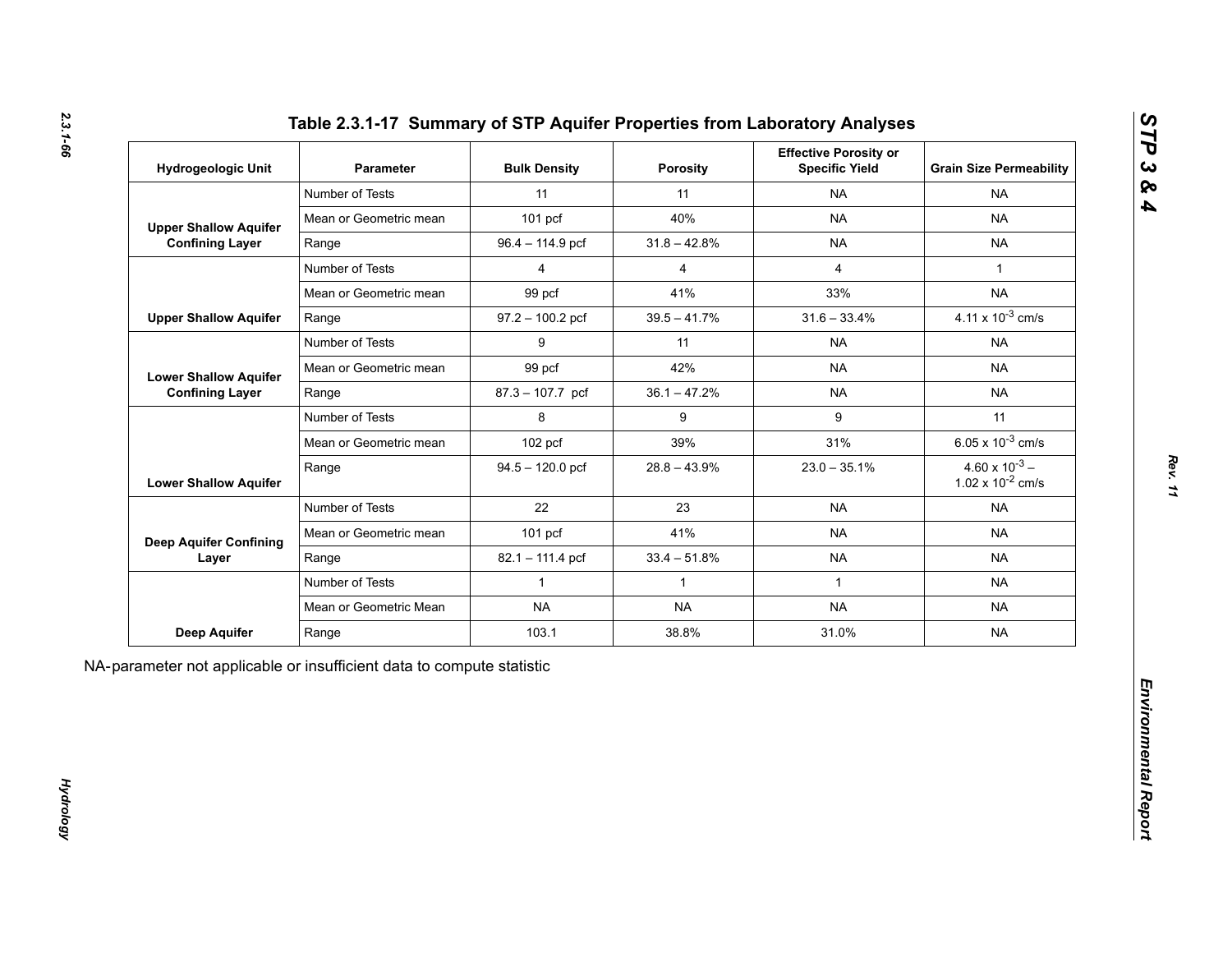| <b>Soil Boring/Sample</b> | Depth (ft)            | <b>Hydraulic Conductivity</b><br>(cm/s) | <b>Hydraulic Conductivity</b><br>(gpd/ft <sup>2</sup> ) |
|---------------------------|-----------------------|-----------------------------------------|---------------------------------------------------------|
| B-601 S2                  | 3                     | $3.6 \times 10^{-7}$                    | 0.0076                                                  |
| B-241 T <sub>3</sub>      | 9                     | $2.4 \times 10^{-6}$                    | 0.051                                                   |
| B-242 T <sub>3</sub>      | 9                     | $1.2 \times 10^{-6}$                    | 0.025                                                   |
| B-601 T5                  | 9                     | $2.4 \times 10^{-8}$                    | 0.00051                                                 |
| B-601 T9                  | 29                    | $2.6 \times 10^{-8}$                    | 0.00055                                                 |
| B-400 T11                 | 39                    | $4.0 \times 10^{-8}$                    | 0.00085                                                 |
|                           | <b>Geometric Mean</b> | $1.72 \times 10^{-7}$                   | 0.0036                                                  |

**Table 2.3.1-18 Hydraulic Conductivity of Clay** 

Source: Reference 2.3.1-9, Section 2.5.4.2.6.1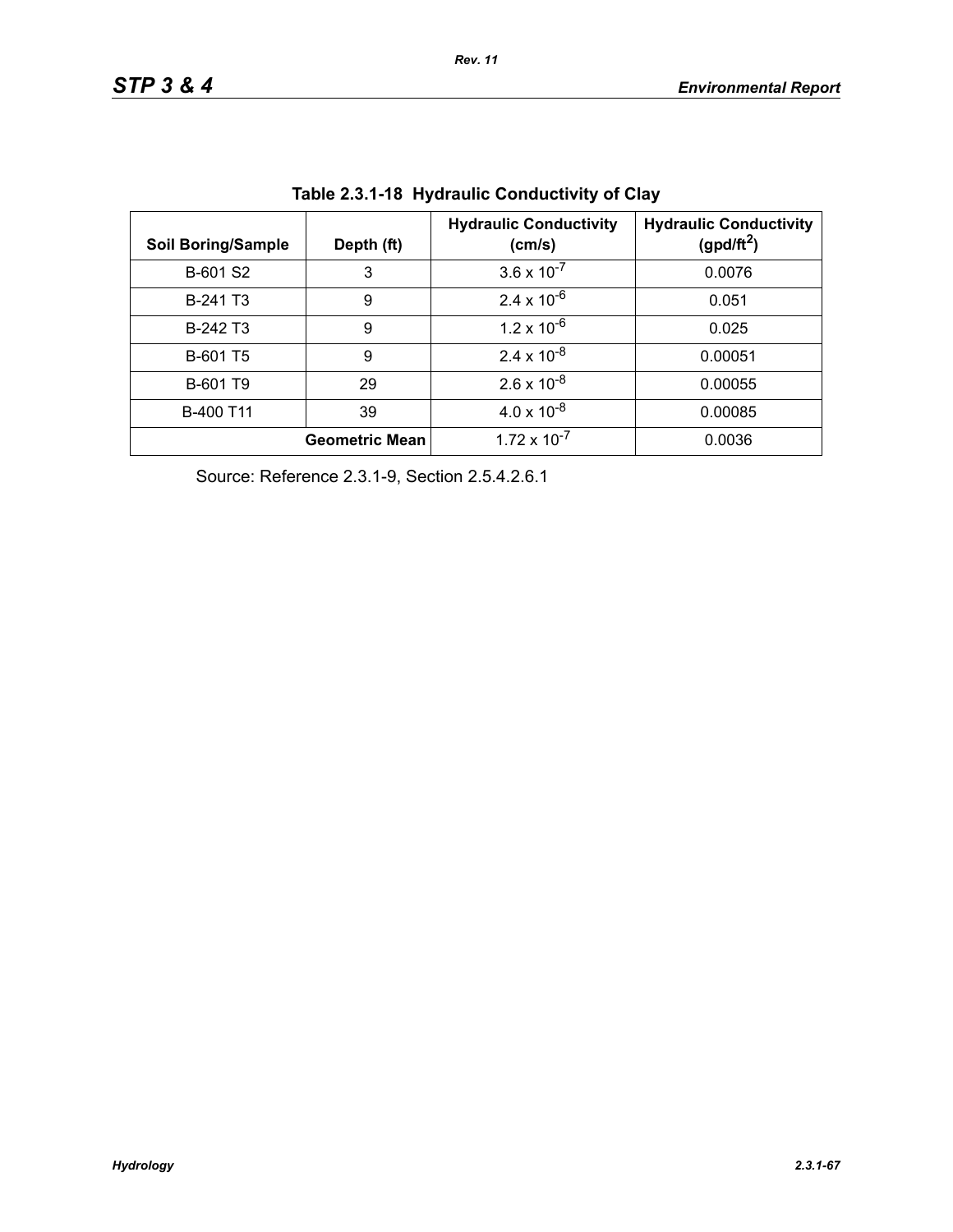|                                                                                                                                                                       |            |          |           |                                                                          |                      |                          |               |                 | Table 2.3.1-19 Regional Hydrogeochemical Data |         |                |                    |          |               |                |                   |
|-----------------------------------------------------------------------------------------------------------------------------------------------------------------------|------------|----------|-----------|--------------------------------------------------------------------------|----------------------|--------------------------|---------------|-----------------|-----------------------------------------------|---------|----------------|--------------------|----------|---------------|----------------|-------------------|
|                                                                                                                                                                       |            |          |           |                                                                          | <b>Total</b>         |                          |               |                 |                                               | Cations |                |                    |          | <b>Anions</b> |                |                   |
|                                                                                                                                                                       |            | Sample   | pH        | Specific                                                                 | <b>Dissolve</b><br>d | Total<br><b>Hardness</b> |               |                 |                                               |         |                |                    |          |               |                | Nitrate<br>(mg/L) |
|                                                                                                                                                                       | Sample     | Depth    | (standard | Conductance                                                              | <b>Solids</b>        | $(mg/L)$ as              | <b>Silica</b> | Calcium         | Magnesium                                     | Sodium  | Potassium      | <b>Bicarbonate</b> | Chloride | Sulfate       | Fluoride       |                   |
| Well                                                                                                                                                                  | Date       | (ft bgs) | units)    | (µmhos/cm)                                                               | (mg/L)               | CaCO3)                   | (mg/L)        | (mg/L)          | (mg/L)                                        | (mg/L)  | (mg/L)         | (mg/L)             | (mg/L)   | (mg/L)        | (mg/L)         |                   |
| TA-80-15-301                                                                                                                                                          | 6/10/1966  | 570      | 7.7       | 1550                                                                     | 880                  | 348                      | 22            | 82              | 35                                            | 195     | 3              | 382                | 302      | 47            | 0.7            | <b>BDL</b>        |
| TA-80-15-502                                                                                                                                                          | 9/2/1966   | 776      | 7.9       | 732                                                                      | 430                  | 77                       | 18            | 17              | 8                                             | 143     | <b>BDL</b>     | 306                | 79       | 14            | 0.6            | <b>BDL</b>        |
| TA-80-15-901                                                                                                                                                          | 12/2/1966  | 38       | 7.7       | 1840                                                                     | 1060                 | 314                      | 24            | 60              | 40                                            | 285     | 8              | 520                | 333      | 66            | 0.8            | <b>BDL</b>        |
| TA-80-15-902                                                                                                                                                          | 12/2/1966  | 20       | 7.4       | 884                                                                      | 530                  | 403                      | 28            | 98              | 39                                            | 33      | <b>BDL</b>     | 411                | 54       | 9             | 0.8            | 70                |
| TA-80-16-101                                                                                                                                                          | 6/12/1967  | 93       | 8.1       | 1200                                                                     | 710                  | 295                      | 25            | 65              | 32                                            | 160     | $\mathbf{3}$   | 489                | 153      | 33            | 0.8            | <b>BDL</b>        |
| TA-80-16-201                                                                                                                                                          | 9/19/1966  | 100      | 7.6       | 746                                                                      | 437                  | 216                      | 20            | 53              | 20                                            | 87      | <b>BDL</b>     | 349                | 73       | 11            | 0.7            | <b>BDL</b>        |
| TA-80-16-301                                                                                                                                                          | 7/11/1964  | 823      | 8.0       | 720                                                                      | 570                  | 46                       | 10            | 11              | 5                                             | 150     | <b>ND</b>      | 309                | 74       | 14            | <b>ND</b>      | <b>ND</b>         |
| TA-80-16-302                                                                                                                                                          | 7/31/1964  | 835      | 7.9       | 676                                                                      | 554                  | 47                       | 9             | 12              | $\overline{4}$                                | 143     | <b>ND</b>      | 312                | 62       | 14            | <b>ND</b>      | <b>ND</b>         |
| TA-80-16-303                                                                                                                                                          | 9/19/1966  | 98       | $7.8$     | 1051                                                                     | 620                  | 353                      | 20            | 79              | 38                                            | 110     | <b>ND</b>      | 530                | 111      | 3             | 0.6            | <b>BDL</b>        |
| TA-80-16-801                                                                                                                                                          | 12/8/1966  | 130      | 7.5       | 1760                                                                     | 1000                 | 355                      | 22            | 73              | 42                                            | 245     | <b>ND</b>      | 453                | 341      | 52            | 0.7            | <b>BDL</b>        |
| TA-80-23-301                                                                                                                                                          | 7/19/1955  | 770      | 8.3       | 846                                                                      | 488                  | 42                       | 17            | 9.9             | 4.3                                           | 177     | <b>ND</b>      | 344                | 94       | 11            | <b>ND</b>      | <b>BDL</b>        |
| TA-80-23-302                                                                                                                                                          | 6/12/1967  | 331      | 8.0       | 674                                                                      | 403                  | 55                       | 15            | 14              | 5                                             | 141     | <b>ND</b>      | 334                | 51       | 12            | 0.7            | <b>BDL</b>        |
| TA-80-23-501                                                                                                                                                          | 11/22/1966 | 68       | 7.5       | 2800                                                                     | 1570                 | 730                      | 25            | 191             | 62                                            | 297     | 6              | 375                | 760      | 41            | 0.4            | <b>BDL</b>        |
| TA-80-24-202                                                                                                                                                          | 11/3/1966  | 411      | 8.0       | 811                                                                      | 475                  | 36                       | 10            | $\overline{7}$  | 5                                             | 182     | $\overline{2}$ | 367                | 79       | 9             | $\overline{1}$ | <b>BDL</b>        |
| TA-81-09-401                                                                                                                                                          | 3/24/1966  | 360      | $7.8$     | 1290                                                                     | 730                  | 361                      | 25            | 79              | 39                                            | 138     | $\mathbf{3}$   | 368                | 240      | 25            | 0.5            | <b>BDL</b>        |
| TA-81-09-504                                                                                                                                                          | 7/19/1955  | 721      | 8.0       | 849                                                                      | 498                  | 128                      | 21            | 37              | 8.8                                           | 143     | <b>ND</b>      | 366                | 90       | 11            | <b>ND</b>      | 0.2               |
| TA-81-09-802                                                                                                                                                          | 9/30/1966  | 828      | 8.3       | 1600                                                                     | 910                  | 18                       | 15            | $5\phantom{.0}$ | $\mathbf{1}$                                  | 367     | <b>BDL</b>     | 550                | 253      | <b>BDL</b>    | 3.1            | <b>BDL</b>        |
| BDL = Below analytical detection limit<br>ND = Not Determined<br>National Primary Drinking Water Standard Exceeded (Reference 2.3.1-30)<br>Source: Reference 2.3.1-24 |            |          |           | National Secondary Drinking Water Standard Exceeded (Reference 2.3.1-30) |                      |                          |               |                 |                                               |         |                |                    |          |               |                |                   |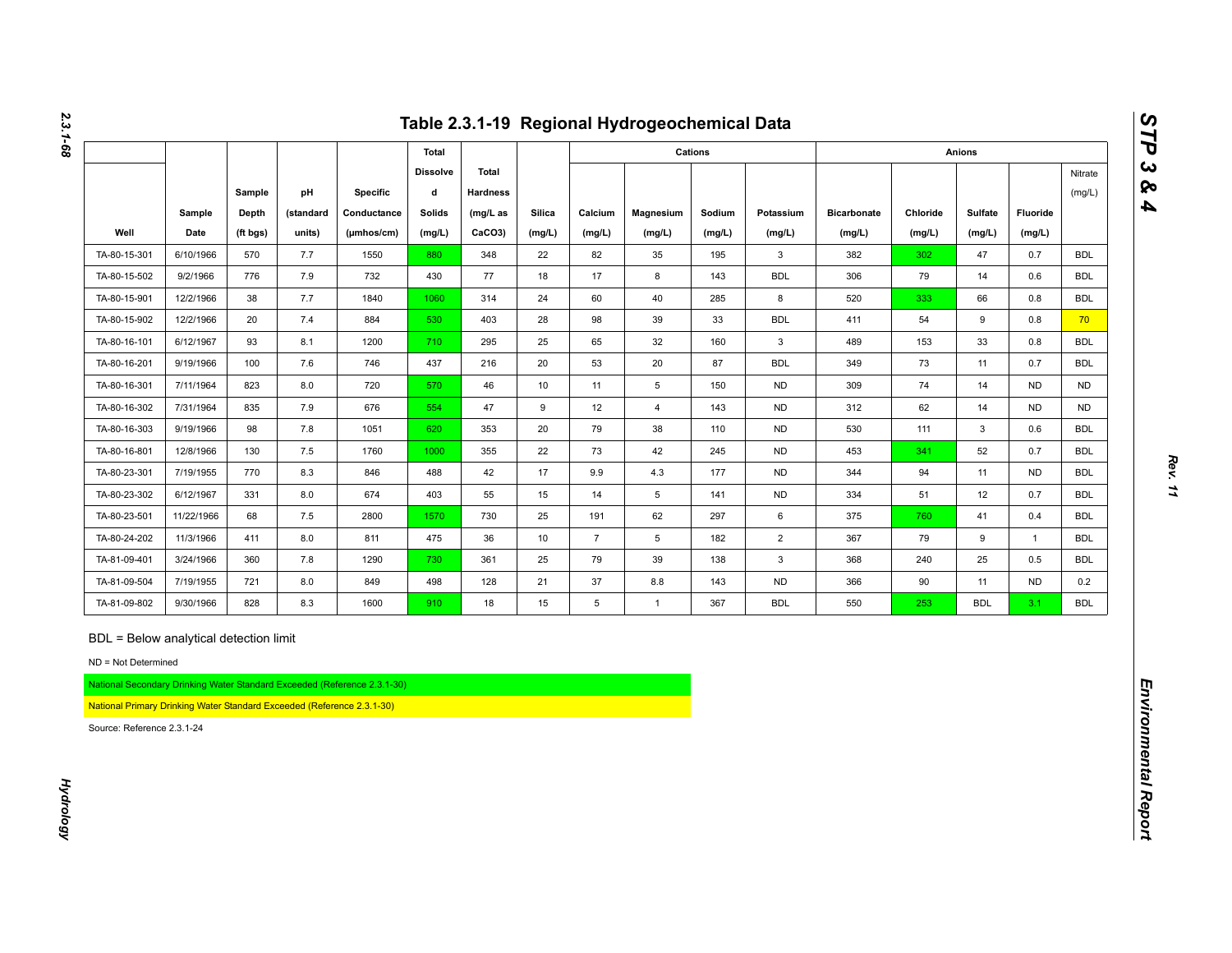| 12/17/1974                  | Sample Depth<br>(ft bgs)<br>105                                                                                                                                                                                                         | units)<br>(standard<br>苦<br>7.84                                                                                                                                                                                                          | Conductance<br>(µmhos/cm)<br>Specific                                                                                                                                             | Temperature<br>$\rm _{\rm C}^{\circ}$                                                                                                                                         | Dissolved<br>Solids (mg/L)<br><b>Total</b>                                                                                                                                                                                                               | Total Alkalinity<br>(mg/L as                                                                                                                                      | CaCO3)<br>Total Hardness<br>(mg/L as<br>CaCO <sub>3</sub>                                                                                                                                        | Silica (mg/L                                                                                                                                                                                                            | Calcium<br>(mg/L)                                                                                                                                                                                                                                              | Magnesium<br>(mg/L)                                                                                                                                   | Sodium<br>$($ mg/L)                                                                                                                                                        | Potassium<br>(mg/L)                                                                                                                                                 | lron (mg/L)                                                                                                                                                                                                                                            | Manganese<br>(mg/L)                                                                                                                                                                                                                                                                            | Bicarbonate<br>(mg/L)                                                                                                                                                                                                                                                                     | Chloride<br>(mg/L)                                                                                                                                     | Sulfate<br>(mg/L)                                                                                                                                    | Fluoride<br>(mg/L)                                                                                                                                   | Nitrate<br>(mg/L)                                                                                                                                                                                                   |
|-----------------------------|-----------------------------------------------------------------------------------------------------------------------------------------------------------------------------------------------------------------------------------------|-------------------------------------------------------------------------------------------------------------------------------------------------------------------------------------------------------------------------------------------|-----------------------------------------------------------------------------------------------------------------------------------------------------------------------------------|-------------------------------------------------------------------------------------------------------------------------------------------------------------------------------|----------------------------------------------------------------------------------------------------------------------------------------------------------------------------------------------------------------------------------------------------------|-------------------------------------------------------------------------------------------------------------------------------------------------------------------|--------------------------------------------------------------------------------------------------------------------------------------------------------------------------------------------------|-------------------------------------------------------------------------------------------------------------------------------------------------------------------------------------------------------------------------|----------------------------------------------------------------------------------------------------------------------------------------------------------------------------------------------------------------------------------------------------------------|-------------------------------------------------------------------------------------------------------------------------------------------------------|----------------------------------------------------------------------------------------------------------------------------------------------------------------------------|---------------------------------------------------------------------------------------------------------------------------------------------------------------------|--------------------------------------------------------------------------------------------------------------------------------------------------------------------------------------------------------------------------------------------------------|------------------------------------------------------------------------------------------------------------------------------------------------------------------------------------------------------------------------------------------------------------------------------------------------|-------------------------------------------------------------------------------------------------------------------------------------------------------------------------------------------------------------------------------------------------------------------------------------------|--------------------------------------------------------------------------------------------------------------------------------------------------------|------------------------------------------------------------------------------------------------------------------------------------------------------|------------------------------------------------------------------------------------------------------------------------------------------------------|---------------------------------------------------------------------------------------------------------------------------------------------------------------------------------------------------------------------|
|                             |                                                                                                                                                                                                                                         |                                                                                                                                                                                                                                           |                                                                                                                                                                                   |                                                                                                                                                                               |                                                                                                                                                                                                                                                          |                                                                                                                                                                   |                                                                                                                                                                                                  |                                                                                                                                                                                                                         |                                                                                                                                                                                                                                                                |                                                                                                                                                       |                                                                                                                                                                            |                                                                                                                                                                     |                                                                                                                                                                                                                                                        |                                                                                                                                                                                                                                                                                                |                                                                                                                                                                                                                                                                                           |                                                                                                                                                        |                                                                                                                                                      |                                                                                                                                                      |                                                                                                                                                                                                                     |
|                             |                                                                                                                                                                                                                                         |                                                                                                                                                                                                                                           | 1480                                                                                                                                                                              | <b>ND</b>                                                                                                                                                                     | 1095                                                                                                                                                                                                                                                     | 390                                                                                                                                                               | 324                                                                                                                                                                                              | 18                                                                                                                                                                                                                      | 74                                                                                                                                                                                                                                                             | 34                                                                                                                                                    | 211                                                                                                                                                                        | <b>ND</b>                                                                                                                                                           | <b>BDL</b>                                                                                                                                                                                                                                             | 0.2                                                                                                                                                                                                                                                                                            | 476                                                                                                                                                                                                                                                                                       | 245                                                                                                                                                    | 42                                                                                                                                                   | 0.8                                                                                                                                                  | 0.8                                                                                                                                                                                                                 |
|                             |                                                                                                                                                                                                                                         |                                                                                                                                                                                                                                           |                                                                                                                                                                                   |                                                                                                                                                                               |                                                                                                                                                                                                                                                          |                                                                                                                                                                   |                                                                                                                                                                                                  |                                                                                                                                                                                                                         |                                                                                                                                                                                                                                                                |                                                                                                                                                       |                                                                                                                                                                            |                                                                                                                                                                     |                                                                                                                                                                                                                                                        |                                                                                                                                                                                                                                                                                                |                                                                                                                                                                                                                                                                                           |                                                                                                                                                        |                                                                                                                                                      |                                                                                                                                                      |                                                                                                                                                                                                                     |
| 1/29/1975                   | 290-670                                                                                                                                                                                                                                 | 7.95                                                                                                                                                                                                                                      | 863                                                                                                                                                                               | <b>ND</b>                                                                                                                                                                     | 642                                                                                                                                                                                                                                                      | 284                                                                                                                                                               | 37                                                                                                                                                                                               | 14                                                                                                                                                                                                                      | 10                                                                                                                                                                                                                                                             | $\mathbf{3}$                                                                                                                                          | 176                                                                                                                                                                        | 1.3                                                                                                                                                                 | <b>BDL</b>                                                                                                                                                                                                                                             | <b>BDL</b>                                                                                                                                                                                                                                                                                     | 346                                                                                                                                                                                                                                                                                       | 87                                                                                                                                                     | 11                                                                                                                                                   | 0.9                                                                                                                                                  | <b>ND</b>                                                                                                                                                                                                           |
| 1/30/1975                   | 290-670                                                                                                                                                                                                                                 | 8.25                                                                                                                                                                                                                                      | 863                                                                                                                                                                               | <b>ND</b>                                                                                                                                                                     | 623                                                                                                                                                                                                                                                      | 286                                                                                                                                                               | 38                                                                                                                                                                                               | 13                                                                                                                                                                                                                      | 10                                                                                                                                                                                                                                                             | $\mathbf{3}$                                                                                                                                          | 177                                                                                                                                                                        | 1.3                                                                                                                                                                 | <b>BDL</b>                                                                                                                                                                                                                                             | <b>BDL</b>                                                                                                                                                                                                                                                                                     | 320                                                                                                                                                                                                                                                                                       | 87                                                                                                                                                     | 12                                                                                                                                                   | 0.9                                                                                                                                                  | <b>ND</b>                                                                                                                                                                                                           |
| 1/31/1975                   |                                                                                                                                                                                                                                         |                                                                                                                                                                                                                                           |                                                                                                                                                                                   |                                                                                                                                                                               |                                                                                                                                                                                                                                                          |                                                                                                                                                                   |                                                                                                                                                                                                  |                                                                                                                                                                                                                         |                                                                                                                                                                                                                                                                |                                                                                                                                                       |                                                                                                                                                                            |                                                                                                                                                                     |                                                                                                                                                                                                                                                        |                                                                                                                                                                                                                                                                                                |                                                                                                                                                                                                                                                                                           |                                                                                                                                                        |                                                                                                                                                      |                                                                                                                                                      | <b>ND</b>                                                                                                                                                                                                           |
|                             |                                                                                                                                                                                                                                         |                                                                                                                                                                                                                                           |                                                                                                                                                                                   |                                                                                                                                                                               |                                                                                                                                                                                                                                                          |                                                                                                                                                                   |                                                                                                                                                                                                  |                                                                                                                                                                                                                         |                                                                                                                                                                                                                                                                |                                                                                                                                                       |                                                                                                                                                                            |                                                                                                                                                                     |                                                                                                                                                                                                                                                        |                                                                                                                                                                                                                                                                                                |                                                                                                                                                                                                                                                                                           |                                                                                                                                                        |                                                                                                                                                      |                                                                                                                                                      | 0.36                                                                                                                                                                                                                |
|                             |                                                                                                                                                                                                                                         |                                                                                                                                                                                                                                           |                                                                                                                                                                                   |                                                                                                                                                                               |                                                                                                                                                                                                                                                          |                                                                                                                                                                   |                                                                                                                                                                                                  |                                                                                                                                                                                                                         |                                                                                                                                                                                                                                                                |                                                                                                                                                       |                                                                                                                                                                            |                                                                                                                                                                     |                                                                                                                                                                                                                                                        |                                                                                                                                                                                                                                                                                                |                                                                                                                                                                                                                                                                                           |                                                                                                                                                        |                                                                                                                                                      |                                                                                                                                                      | <b>BDL</b>                                                                                                                                                                                                          |
| 2/9/1983                    |                                                                                                                                                                                                                                         |                                                                                                                                                                                                                                           |                                                                                                                                                                                   |                                                                                                                                                                               |                                                                                                                                                                                                                                                          |                                                                                                                                                                   |                                                                                                                                                                                                  |                                                                                                                                                                                                                         |                                                                                                                                                                                                                                                                |                                                                                                                                                       |                                                                                                                                                                            |                                                                                                                                                                     |                                                                                                                                                                                                                                                        |                                                                                                                                                                                                                                                                                                |                                                                                                                                                                                                                                                                                           |                                                                                                                                                        |                                                                                                                                                      |                                                                                                                                                      | 0.3                                                                                                                                                                                                                 |
|                             |                                                                                                                                                                                                                                         |                                                                                                                                                                                                                                           |                                                                                                                                                                                   |                                                                                                                                                                               |                                                                                                                                                                                                                                                          |                                                                                                                                                                   |                                                                                                                                                                                                  |                                                                                                                                                                                                                         |                                                                                                                                                                                                                                                                |                                                                                                                                                       |                                                                                                                                                                            |                                                                                                                                                                     |                                                                                                                                                                                                                                                        |                                                                                                                                                                                                                                                                                                |                                                                                                                                                                                                                                                                                           |                                                                                                                                                        |                                                                                                                                                      |                                                                                                                                                      | 0.3                                                                                                                                                                                                                 |
|                             |                                                                                                                                                                                                                                         |                                                                                                                                                                                                                                           |                                                                                                                                                                                   |                                                                                                                                                                               |                                                                                                                                                                                                                                                          |                                                                                                                                                                   |                                                                                                                                                                                                  |                                                                                                                                                                                                                         |                                                                                                                                                                                                                                                                |                                                                                                                                                       |                                                                                                                                                                            |                                                                                                                                                                     |                                                                                                                                                                                                                                                        |                                                                                                                                                                                                                                                                                                |                                                                                                                                                                                                                                                                                           |                                                                                                                                                        |                                                                                                                                                      |                                                                                                                                                      | $\mathbf{1}$                                                                                                                                                                                                        |
|                             |                                                                                                                                                                                                                                         |                                                                                                                                                                                                                                           |                                                                                                                                                                                   |                                                                                                                                                                               |                                                                                                                                                                                                                                                          |                                                                                                                                                                   |                                                                                                                                                                                                  |                                                                                                                                                                                                                         |                                                                                                                                                                                                                                                                |                                                                                                                                                       |                                                                                                                                                                            |                                                                                                                                                                     |                                                                                                                                                                                                                                                        |                                                                                                                                                                                                                                                                                                |                                                                                                                                                                                                                                                                                           |                                                                                                                                                        |                                                                                                                                                      |                                                                                                                                                      | $\mathbf{1}$                                                                                                                                                                                                        |
|                             |                                                                                                                                                                                                                                         |                                                                                                                                                                                                                                           |                                                                                                                                                                                   |                                                                                                                                                                               |                                                                                                                                                                                                                                                          |                                                                                                                                                                   |                                                                                                                                                                                                  |                                                                                                                                                                                                                         |                                                                                                                                                                                                                                                                |                                                                                                                                                       |                                                                                                                                                                            |                                                                                                                                                                     |                                                                                                                                                                                                                                                        |                                                                                                                                                                                                                                                                                                |                                                                                                                                                                                                                                                                                           |                                                                                                                                                        |                                                                                                                                                      |                                                                                                                                                      | <b>BDL</b>                                                                                                                                                                                                          |
|                             |                                                                                                                                                                                                                                         |                                                                                                                                                                                                                                           |                                                                                                                                                                                   |                                                                                                                                                                               |                                                                                                                                                                                                                                                          |                                                                                                                                                                   |                                                                                                                                                                                                  |                                                                                                                                                                                                                         |                                                                                                                                                                                                                                                                |                                                                                                                                                       |                                                                                                                                                                            |                                                                                                                                                                     |                                                                                                                                                                                                                                                        |                                                                                                                                                                                                                                                                                                |                                                                                                                                                                                                                                                                                           |                                                                                                                                                        |                                                                                                                                                      |                                                                                                                                                      | <b>BDL</b>                                                                                                                                                                                                          |
|                             |                                                                                                                                                                                                                                         |                                                                                                                                                                                                                                           |                                                                                                                                                                                   |                                                                                                                                                                               |                                                                                                                                                                                                                                                          |                                                                                                                                                                   |                                                                                                                                                                                                  |                                                                                                                                                                                                                         |                                                                                                                                                                                                                                                                |                                                                                                                                                       |                                                                                                                                                                            |                                                                                                                                                                     |                                                                                                                                                                                                                                                        |                                                                                                                                                                                                                                                                                                |                                                                                                                                                                                                                                                                                           |                                                                                                                                                        |                                                                                                                                                      |                                                                                                                                                      | $\mathbf{1}$<br><b>BDL</b>                                                                                                                                                                                          |
|                             |                                                                                                                                                                                                                                         |                                                                                                                                                                                                                                           |                                                                                                                                                                                   |                                                                                                                                                                               |                                                                                                                                                                                                                                                          |                                                                                                                                                                   |                                                                                                                                                                                                  |                                                                                                                                                                                                                         |                                                                                                                                                                                                                                                                |                                                                                                                                                       |                                                                                                                                                                            |                                                                                                                                                                     |                                                                                                                                                                                                                                                        |                                                                                                                                                                                                                                                                                                |                                                                                                                                                                                                                                                                                           |                                                                                                                                                        |                                                                                                                                                      |                                                                                                                                                      | <b>BDL</b>                                                                                                                                                                                                          |
|                             |                                                                                                                                                                                                                                         |                                                                                                                                                                                                                                           |                                                                                                                                                                                   |                                                                                                                                                                               |                                                                                                                                                                                                                                                          |                                                                                                                                                                   |                                                                                                                                                                                                  |                                                                                                                                                                                                                         |                                                                                                                                                                                                                                                                |                                                                                                                                                       |                                                                                                                                                                            |                                                                                                                                                                     |                                                                                                                                                                                                                                                        |                                                                                                                                                                                                                                                                                                |                                                                                                                                                                                                                                                                                           |                                                                                                                                                        |                                                                                                                                                      |                                                                                                                                                      | 0.136                                                                                                                                                                                                               |
|                             |                                                                                                                                                                                                                                         |                                                                                                                                                                                                                                           |                                                                                                                                                                                   |                                                                                                                                                                               |                                                                                                                                                                                                                                                          |                                                                                                                                                                   |                                                                                                                                                                                                  |                                                                                                                                                                                                                         |                                                                                                                                                                                                                                                                |                                                                                                                                                       |                                                                                                                                                                            |                                                                                                                                                                     |                                                                                                                                                                                                                                                        |                                                                                                                                                                                                                                                                                                |                                                                                                                                                                                                                                                                                           |                                                                                                                                                        |                                                                                                                                                      |                                                                                                                                                      | 0.149                                                                                                                                                                                                               |
|                             |                                                                                                                                                                                                                                         |                                                                                                                                                                                                                                           |                                                                                                                                                                                   |                                                                                                                                                                               |                                                                                                                                                                                                                                                          |                                                                                                                                                                   |                                                                                                                                                                                                  |                                                                                                                                                                                                                         |                                                                                                                                                                                                                                                                |                                                                                                                                                       |                                                                                                                                                                            |                                                                                                                                                                     |                                                                                                                                                                                                                                                        |                                                                                                                                                                                                                                                                                                |                                                                                                                                                                                                                                                                                           |                                                                                                                                                        |                                                                                                                                                      |                                                                                                                                                      | 0.52                                                                                                                                                                                                                |
|                             |                                                                                                                                                                                                                                         |                                                                                                                                                                                                                                           |                                                                                                                                                                                   |                                                                                                                                                                               |                                                                                                                                                                                                                                                          |                                                                                                                                                                   |                                                                                                                                                                                                  |                                                                                                                                                                                                                         |                                                                                                                                                                                                                                                                |                                                                                                                                                       |                                                                                                                                                                            |                                                                                                                                                                     |                                                                                                                                                                                                                                                        |                                                                                                                                                                                                                                                                                                |                                                                                                                                                                                                                                                                                           |                                                                                                                                                        |                                                                                                                                                      |                                                                                                                                                      | 0.39                                                                                                                                                                                                                |
|                             |                                                                                                                                                                                                                                         |                                                                                                                                                                                                                                           |                                                                                                                                                                                   |                                                                                                                                                                               |                                                                                                                                                                                                                                                          |                                                                                                                                                                   |                                                                                                                                                                                                  |                                                                                                                                                                                                                         |                                                                                                                                                                                                                                                                |                                                                                                                                                       |                                                                                                                                                                            |                                                                                                                                                                     |                                                                                                                                                                                                                                                        |                                                                                                                                                                                                                                                                                                |                                                                                                                                                                                                                                                                                           |                                                                                                                                                        |                                                                                                                                                      |                                                                                                                                                      | 0.05                                                                                                                                                                                                                |
|                             |                                                                                                                                                                                                                                         |                                                                                                                                                                                                                                           |                                                                                                                                                                                   |                                                                                                                                                                               |                                                                                                                                                                                                                                                          |                                                                                                                                                                   |                                                                                                                                                                                                  |                                                                                                                                                                                                                         |                                                                                                                                                                                                                                                                |                                                                                                                                                       |                                                                                                                                                                            |                                                                                                                                                                     |                                                                                                                                                                                                                                                        |                                                                                                                                                                                                                                                                                                |                                                                                                                                                                                                                                                                                           |                                                                                                                                                        |                                                                                                                                                      |                                                                                                                                                      | 0.053                                                                                                                                                                                                               |
|                             |                                                                                                                                                                                                                                         |                                                                                                                                                                                                                                           |                                                                                                                                                                                   |                                                                                                                                                                               |                                                                                                                                                                                                                                                          |                                                                                                                                                                   |                                                                                                                                                                                                  |                                                                                                                                                                                                                         |                                                                                                                                                                                                                                                                |                                                                                                                                                       |                                                                                                                                                                            |                                                                                                                                                                     |                                                                                                                                                                                                                                                        |                                                                                                                                                                                                                                                                                                |                                                                                                                                                                                                                                                                                           |                                                                                                                                                        |                                                                                                                                                      |                                                                                                                                                      | 0.383                                                                                                                                                                                                               |
| 12/29/2006                  |                                                                                                                                                                                                                                         |                                                                                                                                                                                                                                           |                                                                                                                                                                                   |                                                                                                                                                                               |                                                                                                                                                                                                                                                          |                                                                                                                                                                   |                                                                                                                                                                                                  |                                                                                                                                                                                                                         |                                                                                                                                                                                                                                                                |                                                                                                                                                       |                                                                                                                                                                            |                                                                                                                                                                     |                                                                                                                                                                                                                                                        |                                                                                                                                                                                                                                                                                                |                                                                                                                                                                                                                                                                                           |                                                                                                                                                        |                                                                                                                                                      |                                                                                                                                                      | <b>BDL</b>                                                                                                                                                                                                          |
| 12/29/2006                  |                                                                                                                                                                                                                                         |                                                                                                                                                                                                                                           |                                                                                                                                                                                   |                                                                                                                                                                               |                                                                                                                                                                                                                                                          |                                                                                                                                                                   |                                                                                                                                                                                                  |                                                                                                                                                                                                                         |                                                                                                                                                                                                                                                                |                                                                                                                                                       |                                                                                                                                                                            |                                                                                                                                                                     |                                                                                                                                                                                                                                                        |                                                                                                                                                                                                                                                                                                |                                                                                                                                                                                                                                                                                           |                                                                                                                                                        |                                                                                                                                                      |                                                                                                                                                      | <b>BDL</b>                                                                                                                                                                                                          |
| 12/28/2006                  |                                                                                                                                                                                                                                         |                                                                                                                                                                                                                                           |                                                                                                                                                                                   |                                                                                                                                                                               |                                                                                                                                                                                                                                                          |                                                                                                                                                                   |                                                                                                                                                                                                  |                                                                                                                                                                                                                         |                                                                                                                                                                                                                                                                |                                                                                                                                                       |                                                                                                                                                                            |                                                                                                                                                                     |                                                                                                                                                                                                                                                        |                                                                                                                                                                                                                                                                                                |                                                                                                                                                                                                                                                                                           |                                                                                                                                                        |                                                                                                                                                      |                                                                                                                                                      | <b>BDL</b>                                                                                                                                                                                                          |
| 12/28/2006                  | 34.7                                                                                                                                                                                                                                    | 6.87                                                                                                                                                                                                                                      | 1152                                                                                                                                                                              | 22.4                                                                                                                                                                          | 623                                                                                                                                                                                                                                                      | 358                                                                                                                                                               | <b>ND</b>                                                                                                                                                                                        | <b>ND</b>                                                                                                                                                                                                               | 95.6                                                                                                                                                                                                                                                           | 31.5                                                                                                                                                  | 89.7                                                                                                                                                                       | <b>BDL</b>                                                                                                                                                          | <b>ND</b>                                                                                                                                                                                                                                              | <b>ND</b>                                                                                                                                                                                                                                                                                      | 436                                                                                                                                                                                                                                                                                       | 175                                                                                                                                                    | 16.8                                                                                                                                                 | 0.66                                                                                                                                                 | 0.16                                                                                                                                                                                                                |
| 12/29/2006                  | 88.8                                                                                                                                                                                                                                    | 6.93                                                                                                                                                                                                                                      | 1936                                                                                                                                                                              | 23.5                                                                                                                                                                          | 713                                                                                                                                                                                                                                                      | 392                                                                                                                                                               | <b>ND</b>                                                                                                                                                                                        | <b>ND</b>                                                                                                                                                                                                               | 63.4                                                                                                                                                                                                                                                           | 33.6                                                                                                                                                  | 149                                                                                                                                                                        | 2.93                                                                                                                                                                | <b>ND</b>                                                                                                                                                                                                                                              | <b>ND</b>                                                                                                                                                                                                                                                                                      | 478                                                                                                                                                                                                                                                                                       | 197                                                                                                                                                    | 25.6                                                                                                                                                 | 0.77                                                                                                                                                 | 0.069                                                                                                                                                                                                               |
| 12/29/2006                  | 38.8                                                                                                                                                                                                                                    | 7.28                                                                                                                                                                                                                                      | 1658                                                                                                                                                                              | 24.2                                                                                                                                                                          | 908                                                                                                                                                                                                                                                      | 367                                                                                                                                                               | <b>ND</b>                                                                                                                                                                                        | <b>ND</b>                                                                                                                                                                                                               | 39.2                                                                                                                                                                                                                                                           | 25.8                                                                                                                                                  | 273                                                                                                                                                                        | 1.9                                                                                                                                                                 | <b>ND</b>                                                                                                                                                                                                                                              | <b>ND</b>                                                                                                                                                                                                                                                                                      | 447                                                                                                                                                                                                                                                                                       | 294                                                                                                                                                    | 70.9                                                                                                                                                 | 2.1                                                                                                                                                  | <b>BDL</b>                                                                                                                                                                                                          |
| 12/31/2006                  | 100.3                                                                                                                                                                                                                                   | 7.10                                                                                                                                                                                                                                      | 1359                                                                                                                                                                              | 22.6                                                                                                                                                                          | 731                                                                                                                                                                                                                                                      | 380                                                                                                                                                               | <b>ND</b>                                                                                                                                                                                        | <b>ND</b>                                                                                                                                                                                                               | 62                                                                                                                                                                                                                                                             | 35.4                                                                                                                                                  | 185                                                                                                                                                                        | 2.3                                                                                                                                                                 | N <sub>D</sub>                                                                                                                                                                                                                                         | <b>ND</b>                                                                                                                                                                                                                                                                                      | 463                                                                                                                                                                                                                                                                                       | 189                                                                                                                                                    | 24.5                                                                                                                                                 | 0.78                                                                                                                                                 | <b>BDL</b>                                                                                                                                                                                                          |
| 12/31/2006                  | 42.4                                                                                                                                                                                                                                    | 6.91                                                                                                                                                                                                                                      | 1891                                                                                                                                                                              | 22.7                                                                                                                                                                          | 1020                                                                                                                                                                                                                                                     | 378                                                                                                                                                               | <b>ND</b>                                                                                                                                                                                        | <b>ND</b>                                                                                                                                                                                                               | 87.8                                                                                                                                                                                                                                                           | 56.2                                                                                                                                                  | 218                                                                                                                                                                        | <b>BDL</b>                                                                                                                                                          | ND                                                                                                                                                                                                                                                     | <b>ND</b>                                                                                                                                                                                                                                                                                      | 461                                                                                                                                                                                                                                                                                       | 412                                                                                                                                                    | 47.3                                                                                                                                                 | 1.4                                                                                                                                                  | 0.163                                                                                                                                                                                                               |
| ND = parameter not measured |                                                                                                                                                                                                                                         |                                                                                                                                                                                                                                           |                                                                                                                                                                                   |                                                                                                                                                                               |                                                                                                                                                                                                                                                          |                                                                                                                                                                   |                                                                                                                                                                                                  |                                                                                                                                                                                                                         |                                                                                                                                                                                                                                                                |                                                                                                                                                       |                                                                                                                                                                            |                                                                                                                                                                     |                                                                                                                                                                                                                                                        |                                                                                                                                                                                                                                                                                                |                                                                                                                                                                                                                                                                                           |                                                                                                                                                        |                                                                                                                                                      |                                                                                                                                                      |                                                                                                                                                                                                                     |
|                             |                                                                                                                                                                                                                                         |                                                                                                                                                                                                                                           |                                                                                                                                                                                   |                                                                                                                                                                               |                                                                                                                                                                                                                                                          |                                                                                                                                                                   |                                                                                                                                                                                                  |                                                                                                                                                                                                                         |                                                                                                                                                                                                                                                                |                                                                                                                                                       |                                                                                                                                                                            |                                                                                                                                                                     |                                                                                                                                                                                                                                                        |                                                                                                                                                                                                                                                                                                |                                                                                                                                                                                                                                                                                           |                                                                                                                                                        |                                                                                                                                                      |                                                                                                                                                      |                                                                                                                                                                                                                     |
|                             | 12/16/1982<br>12/7/1982<br>5/15/1991<br>12/20/1973<br>11/30/1973<br>11/4/1974<br>12/21/1973<br>12/21/1973<br>12/14/1973<br>12/14/1973<br>12/30/2006<br>12/30/2006<br>12/29/2006<br>12/29/2006<br>12/30/2006<br>12/30/2006<br>12/30/2006 | 290-670<br>290-670<br>330-670<br>302-682<br>449-552<br>59-83<br>$20 - 43$<br>$30 - 45$<br>79<br>40<br>40<br>100<br>97.8<br>48.9<br>104.6<br>47.6<br>83.2<br>44.3<br>50.5<br>124<br>41.1<br>104.6<br>BDL = parameter below detection limit | 8.25<br>7.90<br>7.65<br>7.83<br>8.20<br>7.7<br><b>ND</b><br><b>ND</b><br>7.6<br>7.5<br>7.8<br>7.7<br>7.11<br>6.93<br>7.07<br>7.03<br>7.07<br>6.99<br>6.94<br>6.99<br>6.82<br>7.06 | 863<br>818<br>809<br>831<br><b>ND</b><br>1490<br>4750<br>1610<br>6100<br>4020<br>2050<br>1930<br>1240<br>2348<br>1298<br>1582<br>1242<br>1764<br>2114<br>1168<br>2885<br>1506 | N <sub>D</sub><br>ND<br>N <sub>D</sub><br><b>ND</b><br><b>ND</b><br><b>ND</b><br>N <sub>D</sub><br>N <sub>D</sub><br>ND<br>N <sub>D</sub><br>N <sub>D</sub><br><b>ND</b><br>23.1<br>23.7<br>22.9<br>22.7<br>23.4<br>23.4<br>22.9<br>22.5<br>22.3<br>22.3 | 626<br>648<br>635<br>628<br>256<br>1044<br>2618<br>1103<br>3316<br>2326<br>1315<br>1257<br>661<br>1240<br>1020<br>870<br>650<br>913<br>1120<br>643<br>1560<br>726 | 284<br>289<br>298<br>288<br>197<br><b>ND</b><br><b>ND</b><br><b>ND</b><br><b>ND</b><br><b>ND</b><br><b>ND</b><br><b>ND</b><br>347<br>367<br>351<br>383<br>349<br>385<br>320<br>284<br>296<br>360 | 37<br>42<br>49<br>38<br>89<br>320<br>672<br>430<br>712<br>688<br>435<br>445<br><b>ND</b><br><b>ND</b><br>N <sub>D</sub><br><b>ND</b><br><b>ND</b><br><b>ND</b><br><b>ND</b><br><b>ND</b><br><b>ND</b><br>N <sub>D</sub> | 13<br>14<br>15<br>13<br><b>ND</b><br><b>ND</b><br><b>ND</b><br><b>ND</b><br><b>ND</b><br><b>ND</b><br><b>ND</b><br><b>ND</b><br><b>ND</b><br><b>ND</b><br><b>ND</b><br><b>ND</b><br><b>ND</b><br><b>ND</b><br><b>ND</b><br><b>ND</b><br><b>ND</b><br><b>ND</b> | 10<br>10<br>12<br>10<br>28.2<br>65<br>125<br>118<br>130<br>128<br>93<br>104<br>62.7<br>97.1<br>98.3<br>70.2<br>66<br>74.5<br>101<br>74<br>156<br>65.5 | $\overline{3}$<br>4<br>5<br>$\mathbf{3}$<br>4.28<br>38<br>88<br>33<br>95<br>90<br>49<br>45<br>34.2<br>55.6<br>53.5<br>35.9<br>32.5<br>38.6<br>46.8<br>36.2<br>51.6<br>34.7 | 176<br><b>ND</b><br><b>ND</b><br>168<br>70.8<br>192<br>680<br>191<br>920<br>548<br>265<br>238<br>149<br>298<br>208<br>213<br>145<br>240<br>259<br>110<br>315<br>200 | 1.3<br>N <sub>D</sub><br>N <sub>D</sub><br>1.4<br><b>ND</b><br><b>ND</b><br>N <sub>D</sub><br>N <sub>D</sub><br><b>ND</b><br><b>ND</b><br><b>ND</b><br><b>ND</b><br>5.47<br>2.53<br>2.98<br><b>BDL</b><br>1.97<br>1.64<br>1.79<br>2.37<br>2.03<br>2.66 | <b>BDL</b><br><b>BDL</b><br><b>BDL</b><br><b>BDL</b><br>0.06<br><b>ND</b><br><b>ND</b><br><b>ND</b><br><b>ND</b><br><b>ND</b><br><b>ND</b><br><b>ND</b><br><b>ND</b><br>N <sub>D</sub><br><b>ND</b><br><b>ND</b><br><b>ND</b><br><b>ND</b><br><b>ND</b><br><b>ND</b><br><b>ND</b><br><b>ND</b> | <b>BDL</b><br>0.13<br><b>BDL</b><br><b>BDL</b><br><b>BDL</b><br><b>ND</b><br><b>ND</b><br><b>ND</b><br><b>ND</b><br><b>ND</b><br><b>ND</b><br><b>ND</b><br><b>ND</b><br><b>ND</b><br><b>ND</b><br><b>ND</b><br><b>ND</b><br><b>ND</b><br><b>ND</b><br><b>ND</b><br><b>ND</b><br><b>ND</b> | 317<br>353<br>364<br>351<br>216<br>464<br>458<br>421<br>427<br>458<br>415<br>396<br>423<br>447<br>428<br>467<br>426<br>469<br>390<br>346<br>361<br>439 | 87<br>79<br>69<br>74<br>33<br>242<br>1180<br>304<br>1610<br>1010<br>452<br>436<br>199<br>558<br>439<br>240<br>195<br>344<br>505<br>197<br>815<br>260 | 11<br>10<br>14<br>8<br>12<br>42<br>86<br>36<br>134<br>91<br>41<br>38<br>24.4<br>76.6<br>43.9<br>104<br>21.6<br>29.5<br>44.9<br>17.1<br>$132$<br>28.2 | 0.9<br><b>ND</b><br><b>ND</b><br>0.8<br>0.37<br><b>ND</b><br><b>ND</b><br><b>ND</b><br><b>ND</b><br><b>ND</b><br><b>ND</b><br><b>ND</b><br>0.8<br>1.4<br>0.77<br>1.4<br>0.97<br>1.1<br>0.85<br>0.67<br>0.75<br>0.83 |

2.3.1-69

*STP 3 & 4*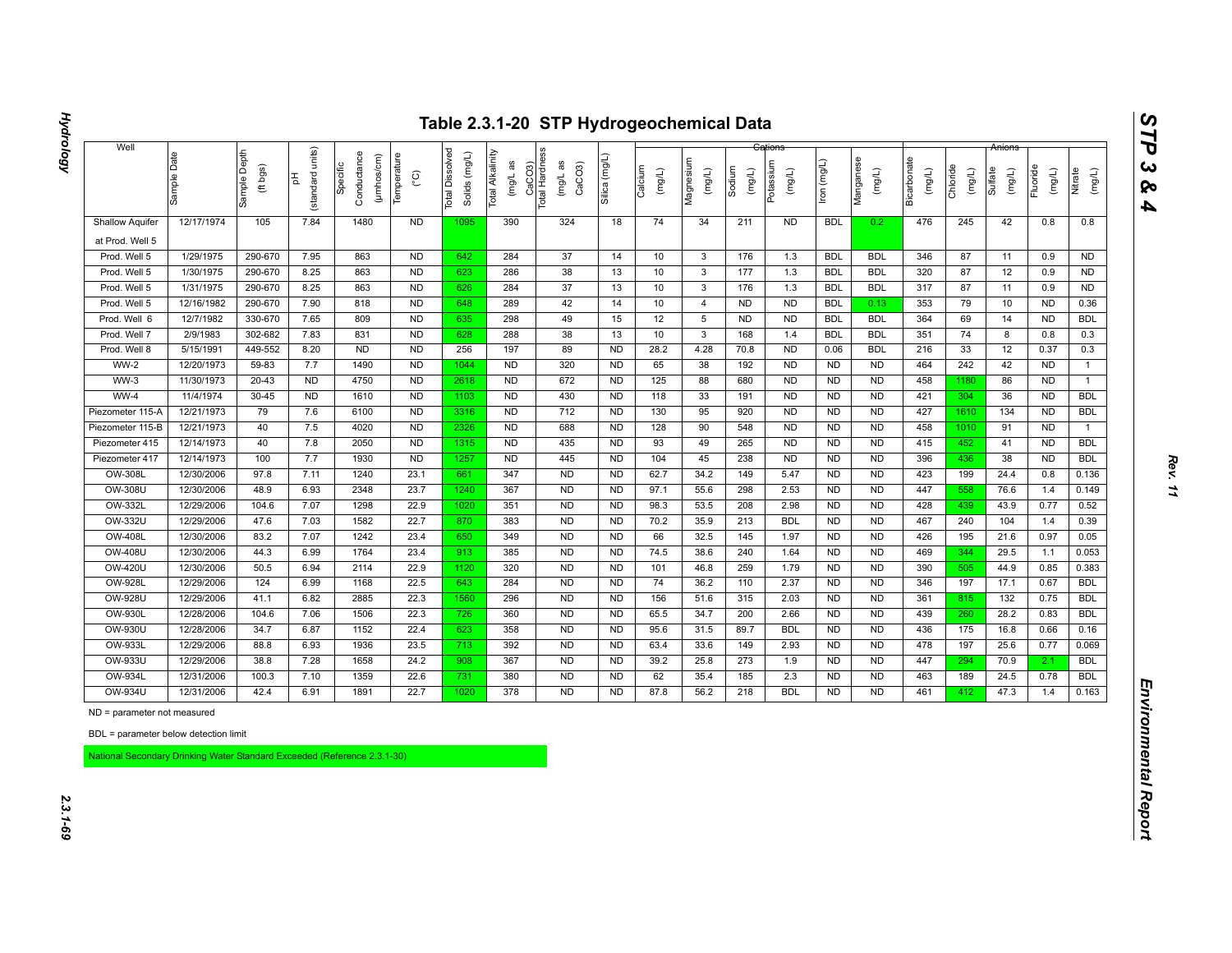| Hydrogeologic                             |                              |                      |                         | <b>Effective</b><br>Porosity or | <b>Grain Size</b>                                |
|-------------------------------------------|------------------------------|----------------------|-------------------------|---------------------------------|--------------------------------------------------|
| <b>Unit</b>                               | <b>Parameter</b>             | <b>Bulk Density</b>  | <b>Porosity</b>         | <b>Specific Yield</b>           | Permeability                                     |
| <b>Upper Shallow</b>                      | Number of Tests              | 11                   | 11                      | <b>NA</b>                       | <b>NA</b>                                        |
| <b>Aquifer</b><br>Confining<br>Layer      | Mean or<br>Geometric<br>mean | $\overline{101}$ pcf | 40%                     | <b>NA</b>                       | <b>NA</b>                                        |
|                                           | Range                        | $96.4 - 114.9$ pcf   | $31.8 - 42.8%$          | <b>NA</b>                       | <b>NA</b>                                        |
|                                           | <b>Number of Tests</b>       | 4                    | $\overline{\mathbf{4}}$ | 4                               | 1                                                |
| <b>Upper Shallow</b><br><b>Aquifer</b>    | Mean or<br>Geometric<br>mean | 99 pcf               | 41%                     | 33%                             | <b>NA</b>                                        |
|                                           | Range                        | $97.2 - 100.2$ pcf   | $39.5 - 41.7%$          | $31.6 - 33.4%$                  | $4.11 \times 10^{-3}$ cm/s                       |
| <b>Lower Shallow</b>                      | <b>Number of Tests</b>       | 9                    | $\overline{11}$         | <b>NA</b>                       | <b>NA</b>                                        |
| <b>Aquifer</b><br>Confining<br>Layer      | Mean or<br>Geometric<br>mean | 99 pcf               | 42%                     | <b>NA</b>                       | <b>NA</b>                                        |
|                                           | Range                        | $87.3 - 107.7$ pcf   | $36.1 - 47.2%$          | <b>NA</b>                       | <b>NA</b>                                        |
|                                           | <b>Number of Tests</b>       | 8                    | 9                       | 9                               | 11                                               |
| <b>Lower Shallow</b><br><b>Aquifer</b>    | Mean or<br>Geometric<br>mean | $102$ pcf            | 39%                     | 31%                             | 6.05 x $10^{-3}$ cm/s                            |
|                                           | Range                        | $94.5 - 120.0$ pcf   | $28.8 - 43.9\%$         | $23.0 - 35.1\%$                 | $4.60 \times 10^{-3}$ –<br>1.02 x $10^{-2}$ cm/s |
|                                           | Number of Tests              | 22                   | 23                      | <b>NA</b>                       | <b>NA</b>                                        |
| <b>Deep Aquifer</b><br>Confining<br>Layer | Mean or<br>Geometric<br>mean | $101$ pcf            | 41%                     | <b>NA</b>                       | <b>NA</b>                                        |
|                                           | Range                        | $82.1 - 111.4$ pcf   | $33.4 - 51.8%$          | <b>NA</b>                       | <b>NA</b>                                        |
|                                           | Number of Tests              | 1                    |                         | 1                               | <b>NA</b>                                        |
| <b>Deep Aquifer</b>                       | Mean or<br>Geometric<br>Mean | <b>NA</b>            | <b>NA</b>               | <b>NA</b>                       | <b>NA</b>                                        |
|                                           | Range                        | 103.1                | 38.8%                   | 31.0%                           | <b>NA</b>                                        |

|  | Table 2.3.1-21  Representative Properties of Hydrogeologic Units |  |  |  |
|--|------------------------------------------------------------------|--|--|--|
|--|------------------------------------------------------------------|--|--|--|

NA = Not applicable to test performed

Source: COLA Part 2 Subsection 2.4S.12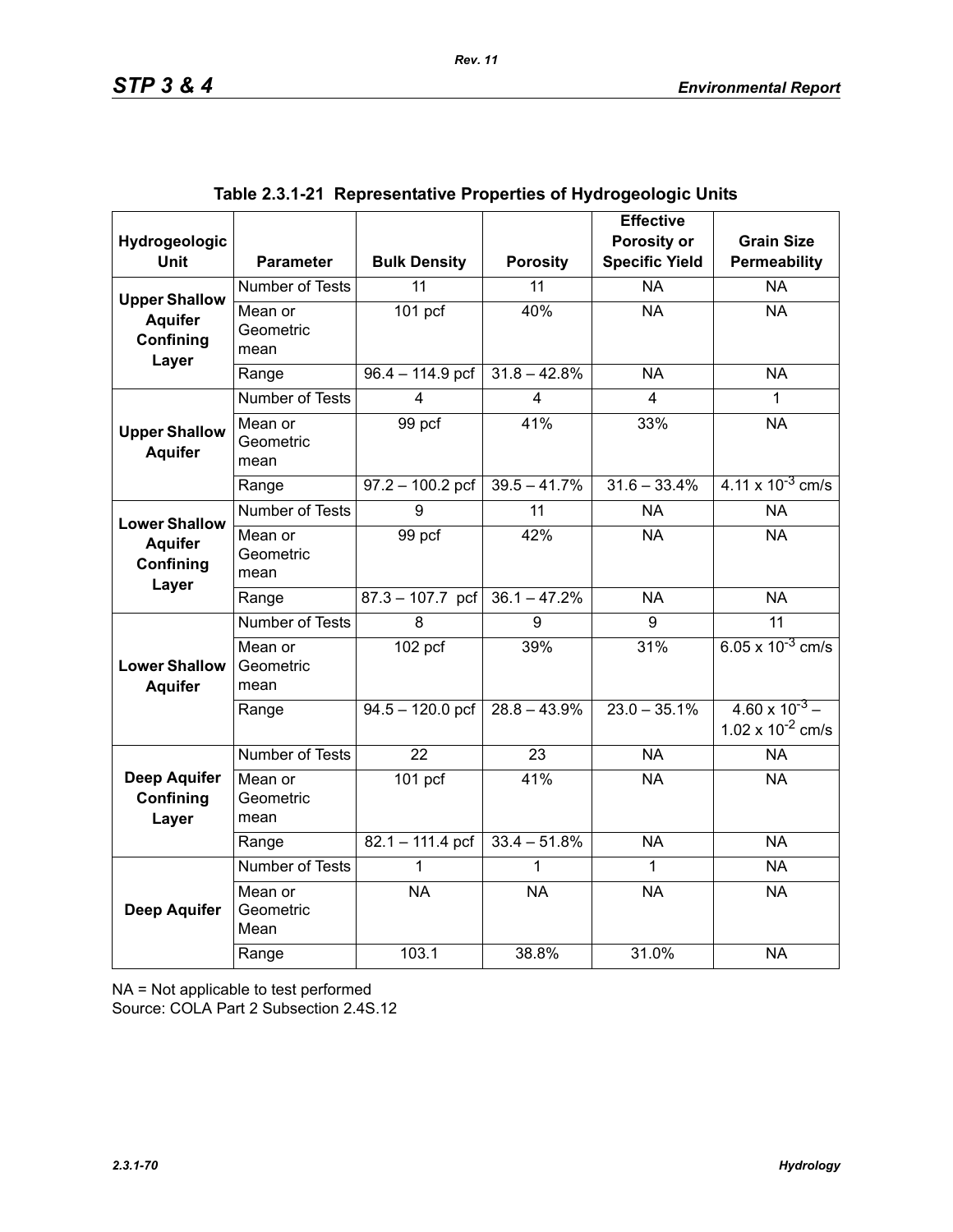| Month<br>(gallons)<br>(gallons)<br>(gallons)<br>(gallons)<br>(gallons)<br>(gallons)<br>(gallons)<br>(gallons)<br>(gallons)<br>(gallons)<br>(gallons)<br>(gallons)<br>7,765,025<br>41,812,919<br>36,128,090<br>35,446,250<br>37,189,345<br>39,525,831<br>34,041,991<br>44,476,292<br>31,115,804<br>36,279,188<br>28,909,250<br>40,797,000<br>January<br>12,521,357<br>37,551,891<br>36,180,612<br>30,568,014<br>42,574,575<br>31,944,711<br>34,819,000<br>February<br>29,461,480<br>32,117,186<br>36,198,000<br>33,323,394<br>37,531,591<br>22,598,920<br>38,532,459<br>36,223,601<br>32,643,753<br>41,169,835<br>29,792,357<br>48,053,000<br>33,244,000<br>28,020,000<br>38,458,117<br>32,713,000<br>35,201,420<br>24,601,783<br>43, 177, 241<br>35,683,774<br>33,649,929<br>27,093,385<br>35,652,764<br>40,828,467<br>29,628,405<br>28,524,378<br>36,309,169<br>31,956,336<br>34,964,690<br>25,618,936<br>45,752,274<br>38,428,753<br>38,956,861<br>35,593,523<br>36,847,100<br>35,327,680<br>37,118,205<br>37,782,730<br>43,365,000<br>27,088,736<br>36,310,300<br>33,220,900<br>19,654,117<br>41,995,128<br>35,811,044<br>42,057,320<br>31,347,265<br>40,259,759<br>35,534,592<br>36,604,000<br>29,816,000<br>28,819,186<br>37,885,740<br>43,862,008<br>33,538,680<br>31,055,407<br>35,369,911<br>41,054,570<br>37,595,060<br>43, 141, 872<br>35,660,218<br>30,254,000<br>36,912,782<br>31,785,000<br>40,315,960<br>33, 187, 388<br>32,728,731<br>42,628,395<br>36,127,366<br>36,092,764<br>43,008,513<br>38,193,859<br>29,863,036<br>45,828,000<br>30,803,058<br>38,457,620<br>32,946,400<br>24,719,646<br>33,787,725<br>37,324,840<br>34,910,719<br>36,325,308<br>40,309,148<br>31,716,791<br>33,151,000<br>39,865,019<br>41,838,634<br>31,230,060<br>36,836,000<br>37,052,232<br>25,744,319<br>42,742,696<br>34,426,989<br>38,050,780<br>30,770,476<br>38,460,958<br>25,675,791<br>37,863,296<br>31,538,000<br>36,540,206<br>29,407,550<br>22,606,096<br>38,944,140<br>35,413,702<br>32,764,920<br>36,391,863<br>31,657,842<br>30,886,310<br>33,875,759<br>37,353,000<br>28,499,573<br>34,429,744<br>38,474,080<br>21,338,258<br>39,694,275<br>33,674,338<br>34,950,153<br>29,493,213<br>33,436,651<br>34,751,855<br>30,409,159<br>39,554,770<br>36,841,789<br>41,168,000<br>24,196,105<br>437,489,186<br>423,935,565<br>271,411,252<br>474,726,766<br>451,492,745<br>434,335,789<br>404,002,967<br>453,740,667<br>391,479,855<br>426,180,533<br>398,540,117<br>422,363,662<br>833<br>1,240<br>1,343<br>1,392<br>1,201<br>1,301<br>1,457<br>1,386<br>1,333<br>1,308<br>1,223<br>1,296 |        | 1995 | 1996 | 1997 | 1998 | 1999 | 2000 | 2001 | 2002 | 2003 | 2004 | 2005 | 2006 |
|---------------------------------------------------------------------------------------------------------------------------------------------------------------------------------------------------------------------------------------------------------------------------------------------------------------------------------------------------------------------------------------------------------------------------------------------------------------------------------------------------------------------------------------------------------------------------------------------------------------------------------------------------------------------------------------------------------------------------------------------------------------------------------------------------------------------------------------------------------------------------------------------------------------------------------------------------------------------------------------------------------------------------------------------------------------------------------------------------------------------------------------------------------------------------------------------------------------------------------------------------------------------------------------------------------------------------------------------------------------------------------------------------------------------------------------------------------------------------------------------------------------------------------------------------------------------------------------------------------------------------------------------------------------------------------------------------------------------------------------------------------------------------------------------------------------------------------------------------------------------------------------------------------------------------------------------------------------------------------------------------------------------------------------------------------------------------------------------------------------------------------------------------------------------------------------------------------------------------------------------------------------------------------------------------------------------------------------------------------------------------------------------------------------------------------------------------------------------------------------------------------------------------------------------------------------------------------------------|--------|------|------|------|------|------|------|------|------|------|------|------|------|
|                                                                                                                                                                                                                                                                                                                                                                                                                                                                                                                                                                                                                                                                                                                                                                                                                                                                                                                                                                                                                                                                                                                                                                                                                                                                                                                                                                                                                                                                                                                                                                                                                                                                                                                                                                                                                                                                                                                                                                                                                                                                                                                                                                                                                                                                                                                                                                                                                                                                                                                                                                                             |        |      |      |      |      |      |      |      |      |      |      |      |      |
|                                                                                                                                                                                                                                                                                                                                                                                                                                                                                                                                                                                                                                                                                                                                                                                                                                                                                                                                                                                                                                                                                                                                                                                                                                                                                                                                                                                                                                                                                                                                                                                                                                                                                                                                                                                                                                                                                                                                                                                                                                                                                                                                                                                                                                                                                                                                                                                                                                                                                                                                                                                             |        |      |      |      |      |      |      |      |      |      |      |      |      |
|                                                                                                                                                                                                                                                                                                                                                                                                                                                                                                                                                                                                                                                                                                                                                                                                                                                                                                                                                                                                                                                                                                                                                                                                                                                                                                                                                                                                                                                                                                                                                                                                                                                                                                                                                                                                                                                                                                                                                                                                                                                                                                                                                                                                                                                                                                                                                                                                                                                                                                                                                                                             |        |      |      |      |      |      |      |      |      |      |      |      |      |
|                                                                                                                                                                                                                                                                                                                                                                                                                                                                                                                                                                                                                                                                                                                                                                                                                                                                                                                                                                                                                                                                                                                                                                                                                                                                                                                                                                                                                                                                                                                                                                                                                                                                                                                                                                                                                                                                                                                                                                                                                                                                                                                                                                                                                                                                                                                                                                                                                                                                                                                                                                                             | March  |      |      |      |      |      |      |      |      |      |      |      |      |
| May<br>June<br>July                                                                                                                                                                                                                                                                                                                                                                                                                                                                                                                                                                                                                                                                                                                                                                                                                                                                                                                                                                                                                                                                                                                                                                                                                                                                                                                                                                                                                                                                                                                                                                                                                                                                                                                                                                                                                                                                                                                                                                                                                                                                                                                                                                                                                                                                                                                                                                                                                                                                                                                                                                         | April  |      |      |      |      |      |      |      |      |      |      |      |      |
|                                                                                                                                                                                                                                                                                                                                                                                                                                                                                                                                                                                                                                                                                                                                                                                                                                                                                                                                                                                                                                                                                                                                                                                                                                                                                                                                                                                                                                                                                                                                                                                                                                                                                                                                                                                                                                                                                                                                                                                                                                                                                                                                                                                                                                                                                                                                                                                                                                                                                                                                                                                             |        |      |      |      |      |      |      |      |      |      |      |      |      |
|                                                                                                                                                                                                                                                                                                                                                                                                                                                                                                                                                                                                                                                                                                                                                                                                                                                                                                                                                                                                                                                                                                                                                                                                                                                                                                                                                                                                                                                                                                                                                                                                                                                                                                                                                                                                                                                                                                                                                                                                                                                                                                                                                                                                                                                                                                                                                                                                                                                                                                                                                                                             |        |      |      |      |      |      |      |      |      |      |      |      |      |
|                                                                                                                                                                                                                                                                                                                                                                                                                                                                                                                                                                                                                                                                                                                                                                                                                                                                                                                                                                                                                                                                                                                                                                                                                                                                                                                                                                                                                                                                                                                                                                                                                                                                                                                                                                                                                                                                                                                                                                                                                                                                                                                                                                                                                                                                                                                                                                                                                                                                                                                                                                                             |        |      |      |      |      |      |      |      |      |      |      |      |      |
| Sept.<br>October<br>November<br>December<br><b>Total (gallons)</b><br>Total (acre-feet)                                                                                                                                                                                                                                                                                                                                                                                                                                                                                                                                                                                                                                                                                                                                                                                                                                                                                                                                                                                                                                                                                                                                                                                                                                                                                                                                                                                                                                                                                                                                                                                                                                                                                                                                                                                                                                                                                                                                                                                                                                                                                                                                                                                                                                                                                                                                                                                                                                                                                                     | August |      |      |      |      |      |      |      |      |      |      |      |      |
|                                                                                                                                                                                                                                                                                                                                                                                                                                                                                                                                                                                                                                                                                                                                                                                                                                                                                                                                                                                                                                                                                                                                                                                                                                                                                                                                                                                                                                                                                                                                                                                                                                                                                                                                                                                                                                                                                                                                                                                                                                                                                                                                                                                                                                                                                                                                                                                                                                                                                                                                                                                             |        |      |      |      |      |      |      |      |      |      |      |      |      |
|                                                                                                                                                                                                                                                                                                                                                                                                                                                                                                                                                                                                                                                                                                                                                                                                                                                                                                                                                                                                                                                                                                                                                                                                                                                                                                                                                                                                                                                                                                                                                                                                                                                                                                                                                                                                                                                                                                                                                                                                                                                                                                                                                                                                                                                                                                                                                                                                                                                                                                                                                                                             |        |      |      |      |      |      |      |      |      |      |      |      |      |
|                                                                                                                                                                                                                                                                                                                                                                                                                                                                                                                                                                                                                                                                                                                                                                                                                                                                                                                                                                                                                                                                                                                                                                                                                                                                                                                                                                                                                                                                                                                                                                                                                                                                                                                                                                                                                                                                                                                                                                                                                                                                                                                                                                                                                                                                                                                                                                                                                                                                                                                                                                                             |        |      |      |      |      |      |      |      |      |      |      |      |      |
|                                                                                                                                                                                                                                                                                                                                                                                                                                                                                                                                                                                                                                                                                                                                                                                                                                                                                                                                                                                                                                                                                                                                                                                                                                                                                                                                                                                                                                                                                                                                                                                                                                                                                                                                                                                                                                                                                                                                                                                                                                                                                                                                                                                                                                                                                                                                                                                                                                                                                                                                                                                             |        |      |      |      |      |      |      |      |      |      |      |      |      |
|                                                                                                                                                                                                                                                                                                                                                                                                                                                                                                                                                                                                                                                                                                                                                                                                                                                                                                                                                                                                                                                                                                                                                                                                                                                                                                                                                                                                                                                                                                                                                                                                                                                                                                                                                                                                                                                                                                                                                                                                                                                                                                                                                                                                                                                                                                                                                                                                                                                                                                                                                                                             |        |      |      |      |      |      |      |      |      |      |      |      |      |
|                                                                                                                                                                                                                                                                                                                                                                                                                                                                                                                                                                                                                                                                                                                                                                                                                                                                                                                                                                                                                                                                                                                                                                                                                                                                                                                                                                                                                                                                                                                                                                                                                                                                                                                                                                                                                                                                                                                                                                                                                                                                                                                                                                                                                                                                                                                                                                                                                                                                                                                                                                                             |        |      |      |      |      |      |      |      |      |      |      |      |      |
|                                                                                                                                                                                                                                                                                                                                                                                                                                                                                                                                                                                                                                                                                                                                                                                                                                                                                                                                                                                                                                                                                                                                                                                                                                                                                                                                                                                                                                                                                                                                                                                                                                                                                                                                                                                                                                                                                                                                                                                                                                                                                                                                                                                                                                                                                                                                                                                                                                                                                                                                                                                             |        |      |      |      |      |      |      |      |      |      |      |      |      |
|                                                                                                                                                                                                                                                                                                                                                                                                                                                                                                                                                                                                                                                                                                                                                                                                                                                                                                                                                                                                                                                                                                                                                                                                                                                                                                                                                                                                                                                                                                                                                                                                                                                                                                                                                                                                                                                                                                                                                                                                                                                                                                                                                                                                                                                                                                                                                                                                                                                                                                                                                                                             |        |      |      |      |      |      |      |      |      |      |      |      |      |